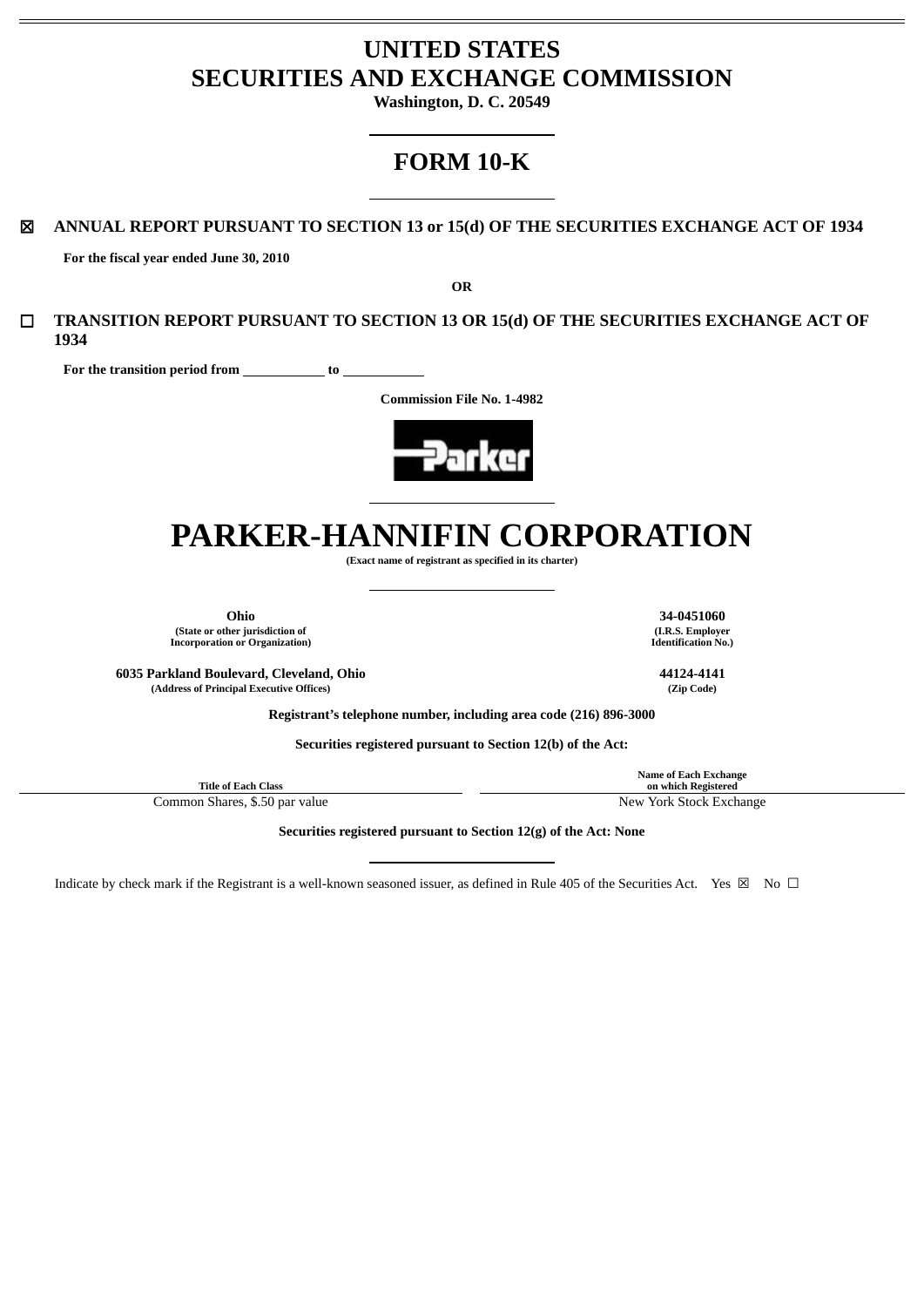Indicate by check mark if the Registrant is not required to file reports pursuant to Section 13 or Section 15(d) of the Act. Yes  $\square$  No  $\boxtimes$ 

Indicate by check mark whether the Registrant (1) has filed all reports required to be filed by Section 13 or 15(d) of the Securities Exchange Act of 1934 during the preceding 12 months (or for such shorter period that the Registrant was required to file such reports), and (2) has been subject to such filing requirements for the past 90 days. Yes  $\boxtimes$  No.  $\Box$ 

Indicate by check mark whether the Registrant has submitted electronically and posted on its corporate website, if any, every Interactive Data File required to be submitted and posted pursuant to Rule 405 of Regulation S-T (§232.405 of this chapter) during the preceding 12 months (or for such shorter period that the Registrant was required to submit and post such files). Yes  $\boxtimes$  No  $\Box$ 

Indicate by check mark if disclosure of delinquent filers pursuant to Item 405 of Regulation S-K (§229.405 of this chapter) is not contained herein, and will not be contained, to the best of Registrant's knowledge, in definitive proxy or information statements incorporated by reference in Part III of this Form 10-K or any amendment to this Form 10-K  $\Box$ .

Indicate by check mark whether the Registrant is a large accelerated filer, an accelerated filer, a non-accelerated filer or a smaller reporting company. See the definitions of "large accelerated filer," "accelerated filer" and "smaller reporting company" in Rule 12b-2 of the Exchange Act.

| Large Accelerated Filer:                      | ⊠ | Accelerated Filer:                   |  |
|-----------------------------------------------|---|--------------------------------------|--|
| Non-Accelerated Filer:                        |   | Smaller Reporting Company: $\square$ |  |
| (Do not check if a smaller reporting company) |   |                                      |  |

Indicate by check mark whether the Registrant is a shell company (as defined in Rule 12b-2 of the Exchange Act). Yes  $\Box$  No  $\boxtimes$ 

The aggregate market value of the outstanding common stock held by non-affiliates of the Registrant as of December 31, 2009, excluding, for purpose of this computation only, stock holdings of the Registrant's Directors and Officers: \$8,592,027,160.

The number of Common Shares outstanding on July 31, 2010 was 161,176,153.

# DOCUMENTS INCORPORATED BY REFERENCE

Portions of the following documents are incorporated by reference:

- (1) Annual Report to Shareholders of the Company for the fiscal year ended June 30, 2010 is incorporated by reference into Parts I and II hereof.
- (2) Definitive Proxy Statement for the Company's 2010 Annual Meeting of Shareholders to be held on October 27, 2010 is incorporated by reference into Part III hereof.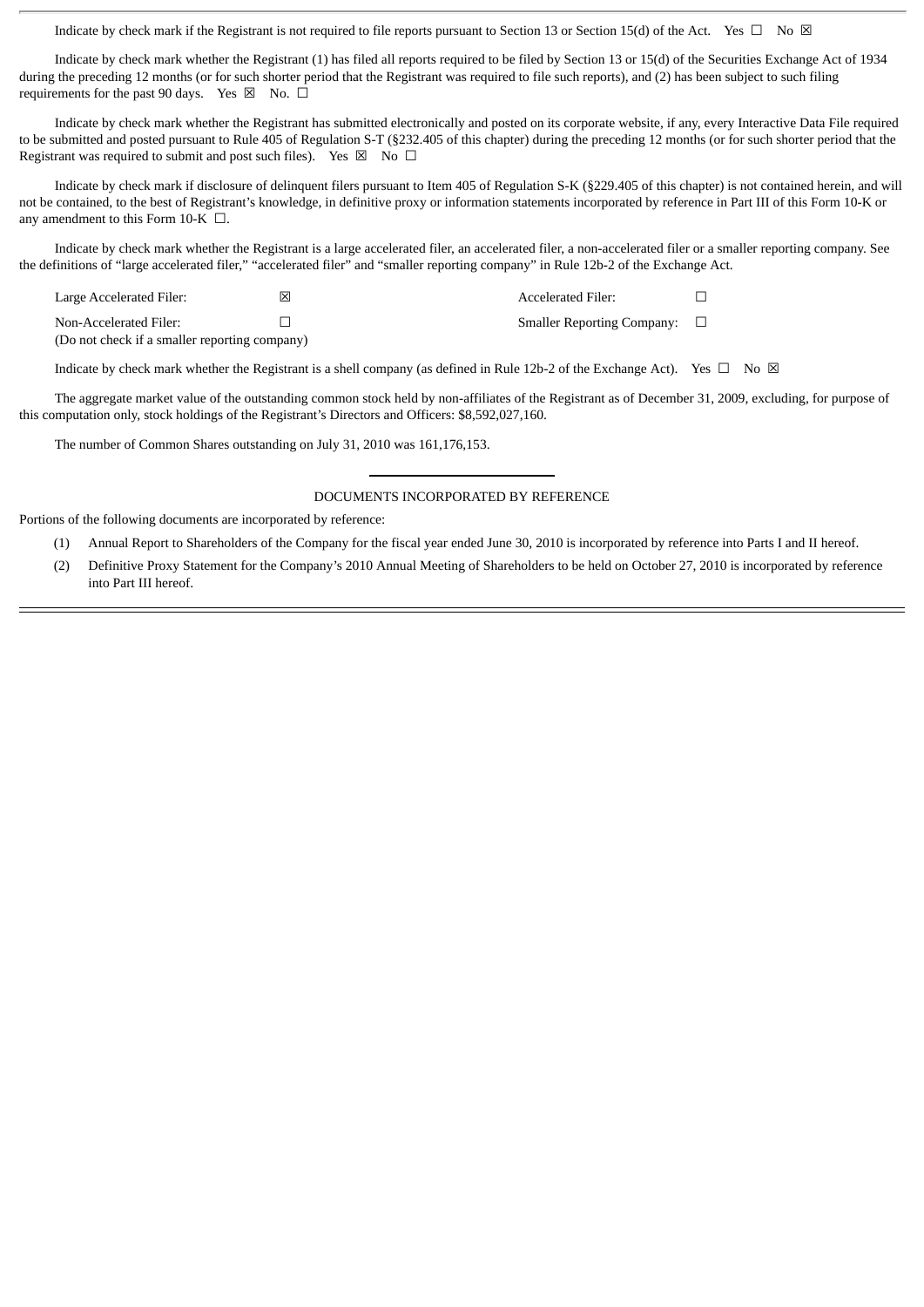#### PARKER-HANNIFIN CORPORATION

#### FORM 10-K

#### Fiscal Year Ended June 30, 2010

# PART I

**ITEM 1. Business.** Parker-Hannifin Corporation is a leading worldwide full-line diversified manufacturer of motion and control technologies and systems, including fluid power systems, electromechanical controls and related components. Fluid power involves the transfer and control of power through the medium of liquid, gas or air, in hydraulic, pneumatic and vacuum applications. Fluid power systems move and position materials, control machines, vehicles and equipment and improve industrial efficiency and productivity. Components of a simple fluid power system include one or more pumps which generate pressure, one or more valves which control the flow of the fluid, one or more actuators which translate the pressure from the fluid into mechanical energy, one or more filters to ensure proper fluid condition and numerous hoses, couplings, fittings and seals. Electromechanical controls involve the use of electronic components and systems to control motion and precisely locate or vary speed in automation and aerospace applications. In addition to motion and control products, the Company also is a leading worldwide producer of fluid purification, fluid and fuel control, process instrumentation, air conditioning, refrigeration, electromagnetic shielding and thermal management products and systems.

The Company was incorporated in Ohio in 1938. Its principal executive offices are located at 6035 Parkland Boulevard, Cleveland, Ohio 44124-4141, telephone (216) 896-3000. As used in this Annual Report on Form 10-K, unless the context otherwise requires, the term "Company" or "Parker" refers to Parker-Hannifin Corporation and its subsidiaries.

The Company's investor relations internet website address is www.phstock.com. The Company makes available free of charge on or through its website its annual report on Form 10-K, quarterly reports on Form 10-Q, current reports on Form 8-K, and any amendments to those reports filed or furnished pursuant to Section 13(a) or 15(d) of the Securities Exchange Act of 1934, as soon as reasonably practicable after filing or furnishing such material electronically with the Securities and Exchange Commission. The information contained on or accessible through the Company's website is not part of this Annual Report on Form 10- K.

The Board of Directors has adopted a written charter for each of the committees of the Board of Directors. These charters, as well as the Company's Code of Conduct, Board of Directors Guidelines on Significant Corporate Governance Issues and Independence Standards for Directors, are posted and available on the Company's investor relations internet website at www.phstock.com under the Corporate Governance page. Shareholders may request copies of these corporate governance documents, free of charge, by writing to Parker-Hannifin Corporation, 6035 Parkland Boulevard, Cleveland, Ohio 44124-4141, Attention: Secretary, or by calling (216) 896-3000.

- 1 -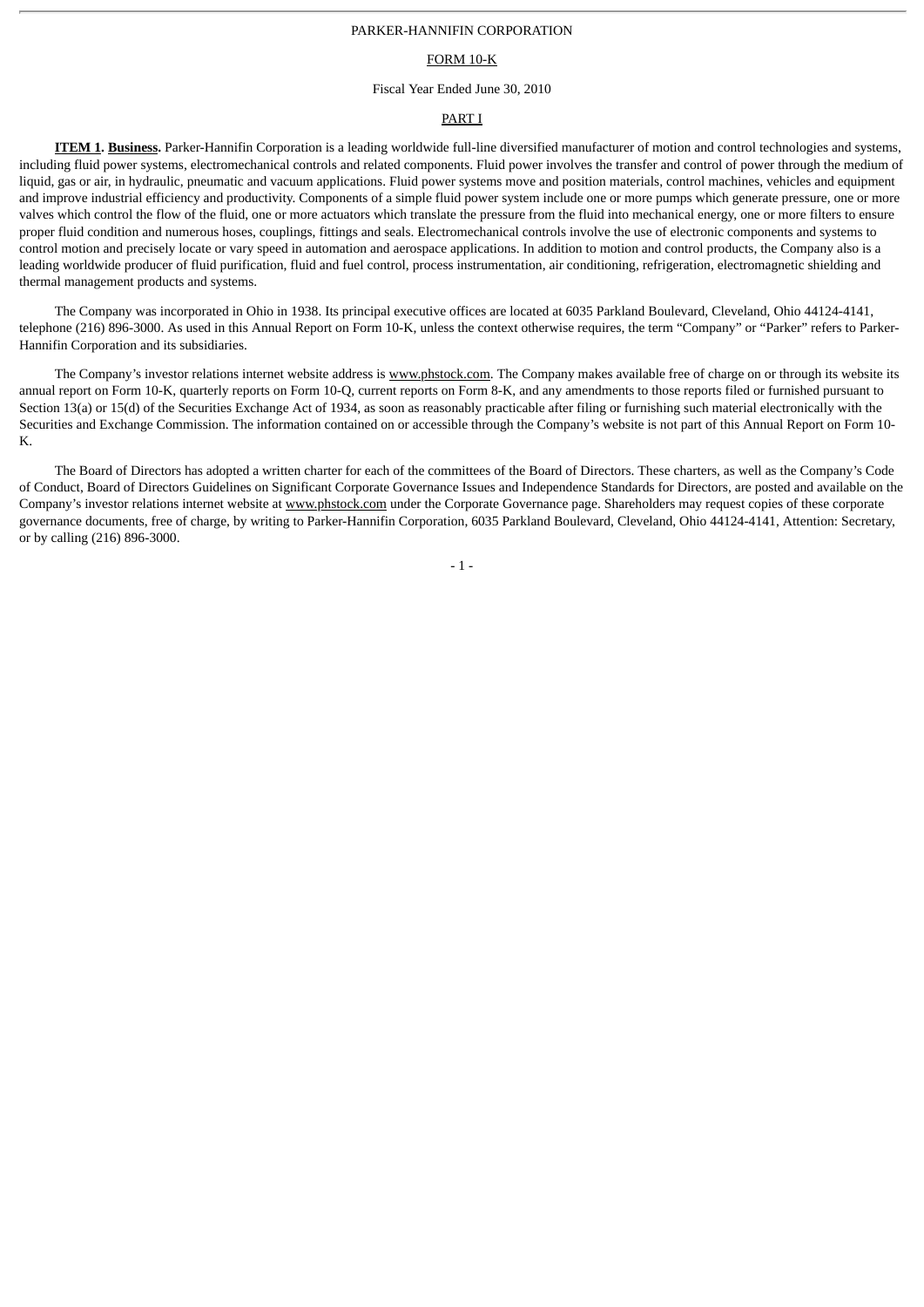The Company's manufacturing, service, distribution and administrative facilities are located in 39 states and in 45 foreign countries. The Company's motion and control technologies and systems are used in the products of its three principal business segments: Industrial; Aerospace; and Climate & Industrial Controls. The products are sold as original and replacement equipment through product and distribution centers worldwide. The Company markets its products through direct-sales employees, independent distributors, sales representatives and builder/dealers. Parker products are supplied to approximately 471,000 customers in virtually every significant manufacturing, transportation and processing industry. For the fiscal year ended June 30, 2010, total net sales were \$9,993,165,773. Industrial Segment products accounted for 74%, Aerospace Segment products accounted for 18%, and Climate & Industrial Controls Segment products accounted for 8% of those net sales.

## **Markets**

Motion and control technologies and systems are used throughout various industries and in various applications. The approximately 471,000 customers who purchase the Company's products are found throughout virtually every significant manufacturing, transportation and processing industry. No single customer accounted for more than 3% of the Company's total net sales for the fiscal year ended June 30, 2010.

**Industrial Segment.** Sales of Industrial Segment products are made primarily to original equipment manufacturers and their replacement markets in all major manufacturing, transportation and processing industries. The major markets for products of the Industrial Segment are listed below by Group:

**Automation Group:** • Converting and packaging

**Filtration Group:**

**Fluid Connectors Group:**

- Alternative energy
- Factory automation
- Food production machinery
- Life sciences and medical
- Material handling
- Paper machinery
- Food and beverage
- Industrial machinery
- Life sciences
- **Marine**
- Mobile equipment
- Aerial lift
- Agriculture
- Bulk chemical handling
- Construction Machinery
- Food and beverage
- Fuel and gas delivery
- Industrial machinery
- Primary metals
- Robotics
- Safety and security
- Semiconductor and electronics
- Transportation and mobile
- Oil and gas
- Power generation
- **Process**
- **Transportation**
- Water
- Life sciences
- Marine
- Mining
- Mobile
- Oil and gas
- Renewable energy
- **Transportation**

 $-2-$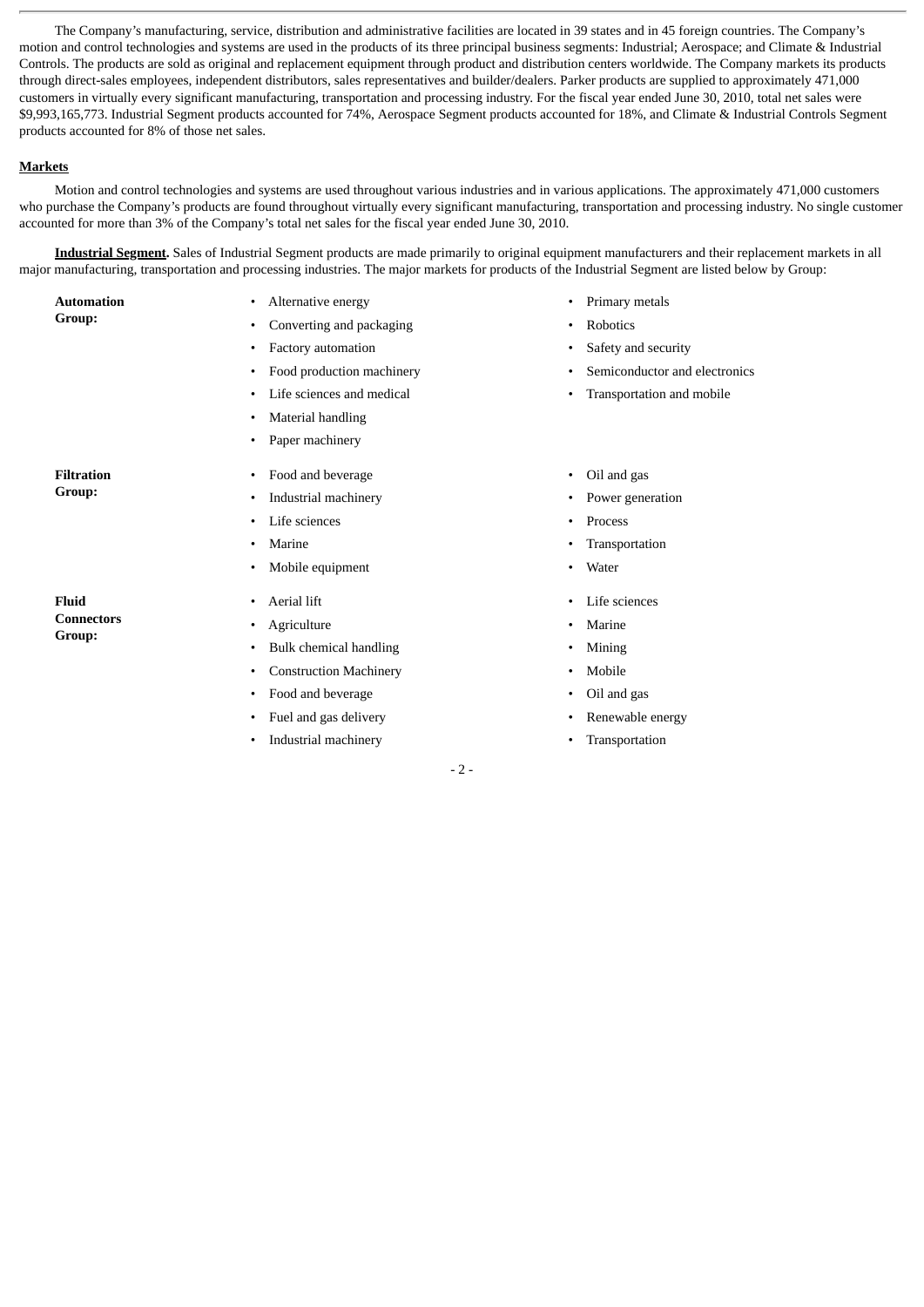| <b>Hydraulics</b>  | Aerial lift<br>$\bullet$         | Marine<br>$\bullet$         |
|--------------------|----------------------------------|-----------------------------|
| Group:             | Agriculture<br>$\bullet$         | Mining<br>٠                 |
|                    | Construction machinery<br>٠      | Oil and gas<br>٠            |
|                    | Forestry<br>$\bullet$            | Power generation<br>٠       |
|                    | Industrial machinery<br>٠        | Renewable energy<br>٠       |
|                    | Machine tool<br>$\bullet$        | Truck hydraulics<br>٠       |
|                    | Material handling<br>٠           | Factory automation<br>٠     |
| Instrumentation    | Chemical and refining<br>٠       | Microelectronics<br>٠       |
| Group:             | Food and beverage<br>$\bullet$   | Oil and gas<br>$\bullet$    |
|                    | Medical and dental<br>٠          | Power generation<br>٠       |
| <b>Seal Group:</b> | Aerospace<br>٠                   | Information technology<br>٠ |
|                    | Chemical processing<br>$\bullet$ | Life sciences<br>$\bullet$  |
|                    | Consumer<br>٠                    | Military<br>٠               |
|                    | Energy, oil and gas<br>٠         | Semiconductor<br>٠          |
|                    | Fluid power<br>٠                 | Telecommunications<br>٠     |
|                    | General industrial               | Transportation<br>٠         |

**Aerospace Segment.** Sales of Aerospace Segment products are made primarily in the commercial and military aerospace markets to both original equipment manufacturers and to end users for spares, maintenance, repair and overhaul. The major markets for products of the Aerospace Segment are listed below:

- Commercial transports
- Engines
- General and business aviation
- **Helicopters**
- Launch vehicles
- Military aircraft
- Missiles
- Power generation
- Regional transports
- Unmanned aerial vehicles
- Aftermarket services

**Climate & Industrial Controls Segment.** Sales of Climate & Industrial Controls Segment products are made primarily to original equipment manufacturers and their replacement markets. The major markets for products of the Climate & Industrial Controls Segment are listed below:

- Agriculture
- Air conditioning
- **Appliances**
- Food and beverage
- Industrial and commercial refrigeration
- Industrial machinery
- Oil and gas
- Life sciences and medical
- Precision cooling
- Process
- **Supermarkets**
- Transportation

- 3 -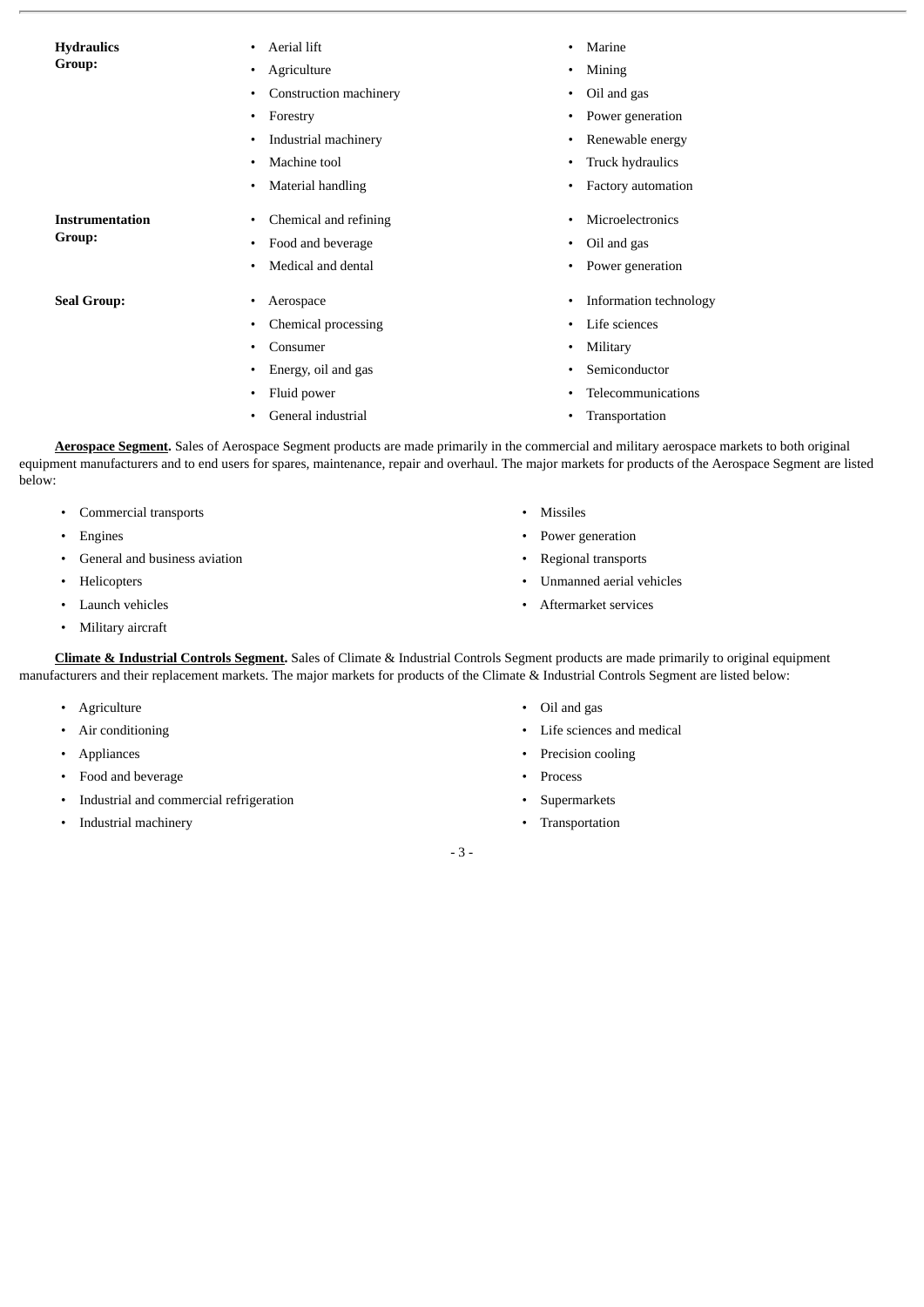#### **Principal Products and Methods of Distribution**

**Industrial Segment.** The products produced by the Company's Industrial Segment consist of a broad range of motion and control technologies and systems, which are described below by Group:

**Automation Group**: pneumatic and electromechanical components and systems, including:

Pneumatic products:

- Air preparation units
- Pneumatic accessories
- Pneumatic actuators and grippers
- Pneumatic valves and controls
- Structural extrusions
- Vacuum generators, cups and sensors
- AC/DC drives and systems
- Electric actuators, gantry robots and slides
- Human-machine interfaces
- Manifolds
- Rotary actuators
- Stepper motors, servo motors, drives and controls

Filtration Group: filters, systems and instruments to monitor and remove contaminants from fuel, air, oil, water and other liquids and gases, including:

- Analytical gas generators
- Compressed air and gas filters and dryers
- Condition monitoring devices
- Engine air, fuel and oil filtration and systems
- Hydraulic, lubrication and coolant filters

**Fluid Connectors Group**: connectors which control, transmit and contain fluid, including:

- Connectors for low pressure fluid conveyance
- Deep sea umbilicals
- Diagnostic equipment
- Hose couplings
- Industrial hose
- Mooring systems and power cables
- Nitrogen, hydrogen and zero air generators
- Process, chemical, water and microfiltration filters
- Water desalinization and purification

• PTFE hose and tubing

- Quick couplings
- Check valves
- Rubber and thermoplastic hose
- Tube fittings and adapters
- Tubing and plastic fittings

 $-4-$ 

Electromechanical products: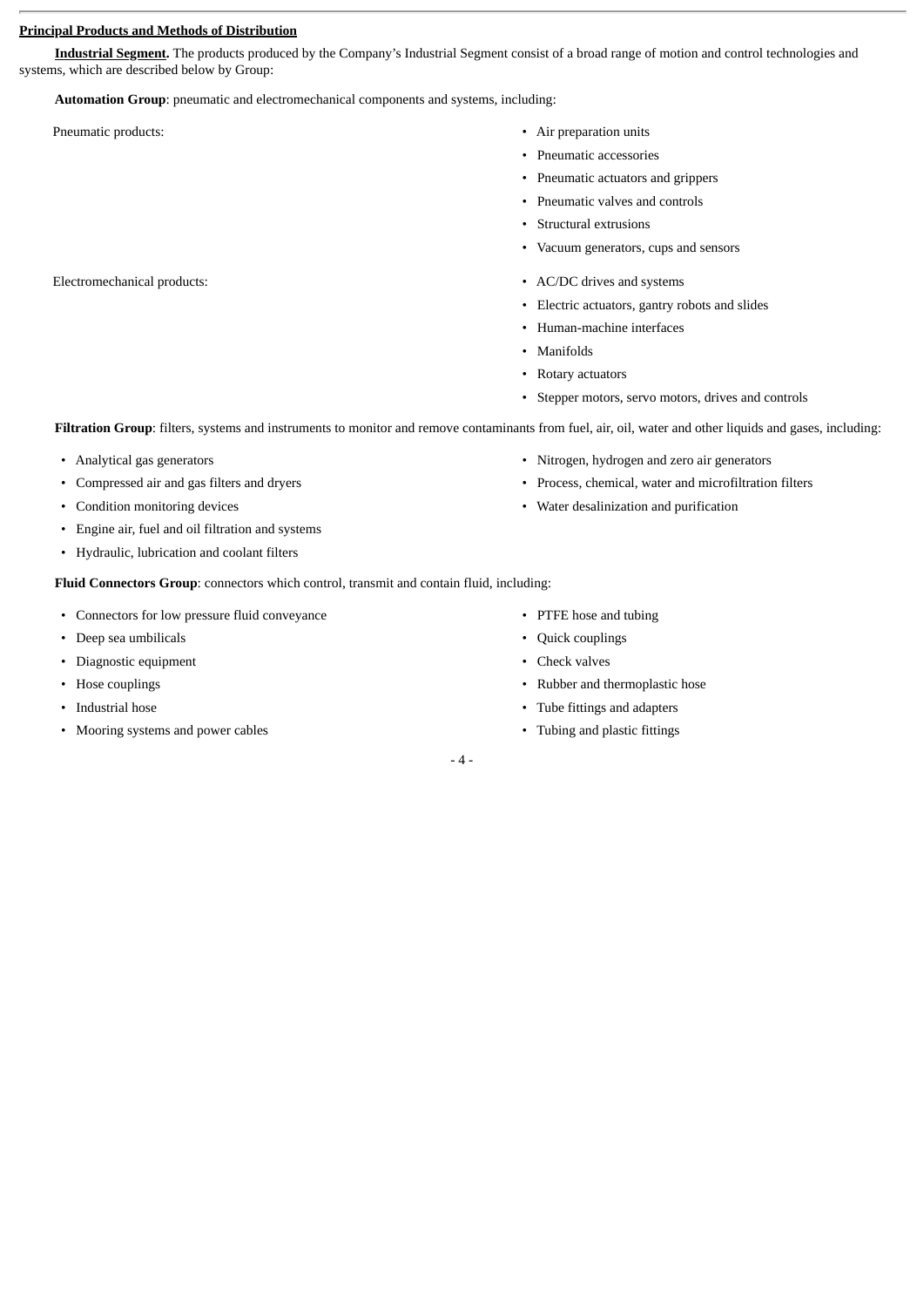**Hydraulics Group**: hydraulic components and systems for builders and users of industrial and mobile machinery and equipment, including:

- Accumulators
- Cartridge valves
- Human machine interfaces
- Hydraulic transmissions
- Hydraulic cylinders
- Hydraulic motors and pumps
- Hydraulic systems
- Hydraulic valves and controls
- Hydrostatic steering units
- Integrated hydraulic circuits
- Power take-off equipment
- Power units
- Rotary actuators
- Sensors

**Instrumentation Group**: high quality critical flow components for process instrumentation, healthcare and ultra-high-purity applications, including:

- Analytical sample conditioning products and systems
- Chemical injection fittings and valves
- Fluoropolymer chemical delivery fittings, valves and pumps
- High-purity gas delivery fittings, valves, regulators and digital flow controllers

**Seal Group**: static and dynamic sealing devices, including:

- Dynamic seals
- Elastomeric o-rings
- Electromagnetic interference shielding
- Extruded and precision-cut fabricated elastomeric seals
- High-temperature metal seals
- Process control fittings, valves, regulators and manifold valves
- Process control double block and bleeds
- Permanent no-weld tube fittings
- Precision industrial regulators and flow controllers
- Industrial mass flow meters/controllers
- Homogeneous and inserted elastomeric shapes
- Medical devices
- Medical seals and instruments
- Metal and plastic retained composite seals
- Thermal management products

Industrial Segment products include standard products, as well as custom products which are engineered and produced to original equipment manufacturers' specifications for application to a particular end product. Both standard and custom products are also used in the replacement of original motion and control products. Industrial Segment products are marketed primarily through field sales employees and approximately 10,300 independent distributor locations throughout the world.

**Aerospace Segment.** The principal products of the Company's Aerospace Segment include flight control, hydraulic, fuel, fluid conveyance, and engine systems and components used on commercial and military airframe and engine programs.

- 5 -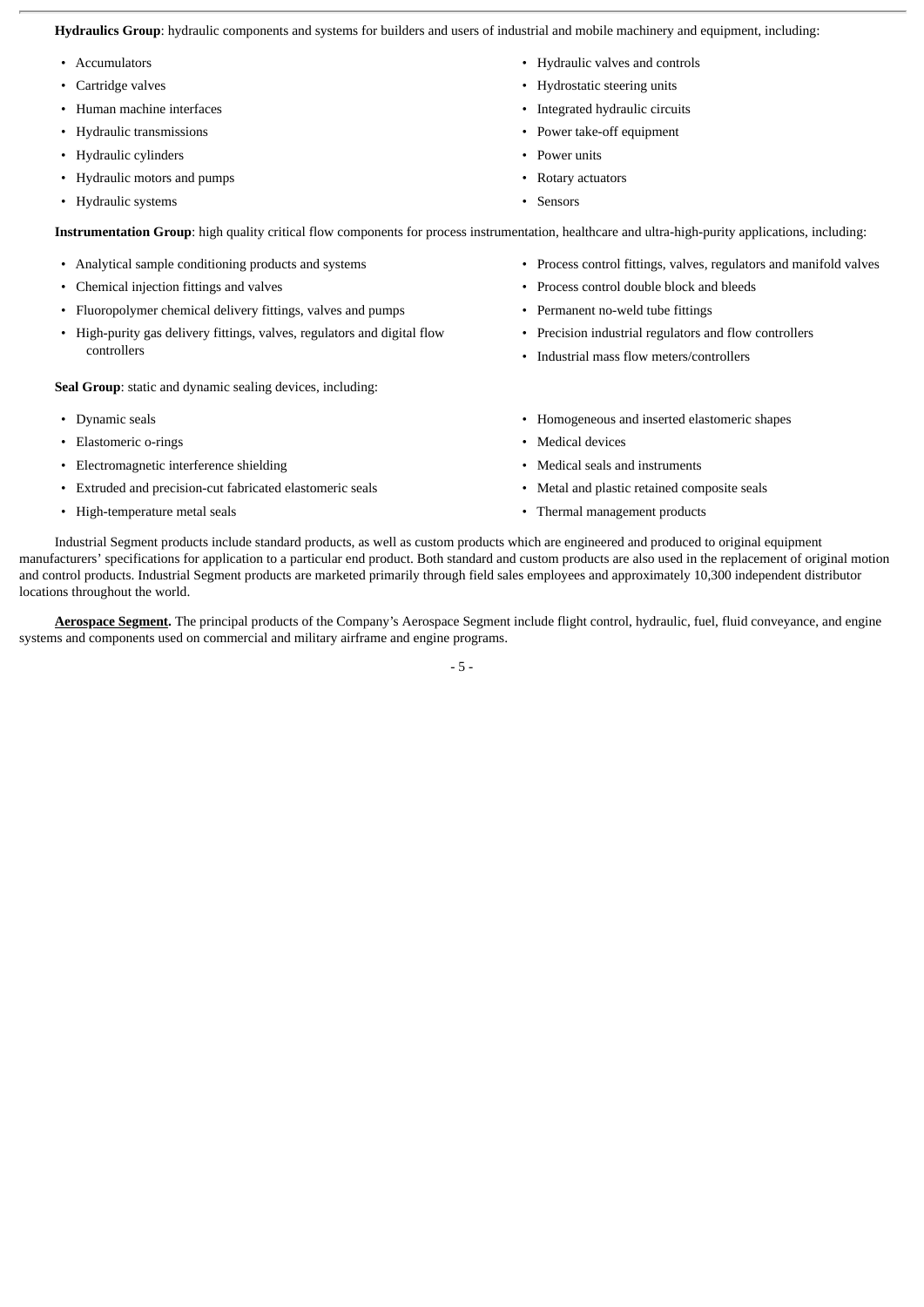The Aerospace Segment offers primary and secondary flight control systems and components, including:

• hydraulic, electrohydraulic, electric backup hydraulic, electrohydrostatic, and electromechanical components used for precise control of aircraft rudders, elevators, ailerons and other aerodynamic control surfaces.

The Aerospace Segment also offers complete hydraulic systems and components, including:

- Engine-driven pumps
- Motor pumps
- Power transfer units
- Hydraulic power packs
- Reservoirs
- Filtration manifolds
- Selector valves
- Electrohydraulic servo valves
- Thrust-reverser systems
- Utility actuators
- Accumulators
- Electronic controllers and software
- Integration packages
- Automatic bleed valves

The Aerospace Segment also designs and manufactures aircraft wheels, brakes and associated hydraulics components for general aviation, rotorcraft and military markets.

The Aerospace Segment's fuel product line offers complete fuel systems and components, including:

- Fuel tank inerting systems
- Refuel, transfer, and pressurization controls
- In-flight refueling systems
- Fuel pumps and valves
- Fuel measurement and management systems
- Fuel and pneumatic filtration
- Fluid conveyance equipment
- The Aerospace Segment offers fluid conveyance systems and components, including:
- Rubber, metal, and PTFE hose assemblies
- Rigid tube assemblies
- Couplings, quick disconnects, fittings, joints, and unions
- Valves and regulators

- 6 -

- Center of gravity controls
	- Engine fuel injection atomization nozzles, manifolds and augmentor controls
	- Electronic monitoring computers and controllers
	- Lightning-safe flame arresters, fuel caps, and adapters
	- Water and waste subsystems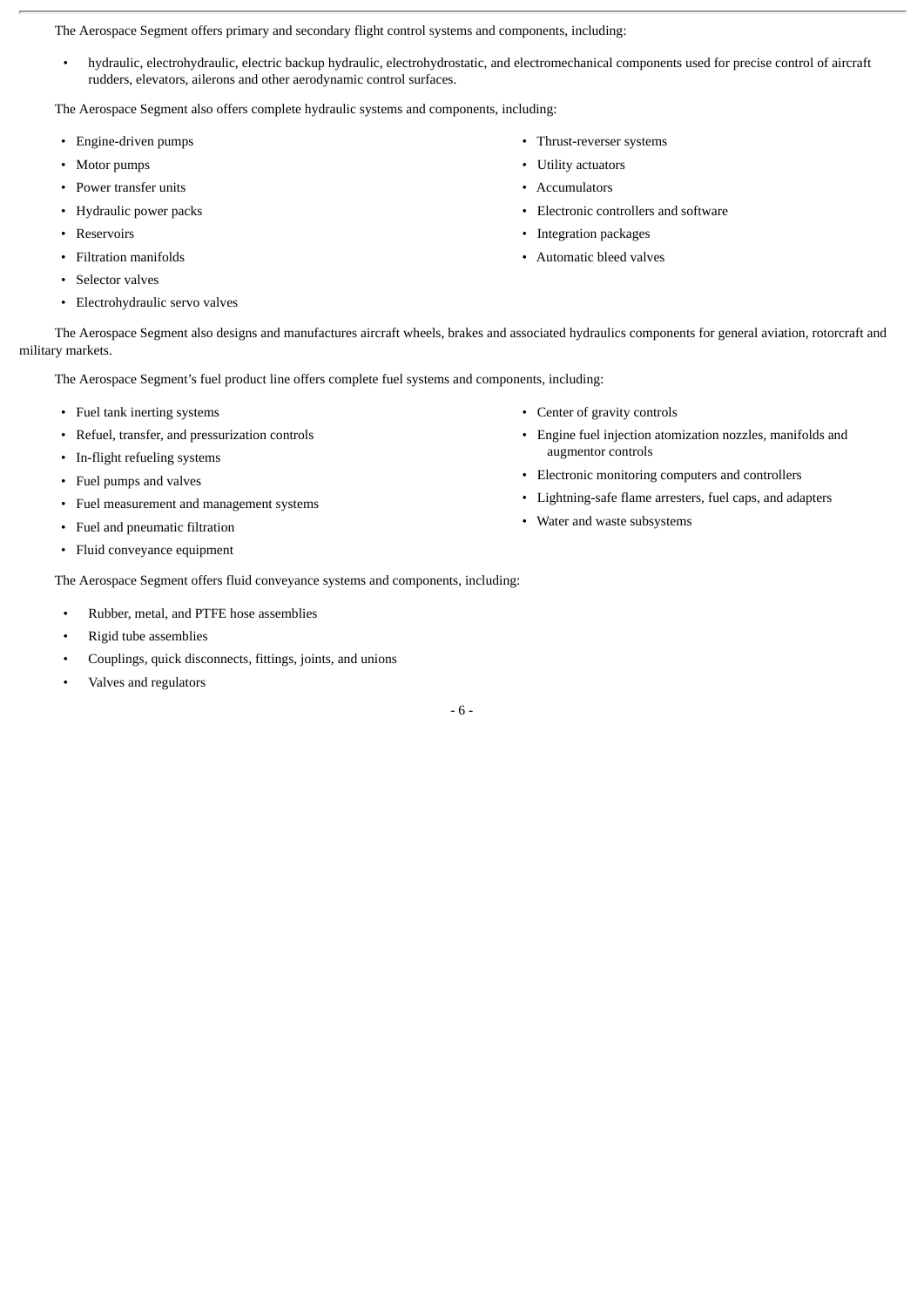The Aerospace Segment also produces various engine systems and components, including:

- Pneumatic subsystems
- Low-pressure pneumatic controls
- Engine starter systems
- Fuel valves and manifolds
- Oil and lubrication pumps and equipment
- Heat management
- Engine bleed control and anti-ice systems
- Electronic control and monitoring computers
- Motor-driven and hydraulic pumps
- Fuel and pneumatic filtration
- Fluid conveyance systems and engine build units
- Thrust reverser actuation

The Aerospace Segment also offers electronics thermal management heat rejection systems and single-phase and two-phase heat collection systems for radar, ISAR, and power electronics.

Aerospace Segment products are marketed by the Company's regional sales organization and are sold directly to manufacturers and end users throughout the world.

**Climate & Industrial Controls Segment.** The principal products of the Company's Climate & Industrial Controls Segment consist of systems and components for use primarily in the mobile and stationary refrigeration and air conditioning industry, and systems and components for use in fluid control applications in a wide variety of industries including processing, fuel dispensing, beverage dispensing and mobile emissions. These products include:

- Accumulators
- $CO<sub>2</sub>$  controls
- Electronic controllers
- Filter driers
- Hand shut-off valves
- Heat exchangers
- Hose and fittings
- Pressure regulating valves
- Refrigerant distributors
- Safety relief valves
- Solenoid valves
- Thermostatic expansion valves

Climate & Industrial Controls Segment products are marketed primarily through field sales employees and independent distributors and wholesalers throughout the world.

No single product contributed more than 1% to the Company's total net sales for the fiscal year ended June 30, 2010.

#### **Competition**

The Company's business operates in highly competitive markets and industries. The Company offers hundreds of thousands of individual products over numerous, varied markets through its 132 reporting units operating in 46 countries and consequently has thousands of competitors when viewed across the various markets and product offerings. The Company's competitors include many large U.S. and non-U.S. companies, divisions of larger companies, and smaller regional or specialized companies. The degree of competition varies globally and regionally by product line, end market and geographic location. While each of the Company's segments has several global competitors and numerous regional and specialized local ones, given the Company's market and product breadth, no single competitor competes with the Company with respect to all products manufactured and sold by the Company.

- 7 -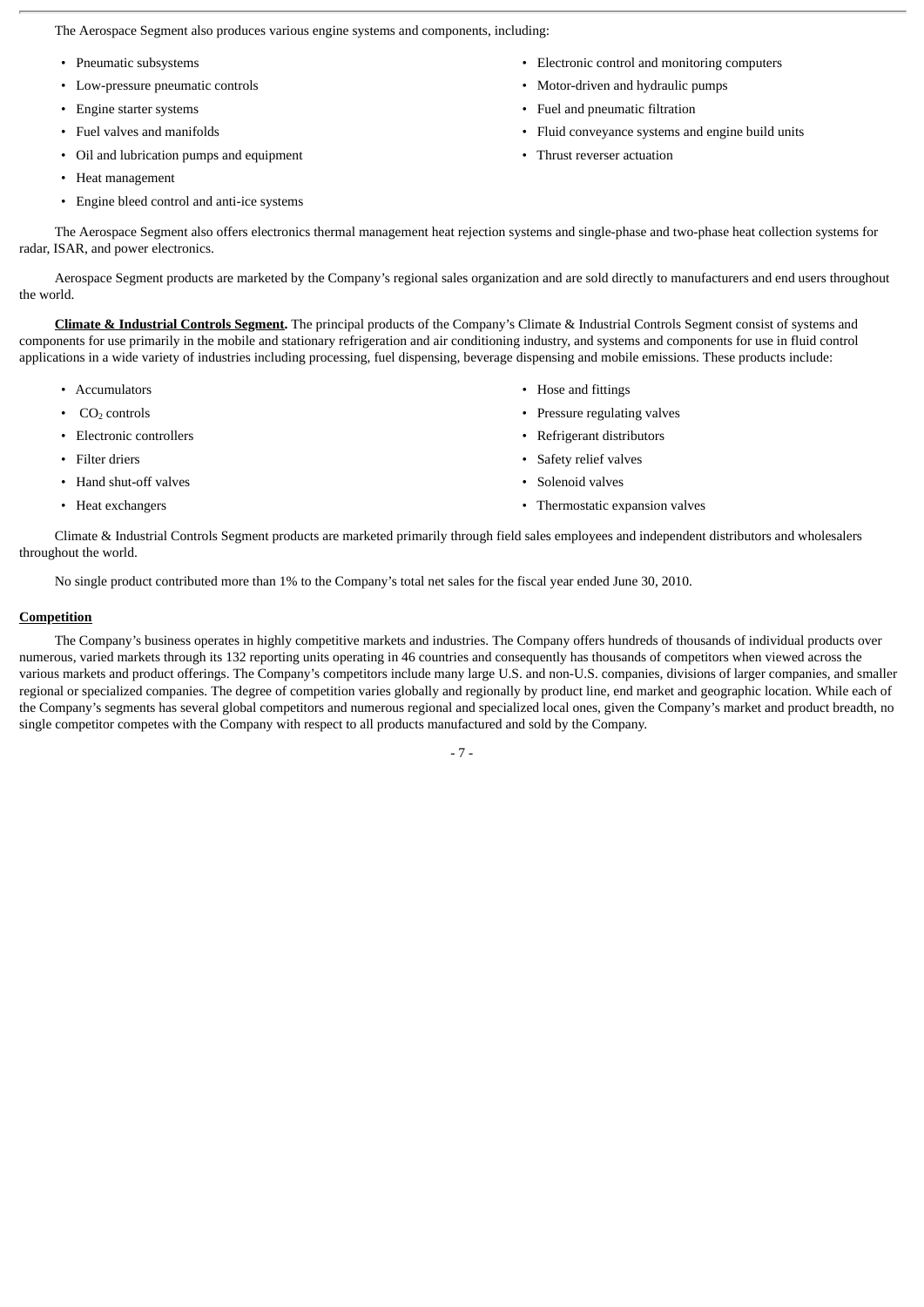In the Industrial Segment, the Company competes on the basis of product quality and innovation, customer service, manufacturing and distribution capability, and price competitiveness. The Company believes that it is one of the market leaders in most of the major markets for its most significant Industrial Segment products. While the Company's primary global competitors include SMC Corporation, Freudenberg-NOK, Festo AG, Bosch Rexroth AG, Swagelok Company, Pall Corporation, Donaldson Company, Inc. and Eaton Corporation, none of these companies compete with every Group and every product line that make up the Company's Industrial Segment.

In the Aerospace Segment, the Company has developed alliances with key customers based on the Company's advanced technological and engineering capabilities, superior performance in quality, delivery, and service, and price competitiveness, which has enabled the Company to obtain significant original equipment business on new aircraft programs for its systems and components and to thereby obtain the follow-on repair and replacement business for these programs. Although the Company believes that it is one of the market leaders in most of the major markets for its most significant Aerospace Segment products, the Company's primary global competitors for the most significant Aerospace Segment products include Honeywell Inc., Goodrich Corporation, Hamilton Sundstrand (a subsidiary of United Technologies Corp.), GE Aviation (formerly Smiths Aerospace), Eaton Corporation, Moog Inc., Woodwood Governor Company and Zodiac Aerospace SA.

In the Climate & Industrial Controls Segment, the Company competes on the basis of product quality and innovation, customer service, manufacturing and distribution capability, and price competitiveness. Although the Company believes that it is one of the market leaders in most of the major markets for its most significant Climate & Industrial Controls Segment products, the Company's primary global competitors for the most significant Climate & Industrial Controls segment products include Danfoss A/S, Emerson Climate Technologies, Emerson/ASCO, Hutchinson SA, TI Automotive Ltd. and Visteon Corporation.

The Company believes that its platform utilizing nine core technologies which include aerospace, electromechanical, filtration, fluid handling, hydraulics, pneumatics, process control, refrigeration, and sealing and shielding is a positive factor in its ability to compete effectively with both large and small competitors. For each of its segments, the Company believes that the following factors also contribute to its ability to compete effectively:

- decentralized operating structure that allows each division to focus on its customers and respond quickly at the local level;
- system solution capabilities that use the Company's core technologies from a variety of its segments; and
- global presence.

#### **Research and Product Development**

The Company continually researches the feasibility of new products and services through its development laboratories and testing facilities in many of its worldwide manufacturing locations. Its research and product development staff includes chemists, physicists, and mechanical, chemical and electrical engineers.

- 8 -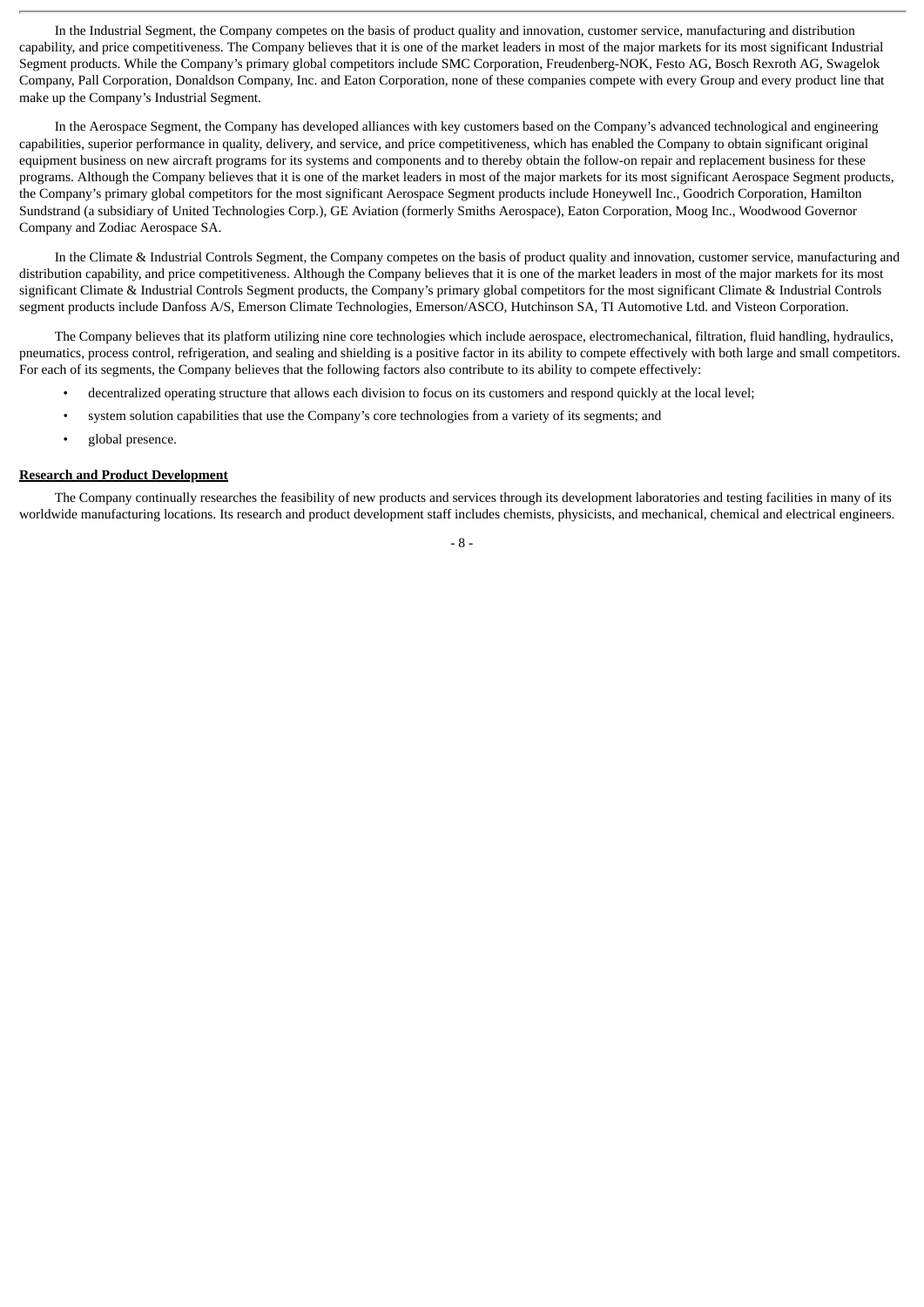Total research and development costs relating to the development of new products and services and the improvement of existing products and services amounted to \$316,181,141 in fiscal year 2010, \$338,907,820 in fiscal year 2009, and \$303,097,752 in fiscal year 2008. These amounts include costs incurred by the Company related to independent research and development initiatives as well as costs incurred in connection with research and development contracts. Costs incurred in connection with research and development contracts and included in the total research and development costs reported above for each of the respective fiscal years 2010, 2009, and 2008 were \$40,276,911, \$50,739,381, and \$47,757,134, respectively.

#### **Patents, Trademarks, Licenses**

The Company owns a number of patents, trademarks and licenses related to its products and has exclusive and non-exclusive rights to use a number of patents owned by others. In addition, patent applications on certain products are now pending, although there can be no assurance that patents will be issued. The Company is not dependent to any material extent on any single patent or group of patents.

#### **Backlog and Seasonal Nature of Business**

The Company's backlog by business segment for the past two fiscal years, as set forth on pages 13-5 to 13-7 of Exhibit 13 to this Annual Report on Form 10-K, is incorporated into this section by reference. The Company's backlog at June 30, 2010 was \$3,141,244,079 and at June 30, 2009 was \$2,885,284,015. Approximately 85% of the Company's backlog at June 30, 2010 is scheduled for delivery in the succeeding twelve months. The Company's business generally is not seasonal in nature.

#### **Environmental Regulation**

The Company's operations necessitate the use and handling of hazardous materials and, as a result, the Company is subject to United States federal, state, and local laws and regulations as well as foreign laws designed to protect the environment and to regulate the discharge of materials into the environment. These laws impose penalties, fines and other sanctions for non-compliance and liability for response costs, property damage and personal injury resulting from past and current spills, disposals or other releases of, or exposures to, hazardous materials. Among other environmental laws, the Company is subject to the United States federal "Superfund" law, under which the Company has been designated as a "potentially responsible party" and may be liable for cleanup costs associated with various waste sites, some of which are on the United States Environmental Protection Agency's Superfund priority list.

As of June 30, 2010, the Company is involved in environmental remediation at various United States and foreign manufacturing facilities presently or formerly operated by the Company and has been named as a "potentially responsible party," along with other companies, at off-site waste disposal facilities and regional sites.

The Company believes that its policies, practices and procedures are properly designed to prevent unreasonable risk of environmental damage and the consequent financial liability to the Company. Compliance with environmental laws and regulations requires continuing management of efforts and expenditures by the Company. Compliance with environmental laws and regulations has not had in the past, and, the Company believes, will not have in the future, a material adverse effect on the capital expenditures, earnings, or competitive position of the Company.

 $-9-$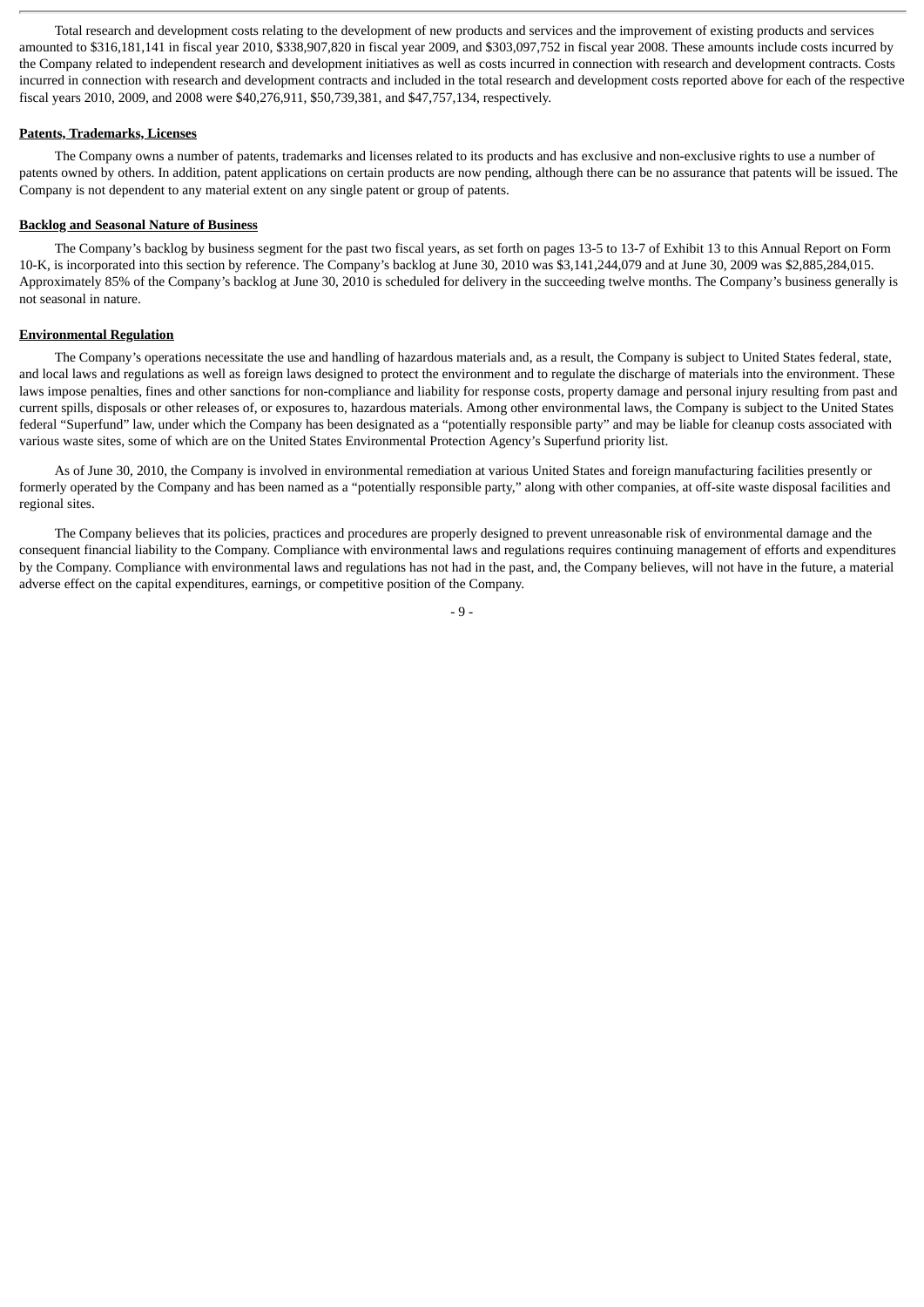As of June 30, 2010, the Company had a reserve of \$15,825,492 for environmental matters which are probable and reasonably estimable. This reserve is recorded based upon the best estimate of costs to be incurred in light of the progress made in determining the magnitude of remediation costs, the timing and extent of remedial actions required by governmental authorities and the amount of the Company's liability in proportion to other responsible parties.

The Company's estimated total liability for the above mentioned sites ranges from a minimum of \$15,825,492 to a maximum of \$72,342,781. The largest range of the estimated total liability for any one site is approximately \$6,100,000. The actual costs to be incurred by the Company will be dependent on final determination of contamination, final determination of remedial action required, negotiations with federal and state agencies with respect to cleanup levels, changes in regulatory requirements, innovations in investigatory and remedial technologies, effectiveness of remedial technologies employed, the ability of the other responsible parties to pay, and any insurance or third-party recoveries.

## **Energy Matters and Sources and Availability of Raw Materials**

The Company's primary energy source for each of its business segments is electric power. While the Company cannot predict future costs of such electric power, the primary source for production of the required electric power will be coal from substantial, proven coal reserves available to electric utilities. The Company is subject to governmental regulations in regard to energy supplies in the United States and elsewhere. To date, the Company has not experienced any significant disruptions of its operations due to energy curtailments.

Steel, brass, aluminum, elastomeric and thermoplastic materials and chemicals are the principal raw materials used by the Company. These materials are available from numerous sources in quantities sufficient to meet the requirements of the Company.

#### **Employees**

The Company employed approximately 54,800 persons as of June 30, 2010, of whom approximately 28,900 were employed by foreign subsidiaries.

#### **Business Segment Information**

The Company's net sales, segment operating income and assets by business segment and net sales and long-lived assets by geographic area for the past three fiscal years, as set forth on pages 13-15 to 13-16 of Exhibit 13 to this Annual Report on Form 10-K, are incorporated into this section by reference.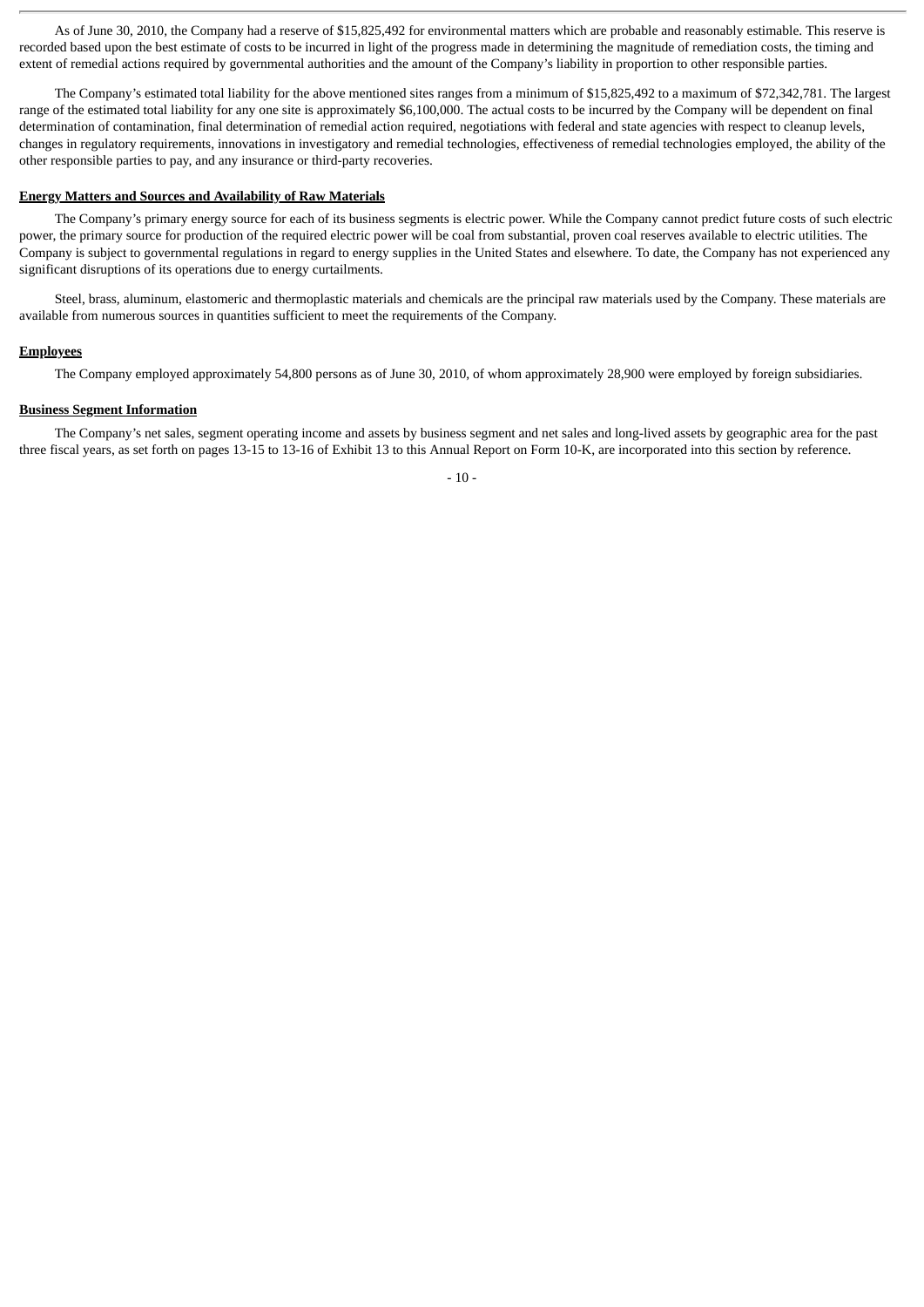#### **Acquisitions**

During fiscal year 2010, the Company completed one acquisition, as set forth on page 13-22 of Exhibit 13 to this Annual Report on Form 10-K, which is incorporated into this section by reference.

## **ITEM 1A. Risk Factors.**

*The following "risk factors" identify what the Company believes to be all of the risks that could materially and adversely affect the Company's business, financial condition, results of operations and cash flows. These risk factors should be considered and evaluated together with information incorporated by reference or otherwise included elsewhere in this Annual Report on Form 10-K. Additional risks not currently known to the Company or that the Company currently believes are immaterial also may impair the Company's business, financial condition, results of operations and cash flows.*

#### **The Company is subject to risks arising from uncertainty in worldwide economic conditions.**

Current uncertainty regarding global economic conditions and the existence and rate of any economic recovery may have an adverse effect on the business, results of operations and financial condition of the Company and its distributors, customers and suppliers, and on the general economic activity in many of the industries and markets in which the Company and its distributors, customers and suppliers operate. Among the economic factors which may affect performance are: manufacturing activity, air travel trends, currency exchange rates, difficulties entering new markets and general economic conditions such as inflation, deflation, interest rates and credit availability. These effects may, among other things, negatively impact the level of purchases, capital expenditures and creditworthiness of the Company's distributors, customers and suppliers, and, therefore, the Company's revenues, operating profits and margins and order rates.

During the second half of fiscal 2010, the Company began to see signs of an economic recovery. Throughout the worldwide economic downturn, the Company focused on maintaining its financial strength by adjusting its cost structure to reflect changing demand levels, maintaining a strong balance sheet and managing its cash. The Company's Win Strategy initiatives relating to growth and margin improvement as well as the implementation of a number of business realignment initiatives, including plant closures and general workforce reductions, continue to help meet this objective. There can be no assurance, however, that these or any other initiatives or contingency plans implemented by the Company will be successful or that the Company will have sufficient resources to manage the recovery if the economy rebounds more quickly than anticipated.

The Company cannot predict if, when or how much worldwide economic conditions will improve. These conditions are highly unpredictable and beyond the Company's control. If these conditions deteriorate, however, the Company's business, results of operations and financial condition could be materially adversely affected.

 $-11 -$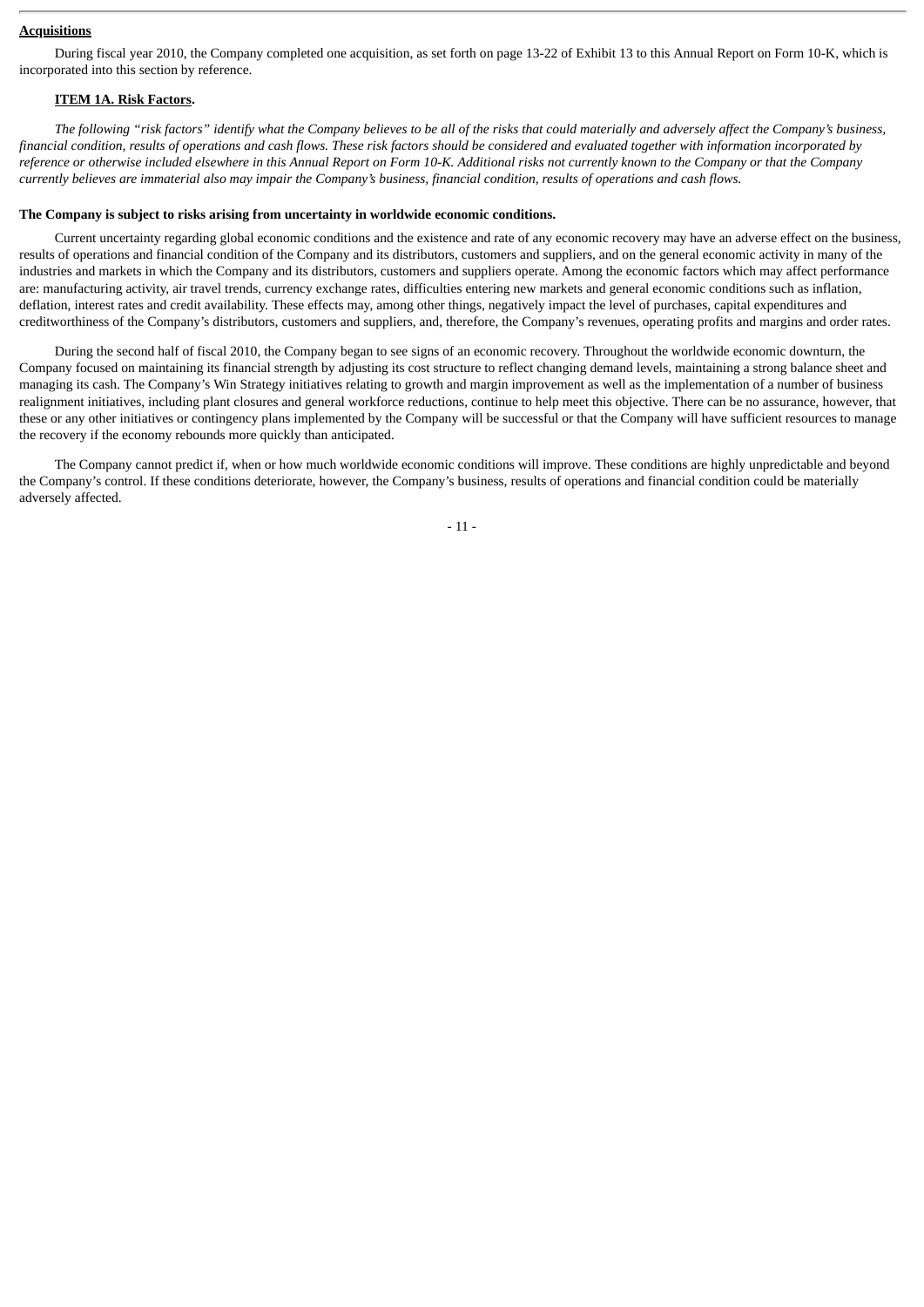#### **The Company is subject to risks relating to its information technology systems.**

The Company relies extensively on information technology systems to manage and operate its business. If these systems are damaged or cease to function properly and the Company suffers any interruption in its ability to manage and operate its business, the Company's results of operations and financial condition could be adversely affected.

#### **Potential product liability risks exist from the products that the Company sells.**

The Company's businesses expose it to potential product liability risks that are inherent in the design, manufacture and sale of its products and the products of third-party vendors that the Company uses or resells. Although the Company currently maintains what it believes to be suitable and adequate product liability insurance, there can be no assurance that the Company will be able to maintain its insurance on acceptable terms or that its insurance will provide adequate protection against all potential liabilities. In the event of a claim against it, a lack of sufficient insurance coverage could have a material adverse effect on the Company's financial condition, liquidity and results of operations. Moreover, even if the Company maintains adequate insurance, a successful claim could still have a material adverse effect on its financial condition, liquidity and results of operations.

#### **The Company may be adversely affected by litigation or other regulatory proceedings.**

The Company is a defendant from time to time in litigation and regulatory proceedings relating to its business. Due to the inherent uncertainties of litigation and regulatory proceedings, the Company cannot accurately predict the ultimate outcome of any such litigation or proceedings. An unfavorable outcome could adversely impact the Company's business, financial condition or results of operations.

#### **The Company is subject to risks relating to organizational changes.**

The Company regularly executes organizational changes such as acquisitions, divestitures and realignments to support its growth and cost management strategies. In addition, the Company commits significant resources to identify, develop and retain key employees to ensure uninterrupted leadership and direction. If the Company is unable to successfully manage these and other organizational changes, its results of operations and financial condition could be adversely affected.

#### **Demand for and supply of the Company's products may be adversely affected by numerous factors, some of which the Company cannot predict or control, which would adversely affect its results of operations.**

Numerous factors may affect the demand for and supply of the Company's products, including:

- changes in business relationships with and purchases by or from major customers, suppliers or distributors, including delays or cancellations in shipments, disputes regarding contract terms or significant changes in financial condition, and changes in contract cost and revenue estimates for new development programs;
- changes in the market acceptance of its products;
- increased competition in the markets it serves;

- 12 -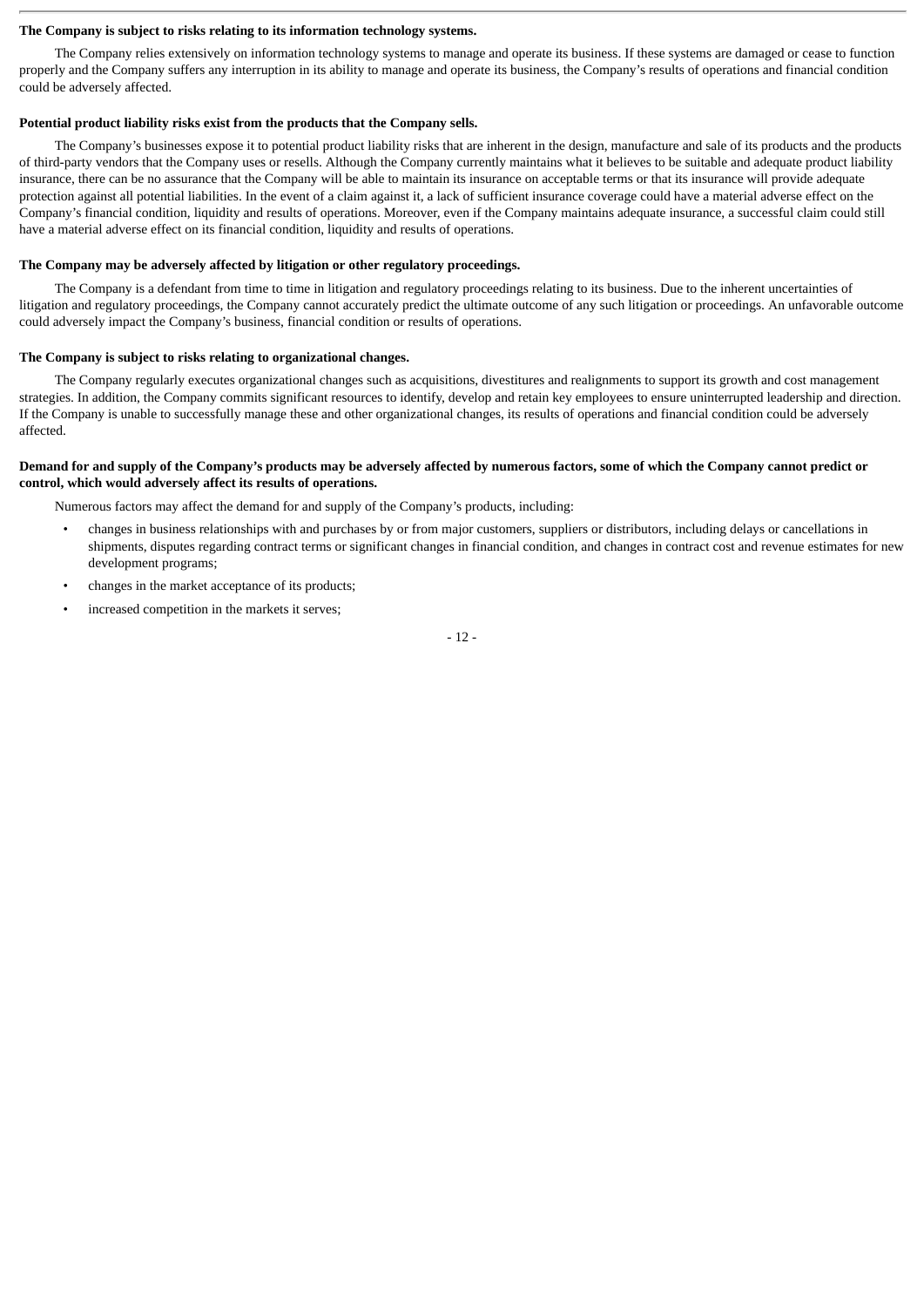- declines in the general level of industrial production; or
	- declines in the availability, or increases in the prices, of raw materials.

If any of these factors occur, the demand for and supply of the Company's products could suffer, which would adversely affect its results of operations.

#### **The raw materials used in the Company's production processes and by its suppliers of component parts are subject to price and supply fluctuations that could increase the costs of products and adversely affect our results of operations.**

The Company's supply of raw materials for its businesses could be interrupted for a variety of reasons, including availability and pricing. Prices for raw materials necessary for production have fluctuated significantly in the past and significant increases could adversely affect the Company's results of operations and profit margins. Although the Company generally attempts to manage these fluctuations by, among other things, passing along increased raw material prices to its customers in the form of price increases, there may be a time delay between the increased raw material prices and the Company's ability to increase the price of its products, or the Company may be unable to increase the prices of its products due to pricing pressure, sales contracts or other factors.

The Company's suppliers of component parts may significantly and quickly increase their prices in response to increases in costs of raw materials that they use to manufacture the component parts. As a result, the Company may not be able to increase its prices commensurately with its increased costs. Consequently, the Company's results of operations or financial condition could be materially and adversely affected.

#### **The Company may face various risks relating to acquisitions, including limitations on its ability to complete acquisitions or successfully integrate acquired businesses.**

The Company expects to continue its strategy of identifying and acquiring businesses with complementary products and services that it believes will enhance its operations and profitability. However, there can be no assurance that the Company will be able to continue to find suitable businesses to purchase or that it will be able to acquire such businesses on acceptable terms. In addition, there is no assurance that the Company will be able to avoid acquiring or assuming unexpected liabilities, that the Company will be able to integrate successfully any businesses that it purchases into its existing business or that any acquired businesses will be profitable. The successful integration of new businesses depends on the Company's ability to manage these new businesses and cut excess costs. If the Company is unable to avoid these risks, its results of operations and financial condition could be adversely affected.

#### **The Company operates in a highly competitive environment.**

The Company's domestic and foreign operations are subject to competition from a wide variety of global and local competitors, which could adversely affect the Company's results of operations by creating downward pricing pressure and/or a decline in the Company's margins or market shares. To compete successfully, the Company's Industrial Segment and Climate & Industrial Controls Segment must excel in terms of product quality and innovation, customer service, manufacturing and distribution capability and price competitiveness and its Aerospace Segment must excel on the basis of technological and engineering capability, quality, delivery and service, and price competitiveness.

- 13 -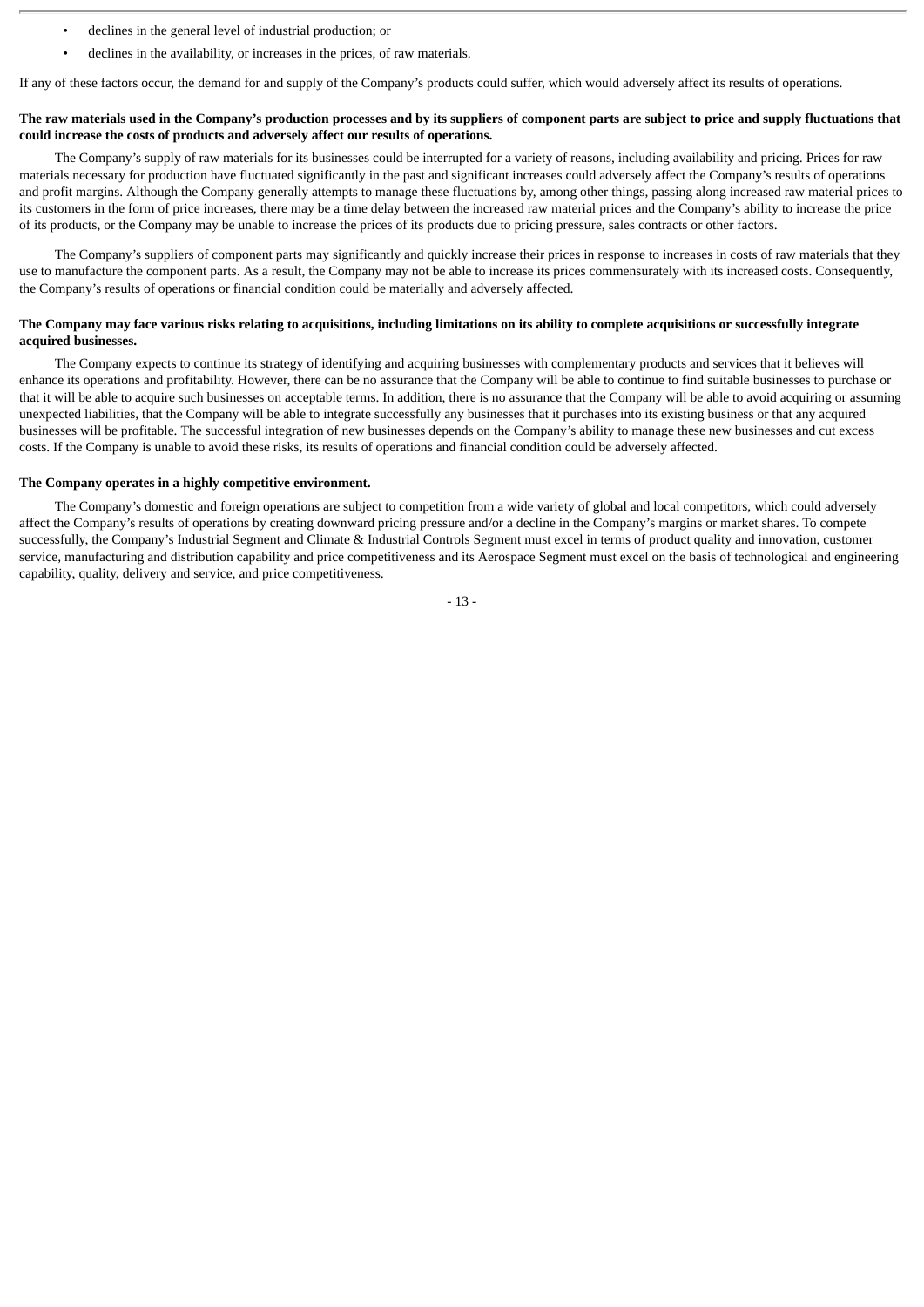## **The Company is subject to risks relating to its foreign operations.**

The Company's net sales derived from customers outside the United States were approximately 45% in fiscal 2010, 44% in fiscal 2009 and 47% in fiscal 2008. In addition, many of the Company's manufacturing operations and suppliers are located outside the United States. The Company expects net sales from foreign markets to continue to represent a significant portion of its total net sales. The Company's foreign operations are subject to risk in addition to those risks of its domestic operations, including:

- fluctuations in currency exchange rates;
- limitations on ownership and on repatriation of earnings;
- transportation delays and interruptions;
- political, social and economic instability and disruptions;
- government embargoes or foreign trade restrictions;
- the imposition of duties and tariffs and other trade barriers;
- import and export controls;
- labor unrest and current and changing regulatory environments;
- the potential for nationalization of enterprises;
- difficulties in staffing and managing multi-national operations;
- limitations on its ability to enforce legal rights and remedies;
- potentially adverse tax consequences; and
- difficulties in implementing restructuring actions on a timely basis.

If the Company is unable to successfully manage the risks associated with expanding its global business or adequately manage operational fluctuations internationally, the risks could have a material adverse effect on the Company's business, results of operations or financial condition.

## **Changes in the Company's tax rates or exposure to additional income tax liabilities could affect profitability.**

The Company is subject to income taxes in the United States and various foreign jurisdictions. Domestic and international tax liabilities are subject to the allocation of income among various tax jurisdictions. The Company's effective tax rate could be adversely affected by changes in the mix among earnings in countries with differing statutory tax rates, changes in the valuation allowance of deferred tax assets or changes in tax laws. The amount of income taxes paid is subject to ongoing audits by United States federal, state and local tax authorities and by non-United States authorities. If these audits result in assessments different from amounts reserved, future financial results may include unfavorable adjustments to the Company's tax liabilities, which could have a material adverse effect on the Company's results of operations.

- 14 -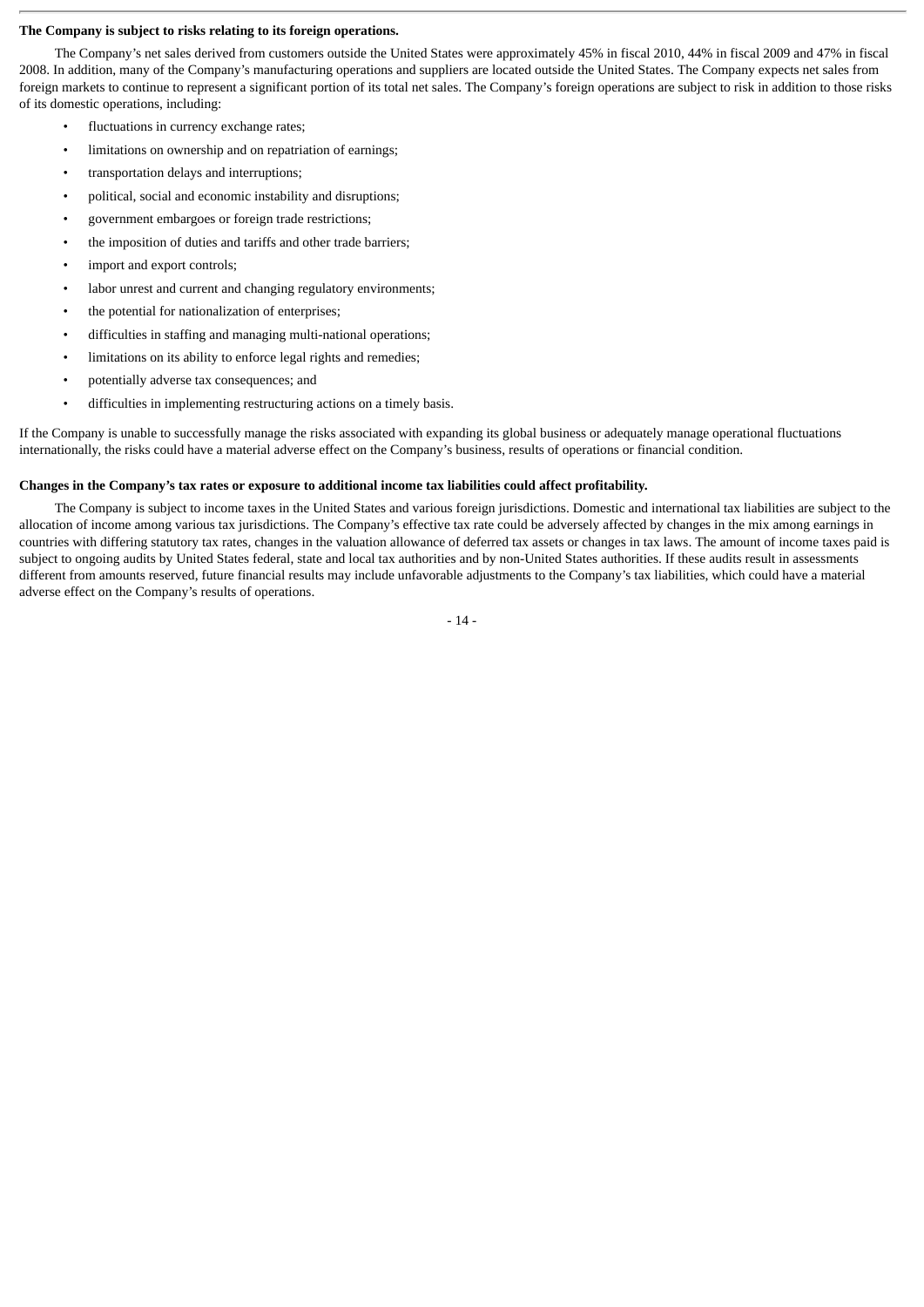The Obama administration has proposed legislation that would change how U.S. multinational corporations are taxed on their foreign income. If such legislation is enacted, the Company's effective tax rate and, in turn, the Company's profitability, could be materially impacted.

#### **The Company's future growth is partly dependent on the development of new products and technologies.**

The markets the Company operates in are characterized by rapidly changing technologies and frequent introductions of new products and services. The Company's ability to develop new products based on technological innovation can affect its competitive position and often requires the investment of significant resources. Difficulties or delays in research, development or production of new products and services or failure to gain market acceptance of new products and technologies may significantly reduce future revenues and adversely affect the Company's competitive position.

#### **The Company's future growth is partly dependent on the preservation of its intellectual property.**

Protecting the Company's intellectual property is critical to its innovation efforts. The Company owns a number of patents, trademarks and licenses related to its products and has exclusive and non-exclusive rights under patents owned by others. The Company's intellectual property may be challenged or infringed upon by third parties or the Company may be unable to maintain, renew or enter into new license agreements with third-party owners of intellectual property on reasonable terms. In addition, the global nature of the Company's business could present increased risks that the Company's intellectual property will be subject to infringement or other unauthorized use outside of the United States. In such case, the Company's ability to protect its intellectual property rights by legal recourse or otherwise may be limited, particularly in countries where laws or enforcement practices are undeveloped or do not recognize or protect intellectual property rights to the same extent as the United States. Unauthorized use of the Company's intellectual property rights or inability to preserve existing intellectual property rights could adversely impact the Company's competitive position and results of operations.

#### **The Company may be adversely affected by the impact of environmental and safety regulations to which it is subject.**

The Company's operations necessitate the use and handling of hazardous materials and, as a result, it is subject to various United States federal, state and local laws and regulations, as well as foreign laws, designed to protect the environment and to regulate the discharge of materials into the environment. These laws impose penalties, fines and other sanctions for non-compliance and liability for response costs, property damages and personal injury resulting from past and current spills, disposals or other releases of, or the exposure to, hazardous materials. Among other laws, the Company is subject to the United States federal "Superfund" law, under which it has been designated as a "potentially responsible party" and may be liable for clean-up costs associated with various waste sites, some of which are on the United States Environmental Protection Agency's Superfund priority list. The Company could incur substantial costs as a result of noncompliance with or liability for cleanup or other costs or damages under environmental laws, including the Superfund law.

- 15 -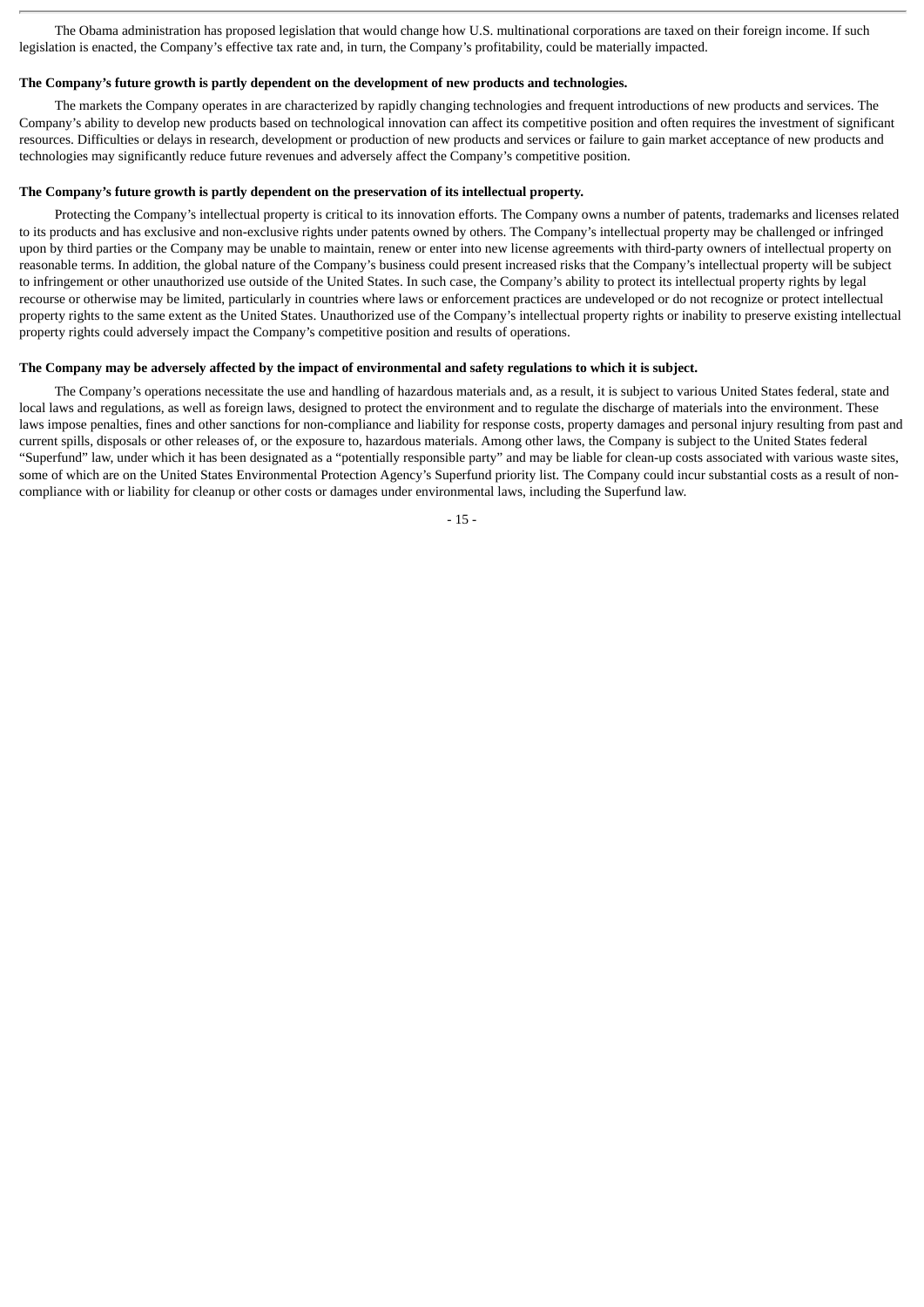In addition, increased worldwide focus on climate change issues has led to recent legislative and regulatory efforts to limit greenhouse gas emissions, including regulation of such emissions through a "cap-and-trade" system in the United States. Changes in or to regulation of greenhouse gas emissions and other climate change concerns could subject the Company to additional costs and restrictions, including increased energy and raw material costs. While such regulation appears likely in the United States, until definitive regulations are adopted, the Company is not able to predict how such regulations would affect the Company's business, operations or financial results.

The Company may be subject to more stringent environmental laws in the future. If more stringent environmental laws are enacted in the future, these laws could have a material adverse effect on the Company's business, results of operations and financial condition.

#### **Increasing costs of certain employee and retiree benefits could adversely affect the Company's results of operations.**

The amount of expenses recorded for the Company's defined benefit pension plans is dependent on changes in market interest rates and the value of plan assets, which are dependent on actual plan asset returns. Significant changes in market interest rates and decreases in the fair value of plan assets and investment losses on plan assets would increase expenses and may adversely impact the Company's future results of operations.

#### **The Company does business with the United States government and as such is subject to government regulations.**

In addition to the risks identified herein, doing business with the United States government subjects the Company to unusual risks, including dependence on the level of government spending and compliance with and changes in governmental procurement regulations. Agreements relating to the sale of products to government entities may be subject to termination, reduction or modification, either at the convenience of the government or for the Company's failure to perform under the applicable contract. The Company is subject to government investigations of business practices and compliance with government procurement regulations. If the Company were charged with wrongdoing as a result of any such investigation, it could be suspended from bidding on or receiving awards of new government contracts, which could have a material adverse effect on the Company's results of operations.

#### **ITEM 1B. Unresolved Staff Comments.** None.

#### **ITEM 1C. Executive Officers of the Registrant.**

The Company's Executive Officers are as follows:

|                      |                                                                    | Officer  | Age as of |
|----------------------|--------------------------------------------------------------------|----------|-----------|
| Name                 | <b>Position</b>                                                    | Since(1` | 8/15/2010 |
| Donald E. Washkewicz | Chairman of the Board, Chief Executive Officer and President       | 1997     | 60        |
| Marwan M. Kashkoush  | Executive Vice President – Sales, Marketing and Operations Support | 2000     | 56        |

$$
-16
$$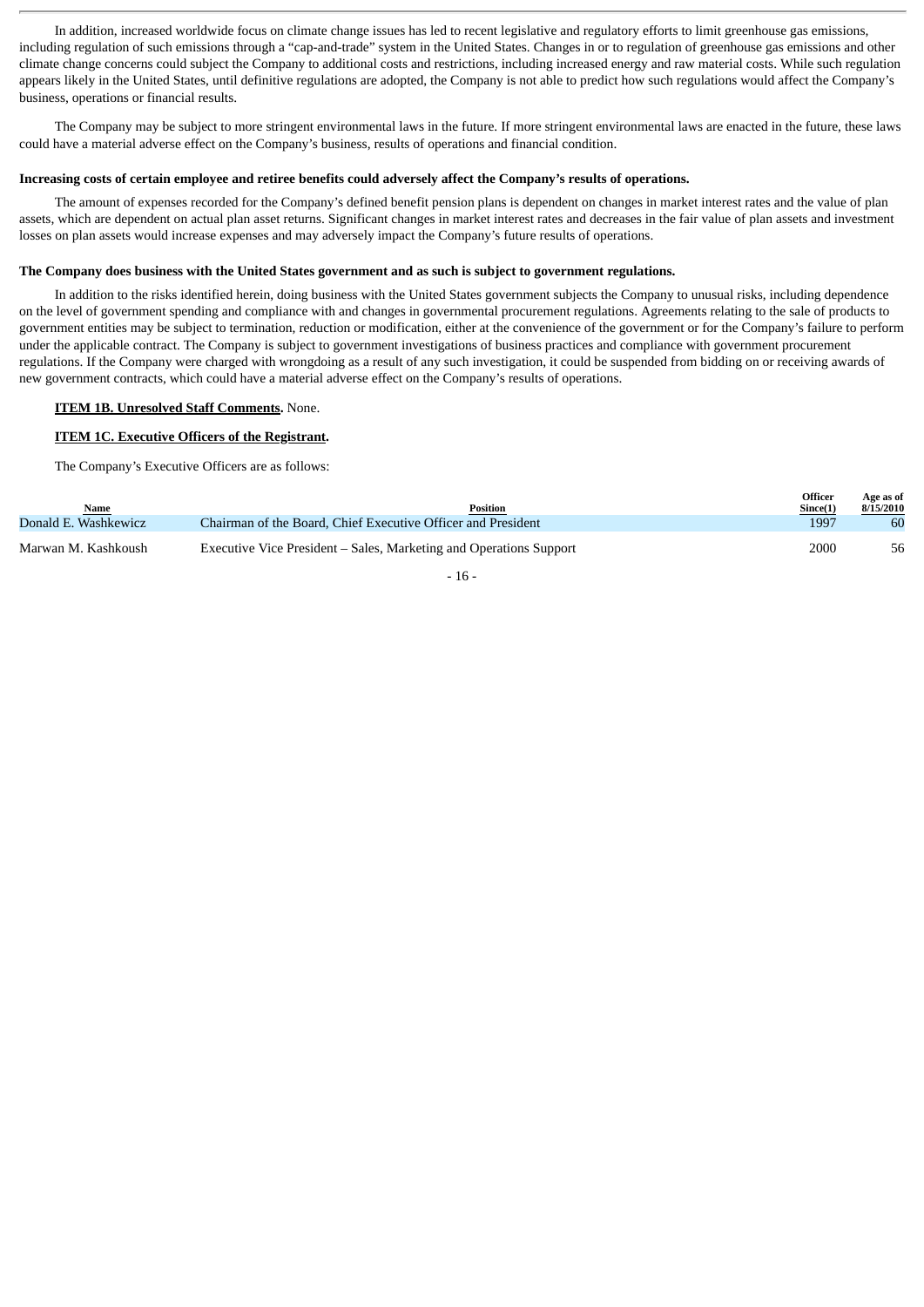| Name                   | Position                                                                          | Officer<br>Since(1) | Age as of<br>8/15/2010 |
|------------------------|-----------------------------------------------------------------------------------|---------------------|------------------------|
| Timothy K. Pistell     | Executive Vice President – Finance and Administration and Chief Financial Officer | 1993                | 63                     |
| Lee C. Banks           | <b>Executive Vice President and Operating Officer</b>                             | 2001                | 47                     |
| Robert P. Barker       | Executive Vice President, Operating Officer and President – Aerospace Group       | 2003                | 60                     |
| Thomas L. Williams     | <b>Executive Vice President and Operating Officer</b>                             | 2005                | 51                     |
| Dana A. Dennis         | Senior Vice President - Finance                                                   | 1999                | 62                     |
| Robert W. Bond         | Vice President and President - Fluid Connectors Group                             | 2000                | 52                     |
| <b>Michael Chung</b>   | Vice President and President - Asia Pacific Group                                 | 2008                | 47                     |
| Jeffery A. Cullman     | Vice President and President - Hydraulics Group                                   | 2006                | 55                     |
| John G. Dedinsky, Jr.  | Vice President – Global Supply Chain and Procurement                              | 2006                | 53                     |
| William G. Eline       | Vice President – Chief Information Officer                                        | 2002                | 54                     |
| John R. Greco          | Vice President and President - Instrumentation Group                              | 2006                | 56                     |
| Thomas F. Healy        | Vice President and President – Climate & Industrial Controls Group                | 2006                | 50                     |
| William R. Hoelting    | Vice President - Tax                                                              | 2007                | 53                     |
| Pamela J. Huggins      | Vice President and Treasurer                                                      | 2003                | 56                     |
| Kurt A. Keller         | Vice President and President - Seal Group                                         | 2009                | 52                     |
| A. Ricardo Machado     | Vice President and President - Latin America Group                                | 2006                | 62                     |
| Jon P. Marten          | Vice President and Controller                                                     | 2008                | 54                     |
| M. Craig Maxwell       | Vice President – Technology and Innovation                                        | 2003                | 52                     |
| Thomas A. Piraino, Jr. | Vice President, General Counsel and Secretary                                     | 1998                | 61                     |
| Peter Popoff           | Vice President and President - Filtration Group                                   | 2008                | 58                     |

- 17 -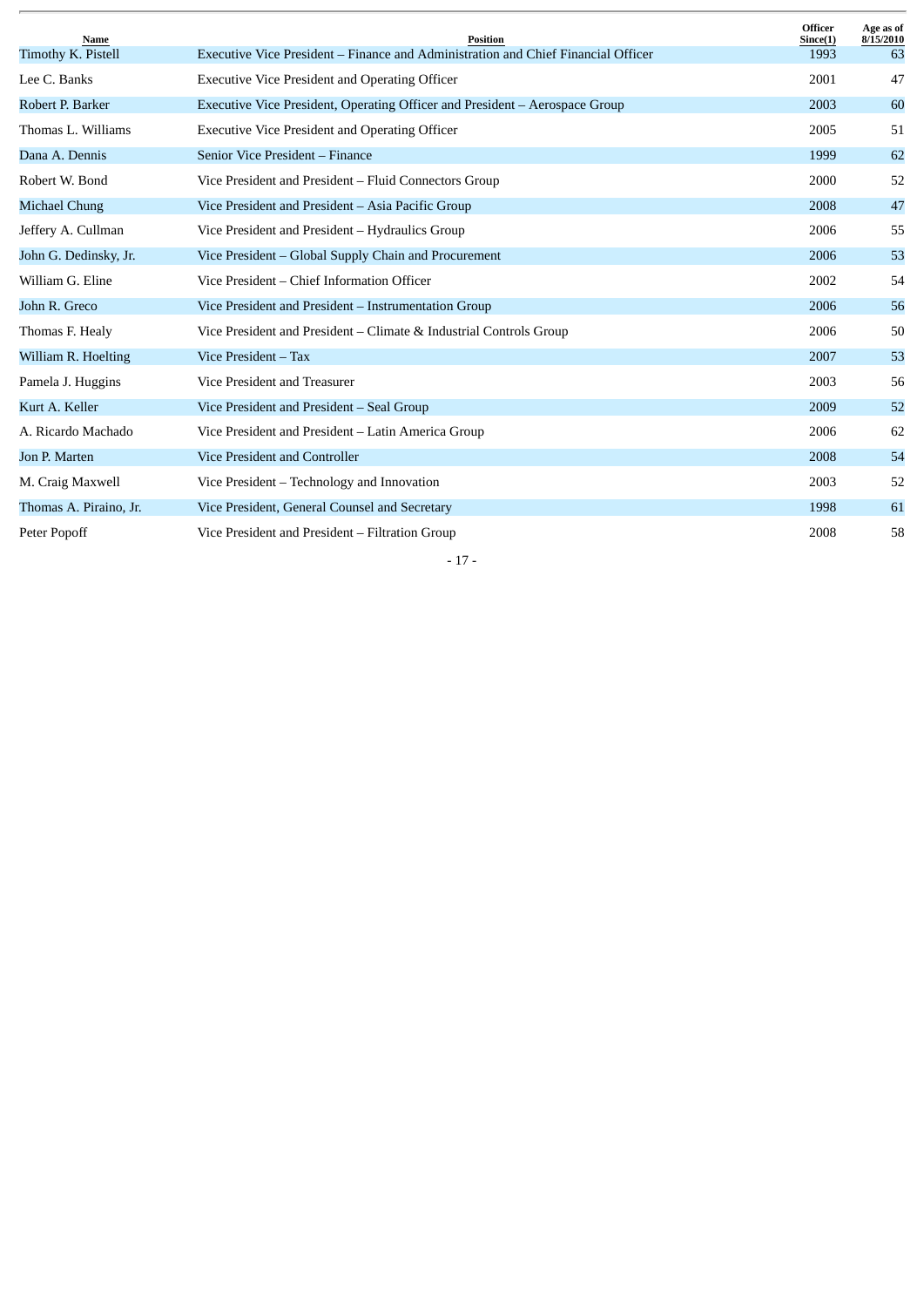| <b>Name</b>       | Position                                                            | <b>Officer</b><br>Since(1) | Age as of<br>8/15/2010 |
|-------------------|---------------------------------------------------------------------|----------------------------|------------------------|
| Charly Saulnier   | Vice President and President – Europe, Middle East and Africa Group | 2008                       | 62                     |
| Daniel S. Serbin  | Vice President – Human Resources                                    | 2005                       | 56                     |
| Roger S. Sherrard | Vice President and President – Automation Group                     | 2003                       | 44                     |

(1) Officers of the Company are elected by the Board of Directors to serve for a term of one-year or until their respective successors are elected, except in the case of death, resignation or removal. Messrs. Pistell, Eline, Maxwell, Piraino, Serbin and Sherrard and Ms. Huggins have served in the executive capacities indicated above opposite their respective names during each of the past five years.

Mr. Washkewicz has served as a Director of the Company since 2000. Mr. Washkewicz has been Chairman of the Board of Directors of the Company since October 2004, Chief Executive Officer of the Company since July 2001, and President since January 2007.

Mr. Kashkoush who will be retiring effective September 30, 2010 has been Executive Vice President – Sales, Marketing and Operations Support since October 2007. He was Corporate Vice President – Worldwide Sales and Marketing from October 2003 to October 2007.

Mr. Banks has been an Executive Vice President since August 2008 and has been an Operating Officer since November 2006. He was a Senior Vice President from November 2006 to August 2008, Vice President from October 2001 to November 2006, and President of the Hydraulics Group from October 2003 to November 2006. He is also a Director of Nordson Corporation.

Mr. Barker has been an Executive Vice President since August 2008 and has been an Operating Officer since November 2006 and President of the Aerospace Group since March 2003. He was a Senior Vice President from November 2006 to August 2008 and Vice President from April 2003 to November 2006.

Mr. Williams has been an Executive Vice President since August 2008 and has been an Operating Officer since November 2006. He was a Senior Vice President from November 2006 to August 2008 and Vice President and President of the Instrumentation Group from March 2005 to November 2006. He is also a Director of Chart Industries, Inc.

Mr. Dennis who will be retiring effective September 30, 2010 has been Senior Vice President – Finance since August 2008. He was a Vice President from October 2001 to August 2008 and Controller from July 1999 to August 2008.

Mr. Bond has been a Vice President since July 2000 and has been President of the Fluid Connectors Group since March 2005.

- 18 -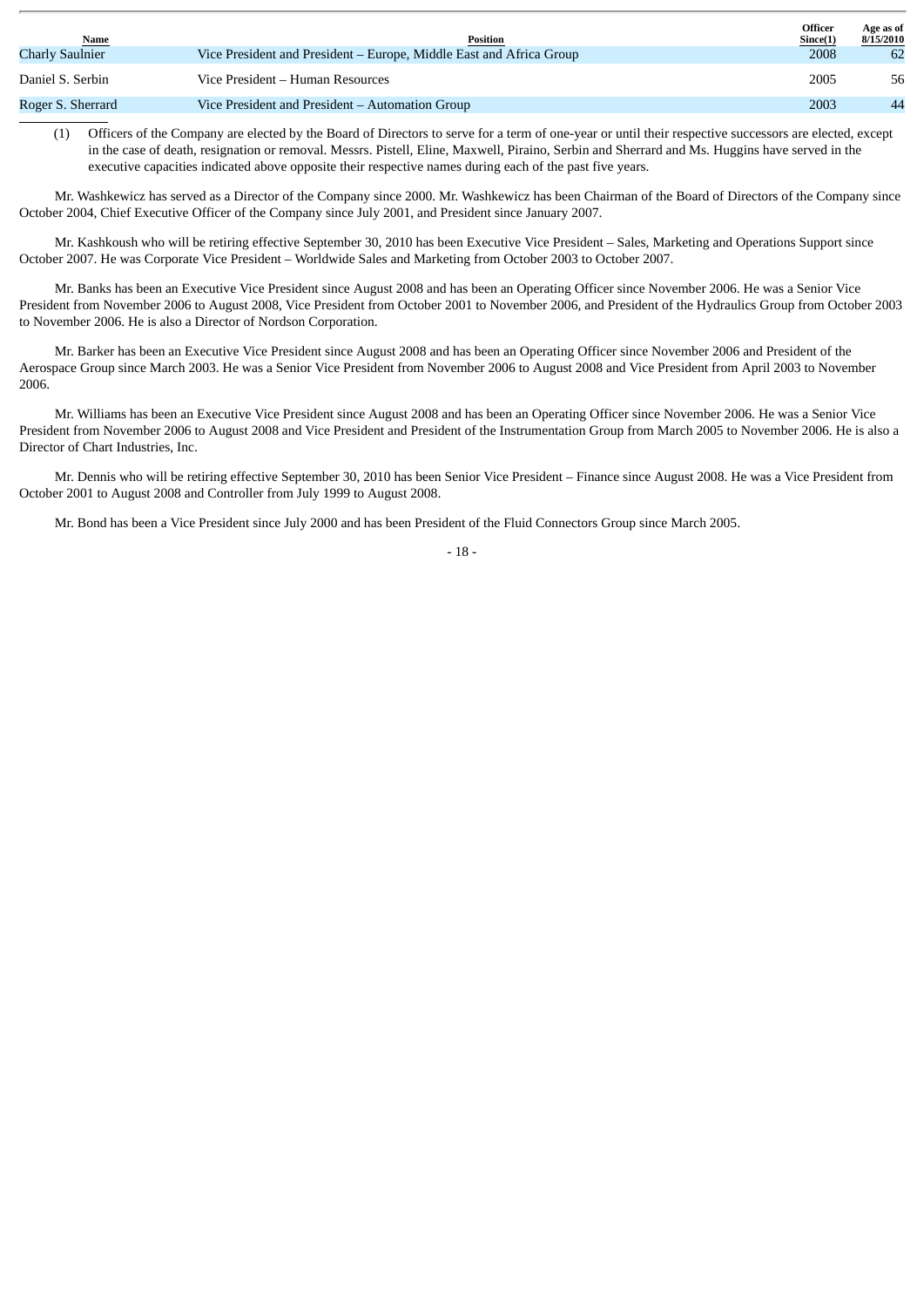Mr. Chung has been a Vice President and President of the Asia Pacific Group since March 2008. He was Vice President – Operations of the Hydraulic Group in Asia from January 2005 to March 2008.

Mr. Cullman has been a Vice President and President of the Hydraulics Group since November 2006. He was Vice President –Operations of the Hydraulics Group from July 2002 to November 2006.

Mr. Dedinsky has been Vice President – Global Supply Chain and Procurement since January 2006. He was Vice President – Global Sourcing and Procurement from July 2004 to January 2006.

Mr. Greco has been a Vice President and President of the Instrumentation Group since October 2006. He was Vice President and General Manager of the Global Parflex Division from August 2005 to October 2006 and General Manager of the Parflex Division from March 1996 to August 2005.

Mr. Healy has been a Vice President since April 2006 and has been President of the Climate & Industrial Controls Group since July 2006. He was a Climate & Industrial Controls Group Vice President and General Manager of Mobile Climate Systems Division from September 2004 to April 2006.

Mr. Hoelting has been Vice President – Tax since February 2007. He was Vice President – Taxation from January 1998 to February 2007.

Mr. Keller has been Vice President and President of the Seal Group since August 2009. He was Vice President of Operations of the Seal Group from July 2005 to August 2009 and General Manager of O-Ring Division from April 1999 to July 2005.

Mr. Machado has been a Vice President since January 2006 and has been President of the Latin America Group since March 2000.

Mr. Marten has been Vice President and Controller since August 2008. He was an Assistant Controller of the Corporation from July 2007 to August 2008 and Vice President and Controller of the Aerospace Group from October 2004 to July 2007.

Mr. Popoff has been a Vice President and President of the Filtration Group since February 2008. He was Vice President – Operations of the Filtration Group from April 2006 to February 2008 and Vice President/General Manager of the Global Racor Division from July 2004 to April 2006.

Mr. Saulnier has been Vice President and President of the Europe, Middle East and Africa Group since September 2008. He was President of Sales Companies – Europe, Middle East and Africa from January 2008 to September 2008 and Vice President – Operations of Sales Companies South from July 2001 to January 2008.

**ITEM 2. Properties**. The Company's corporate headquarters is located in Cleveland, Ohio and, at June 30, 2010, the Company had 304 manufacturing plants and 286 distribution centers and sales and administrative offices throughout the world, none of which were individually material to its operations. The facilities are situated in 39 states within the United States and in 45 other countries. The Company owns the majority of its manufacturing plants and distribution centers, and its leased properties primarily

- 19 -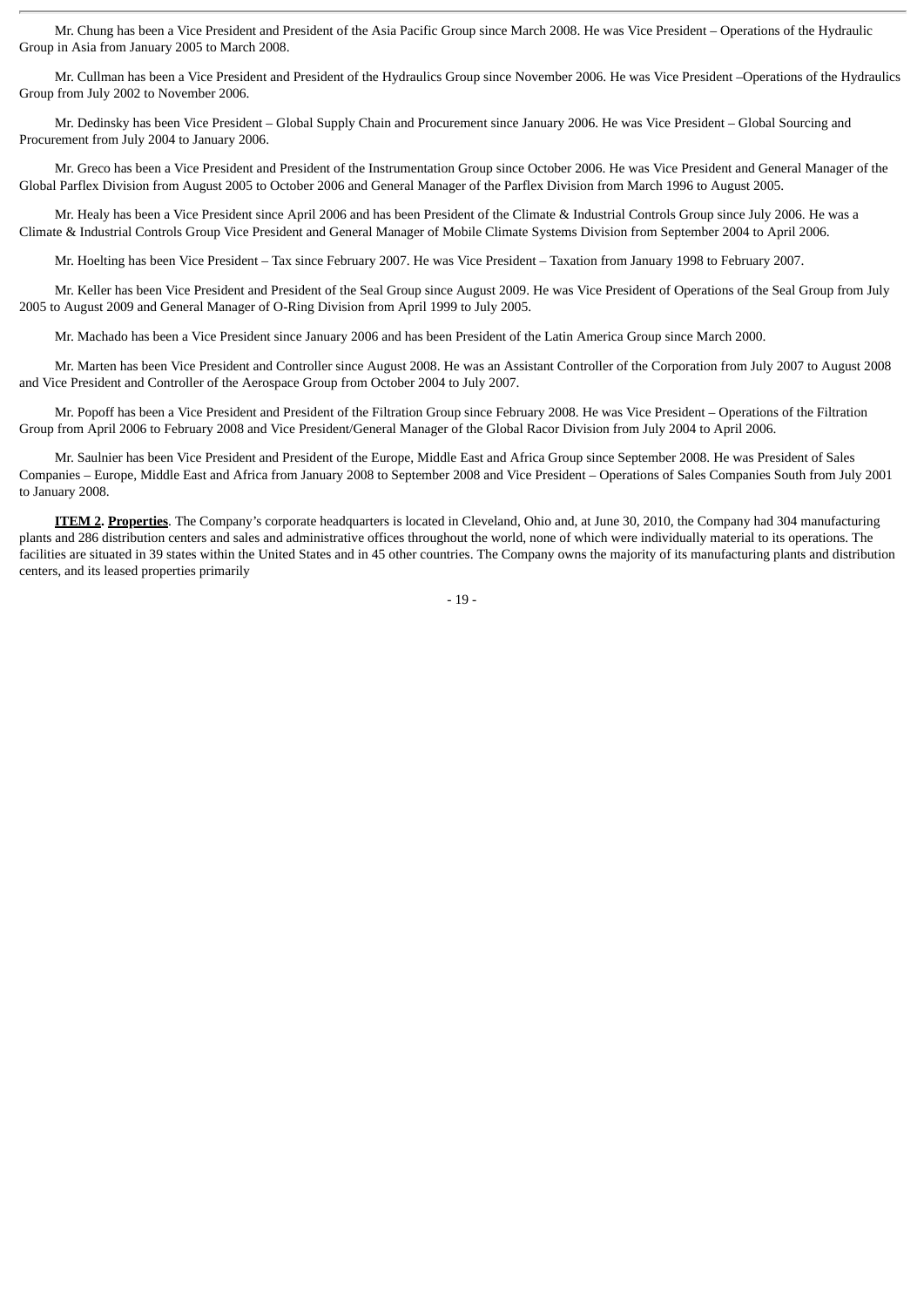consist of sales and administrative offices. The number of facilities used by each of the Company's operating segments is summarized by type and geographic location in the tables below:

|                               |                                | <b>Type of Facility</b>    |                                       |                                            |  |
|-------------------------------|--------------------------------|----------------------------|---------------------------------------|--------------------------------------------|--|
|                               | Manufacturing<br><b>Plants</b> |                            | <b>Distribution</b><br><b>Centers</b> | Sales and<br><b>Administrative Offices</b> |  |
| Industrial                    | 255                            |                            | 90                                    | 151                                        |  |
| Aerospace                     | 24                             |                            | 3                                     | 12                                         |  |
| Climate & Industrial Controls | 25                             |                            | 3                                     | 27                                         |  |
| Total                         | 304                            |                            | 96                                    | 190                                        |  |
|                               |                                | <b>Geographic Location</b> |                                       |                                            |  |
|                               | <b>North America</b>           | <b>Europe</b>              | <b>Asia-Pacific</b>                   | <b>Latin America</b>                       |  |
| Industrial                    | 213                            | 165                        | 96                                    | 22                                         |  |
| Aerospace                     | 29                             |                            | 4                                     |                                            |  |
| Climate & Industrial Controls | 44                             |                            | 3                                     |                                            |  |
| Total                         | 286                            | 177                        | 103                                   | 24                                         |  |

Several facilities are shared among each of the Company's operating segments. To avoid double counting, each shared facility is counted once, primarily in the Industrial Segment.

The Company believes that its properties have been adequately maintained, are in good condition generally and are suitable and adequate for its business as presently conducted. The extent to which the Company uses its properties varies by property and from time to time. The Company believes that its restructuring efforts have brought capacity levels closer to present and anticipated needs. Most of the Company's manufacturing facilities remain capable of handling additional volume increases.

**ITEM 3. Legal Proceedings.** Parker ITR S.r.l. (Parker ITR), a subsidiary acquired on January 31, 2002, has been the subject of a number of lawsuits and regulatory investigations since April 27, 2007, when a grand jury in the Southern District of Florida issued a subpoena to Parker ITR and the Company requiring the production of documents, in particular documents related to communications with competitors and customers related to Parker ITR's business unit that manufactures marine hose, typically used in oil transfer. The lawsuits and investigations relate to allegations that for a period of up to 21 years, the Parker ITR business unit that manufactures and sells marine hose conspired with competitors in unreasonable restraint of trade to artificially raise, fix, maintain or stabilize prices, rig bids and allocate markets and customers for marine oil and gas hose in the United States and in other jurisdictions. The time period for the alleged illegal activities by Parker ITR's marine hose business unit varies by jurisdiction. Parker ITR and the Company have cooperated with all of the regulatory authorities investigating the activities of the Parker ITR business unit that manufactures and sells marine hose and continue to cooperate with the investigations that remain ongoing. Several of the lawsuits and investigations have concluded. The following lawsuits and investigations remain pending or were resolved after March 31, 2010.

- 20 -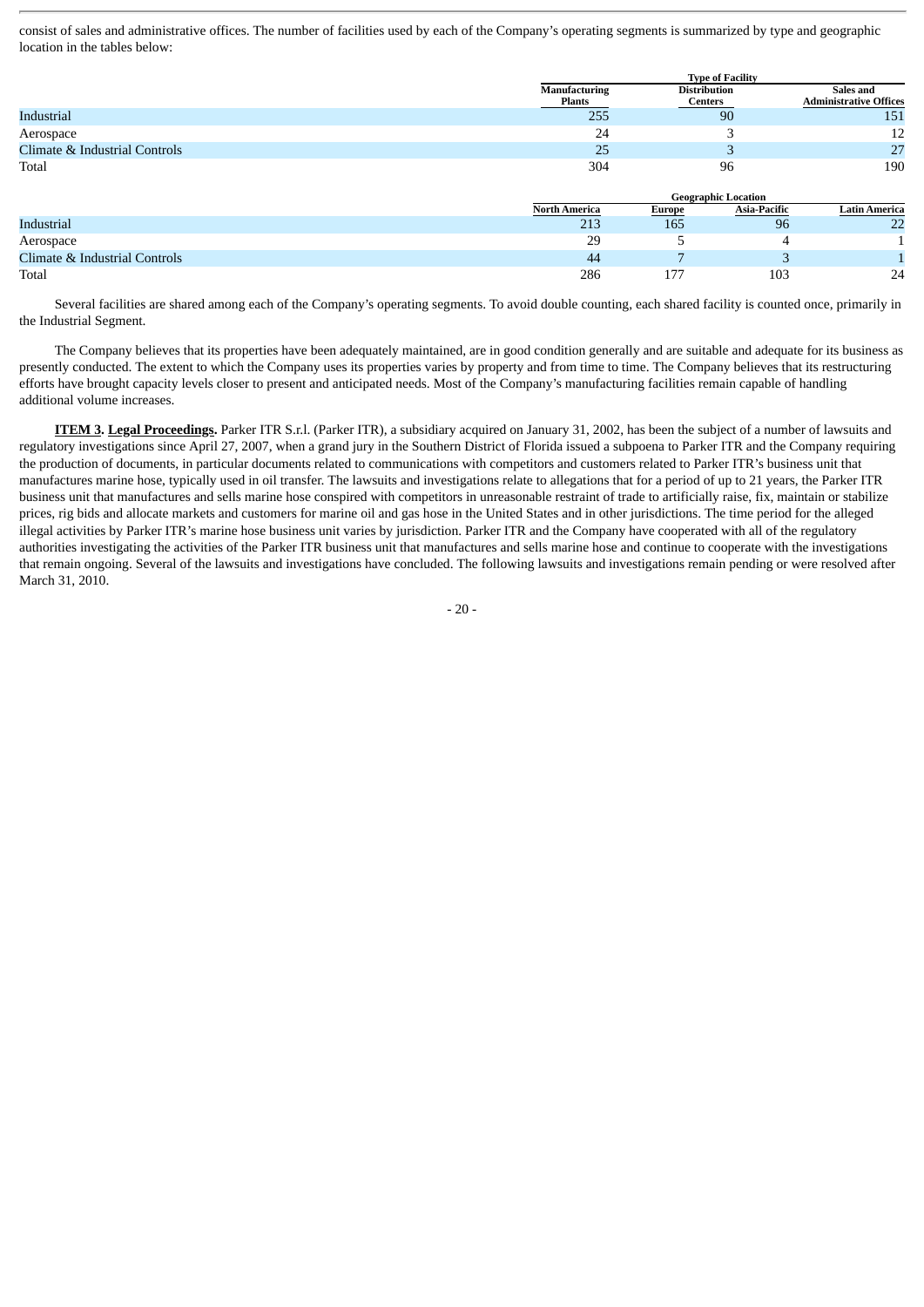Four class action lawsuits were filed in the Southern District of Florida: *Shipyard Supply LLC v. Bridgestone Corporation, et al.*, filed May 17, 2007; *Expro Gulf Limited v. Bridgestone Corporation, et al.*, filed June 6, 2007; *Bayside Rubber & Products, Inc. v. Trelleborg Industrie S.A., et al.*, filed June 25, 2007; *Bayside Rubber & Products, Inc. v. Caleca, et al*., filed July 12, 2007; and one in the Southern District of New York: *Weeks Marine, Inc. v. Bridgestone Corporation, et al.*, filed July 27, 2007. On September 12, 2008, the plaintiffs filed an amended consolidated class action complaint. These lawsuits involve conduct from January 1985 to May 2007. Plaintiffs have since filed another amended consolidated complaint naming prior owners of the Parker ITR business unit that manufactures and sells marine hose. Plaintiffs generally seek treble damages, a permanent injunction, attorneys' fees, and pre-judgment and post-judgment interest.

The Company and Parker ITR reached a settlement of the class action litigation in the United States, and the court granted final approval of that settlement on January 13, 2010. On February 17, 2009, Parker ITR entered into a separate agreement to settle possible private causes of action outside the United States.

Brazilian competition authorities commenced their investigations on November 14, 2007. Parker ITR filed a procedural defense in January 2008. The Brazilian competition authorities have not yet responded to Parker ITR's filing. The Brazilian competition authorities' investigation is ongoing and the Company and Parker ITR continue to cooperate. The Brazilian authorities appear to be investigating the period from 1999 through May 2007. Because the Brazilian competition authorities have not yet responded to Parker ITR's initial filing, the potential outcome of this investigation is uncertain and will depend on the resolution of numerous issues not yet addressed at the current preliminary stage of the investigation.

On May 15, 2007, the European Commission issued its initial Request for Information to the Company and Parker ITR. On January 28, 2009, the European Commission announced the results of its investigation of the alleged cartel activities. As part of its decision, the European Commission found that Parker ITR infringed Article 81 of the European Commission treaty from April 1986 to May 2, 2007 and fined Parker ITR 25.61 million euros. The European Commission also determined that the Company was jointly and severally responsible for 8.32 million euros of the total fine which related to the period from January 2002, when the Company acquired Parker ITR, to May 2, 2007, when the cartel activities ceased. Parker ITR and the Company filed an appeal to the Court of First Instance of the European Communities on April 10, 2009.

The Australian Competition and Consumer Commission (ACCC) filed a statement of claim in the Federal Court of Australia on May 29, 2009 and named Parker ITR as a respondent. Counsel for Parker ITR accepted service related to the ACCC's statement of claim and hearings have been held in the matter. The ACCC is investigating conduct through 2007. On December 10, 2009, Parker ITR and the ACCC presented a proposed settlement to the court which provides for a total fine of 675,000 Australian dollars, which was approved on April 13, 2010. Parker ITR has paid this fine, which, as of April 23, 2010 (date of payment), was approximately \$626 thousand (based on the then-current exchange rate).

An additional related action was brought against the Company on May 25, 2010 under the False Claims Act in the Central District of California: *The United States of America ex rel. Douglas Farrow v. Trelleborg, AB et al.* The United States declined to intervene against the Company or Parker ITR in the case. Plaintiff generally seeks treble damages, penalties for each false claim and attorneys' fees.

- 21 -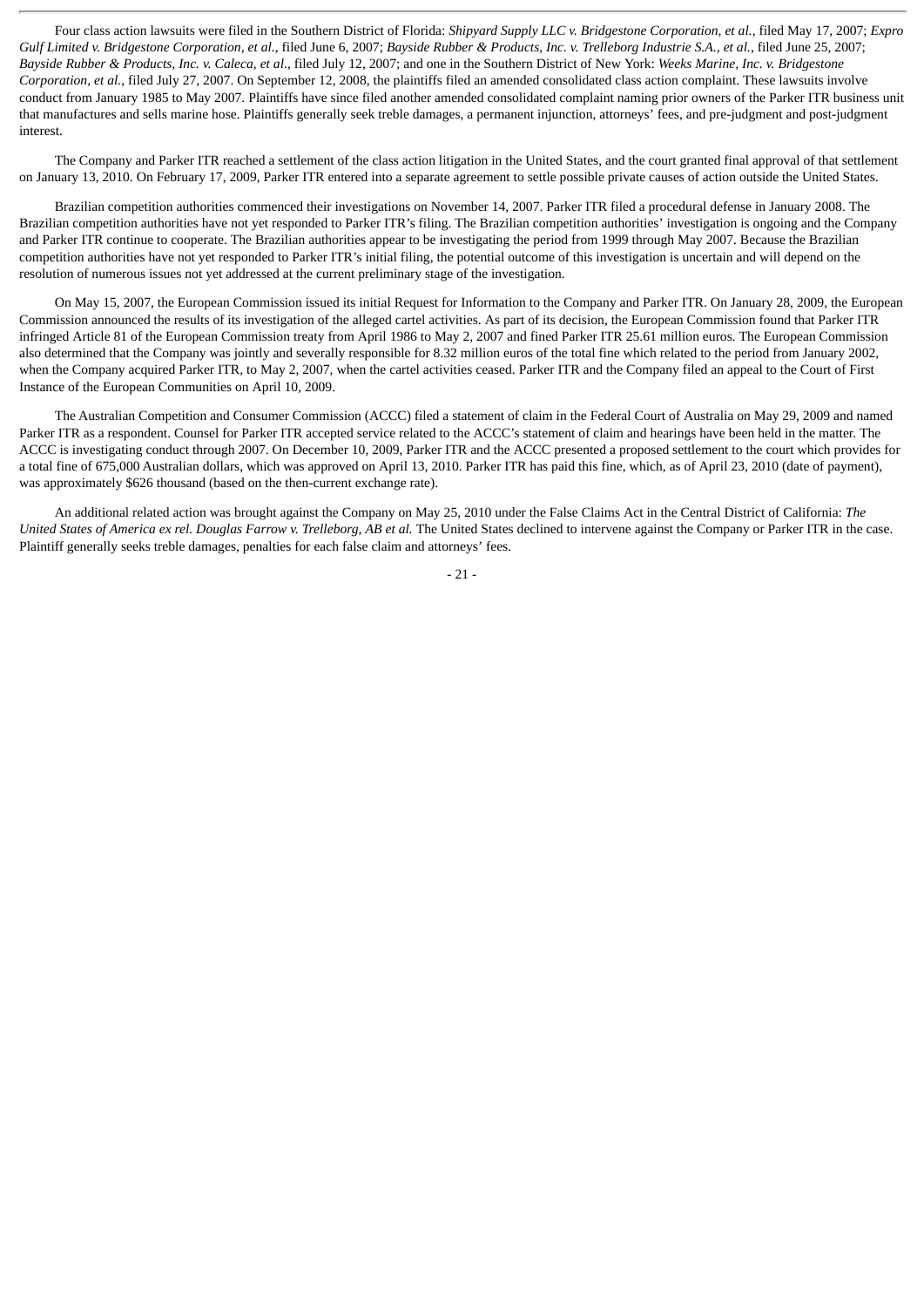# **ITEM 4. (Removed and Reserved).**

#### PART II

# **ITEM 5. Market for Registrant's Common Equity, Related Stockholder Matters and Issuer Purchases of Equity Securities.**

- (a) *Market for the Registrant's Common Equity***.** The Company's common stock is listed for trading on the New York Stock Exchange. Information regarding stock price and dividend information with respect to the Company's common stock, as set forth on page 13-40 of Exhibit 13 to this Annual Report on Form 10-K, is incorporated into this section by reference. As of July 30, 2010, the number of shareholders of record of the Company was 4,383.
- (b) *Use of Proceeds***.** Not Applicable.

# (c) *Purchases of Equity Securities by the Issuer and Affiliated Purchasers***.**

| Period                               | (a) Total<br>Number<br>of Shares<br>Purchased | (b) Average<br><b>Price Paid</b><br>Per Share | (c) Total Number of<br><b>Shares Purchased</b><br>as Part of Publicly<br>Announced Plans<br>or Programs (1) | (d) Maximum Number<br>(or Approximate)<br>Dollar Value) of<br><b>Shares that May Yet</b><br><b>Be Purchased</b><br><b>Under the Plans or</b><br>Programs |
|--------------------------------------|-----------------------------------------------|-----------------------------------------------|-------------------------------------------------------------------------------------------------------------|----------------------------------------------------------------------------------------------------------------------------------------------------------|
| April 1, 2010 through April 30, 2010 | 25,700                                        | 68.05<br>S.                                   | 25,700                                                                                                      | 9,356,608                                                                                                                                                |
| May 1, 2010 through May 31, 2010     | 51.500                                        | 64.94<br>S.                                   | 51.500                                                                                                      | 9,305,108                                                                                                                                                |
| June 1, 2010 through June 30, 2010   | 97,882(2)                                     | 60.19<br>S.                                   | 82,786                                                                                                      | 9,222,322                                                                                                                                                |
| Total:                               | 175,082                                       | 62.74                                         | 159.986                                                                                                     | 9,222,322                                                                                                                                                |

<sup>(1)</sup> On August 16, 1990, the Company publicly announced that its Board of Directors authorized the repurchase by the Company of up to 3.0 million shares of its common stock. From time to time, the Board of Directors has adjusted the number of shares authorized for repurchase under this program. On January 28, 2009, the Finance Committee of the Board of Directors of the Company approved an increase in the number of shares authorized for repurchase under this program so that, beginning on such date, the aggregate number of shares authorized for repurchase was equal to 10.0 million. Subject to this overall limitation, each fiscal year the Company is authorized to repurchase an amount of common shares equal to the greater of 7.5 million shares or five percent of the shares outstanding as of the end of the prior fiscal year. There is no expiration date for this program.

- 22 -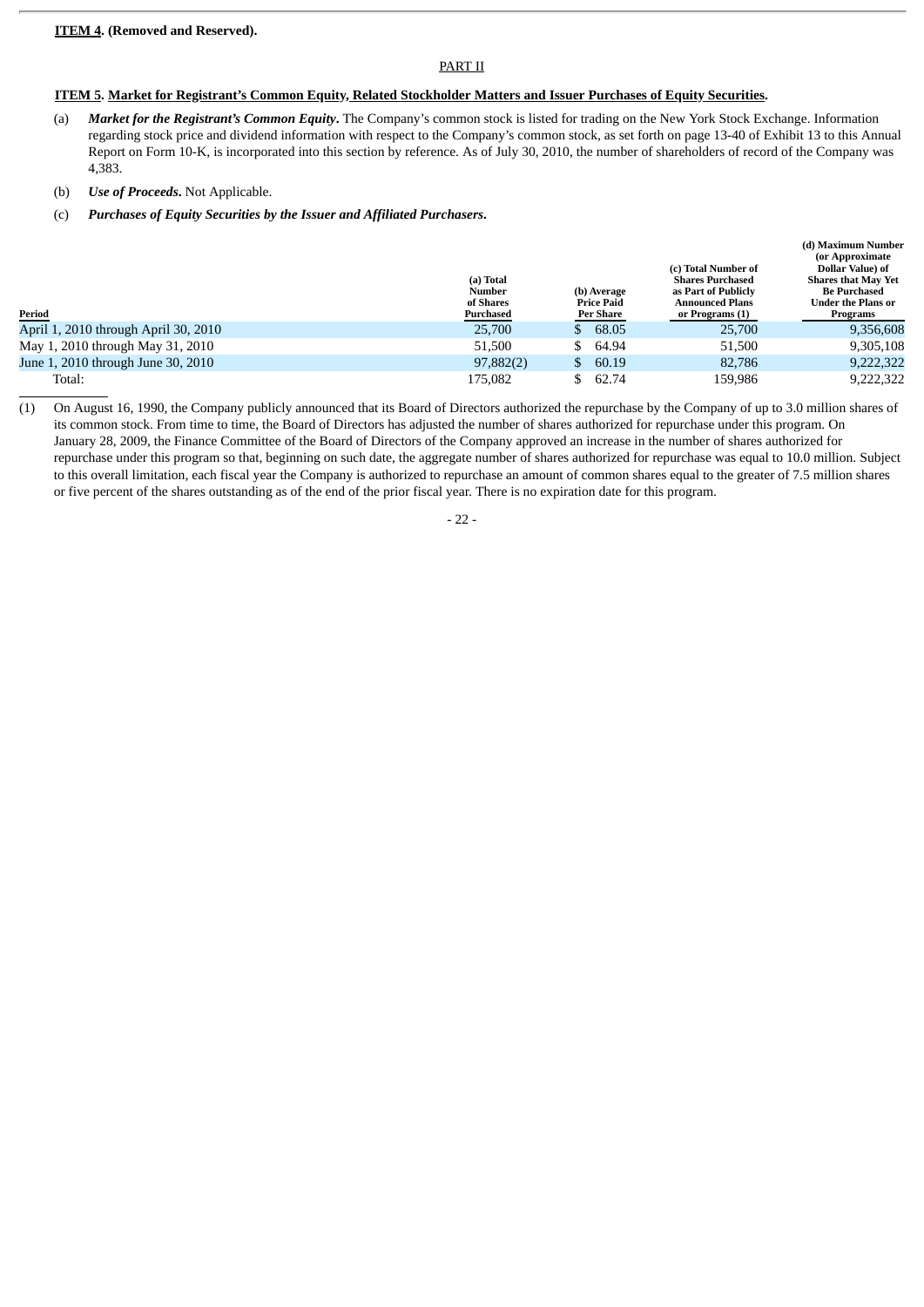(2) Includes 15,096 shares surrendered to the Company by an executive officer to satisfy tax withholding obligations on restricted stock issued under the Company's Long Term Incentive Awards.

**ITEM 6. Selected Financial Data.** The information set forth on page 13-43 of Exhibit 13 to this Annual Report on Form 10-K is incorporated into this section by reference.

**ITEM 7. Management's Discussion and Analysis of Financial Condition and Results of Operations.** The information set forth on pages 13-2 to 13-13 of Exhibit 13 to this Annual Report on Form 10-K is incorporated into this section by reference.

**ITEM 7A. Quantitative and Qualitative Disclosures About Market Risk.** The Company enters into forward exchange contracts and costless collar contracts, comprised of puts and calls, to reduce its exposure to fluctuations in both freely convertible and non-freely convertible foreign currencies. These contracts are with major financial institutions and the risk of loss is considered remote. None of these contracts were designated as hedging instruments. The Company does not hold or issue derivative financial instruments for trading purposes. The total fair value and carrying amount and any risk to the Company as a result of these arrangements is not material to the Company's financial position, liquidity or results of operations.

The Company considers Venezuela to be a highly inflationary economy; therefore, the United States dollar is the functional currency for the Company's Venezuelan operations. The effect of treating Venezuela as a highly inflationary economy did not have a material effect on the Company's results of operations or financial position.

The Company's debt portfolio contains variable rate debt, inherently exposing the Company to interest rate risk. The Company's objective is to maintain a 60/40 mix between fixed rate and variable rate debt, thereby limiting its exposure to changes in near-term interest rates. A 100 basis point increase in near-term interest rates would increase annual interest expense on variable rate debt by approximately \$856,370.

For further discussion, see the discussion of Significant Accounting Policies Footnote on page 13-22 of Exhibit 13 to this Annual Report on Form 10-K and incorporated into this section by reference.

**ITEM 8. Financial Statements and Supplementary Data.** The information set forth on pages 13-14 to 13-40 of Exhibit 13 to this Annual Report on Form 10-K is incorporated into this section by reference.

**ITEM 9. Changes in and Disagreements with Accountants on Accounting and Financial Disclosure.** None.

- 23 -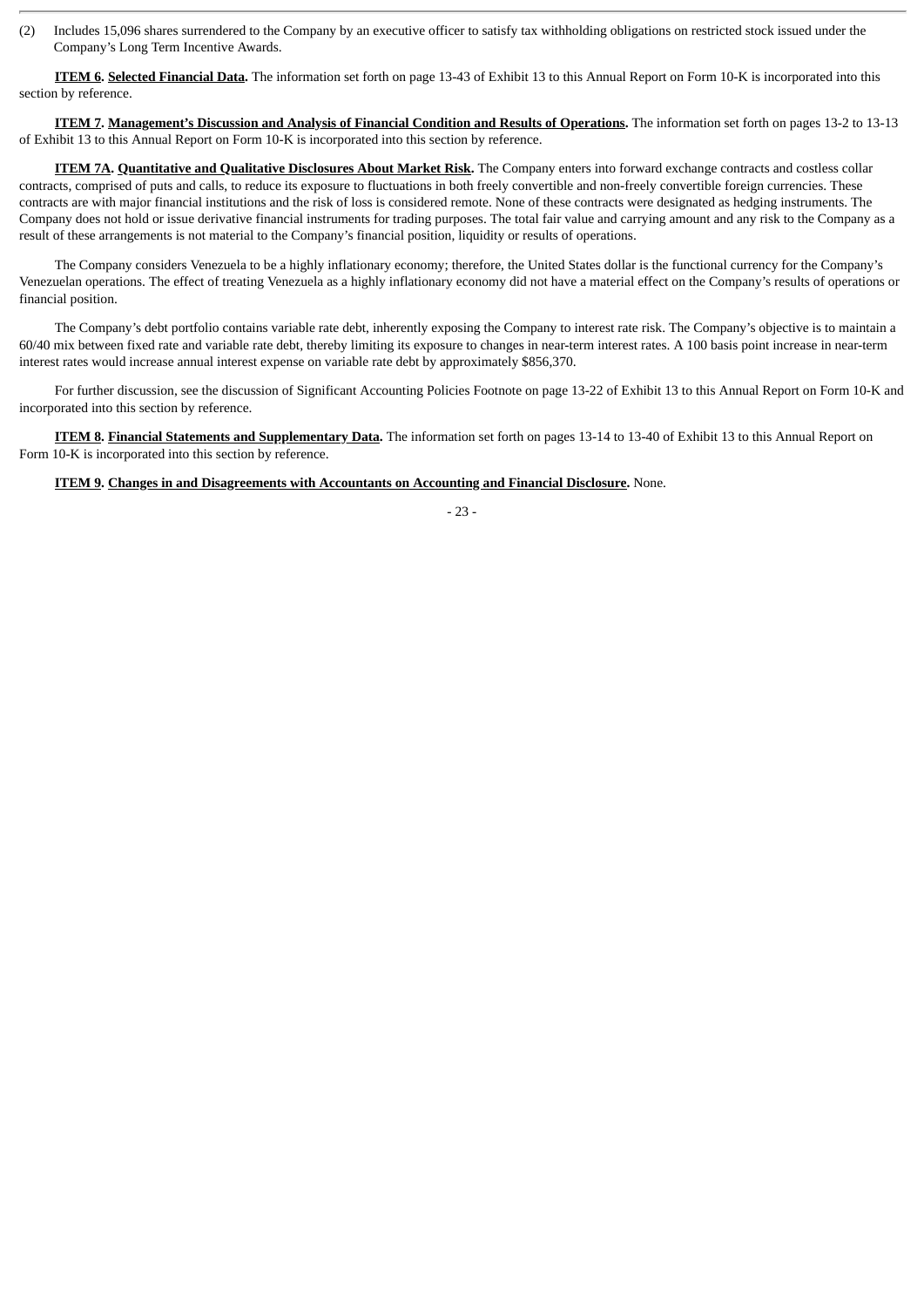**ITEM 9A. Controls and Procedures.** The Company carried out an evaluation, under the supervision and with the participation of the Company's management, including the Company's principal executive officer and principal financial officer, of the effectiveness of the Company's disclosure controls and procedures as of June 30, 2010. Based on this evaluation, the Company's principal executive officer and principal financial officer concluded that, as of the end of fiscal year 2010, the Company's disclosure controls and procedures were effective.

Management's Report on Internal Control over Financial Reporting set forth on page 13-41 of Exhibit 13 to this Annual Report on Form 10-K is incorporated into this section by reference. The Report of Independent Registered Public Accounting Firm set forth on page 13-42 of Exhibit 13 to this Annual Report on Form 10-K is incorporated into this section by reference.

There was no change in the Company's internal control over financial reporting during the quarter ended June 30, 2010 that materially affected, or is reasonably likely to materially affect, the Company's internal control over financial reporting.

#### **ITEM 9B. Other Information.** None.

#### PART III

**ITEM 10. Directors, Executive Officers and Corporate Governance.** Information required with respect to the Directors of the Company is set forth under the caption "Election of Directors" in the definitive Proxy Statement for the Company's 2010 Annual Meeting of Shareholders to be held October 27, 2010 (the "2010 Proxy Statement") and is incorporated herein by reference. Information with respect to the executive officers of the Company is included in Part I, Item 1C hereof under the caption "Executive Officers of the Registrant".

The information set forth under the caption "Section 16(a) Beneficial Ownership Reporting Compliance" in the 2010 Proxy Statement is incorporated herein by reference.

The Company has adopted a Code of Conduct that applies to its Chief Executive Officer, Chief Financial Officer and Controller. The Code of Conduct is posted on the Company's investor relations internet website at www.phstock.com under the Corporate Governance page. Any amendment to, or waiver from, a provision of the Company's Code of Conduct that applies to its Chief Executive Officer, Chief Financial Officer or Controller will also be posted at www.phstock.com under the Corporate Governance page.

The information set forth under the captions "The Audit Committee" and "Report of the Audit Committee" in the 2010 Proxy Statement is incorporated herein by reference.

**ITEM 11. Executive Compensation.** The information set forth under the captions "Compensation Discussion and Analysis," "Compensation Committee Report," and "Compensation Tables" in the 2010 Proxy Statement is incorporated herein by reference.

**ITEM 12. Security Ownership of Certain Beneficial Owners and Management and Related Stockholder Matters.** The information set forth under the caption "Principal Shareholders" in the 2010 Proxy Statement is incorporated herein by reference. The information set forth under the caption "Equity Compensation Plan Information" in the 2010 Proxy Statement is incorporated herein by reference.

 $-24-$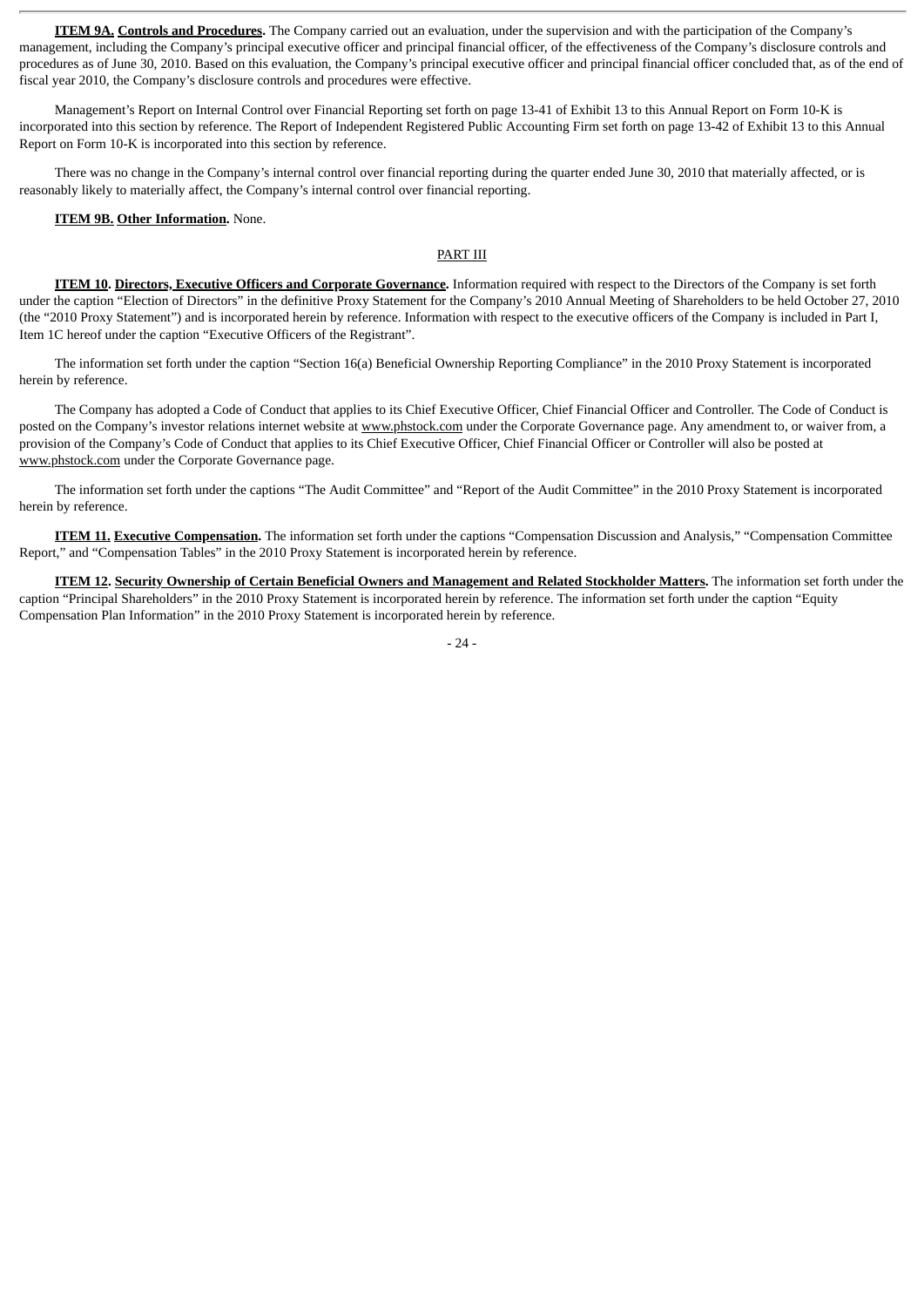**ITEM 13. Certain Relationships and Related Transactions, and Director Independence.** The information set forth under the captions "Certain Relationships and Related Transactions", "Review and Approval of Transactions with Related Persons", and "Director Independence" in the 2010 Proxy Statement is incorporated herein by reference.

**ITEM 14. Principal Accountant Fees and Services.** The information set forth under the captions "Audit Fees," "Audit-Related Fees," "Tax Fees," "All Other Fees" and "Audit Committee Pre-Approval Policies and Procedures" in the 2010 Proxy Statement is incorporated herein by reference.

# PART IV

#### **ITEM 15. Exhibits and Financial Statement Schedules.**

- a. The following are filed as part of this report:
	- 1. Financial Statements and Schedule

The financial statements and schedule listed in the accompanying Index to Consolidated Financial Statements and Schedule are filed or incorporated by reference as part of this Annual Report on Form 10-K.

2. Exhibits

The exhibits listed in the accompanying Exhibit Index and required by Item 601 of Regulation S-K (numbered in accordance with Item 601 of Regulation S-K) are filed, furnished or incorporated by reference as part of this Annual Report on Form 10-K.

- 25 -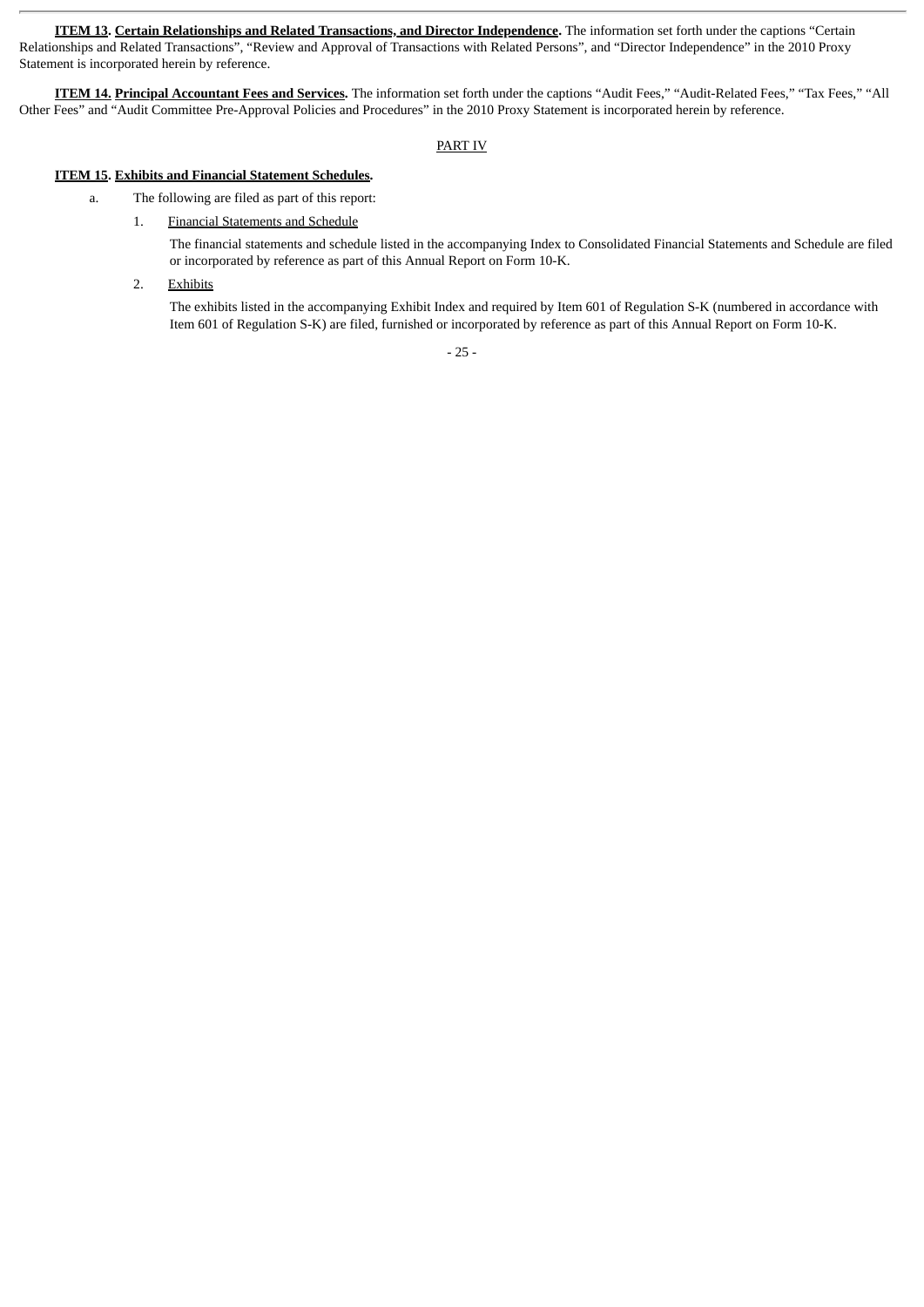**SIGNATURES** 

Pursuant to the requirements of Section 13 or 15(d) of the Securities Exchange Act of 1934, the registrant has duly caused this report to be signed on its behalf by the undersigned, thereunto duly authorized.

# PARKER-HANNIFIN CORPORATION

By: /s/ Timothy K. Pistell

Timothy K. Pistell Executive Vice President – Finance and Administration and Chief Financial Officer

August 26, 2010

Pursuant to the requirements of the Securities Exchange Act of 1934, this report has been signed below by the following persons on behalf of the registrant and in the capacities and on the date indicated.

#### Signature and Title

DONALD E. WASHKEWICZ, Chairman of the Board of Directors and Chief Executive Officer; JON P. MARTEN, Principal Accounting Officer; ROBERT G. BOHN, Director; LINDA S. HARTY, Director; WILLIAM E. KASSLING, Director; ROBERT J. KOHLHEPP, Director; GIULIO MAZZALUPI, Director; KLAUS-PETER MÜLLER, Director; CANDY M. OBOURN, Director; JOSEPH M. SCAMINACE, Director; WOLFGANG R. SCHMITT, Director; ÅKE SVENSSON, Director; MARKOS I. TAMBAKERAS, Director; and JAMES L. WAINSCOTT, Director.

Date: August 26, 2010

/s/ Timothy K. Pistell

Timothy K. Pistell, Executive Vice President – Finance and Administration and Chief Financial Officer (Principal Financial Officer and Attorney-in-Fact)

- 26 -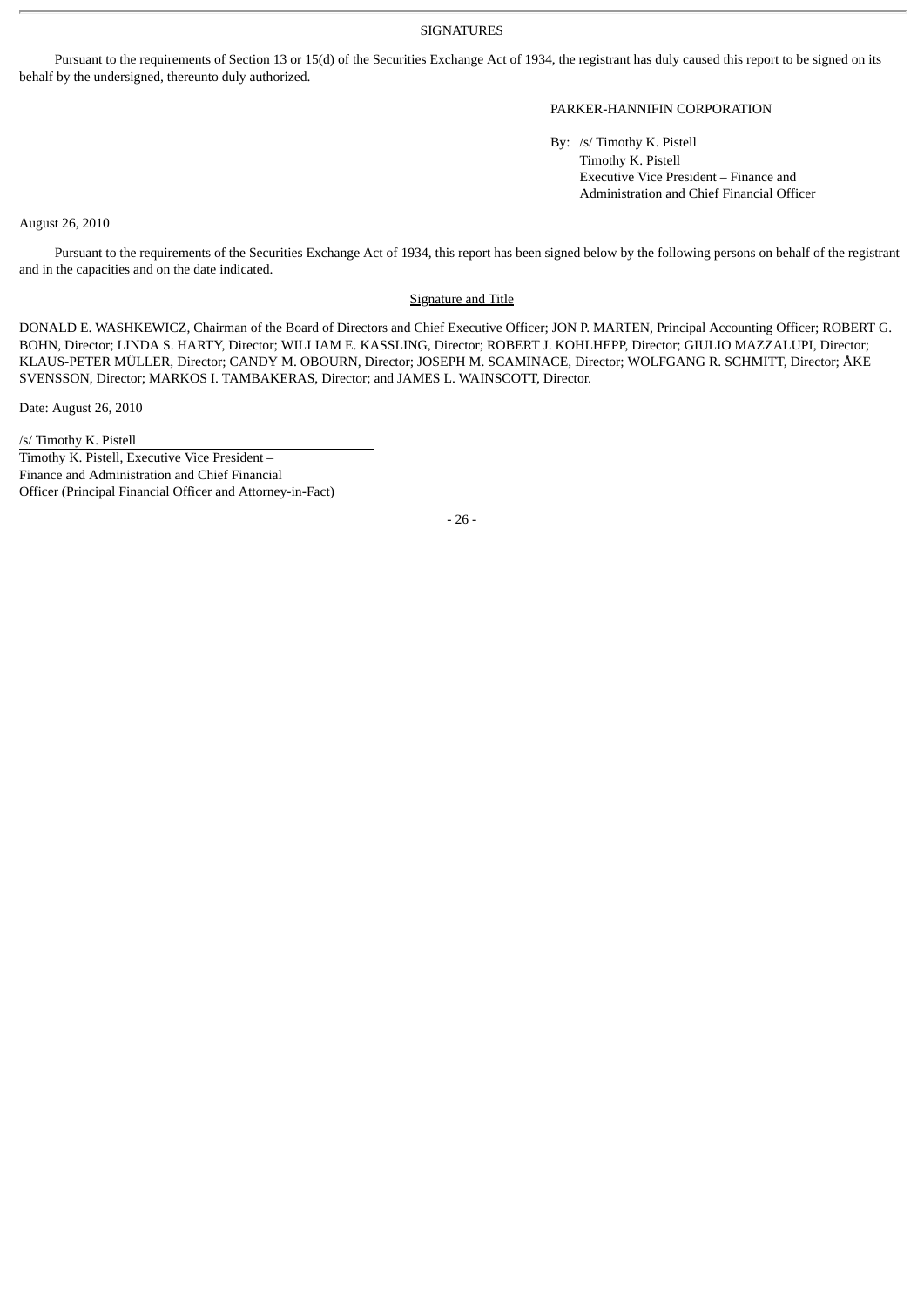# PARKER-HANNIFIN CORPORATION INDEX TO CONSOLIDATED FINANCIAL STATEMENTS AND SCHEDULE

|                                                                                       |                                             | Reference                                          |
|---------------------------------------------------------------------------------------|---------------------------------------------|----------------------------------------------------|
|                                                                                       | Form 10-K<br><b>Annual Report</b><br>(Page) | <b>Excerpt from</b><br><b>Exhibit 13</b><br>(Page) |
| Data incorporated by reference from Exhibit 13:                                       |                                             |                                                    |
| Management's Report on Internal Control over Financial Reporting                      |                                             | $13 - 41$                                          |
| Report of Independent Registered Public Accounting Firm                               |                                             | $13 - 42$                                          |
| Consolidated Statement of Income for the years ended June 30, 2010, 2009 and 2008     |                                             | $13 - 14$                                          |
| Consolidated Balance Sheet at June 30, 2010 and 2009                                  |                                             | $13 - 17$                                          |
| Consolidated Statement of Cash Flows for the years ended June 30, 2010, 2009 and 2008 |                                             | $13 - 18$                                          |
| Consolidated Statement of Equity for the years ended June 30, 2010, 2009 and 2008     |                                             | $13 - 19$                                          |
| Notes to Consolidated Financial Statements                                            |                                             | 13 - 20 to 13 - 40                                 |
| <b>Schedule:</b>                                                                      |                                             |                                                    |
|                                                                                       |                                             |                                                    |

II - Valuation and Qualifying Accounts F-2

Individual financial statements and related applicable schedules for the Registrant (separately) have been omitted because the Registrant is primarily an operating company and its subsidiaries are considered to be wholly-owned.

F-1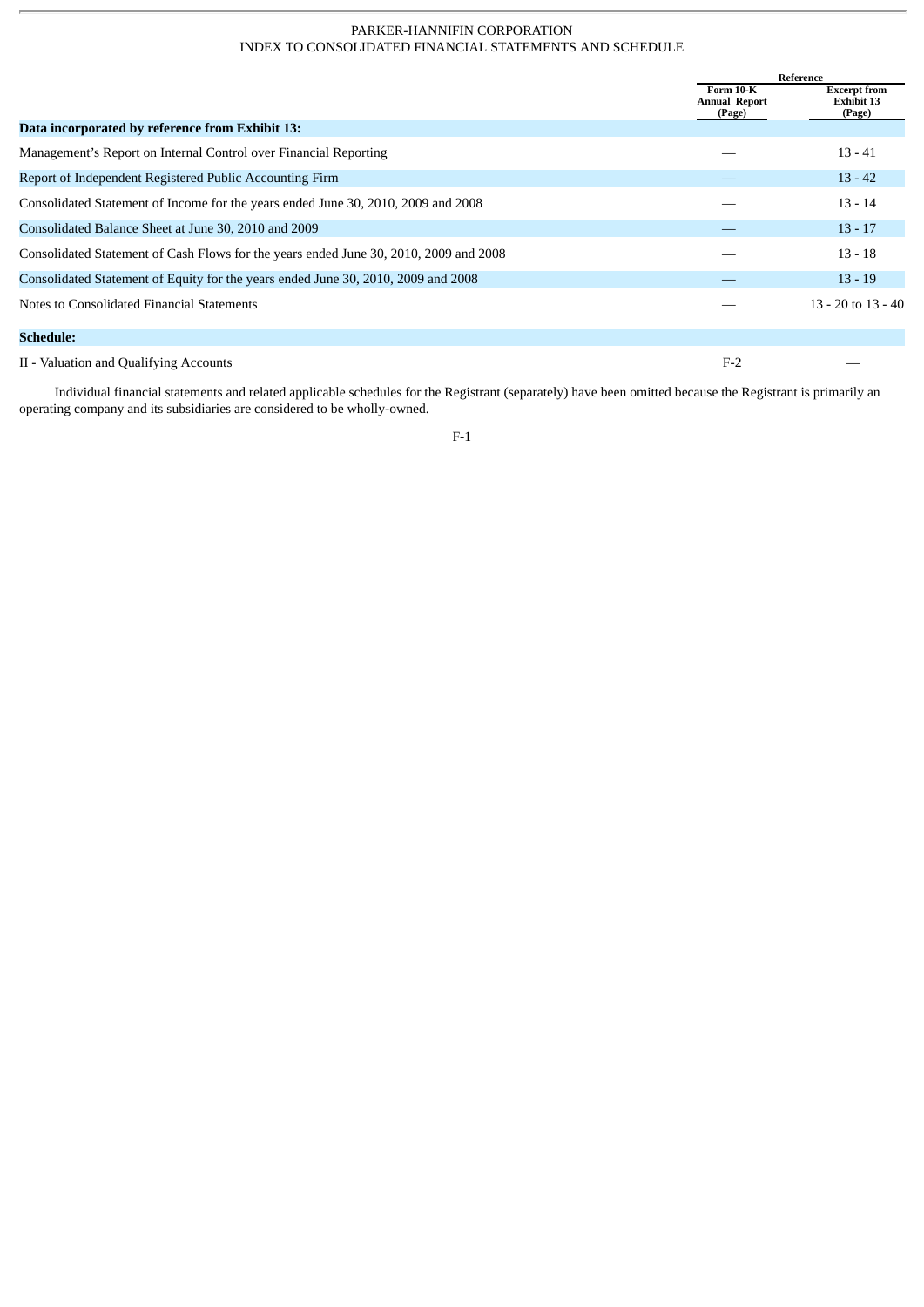#### PARKER-HANNIFIN CORPORATION

# SCHEDULE II - VALUATION AND QUALIFYING ACCOUNTS FOR THE YEARS ENDED JUNE 30, 2008, 2009 and 2010 (Dollars in Thousands)

| Column A                                | Column B                              | Column C<br><b>Additions</b>   | Column D               | Column E                 |
|-----------------------------------------|---------------------------------------|--------------------------------|------------------------|--------------------------|
|                                         | <b>Balance</b> at<br><b>Beginning</b> | <b>Charged to</b><br>Costs and | Other<br>(Deductions)/ | <b>Balance</b><br>At End |
| <b>Description</b>                      | Of Period                             | <b>Expenses</b>                | <b>Additions (A)</b>   | <b>Of Period</b>         |
| Allowance for doubtful accounts:        |                                       |                                |                        |                          |
| Year ended June 30, 2008                | \$11,655                              | \$8,470                        | \$<br>(3,282)          | \$16,843                 |
| Year ended June 30, 2009                | \$16,843                              | \$9,157                        | \$<br>(6, 185)         | \$19,815                 |
| Year ended June 30, 2010                | \$19,815                              | 1,871<br>\$                    | \$<br>(6,985)          | \$14,701                 |
| Deferred tax asset valuation allowance: |                                       |                                |                        |                          |
| Year ended June 30, 2008                | \$28,896                              | \$53,324                       | \$<br>(3,589)          | \$78,631                 |
| Year ended June 30, 2009                | \$78,631                              | \$34,122                       | \$<br>130              | \$112,883                |
| Year ended June 30. 2010                | \$112,883                             | \$22,970                       | \$<br>(43,054)         | \$92,799                 |

(A) For allowance for doubtful accounts, net balance of deductions due to uncollectible accounts charged off and additions due to acquisitions or recoveries. For defered tax asset valuation allowance, primarily represents adjustments due to acquisitions and net operating losses.

F-2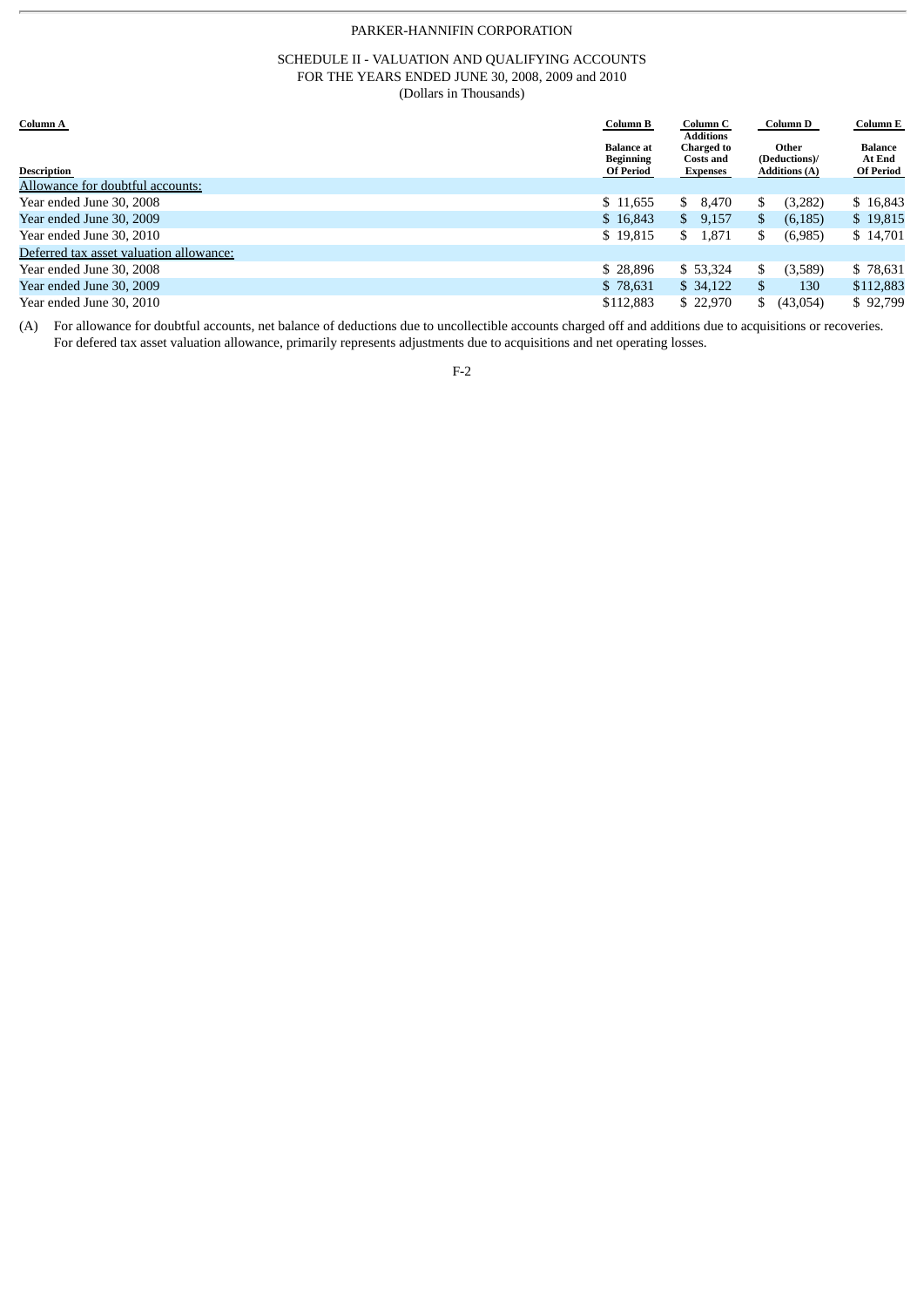|             | Exhibit Index                                                                                                                                                                                                                                                                                                                                                |
|-------------|--------------------------------------------------------------------------------------------------------------------------------------------------------------------------------------------------------------------------------------------------------------------------------------------------------------------------------------------------------------|
| Exhibit No. | <b>Description of Exhibit</b><br>Articles of Incorporation and By-Laws:                                                                                                                                                                                                                                                                                      |
| (3)(a)      | Amended Articles of Incorporation incorporated by reference to Exhibit 3 to the Registrant's Report on Form 10-Q for the quarterly period<br>ended September 30, 1997 (Commission File No. 1-4982).                                                                                                                                                          |
| (3)(b)      | Code of Regulations, as amended, incorporated by reference to Exhibit 3(ii) to the Registrant's Report on Form 10-Q for the quarterly<br>period ended December 31, 2007 (Commission File No. 1-4982).                                                                                                                                                        |
|             | <b>Instruments Defining Rights of Security Holders:</b>                                                                                                                                                                                                                                                                                                      |
| (4)(a)      | Shareholder Protection Rights Agreement, dated as of February 8, 2007, between the Registrant and Wells Fargo Bank, N.A. (as successor<br>to National City Bank), as Rights Agent, incorporated by reference to Exhibit 1 to the Registrant's Form 8-A filed on February 8, 2007<br>(Commission File No. 1-4982).                                            |
|             | First Amendment to Shareholder Protection Rights Agreement, dated as of July 6, 2009, between the Registrant and Wells Fargo Bank,<br>N.A. (as successor to National City Bank), as Rights Agent, incorporated by reference to Exhibit 4(a) to the Registrant's Report on Form<br>10-K for the fiscal year ended June 30, 2009 (Commission File No. 1-4982). |
|             | The Registrant is a party to other instruments, copies of which will be furnished to the Commission upon request, defining the rights of<br>holders of its long-term debt identified in Note 9 of the Notes to Consolidated Financial Statements on pages 13-28 to 13-29 of Exhibit 13<br>hereto, which Note is incorporated herein by reference.            |
|             | <b>Material Contracts:</b>                                                                                                                                                                                                                                                                                                                                   |
| (10)(a)     | Form of Parker-Hannifin Corporation Amended and Restated Change in Control Severance Agreement entered into by the Registrant and<br>executive officers incorporated by reference to Exhibit 10(a) to the Registrant's Report on Form 10-Q for the quarterly period ended<br>September 30, 2008 (Commission File No. 1-4982).                                |
| (10)(b)     | Parker-Hannifin Corporation Amended and Restated Change in Control Severance Plan incorporated by reference to Exhibit 10(b) to the<br>Registrant's Report on Form 10-Q for the quarterly period ended September 30, 2008 (Commission File No. 1-4982).                                                                                                      |
| (10)(c)     | Form of Indemnification Agreement entered into by the Registrant and its directors and executive officers incorporated by reference to<br>Exhibit $10(c)$ to the Registrant's Report on Form 10-K for the fiscal year ended June 30, 2003 (Commission File No. 1-4982).                                                                                      |
| (10)(d)     | Description of the Parker-Hannifin Corporation Officer Life Insurance Plan incorporated by reference to Exhibit 10(h) to the Registrant's<br>Report on Form 10-K for the fiscal year ended June 30, 2005 (Commission File No. 1-4982).                                                                                                                       |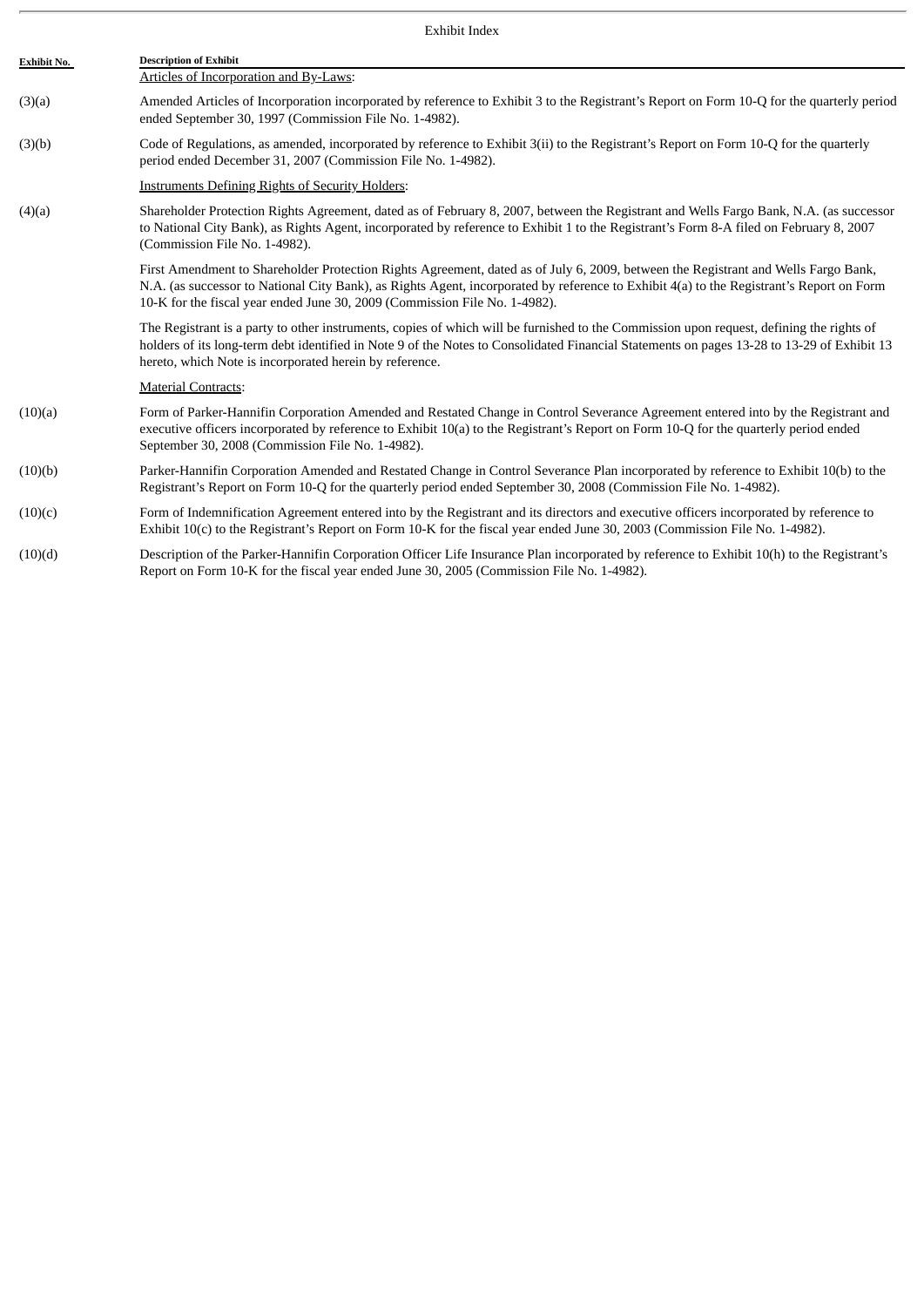- (10)(e) Parker-Hannifin Corporation Amended and Restated Supplemental Executive Retirement Benefits Program incorporated by reference to Exhibit 10(a) to the Registrant's Report on Form 10-Q for the quarterly period ended September 30, 2009 (Commission File No. 1-4982).
- (10)(f) Amendment to Parker-Hannifin Corporation Amended and Restated Supplemental Executive Retirement Benefits Program incorporated by reference to Exhibit 10.1 to the Registrant's Report on Form 8-K filed with the Commission on April 21, 2010 (Commission File No. 1-4982).
- (10)(g) Form of Notice of Change to Long Term Disability Benefit and Tax Election Form for certain executive officers incorporated by reference to Exhibit 10(j) to the Registrant's Report on Form 10-K for the fiscal year ended June 30, 2007 (Commission File No. 1-4982).
- (10)(h) Parker-Hannifin Corporation Amended and Restated 1993 Stock Incentive Program incorporated by reference to Exhibit 10(i) to the Registrant's Report on Form 10-K for the fiscal year ended June 30, 2009 (Commission File No. 1-4982).
- (10)(i) Parker-Hannifin Corporation Amended and Restated 2003 Stock Incentive Plan incorporated by reference to Exhibit 10(j) to the Registrant's Report on Form 10-K for the fiscal year ended June 30, 2009 (Commission File No. 1-4982).
- (10)(j) Parker-Hannifin Corporation 2009 Omnibus Stock Incentive Plan incorporated by reference to Appendix A of the Registrant's Proxy Statement on Schedule 14A, filed with the Commission on September 28, 2009 (Commission File No. 1-4982).
- (10)(k) Parker-Hannifin Corporation Performance Bonus Plan incorporated by reference to Exhibit A to the Registrant's Definitive Proxy Statement filed with the Commission on September 26, 2005 (Commission File No. 1-4982).
- (10)(l) Form of 2007 Notice of Grant of Stock Options with Tandem Stock Appreciation Rights for executive officers incorporated by reference to Exhibit 10.3 to the Registrant's Report on Form 8-K filed with the Commission on August 22, 2006 (Commission File No. 1-4982).
- (10)(m) Form of 2008 Notice of Grant of Stock Options with Tandem Stock Appreciation Rights for executive officers incorporated by reference to Exhibit 10.1 to the Registrant's Report on Form 8-K/A filed with the Commission on September 5, 2007 (Commission File No. 1-4982).
- (10)(n) Form of 2009 Notice of Stock Options Award with Tandem Stock Appreciation Rights for executive officers incorporated by reference to Exhibit 10(d) to the Registrant's Report on Form 10-Q for the quarterly period ended September 30, 2008 (Commission File No. 1-4982).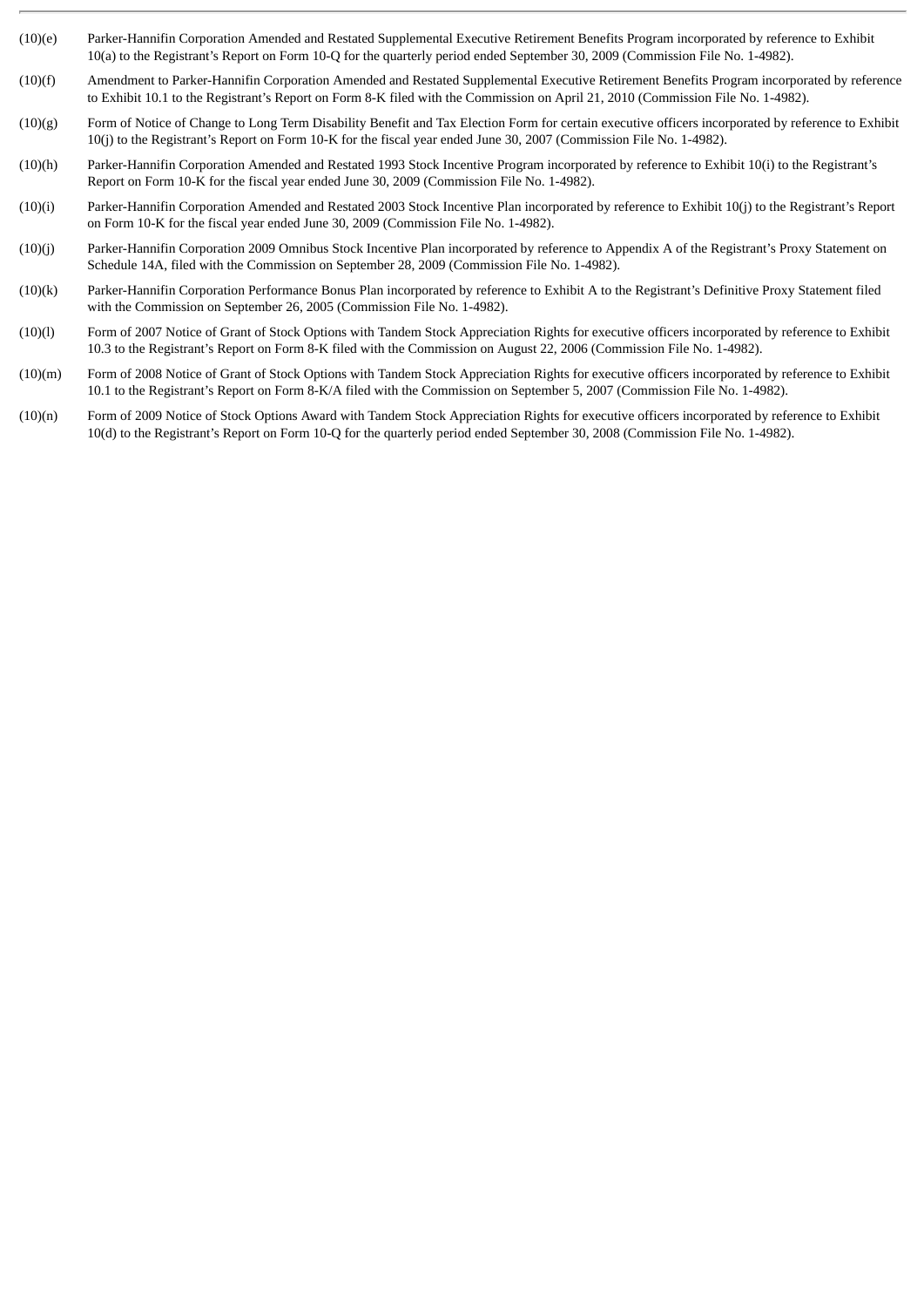- (10)(o) Form of 2010 Notice of Stock Options with Tandem Stock Appreciation Rights for executive officers incorporated by reference to Exhibit 10(d) to the Registrant's Report on Form 10-Q for the quarterly period ended September 30, 2009 (Commission File No. 1-4982).
- (10)(p) Form of Notice of FY09 Target Incentive Bonus Award Under the Parker-Hannifin Corporation Performance Bonus Plan incorporated by reference to Exhibit 10(e) to the Registrant's Report on Form 10-Q for the quarterly period ended September 30, 2008 (Commission File No. 1-4982).
- (10)(q) Form of Notice of FY10 Target Incentive Bonus Award incorporated by reference to Exhibit 10(a) to the Registrant's Report on Form 10-Q for the quarterly period ended December 31, 2009 (Commission File No. 1-4982).
- (10)(r) Form of Notice of FY10 Target Incentive Bonus Award Under the Parker-Hannifin Corporation Performance Bonus Plan incorporated by reference to Exhibit 10(b) to the Registrant's Report on Form 10-Q for the quarterly period ended December 31, 2009 (Commission File No. 1-4982).
- (10)(s) Form of 2007-08-09 Long Term Incentive Award Letter Under the Parker-Hannifin Corporation Performance Bonus Plan incorporated by reference to Exhibit 10.6 to the Registrant's Report on Form 8-K filed with the Commission on August 22, 2006 (Commission File No. 1-4982).
- (10)(t) Form of 2008-09-10 Long Term Incentive Award Letter Under the Parker-Hannifin Corporation Performance Bonus Plan incorporated by reference to Exhibit 10.4 to the Registrant's Report on Form 8-K/A filed with the Commission on September 5, 2007 (Commission File No. 1-4982).
- (10)(u) Form of Notice of 2009-10-11 Long Term Incentive Award Under the Parker-Hannifin Corporation Performance Bonus Plan incorporated by reference to Exhibit 10(f) to the Registrant's Report on Form 10-Q for the quarterly period ended September 30, 2008 (Commission File No. 1-4982).
- (10)(v) Form of Notice of FY2010-11-12 Long Term Incentive Performance Award Under the Parker-Hannifin Corporation Performance Bonus Plan incorporated by reference to Exhibit 10(c) to the Registrant's Report on Form 10-Q for the quarterly period ended December 31, 2009 (Commission File No. 1-4982).
- (10)(w) Form of Notice of Long Term Incentive Performance Award Under the Parker-Hannifin Corporation Performance Bonus Plan.\*
- (10)(x) Form of Notice of RONA Bonus Award Under the Parker-Hannifin Corporation Performance Bonus Plan incorporated by reference to Exhibit 10(h) to the Registrant's Report on Form 10-Q for the quarterly period ended September 30, 2009 (Commission File No. 1-4982).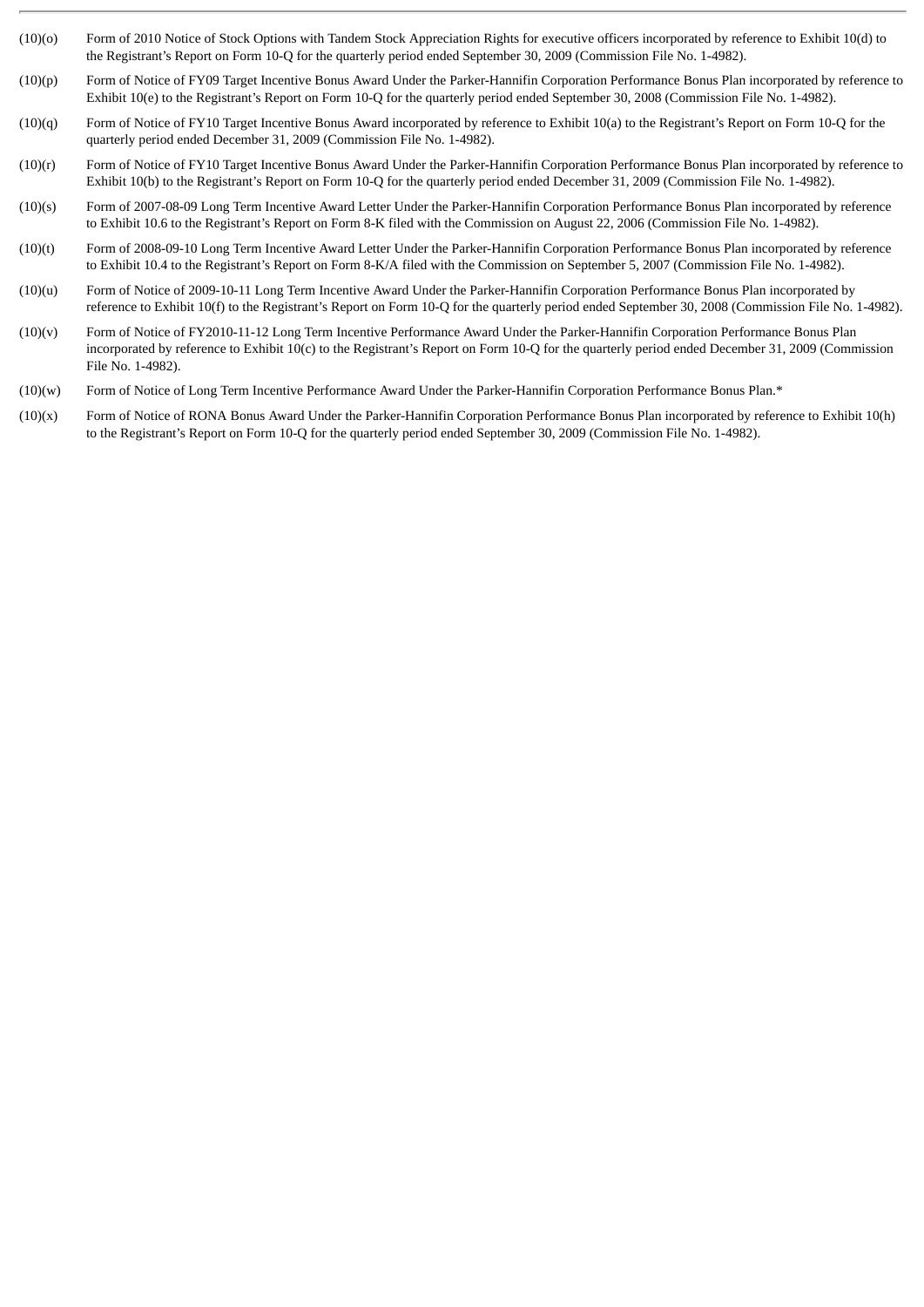- (10)(y) Parker-Hannifin Corporation Summary of RONA Bonus Awards in Lieu of Certain Executive Perquisites incorporated by reference to Exhibit 10(h) to the Registrant's Report on Form 10-Q for the quarterly period ended September 30, 2008 (Commission File No. 1-4982).
- (10)(z) Parker-Hannifin Corporation Amended and Restated Savings Restoration Plan incorporated by reference to Exhibit 10(i) to the Registrant's Report on Form 10-Q for the quarterly period ended September 30, 2008 (Commission File No. 1-4982).
- (10)(aa) Parker-Hannifin Corporation Amended and Restated Pension Restoration Plan incorporated by reference to Exhibit 10(j) to the Registrant's Report on Form 10-Q for the quarterly period ended September 30, 2008 (Commission File No. 1-4982).
- (10)(bb) Amendment to Parker-Hannifin Corporation Amended and Restated Pension Restoration Plan.\*
- (10)(cc) Parker-Hannifin Corporation Amended and Restated Executive Deferral Plan incorporated by reference to Exhibit 10(k) to the Registrant's Report on Form 10-Q for the quarterly period ended September 30, 2008 (Commission File No. 1-4982).
- (10)(dd) Parker-Hannifin Corporation Volume Incentive Plan incorporated by reference to Exhibit 10.1 to the Registrant's Report on Form 8-K filed with the Commission on August 18, 2009 (Commission File No. 1-4982).
- (10)(ee) Parker-Hannifin Corporation Sales Company Incentive Plan incorporated by reference to Exhibit 10(x) to the Registrant's Report on Form 10-K for the fiscal year ended June 30, 2009 (Commission File No. 1-4982).
- (10)(ff) Parker-Hannifin Corporation Claw-back Policy incorporated by reference to Exhibit 10.2 to the Registrant's Report on Form 8-K filed with the Commission on August 18, 2009 (Commission File No. 1-4982).
- (10)(gg) Amended and Restated Parker-Hannifin Corporation Non-Employee Directors' Stock Plan incorporated by reference to Exhibit 10(x) to the Registrant's Report on Form 10-K for the fiscal year ended June 30, 2004 (Commission File No. 1-4982).
- (10)(hh) Parker-Hannifin Corporation Non-Employee Directors Stock Option Plan incorporated by reference to Exhibit 10(w) to the Registrant's Report on Form 10-K for the fiscal year ended June 30, 2001 (Commission File No. 1-4982).
- (10)(ii) Parker-Hannifin Corporation Amended and Restated 2004 Non-Employee Directors' Stock Incentive Plan incorporated by reference to Exhibit 10(aa) to the Registrant's Report on Form 10-K for the fiscal year ended June 30, 2009 (Commission File No. 1-4982).
- (10)(jj) Form of 2007 Notice of Issuance of Restricted Stock for Non-Employee Directors incorporated by reference to Exhibit 10.2 to the Registrant's Report on Form 8-K filed with the Commission on August 22, 2006 (Commission File No. 1-4982).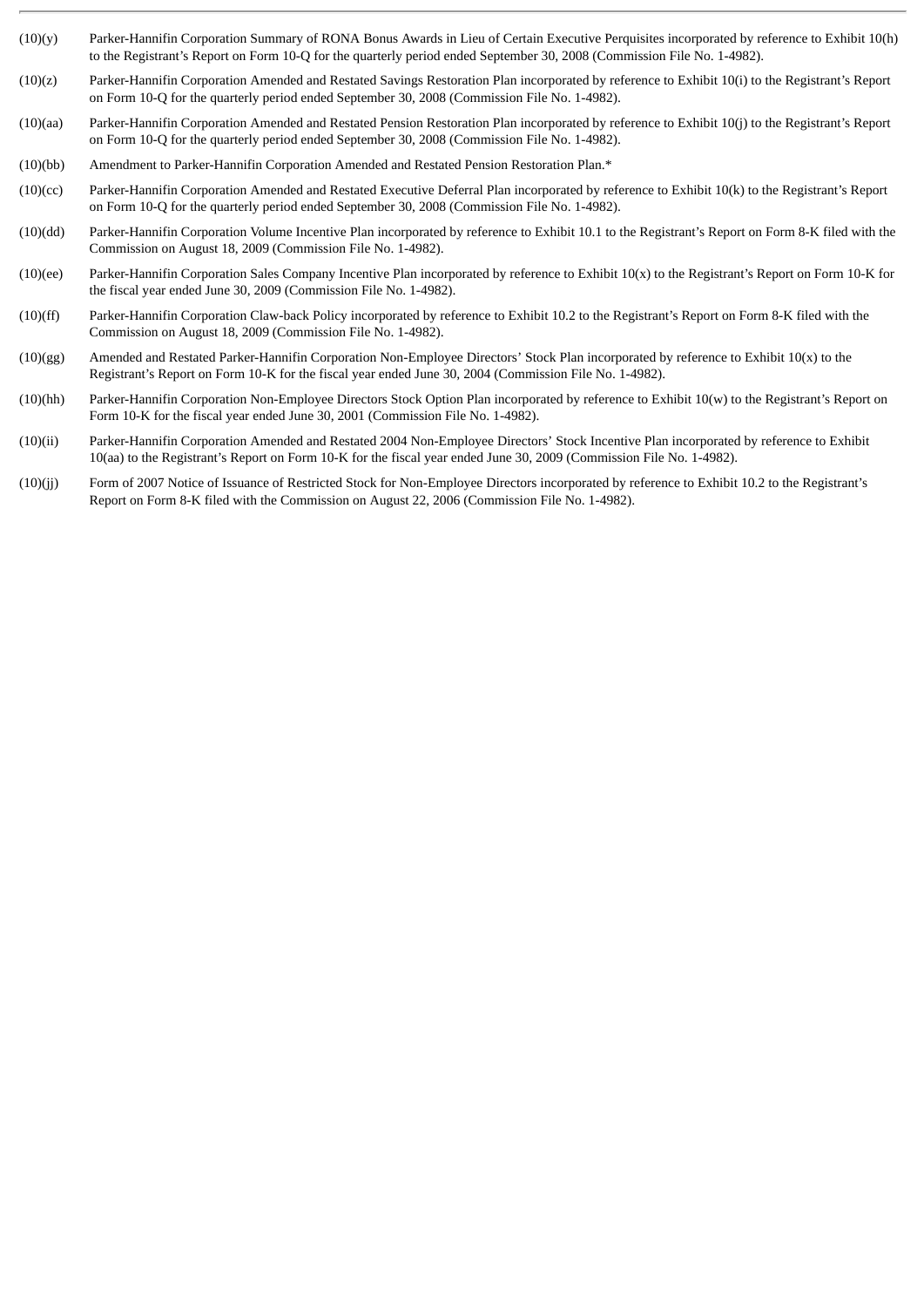- (10)(kk) Form of 2008 Notice of Issuance of Restricted Stock for Non-Employee Directors incorporated by reference to Exhibit 10(c) to the Registrant's Report on Form 10-Q for the quarterly period ended September 30, 2007 (Commission File No. 1-4982).
- (10)(ll) Form of 2009 Notice of Issuance of Restricted Stock for Non-Employee Directors incorporated by reference to Exhibit 10(l) to the Registrant's Report on Form 10-Q for the quarterly period ended September 30, 2008 (Commission File No. 1-4982).
- (10)(mm) Amended 2009 Notice of Issuance of Restricted Stock for Non-Employee Directors issued to William E. Kassling dated March 11, 2009 incorporated by reference to Exhibit 10(a) to the Registrant's Report on Form 10-Q for the quarterly period ended March 31, 2009 (Commission File No. 1-4982).
- (10)(nn) Amended 2009 Notice of Issuance of Restricted Stock for Non-Employee Directors issued to Joseph M. Scaminace dated March 11, 2009 incorporated by reference to Exhibit 10(b) to the Registrant's Report on Form 10-Q for the quarterly period ended March 31, 2009 (Commission File No. 1-4982).
- (10)(oo) Amended 2009 Notice of Issuance of Restricted Stock for Non-Employee Directors issued to Wolfgang R. Schmitt dated March 11, 2009 incorporated by reference to Exhibit 10(c) to the Registrant's Report on Form 10-Q for the quarterly period ended March 31, 2009 (Commission File No. 1-4982).
- (10)(pp) Form of 2010 Notice of Issuance of Restricted Stock for Non-Employee Directors incorporated by reference to Exhibit 10(i) to the Registrant's Report on Form 10-Q for the quarterly period ended September 30, 2009 (Commission File No. 1-4982).
- (10)(qq) Amended and Restated Deferred Compensation Plan for Directors of Parker-Hannifin Corporation incorporated by reference to Exhibit 10(m) to the Registrant's Report on Form 10-Q for the quarterly period ended September 30, 2008 (Commission File No. 1-4982).
- (10)(rr) Summary of the Compensation of the Non-Employee Members of the Board of Directors, effective October 1, 2008, incorporated by reference to Exhibit 10(n) to the Registrant's Report on Form 10-Q for the quarterly period ended September 30, 2008 (Commission File No. 1-4982).
- (11) Computation of Common Shares Outstanding and Earnings Per Share is incorporated by reference to Note 5 of the Notes to Consolidated Financial Statements on page 13-26 of Exhibit 13 hereto.\*
- (12) Computation of Ratio of Earnings to Fixed Charges as of June 30, 2010.\*
- (13) Excerpts from Annual Report to Shareholders for the fiscal year ended June 30, 2010 which are incorporated herein by reference thereto.\*
- (21) List of subsidiaries of the Registrant.\*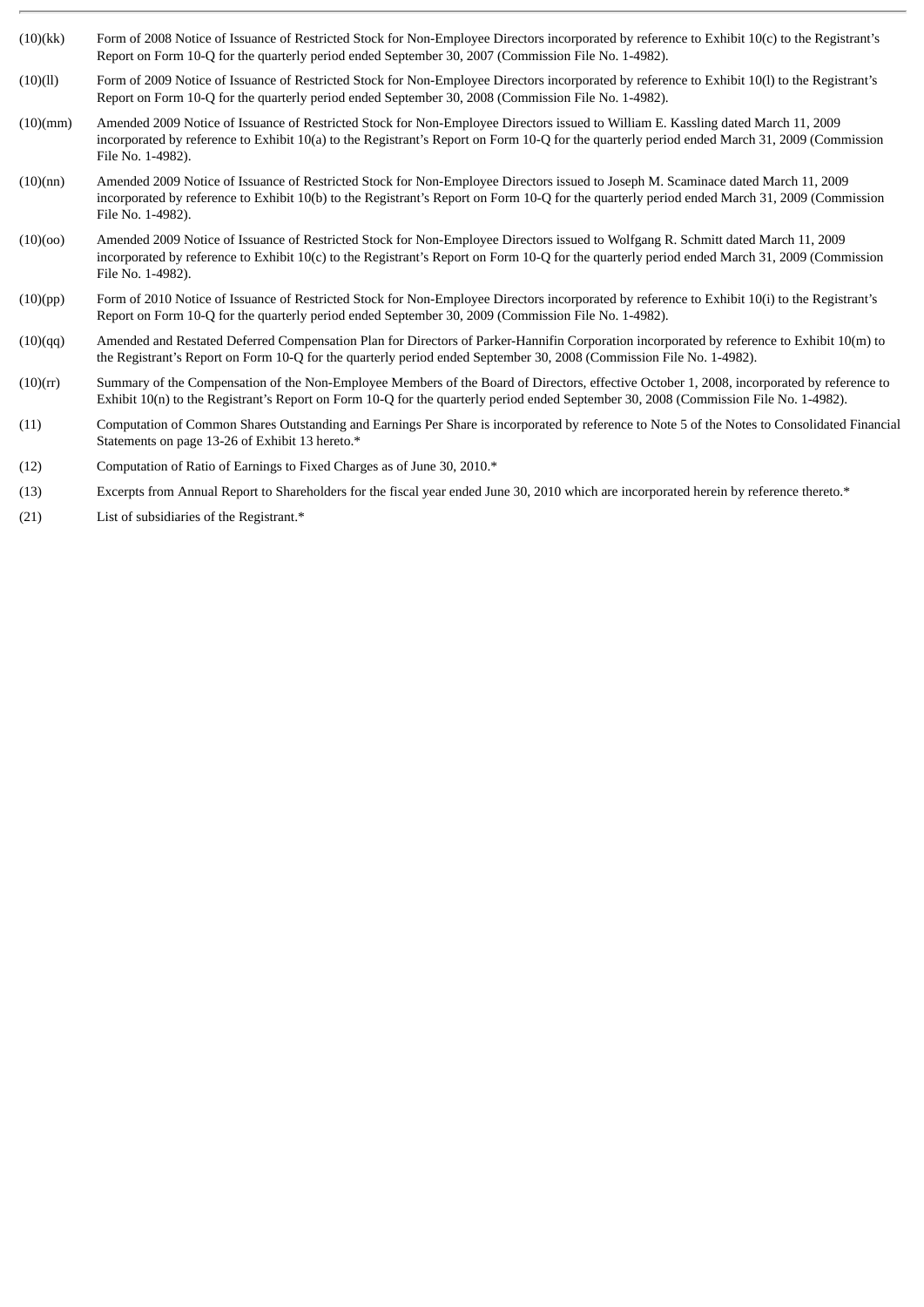| (23)       | Consent of Independent Registered Public Accounting Firm.*                                                                                              |
|------------|---------------------------------------------------------------------------------------------------------------------------------------------------------|
| (24)(a)    | Power of Attorney.*                                                                                                                                     |
| (24)(b)    | Power of Attorney of Messrs. Bohn and Svensson.*                                                                                                        |
| (31)(i)(a) | Certification of the Principal Executive Officer Pursuant to 17 CFR 240.13a-14(a), as Adopted Pursuant to §302 of the Sarbanes-Oxley Act of<br>2002.*   |
| (31)(i)(b) | Certification of the Principal Financial Officer Pursuant to 17 CFR 240.13a-14(a), as Adopted Pursuant to §302 of the Sarbanes-Oxley Act of<br>$2002.*$ |
| (32)       | Certification Pursuant to 18 U.S.C. Section 1350, as Adopted Pursuant to §906 of the Sarbanes-Oxley Act of 2002.*                                       |
| 101.INS    | XBRL Instance Document.*                                                                                                                                |
| 101.SCH    | XBRL Taxonomy Extension Schema Document.*                                                                                                               |
| 101.CAL    | XBRL Taxonomy Extension Calculation Linkbase Document.*                                                                                                 |
| 101.DEF    | XBRL Taxonomy Extension Definition Linkbase Document.*                                                                                                  |
| 101.LAB    | XBRL Taxonomy Extension Label Linkbase Document.*                                                                                                       |
| 101.PRE    | XBRL Taxonomy Extension Presentation Linkbase Document.*                                                                                                |
|            |                                                                                                                                                         |

\* Submitted electronically herewith.

Attached as Exhibit 101 to this report are the following formatted in XBRL (Extensible Business Reporting Language): (i) Consolidated Statement of Income for the years ended June 30, 2010, 2009 and 2008, (ii) Consolidated Balance Sheet at June 30, 2010 and 2009, (iii) Consolidated Statement of Cash Flows for the years ended June 30, 2010, 2009 and 2008, (iv) Consolidated Statement of Equity for the years ended June 30, 2010, 2009 and 2008 and (v) Notes to Consolidated Financial Statements for the year ended June 30, 2010.

In accordance with Rule 406T of Regulation S-T, the XBRL related information in Exhibit 101 to this Annual Report on Form 10-K shall not be deemed to be "filed" for purposes of Section 18 of the Exchange Act, or otherwise subject to the liability of that section, and shall not be part of any registration or other document filed under the Securities Act or the Exchange Act, except as shall be expressly set forth by specific reference in such filing.

Shareholders may request a copy of any of the exhibits to this Annual Report on Form 10-K by writing to the Secretary, Parker-Hannifin Corporation, 6035 Parkland Boulevard, Cleveland, Ohio 44124-4141.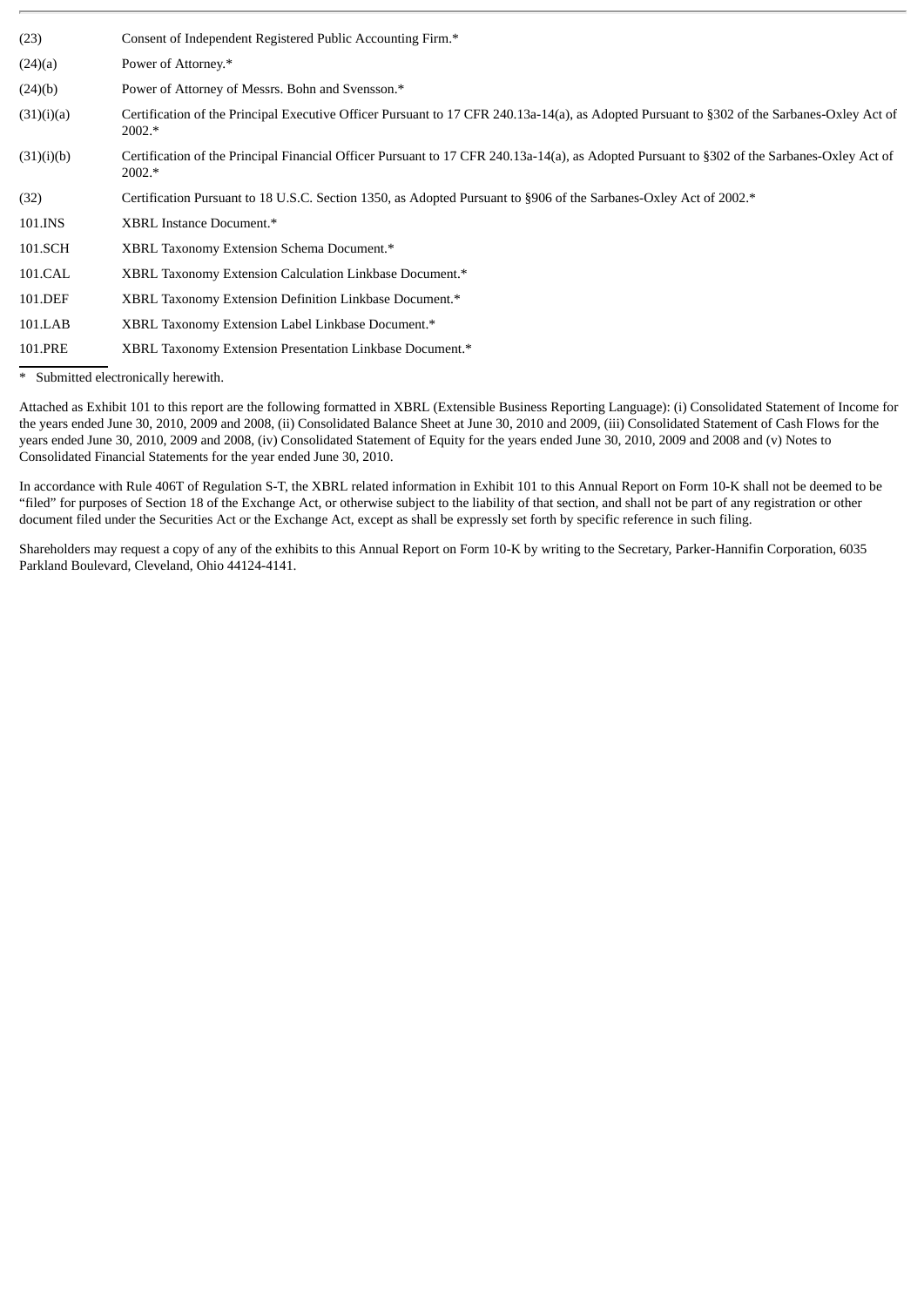

#### **NOTICE OF LONG TERM INCENTIVE PERFORMANCE (LTIP) AWARD UNDER PERFORMANCE BONUS PLAN**

The Human Resources and Compensation Committee of the Board of Directors ("Committee") of Parker-Hannifin Corporation ("Company") has granted you a Long Term Incentive Performance ("LTIP") Award ("Award") under the Company's Performance Bonus Plan (the "Plan") as follows:

|                                                | Grant Date: XX/XX/XXXX                                                   |
|------------------------------------------------|--------------------------------------------------------------------------|
| (stated in calendar years)                     | <b>Performance Period:</b> CY 20XX-20XX-20XX                             |
| <b>Target Shares Granted:</b> [Number granted] |                                                                          |
| <b>Performance Multiplier:</b>                 | As determined at the end of the Performance<br>Period as provided below. |

Your Award provides an incentive compensation opportunity based on the Company's long-term performance against its peers, as provided below.

### Target Shares Granted

Your Target Shares Granted is based on your grade level at the Grant Date and your expected service in your position through the end of the Performance Period. Your Target Shares Granted is subject to adjustment in the event of a change in your grade level or your employment status with the Company during the Performance Period, as more fully described in Section 1(b) below.

#### Company Performance & Shares Attained

The number of Shares actually earned upon completion of the Performance Period ("Shares Attained") will be based on your Target Shares Granted (adjusted as provided herein) and the applicable payout percentage ("Performance Multiplier"), in accordance with the Company's performance for the following weighted performance measures ("Performance Measures"), determined for the Company at the conclusion of the three calendar year Performance Period, in comparison to the performance of the members of the Company's peer group as listed on the attached Exhibit A ("Peers" or "Peer Group"), determined for each Peer based on its performance at the conclusion of the three fiscal year period of the Peer ending with or immediately prior to the conclusion of the Performance Period:

| <b>Performance Measure</b>                | Weight |
|-------------------------------------------|--------|
| Revenue Growth                            | 20%    |
| Earnings Per Share (EPS) Growth           | 40%    |
| Average Return on Invested Capital (ROIC) | 40%    |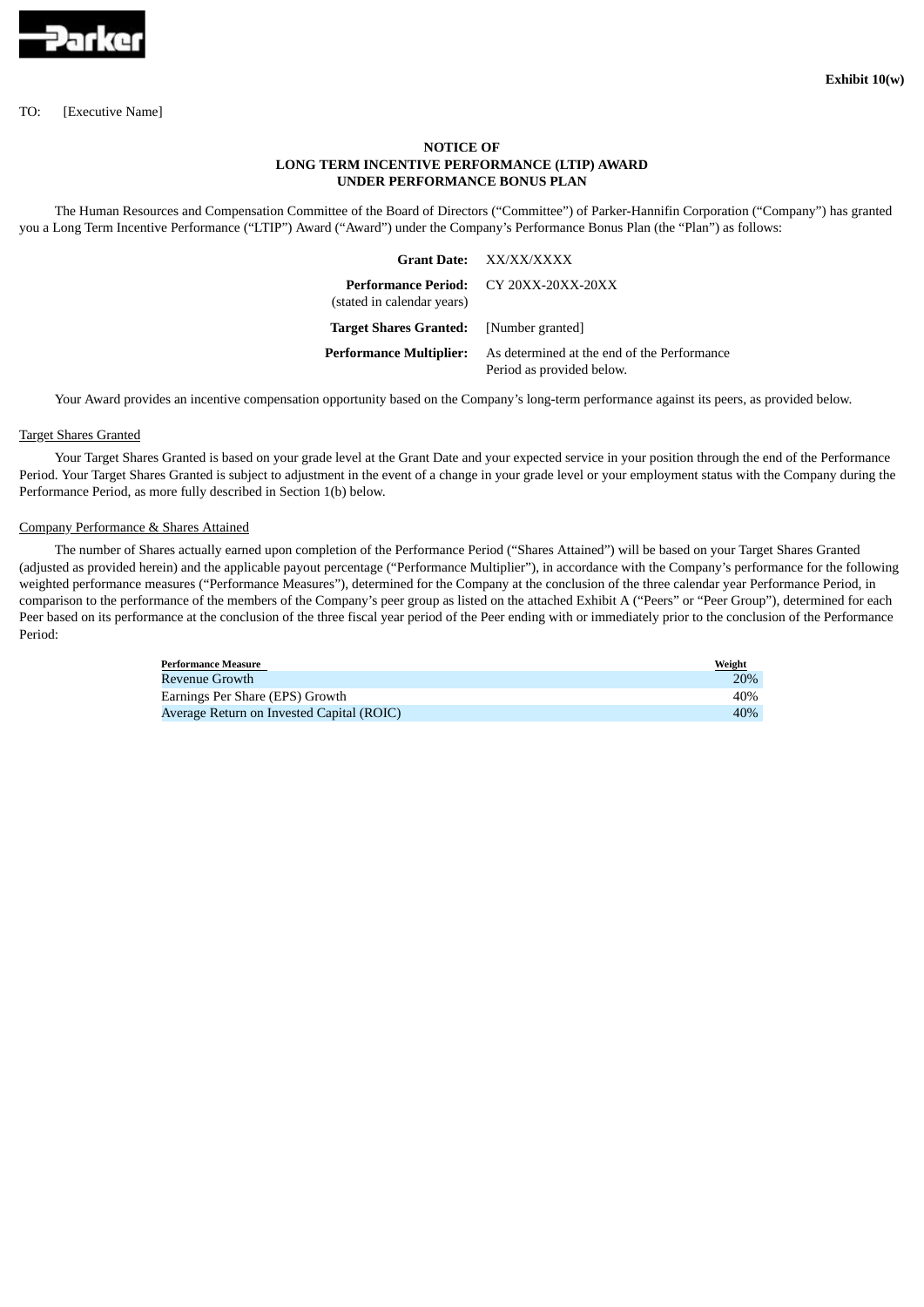Each Performance Measure is calculated for each of the Company and the Peers by reference to sales and income from continuing operations and is computed under, or reconciled to, U.S. Generally Accepted Accounting Principles ("U.S. GAAP"). The number of Shares earned at the end of the Performance Period is determined based on a sliding scale with the maximum payout at 200% of Target and the minimum payout at 0% of Target. The total number of Shares Attained will be equal to the sum of the payouts determined under each of the Performance Measures, subject, however, to the Committee's exercise of negative discretion on payout. All calculations of results will be subject to Peer Group adjustments as provided below.

To earn 100% of your Target Shares allocable to each Weighted Performance Measure, the Company must rank in the 50 <sup>th</sup> percentile among the Peers. Percentile rankings above or below the 50<sup>th</sup> percentile for the Performance Period among the Peers will result in a lesser or greater number of Shares Attained for that Performance Measure in accordance with the following table, or the interpolated percentage between the percentages in the table below:

| Percentile Ranking:     | £ 35. | 42.5 | 50   | 62.5 |      |
|-------------------------|-------|------|------|------|------|
| Performance Multiplier: | 0%    | 50%  | 100% | 150% | 200% |

#### Peer Group Adjustments

Certain events affecting Peer Group performance data will result in changes to the Peer Group, or Peer Group company rankings, in accordance with the rules adopted by the Committee ("Peer Group Calculation Procedures") as set forth on the attached Exhibit B.

#### Payout of Your Award

Payments made pursuant to the Plan and this Award are intended to qualify as "performance-based compensation" for purposes of Section 162(m) of the Internal Revenue Code of 1986 and Section 1.162-27 of the Treasury Regulations.

All amounts earned under your Award will be paid in the form of common shares of stock in the Company ("Shares") to be issued as of the date the Committee certifies performance results and authorizes payment of your Award. Shares issued pursuant to this Award shall be issued under, and subject to, the Parker-Hannifin Corporation 2009 Omnibus Stock Incentive Plan ("2009 SIP") and the terms and conditions of this Award as an "Unrestricted Stock Award" (as defined in the 2009 SIP).

Except as otherwise provided below, you will receive notification of the number of Shares Attained from this Award within 30 days following certification by the Committee of the calculation of the Performance Measures, and you will receive the Shares Attained after the end of the Performance Period, but in no event later than the last day of the Company's fiscal year ending immediately following the Performance Period. The Committee may not increase your Shares Attained above the number determined under the terms of this Award. However, the Committee may, in its discretion, reduce the number of Shares Attained. Further, this Award is subject to reduction, cancellation, forfeiture, or recoupment, in the Committee's discretion, as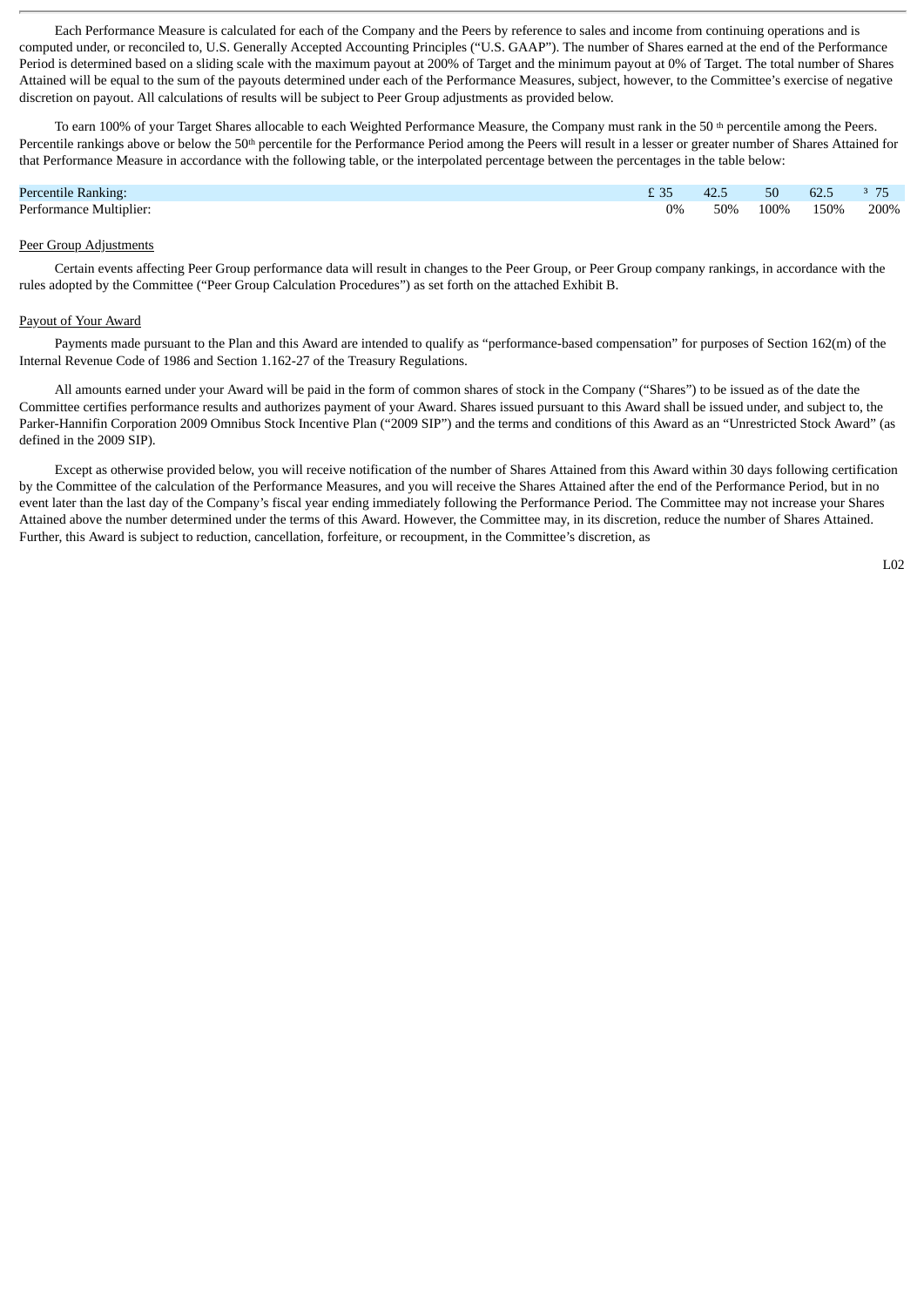provided under the Company's Claw-back Policy, as established by the Committee, or the Board of Directors, as it now exists, or as it may be amended from time to time. Any payment pursuant to this Award is also subject to all applicable income or employment tax withholding requirements.

#### Additional Terms & Conditions

#### 1. Change in Employment Status.

(a) If you voluntarily terminate your employment (except retirement), or your employment is terminated for cause at any time prior to the issuance of Shares under your Award, you will forfeit your Award.

(b) If your employment is terminated for any other reason, such as death, disability or retirement, during the Performance Period, or you otherwise have not served in an eligible position during the full Performance Period, your Target Shares Granted will be adjusted to result in your receipt of a prorated payout based on the number of full quarters served during the Performance Period.

2. Change in Control of the Company. In the event of a "Change in Control" (as defined in the 2009 SIP) of the Company during the Performance Period. you will receive full payment of the Award within fifteen (15) days following the date of the Change in Control in Shares equal to the greater of (a) the Target Shares Granted; or (b) the number of Shares that would have been issued as Shares Attained had the Company's percentile ranking among the Peers for each of the Performance Measures during the Performance Period through the end of the fiscal quarter immediately preceding the date of the Change in Control continued throughout the Performance Period at the same level. Notwithstanding the foregoing, in the event a Change in Control is deemed to occur during the Performance Period under the 2009 SIP as a result of your termination of employment prior to a Change in Control at the request of a third party who has indicated an intention or taken steps reasonably calculated to effect a Change in Control ("Anticipatory Termination"), you will receive full payment of the Award within 30 days following certification of the calculation of the Performance Measures by the Committee in Shares equal to Shares Attained based on Company performance through the end of the Performance Period; provided, however, that if a Change in Control occurs after such Anticipatory Termination and prior to such payment, you will receive full payment of the Award within fifteen (15) days following such Change in Control in Shares equal to the greater of (a) the Target Shares Granted, (b) the number of Shares that would have been issued as Shares Attained had the Company's percentile ranking among the Peers for each of the Performance Measures during the Performance Period through the end of the fiscal quarter immediately preceding the date of the Anticipatory Termination continued throughout the Performance Period at the same level, or (c) the number of Shares that would have been issued as Shares Attained had the Company's percentile ranking among the Peers for each of the Performance Measures during the Performance Period through the end of the fiscal quarter immediately preceding the date of the subsequent Change in Control continued throughout the Performance Period at the same level.

3. Terms of Other Plans Govern. Your Award is subject to all terms, conditions and provisions of the Plan, the 2009 SIP, and this Award. In the event of any conflict between their respective terms, conditions and provisions the Plan shall control.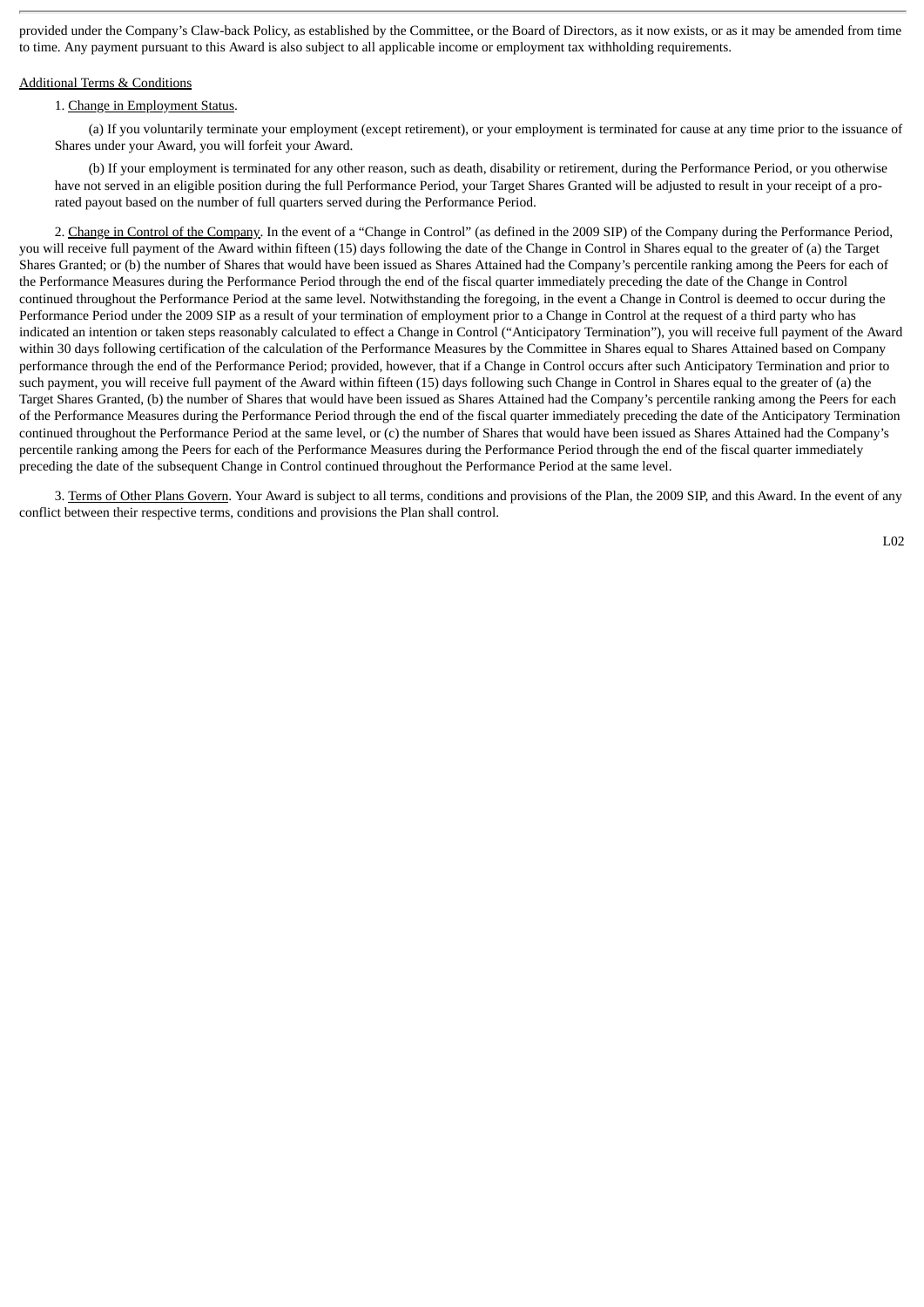4. Modifications. This Award is subject to modification in the discretion of the Committee as may be necessary to comply with Internal Revenue Code provisions affecting the Award, such as Sections 409A and 457A, or as may be needed in consideration of International Financial Reporting Standards ("IFRS") if and when adopted by the Company. Notwithstanding the foregoing, no such modification shall be made that will cause the Award to fail to qualify as performance based compensation under Code Section 162(m).

Please acknowledge receipt of this Award, and indicate your agreement with its terms, by clicking on the "OK" button below.

Sincerely yours,

/s/ Thomas A. Piraino, Jr.

Thomas A. Piraino, Jr. Vice President, General Counsel and Secretary

L02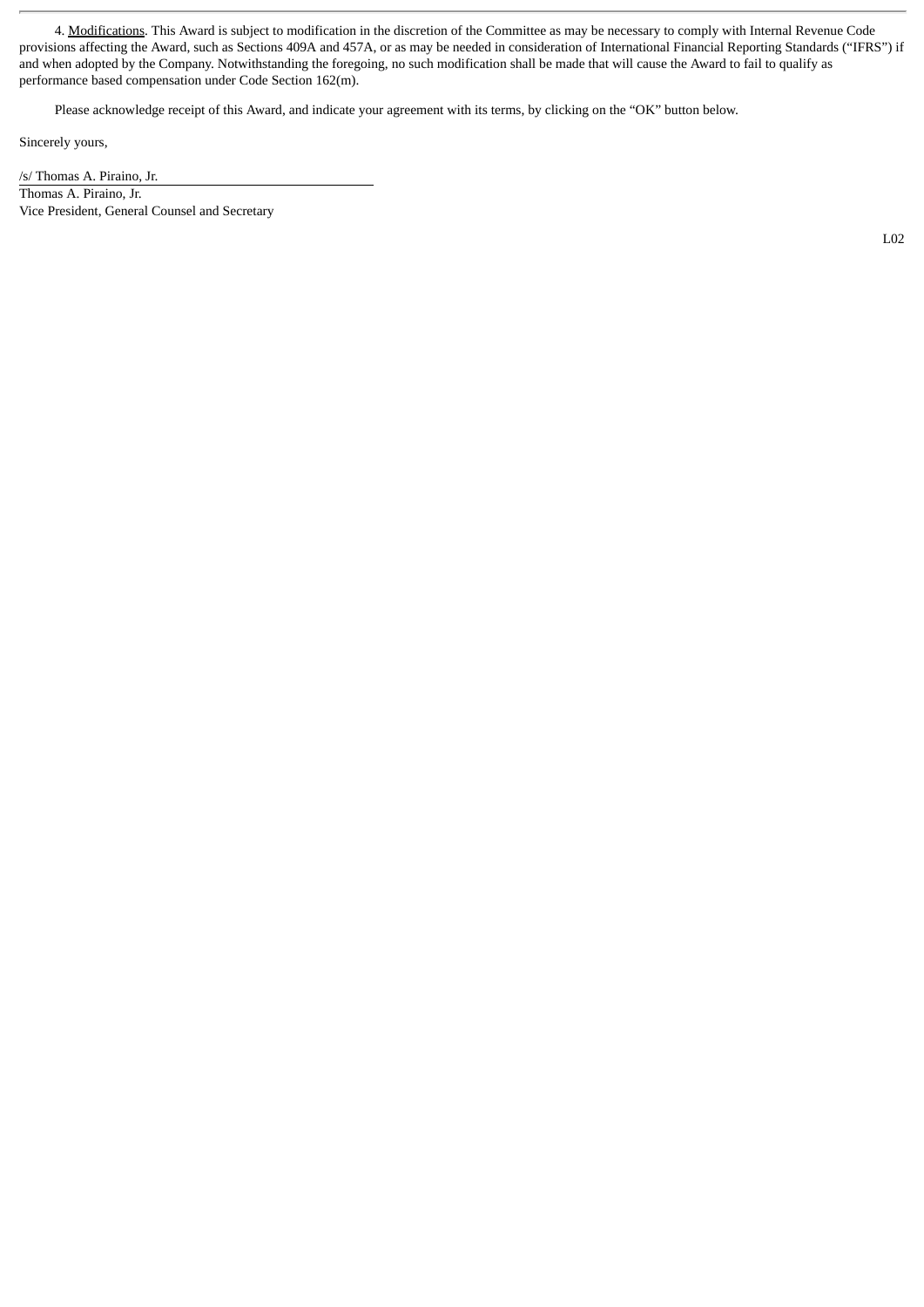

# **LONG TERM INCENTIVE PERFORMANCE (LTIP) AWARD UNDER PERFORMANCE BONUS PLAN**

# **EXHIBIT A**

```
Peer Group
```
Caterpillar Inc.

Cooper Industries, Ltd.

Cummins Inc.

Danaher Corporation

Deere & Company

Dover Corporation

Eaton Corporation

Emerson Electric Co.

Flowserve Corporation

Goodrich Corporation

Honeywell International Inc.

Illinois Tool Works Inc.

Ingersoll-Rand Company Limited

ITT Industries, Inc.

Johnson Controls, Inc.

Pall Corporation

Rockwell Automation, Inc.

SPX Corporation

Textron Inc.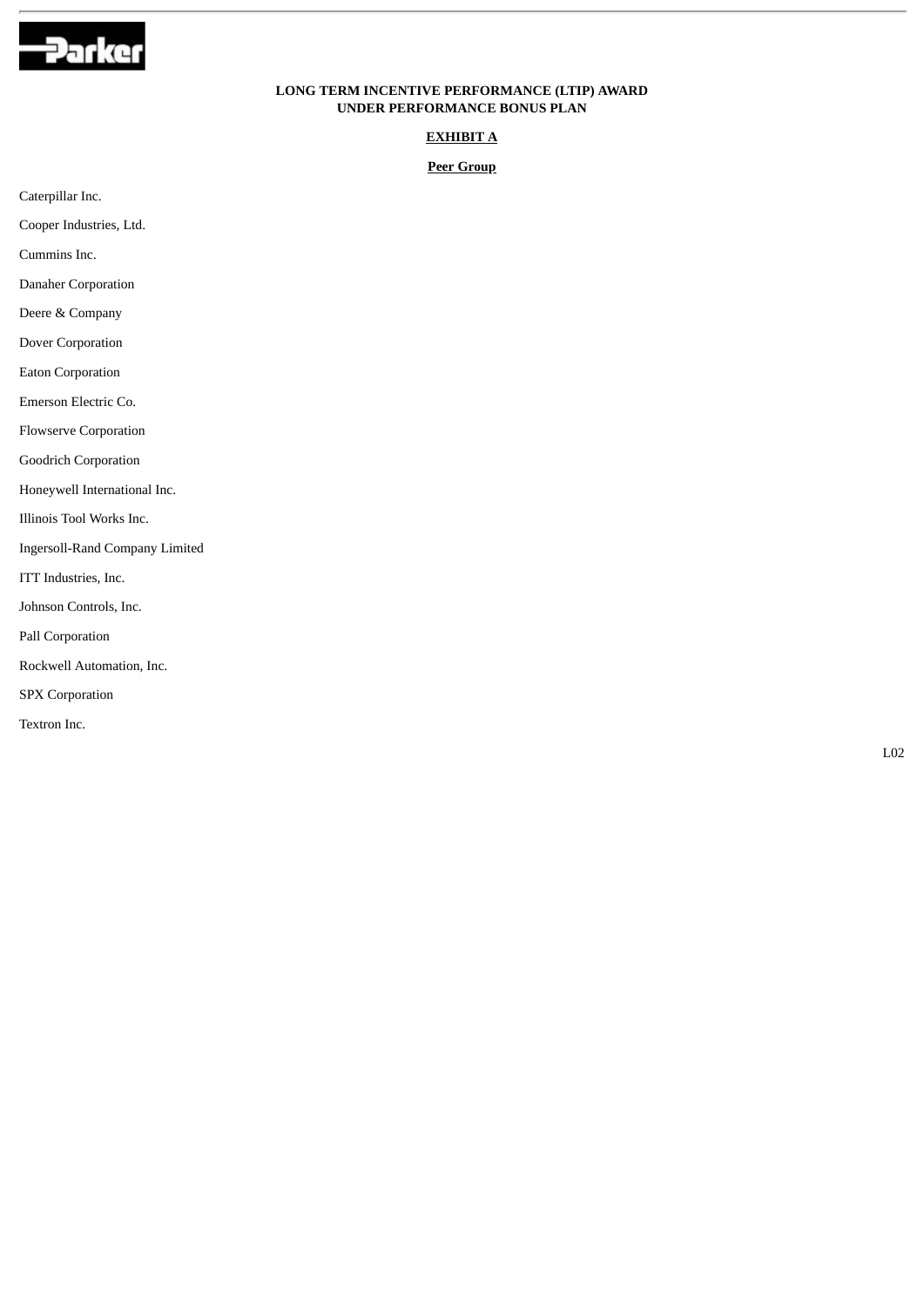# **LONG TERM INCENTIVE PERFORMANCE (LTIP) AWARD UNDER PERFORMANCE BONUS PLAN**

# **EXHIBIT B**

### **Peer Group Calculation Procedures**

- Member of the peer group begins the cycle with positive EPS in the base year and ends with negative EPS:
	- ¡ Calculate results for Parker and all peer group companies using a straight percentage change and rank accordingly. Those moving from positive EPS to negative EPS will have a percentage change of less than -100% and will rank at the bottom of the peer group.
- Member of the peer group has negative EPS in the base year:
	- ¡ Move to the bottom ranking for growth in EPS results.
	- ¡ Evaluate company at the beginning of the next cycle to determine if it is appropriate to continue in the peer group.
	- If more than 20% of the peer group companies have negative EPS in the base year, consider other alternatives such as widening the payout range or using an average of multiple-year EPS for the base EPS.
- Member of the peer group has very low positive EPS in the base year:
	- ¡ Leave this company in the peer group and rank in accordance with actual results. Small movements in EPS will generate large percentage changes, positive or negative.
	- i Evaluate magnitude of the issue as we set goals and consider other alternatives if more than 20% of the peer group companies have very low positive EPS in the base year.
- Mergers and acquisitions of peer group companies:
	- If peer group company is the surviving company of a merger, leave in for existing cycles and re-evaluate for inclusion in future cycles.
	- <sup>i</sup> If peer group company is not the survivor, remove from the peer group for purposes of determining results for all outstanding performance awards.
- Peer group company files for bankruptcy:
	- ¡ Move company to the bottom of the peer group for purposes of determining results for all cycles in which it was included in the peer group.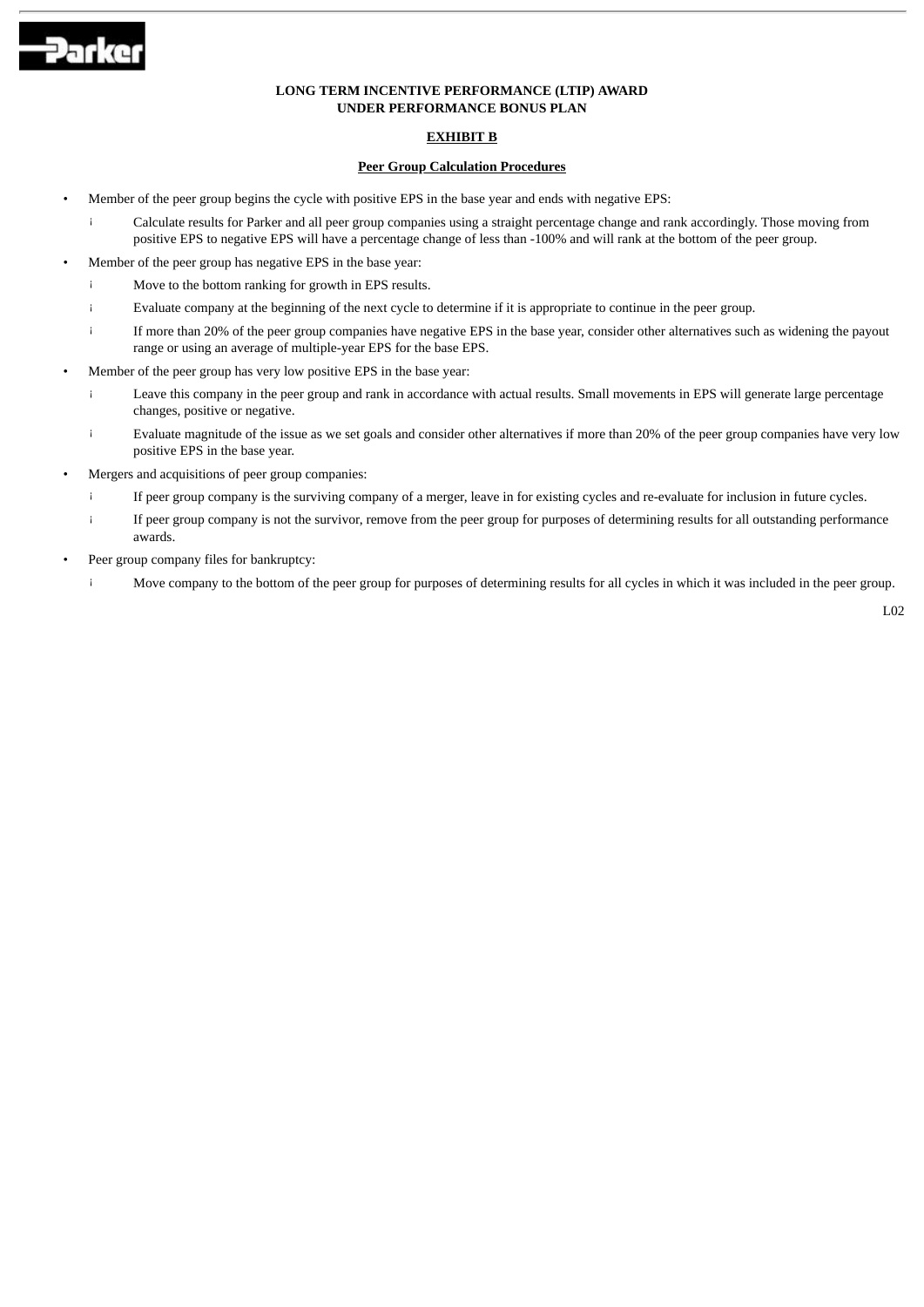- Peer group company announces restatement of earnings.
	- ¡ If restated results available at the end of the performance period, use restated numbers for ranking.
	- i If restated results are not available at the end of the performance period, remove the company's results for any metric in which company was ranked higher than Parker.
- Peer group company is early adopter of IFRS and US GAAP reconciliation numbers are not available at the end of the performance period:
	- ¡ Remove company from peer group for purposes of determining results.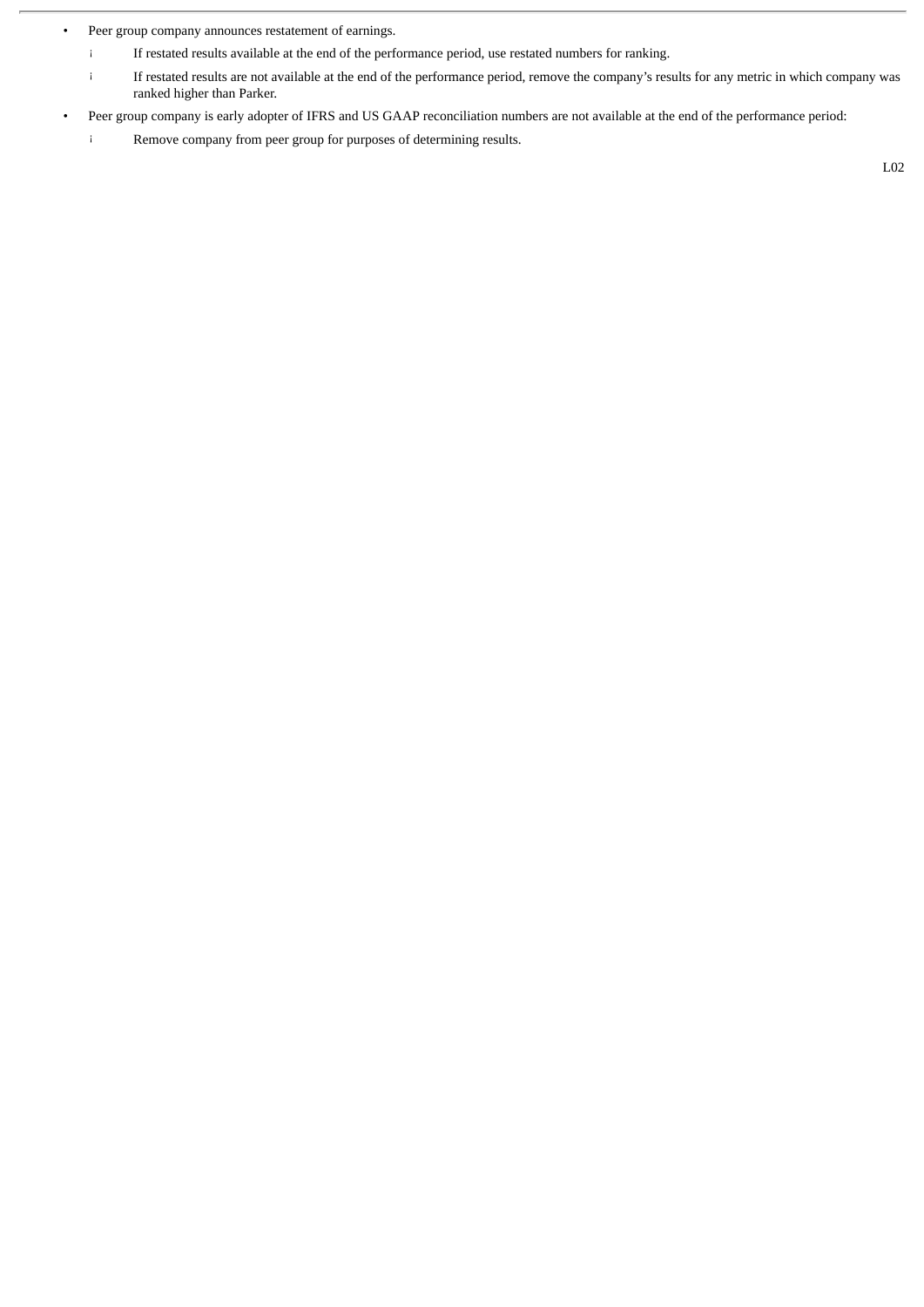# **PARKER-HANNIFIN CORPORATION**

### **AMENDMENT TO THE AMENDED AND RESTATED PENSION RESTORATION PLAN**

Adopted: 04/15/2010 Effective: 01/01/2010

*WHEREAS,* by instrument effective as of January 1, 1995, the Pension Restoration Plan (the "Plan") was established for the benefit of certain employees of Parker-Hannifin Corporation; and

*WHEREAS,* the Plan has been amended and restated from time to time; and

*WHEREAS,* upon recommendation of the Human Resources & Compensation Committee of the Board, the Board of Directors desires to amend the terms, provisions, and conditions of the Plan;

*NOW, THEREFORE,* the Plan is hereby amended effective as of January 1, 2010 as follows:

#### **Section 1.10 of the Plan is hereby amended in its entirety to read as follows:**

1.10 Eligible Executive shall mean an employee of the Company or any of its subsidiaries who:

- (a) is designated by the Administrator as eligible to participate in the Plan; and
- (b) qualifies as a member of the "select group of management or highly compensated employees" under ERISA.

#### **Article 2 of the Plan is hereby amended in its entirety to read as follows:**

# ARTICLE 2 PARTICIPATION

An Eligible Executive shall become a Participant in the Plan as of the earlier of:

- (a) the date the Eligible Executive's retirement benefits under the Qualified Plan first become limited by any Statutory Limit;
- (b) the date the Eligible Executive first elects to defer compensation under the SRP or EDP;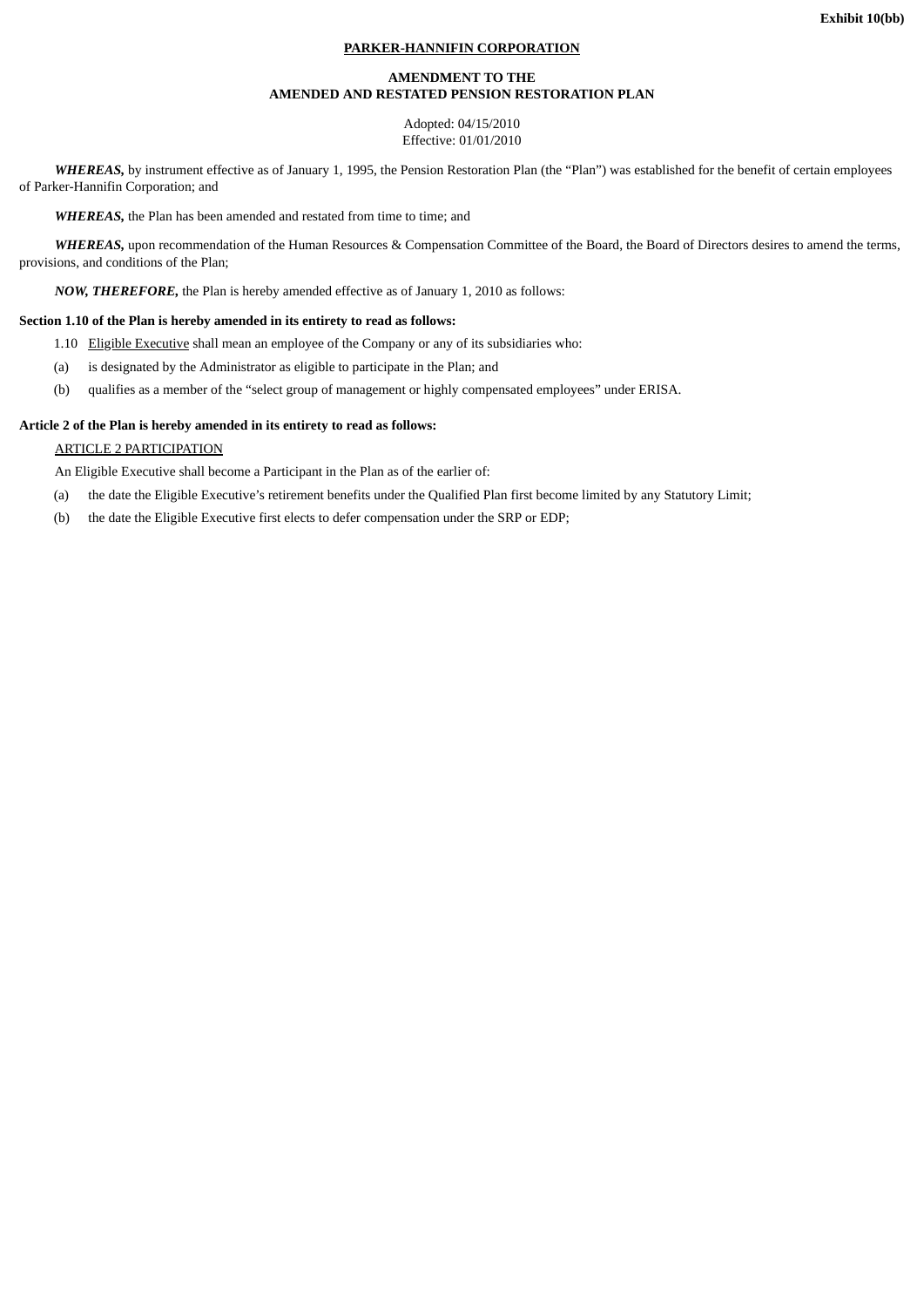- (c) the date of a Change in Control of the Company; or
- (d) the date designated by the Administrator in a written agreement.

### **Section 3.3 of the Plan is hereby amended in its entirety to correct the scrivener's errors and to read as follows:**

# 3.3 Form of Retirement Benefits.

(a) Termination of Employment Before Early Retirement Date. Upon Termination of Employment before his Early Retirement Date, a Participant's retirement benefit shall be paid in the form of a single lump sum payment.

(b) Termination of Employment On or After Early Retirement Date. Except as otherwise provided pursuant to Sections 3.3(b)(i) to 3.3(b)(vi), upon Termination of Employment on or after his Early Retirement Date, a Participant's retirement benefit shall be paid in the form of a single life annuity.

(i) Initial Payment Elections by Participants. To the extent permitted by Section 409A of the Code and Section 1.409A-2(a)(5) of the Regulations, within 30 days following the date an Eligible Executive becomes a Participant, the Participant may elect for retirement benefits under this Plan to be paid in the form of (A) a single lump sum payment equal to the Actuarial Value of the Participant's retirement benefits under this Plan, or (B) a single life annuity. In the event that the vesting requirement of Section 3.2 is accelerated for any Participant on account of death, Disability or a Change of Control, any election made by such Participant under this Section 3.3(b)(ii) will be disregarded.

(ii) Changes Between Actuarially Equivalent Forms of Annuity. A Participant may elect at any time prior to Termination of Employment to convert his retirement benefit from a single life annuity to any of the actuarially equivalent forms of annuity offered under the Qualified Plan.

(iii) Changes by SERP Participants. To the extent required by Section 409A of the Code, if any SERP Participant elects under the SERP to receive payment of his SERP benefit in a form different from that previously in effect for such Participant's retirement benefit under this Plan, the Company shall change the form of payment of such SERP Participant's retirement benefit under this Plan to the form of payment elected by such SERP Participant under the SERP. Any change in the form of payment of a Participant's retirement benefit pursuant to this Section 3.3(b)(iii) shall cause the payment of such Participant's retirement benefit under this Plan to be delayed for five years from the date payment would otherwise commence or be made (taking into account any delay in payment or commencement of payment under Section 3.4 on account of a Participant's status as a Specified Employee).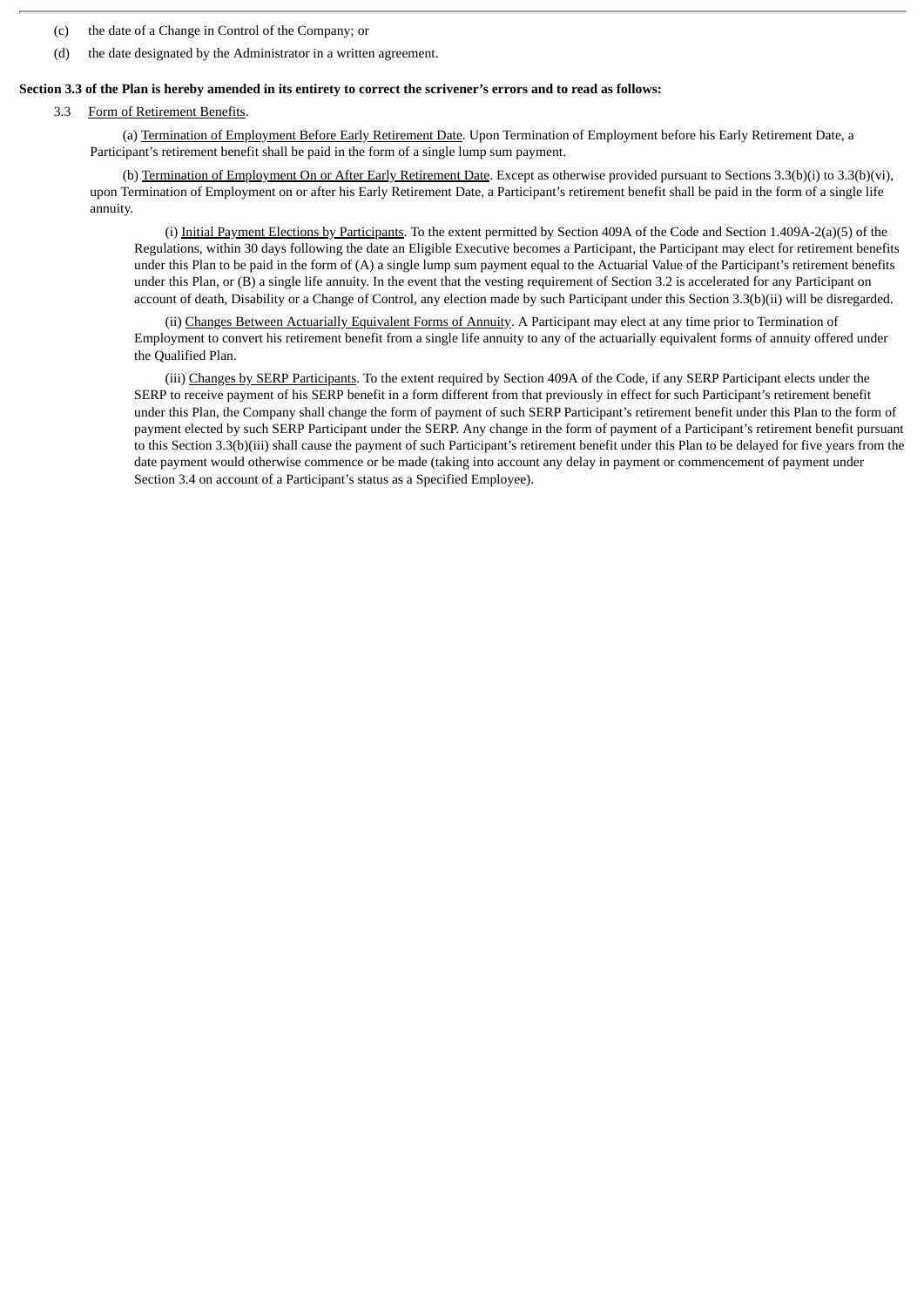(iv) Transitional Rule. Notwithstanding any other elections made hereunder and only to the extent permitted by the Company and transitional rules issued under Section 409A of the Code, through such date as specified by the Company pursuant to transitional guidance issued under Section 409A of the Code, a Participant may make one or more elections as to time and form of payment of his retirement benefit under this Plan, provided that (a) any such election(s) made during 2006 shall be available only for amounts that are payable after the 2006 calendar year and cannot accelerate any payment into the 2006 calendar year, (b) any such election(s) made during 2007 shall be available only for amounts that are payable after the 2007 calendar year and cannot accelerate any payment into the 2007 calendar year, and (c) any such election(s) made during 2008 shall be available only for amounts that are payable after the 2008 calendar year and cannot accelerate any payment into the 2008 calendar year. Any such election(s) must be made by the date specified by the Company consistent with guidance pursuant to Section 409A of the Code.

(v) One-Time Change by Participants. In addition to any election permitted by Sections  $3.3(b)(i) - (iv)$ , to the extent permitted by Section 409A of the Code, a Participant may make a one-time election to change the form of payment at any time up to 12 months before the first scheduled payment; provided, however, that (a) any such election shall not be effective for at least 12 months following the date made; and (b) to the extent required by Section 409A of the Code, as a result of any such change, payment or commencement of payment shall be delayed for 5 years from the date the first payment was scheduled to have been paid (taking into account any delay in payment or commencement of payment under Section 3.4 of the Plan on account of a Participant's status as a Specified Employee).

# (vi) Small Benefit Exception.

(A) Benefits Payable Prior to January 1, 2008. Notwithstanding the foregoing provisions of this Section 3.3(b), with respect to a Participant's retirement benefit under the Plan that would otherwise be paid as an annuity prior to January 1, 2008, if the Actuarial Value of the benefit payable to the Participant under the Plan as of the date payment is scheduled to commence is less than fifteen thousand dollars (\$15,000), the Company shall pay such benefit in a single lump sum; provided, however, that payment of a retirement benefit to any Specified Employee pursuant to this Section 3.3(b)(vi)(A) will be made on the first day of the seventh month following the Participant's Termination of Employment.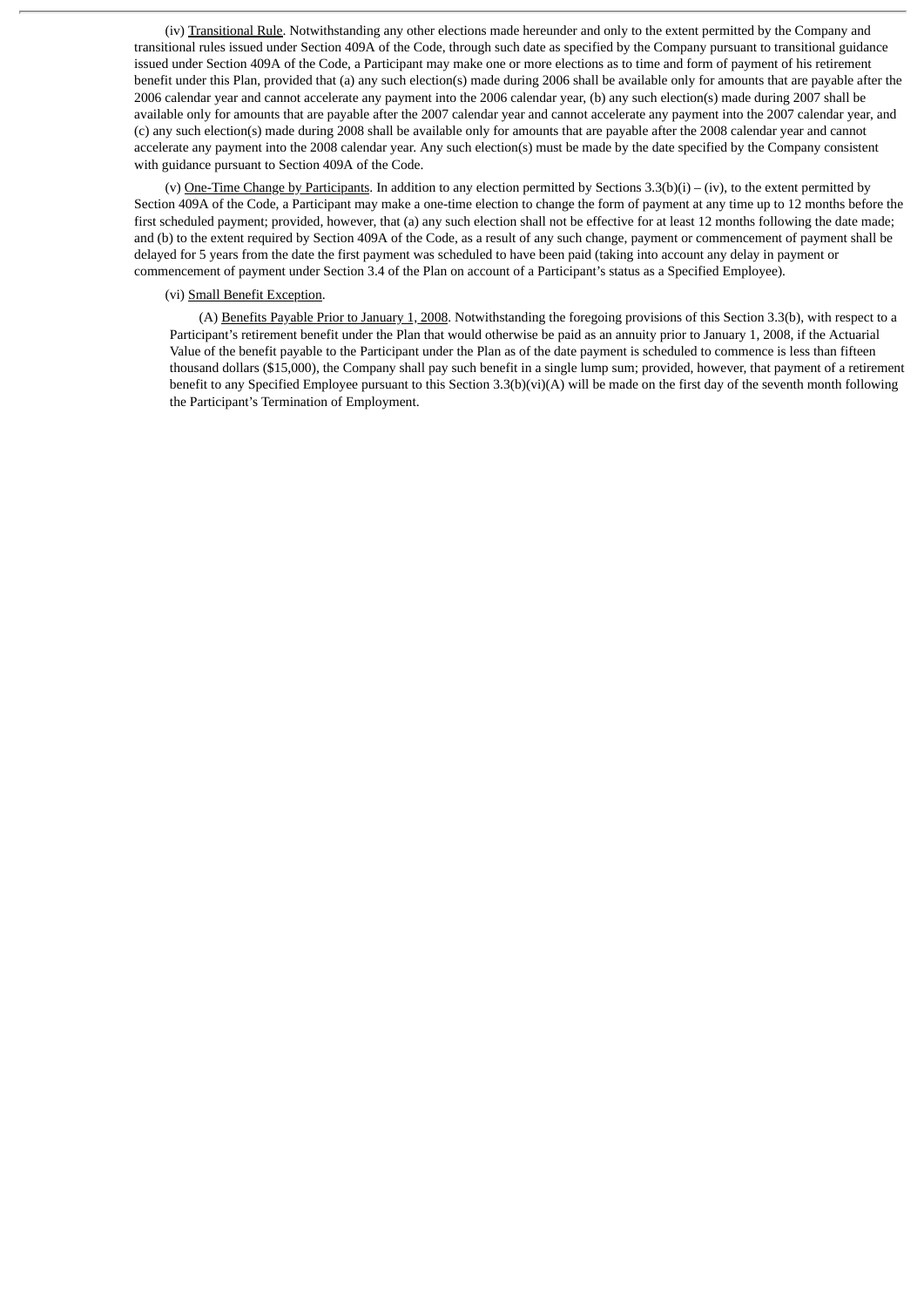(B) Benefits Payable After December 31, 2007. Notwithstanding the foregoing provisions of this Section 3.3(b), effective December 31, 2007 with respect to a Participant's benefit under the Plan that would otherwise be paid as an annuity after December 31, 2007, if the aggregate of the Actuarial Value of all remaining benefits payable to the Participant under the Plan and the present value of all other remaining benefits under the SERP and any other nonqualified deferred compensation arrangement that is aggregated with the Plan and the SERP under Section 1.409A-1(c) of the Regulations as of the date payment is scheduled to commence is not greater than the applicable dollar amount in effect on such date under Section 402(g)(1)(B) of the Code, the Company shall pay the retirement benefit under the Plan in a single lump sum; provided, however, that payment of a retirement benefit to any Specified Employee pursuant to this Section 3.3(b)(vi)(B) will be made on the first day of the seventh month following the Participant's Termination of Employment.

Adopted April 15, 2010 by resolution of the Board of Directors of Parker-Hannifin Corporation.

/s/ Thomas A. Piraino, Jr.

Thomas A. Piraino, Jr., Secretary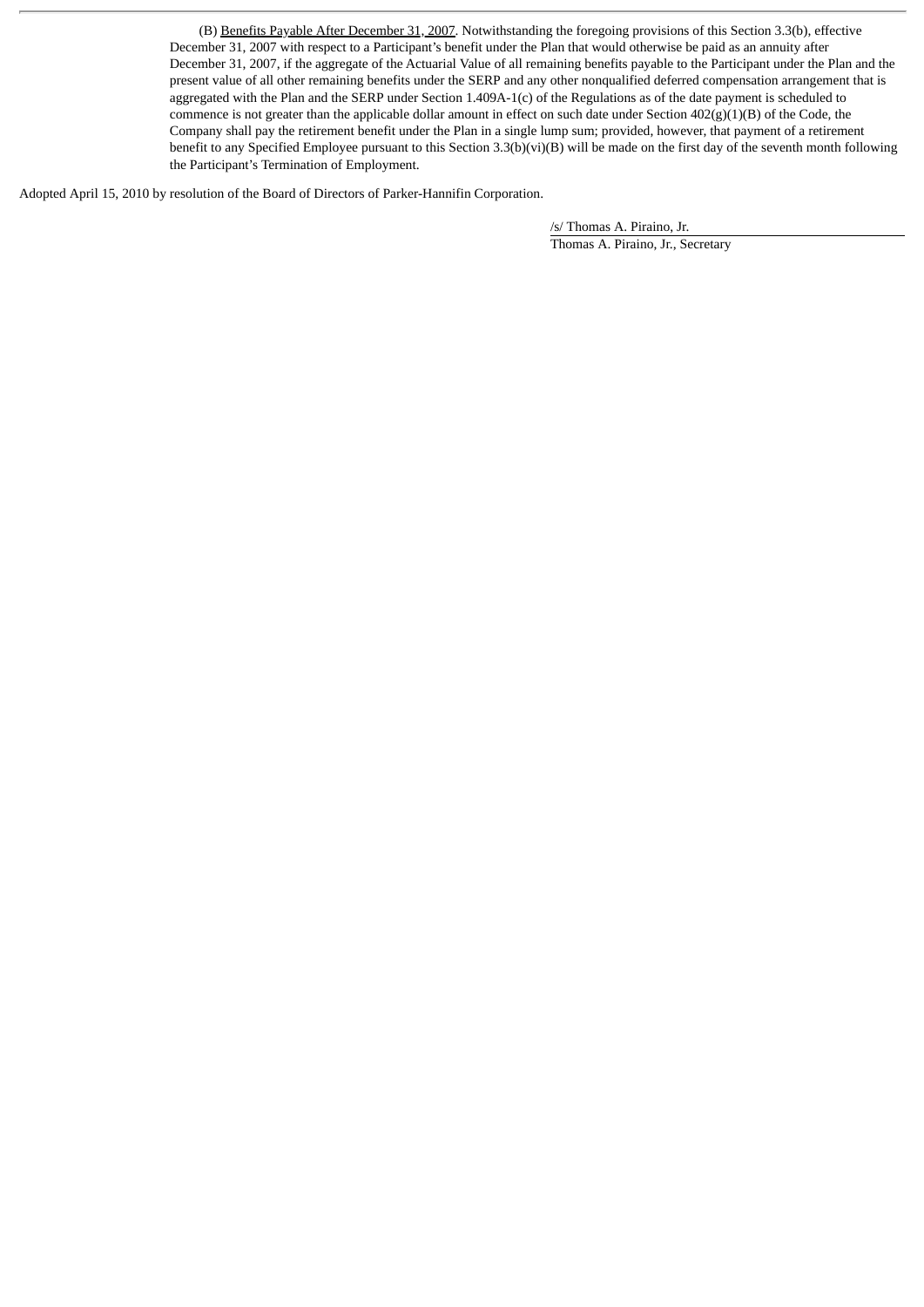# **Exhibit (12) to Report on Form 10-K for Fiscal Year Ended June 30, 2010 By Parker-Hannifin Corporation Computation of Ratio of Earnings to Fixed Charges (In thousands, except ratios)**

|                                                                                       | <b>Fiscal Year Ended June 30,</b> |           |              |                         |               |
|---------------------------------------------------------------------------------------|-----------------------------------|-----------|--------------|-------------------------|---------------|
|                                                                                       | 2010                              | 2009      | 2008         | 2007                    | 2006          |
| <b>EARNINGS</b>                                                                       |                                   |           |              |                         |               |
| Income from continuing operations before income taxes and noncontrolling interests    | \$754,817                         | \$683,083 | \$1,334,571  | \$1,166,463             | 901,490<br>S. |
| Adjustments:                                                                          |                                   |           |              |                         |               |
| Interest on indebtedness, exclusive of interest capitalized and interest on ESOP loan |                                   |           |              |                         |               |
| guarantee                                                                             | 101,173                           | 109,911   | 96,572       | 80,053                  | 71,100        |
| Amortization of deferred loan costs                                                   | 2,426                             | 2,143     | 1,793        | 1,511                   | 1,888         |
| Portion of rents representative of interest factor                                    | 41,194                            | 41,839    | 35,378       | 29,000                  | 25,609        |
| Loss (income) of equity investees                                                     | 6,757                             | (1,529)   | 2,596        | 1,059                   | (161)         |
| Amortization of previously capitalized interest                                       | 259                               | 262       | 278          | 282                     | 304           |
| Income as adjusted                                                                    | \$906,626                         | \$835,709 | \$1,471,188  | \$1,278,368             | \$1,000,230   |
| <b>FIXED CHARGES</b>                                                                  |                                   |           |              |                         |               |
| Interest on indebtedness, exclusive of interest capitalized and interest on ESOP loan |                                   |           |              |                         |               |
| guarantee                                                                             | \$101,173                         | \$109,911 | 96,572<br>\$ | <sup>\$</sup><br>80,053 | 71,100<br>S.  |
| Capitalized interest                                                                  |                                   |           |              | 436                     | 178           |
| Amortization of deferred loan costs                                                   | 2,426                             | 2,143     | 1,793        | 1,511                   | 1,888         |
| Portion of rents representative of interest factor                                    | 41,194                            | 41,839    | 35,378       | 29,000                  | 25,609        |
| Fixed charges                                                                         | \$144,793                         | \$153,893 | \$133,743    | 111,000<br>\$.          | 98,775<br>S.  |
| RATIO OF EARNINGS TO FIXED CHARGES                                                    | 6.26x                             | 5.43x     | 11.00x       | 11.52x                  | 10.13x        |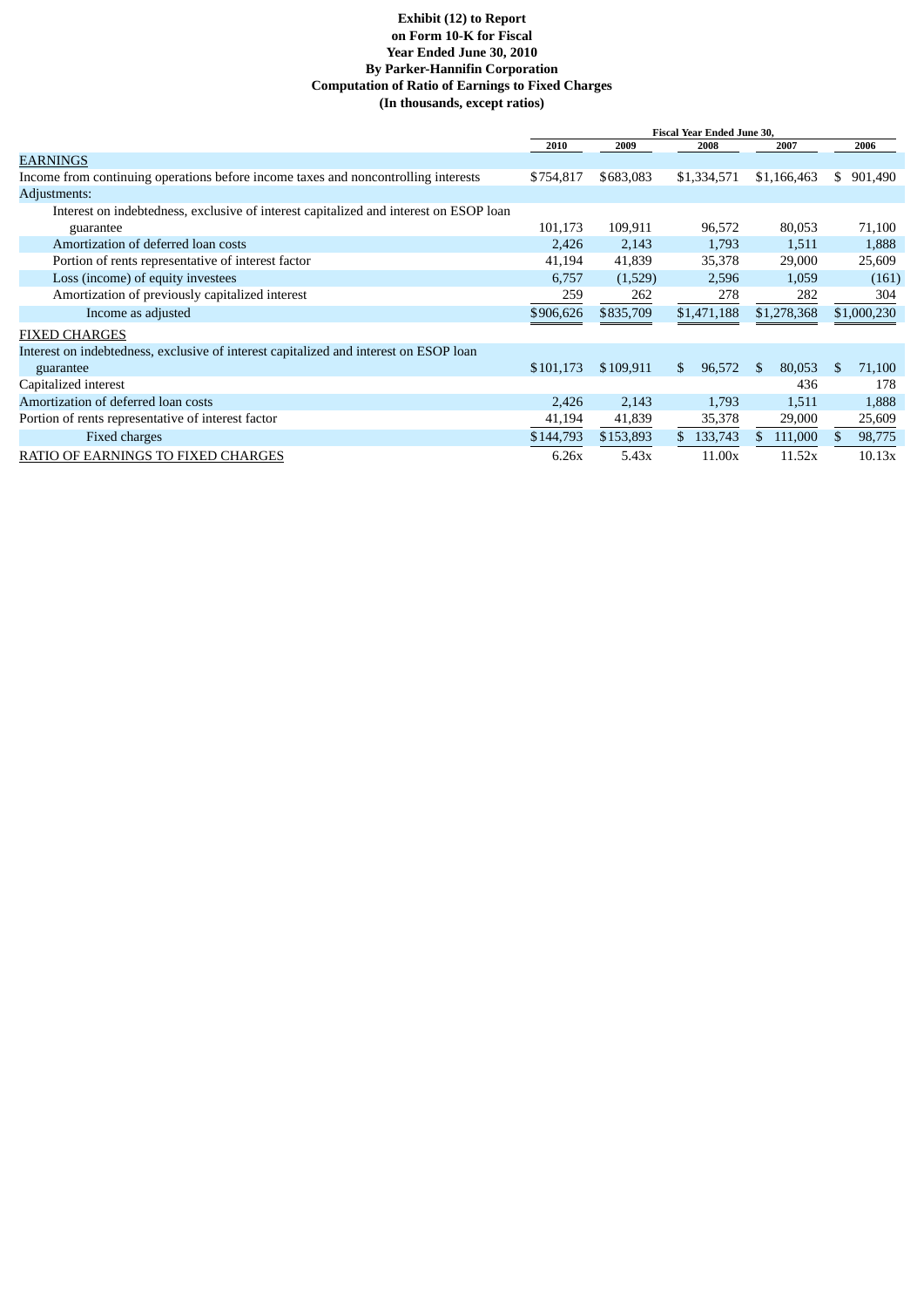## **Exhibit (13) to Report On Form 10-K for Fiscal Year Ended June 30, 2010 By Parker-Hannifin Corporation**

#### **Forward-Looking Statements**

Forward-looking statements contained in this and other written and oral reports are made based on known events and circumstances at the time of release, and as such, are subject in the future to unforeseen uncertainties and risks. All statements regarding future performance, earnings projections, events or developments are forward-looking statements. It is possible that the Company's future performance and earnings projections of the Company and individual segments may differ materially from current expectations, depending on economic conditions within its mobile, industrial and aerospace markets, and the Company's ability to maintain and achieve anticipated benefits associated with announced realignment activities, strategic initiatives to improve operating margins, actions taken to combat the effects of the current economic environment, and growth, innovation and global diversification initiatives. A change in economic conditions in individual markets may have a particularly volatile effect on segment results. Among other factors which may affect future performance are:

- changes in business relationships with and purchases by or from major customers, suppliers or distributors, including delays or cancellations in shipments, disputes regarding contract terms or significant changes in financial condition, and changes in contract cost and revenue estimates for new development programs,
- uncertainties surrounding timing, successful completion or integration of acquisitions,
- ability to realize anticipated costs savings from business realignment activities,
- threats associated with and efforts to combat terrorism,
- uncertainties surrounding the ultimate resolution of outstanding legal proceedings, including the outcome of any appeals,
- competitive market conditions and resulting effects on sales and pricing,
- increases in raw material costs that cannot be recovered in product pricing,
- the Company's ability to manage costs related to insurance and employee retirement and health care benefits, and
- global economic factors, including manufacturing activity, air travel trends, currency exchange rates, difficulties entering new markets and general economic conditions such as inflation, deflation, interest rates and credit availability.

The Company makes these statements as of the date of the filing of its Annual Report on Form 10-K for the year ended June 30, 2010, and undertakes no obligation to update them unless otherwise required by law.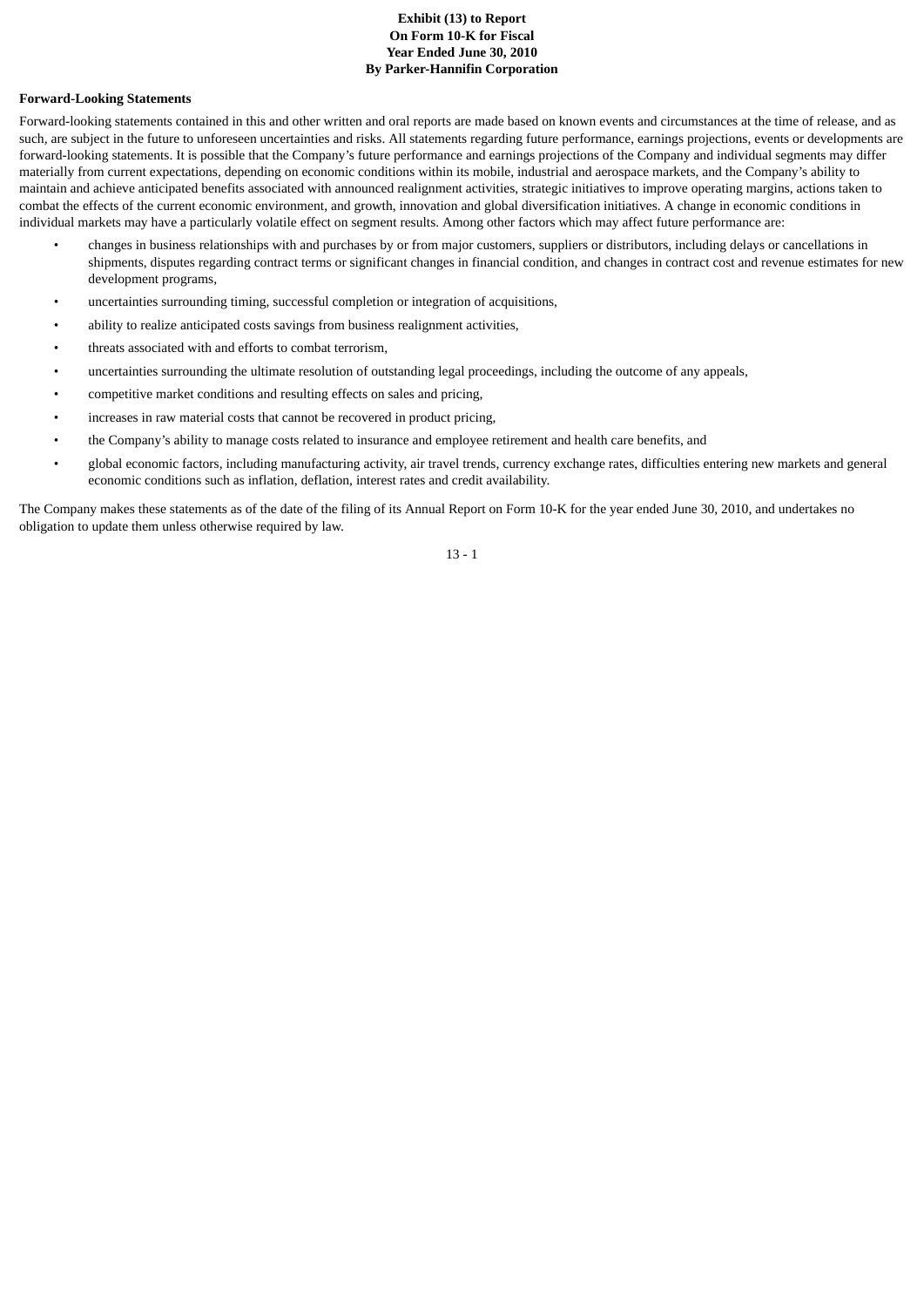# **MANAGEMENT'S DISCUSSION AND ANALYSIS**

### **Overview**

The Company is a leading worldwide diversified manufacturer of motion and control technologies and systems, providing precision engineered solutions for a wide variety of mobile, industrial and aerospace markets.

The Company's order rates provide a near-term perspective of the Company's outlook particularly when viewed in the context of prior and future order rates. The Company publishes its order rates on a quarterly basis. The lead time between the time an order is received and revenue is realized generally ranges from one day to 12 weeks for mobile and industrial orders and from one day to 18 months for aerospace orders. The Company believes the leading economic indicators of these markets that have a strong correlation to the Company's future order rates are as follows:

- Purchasing Managers Index (PMI) on manufacturing activity specific to regions around the world with respect to most mobile and industrial markets;
- Aircraft miles flown and revenue passenger miles for commercial aerospace markets and Department of Defense spending for military aerospace markets; and
- Housing starts with respect to the North American residential air conditioning market and certain mobile construction markets.

A PMI above 50 indicates that the manufacturing activity specific to a region around the world in the mobile and industrial markets is expanding. A PMI below 50 indicates the opposite. The PMI for the United States at the end of fiscal 2010 was 56.2, the PMI for the Eurozone countries was 55.6 at the end of fiscal 2010 and the PMI for China was 50.4 at the end of fiscal 2010. The PMI for the United States and the Eurozone countries have both sequentially increased during fiscal 2010 and the PMI for China has remained above 50 throughout fiscal 2010.

With respect to the aerospace market, the latest available information the Company has indicates that airlines are reducing capacity, resulting in a decline in average available seat miles of approximately two percent from the comparable fiscal 2009 level. Revenue passenger miles have increased approximately two percent from the comparable fiscal 2009 levels with improvement shown in all regions of the world, except in Europe. The Company anticipates that Department of Defense spending in fiscal 2011 will be about two percent higher than the fiscal 2010 level.

With respect to the North American residential air conditioning market and certain mobile construction markets, housing starts in June 2010 were approximately six percent lower than housing starts in June 2009.

The Company believes that there is a high negative correlation between interest rates and Industrial manufacturing activity. Increases in interest rates typically have a negative impact on industrial production thereby lowering future order rates while decreases in interest rates typically have the opposite effect.

During the latter part of fiscal 2010, the Company began to see signs of an economic recovery. Throughout the worldwide economic downturn, the Company focused on maintaining its financial strength by adjusting its cost structure to reflect changing demand levels, maintaining a strong balance sheet and managing its cash. The Company's Win Strategy initiatives relating to growth and margin improvement as well as the implementation of a number of business realignment initiatives, including plant closures and general workforce reductions, continue to help meet this objective.

The financial condition of the Company remains strong. The Company continues to generate substantial cash flows from operations, has controlled capital spending and has proactively managed working capital. The Company has been able to borrow needed funds at favorable interest rates and currently has a debt to debt-shareholders' equity ratio of 28.9 percent.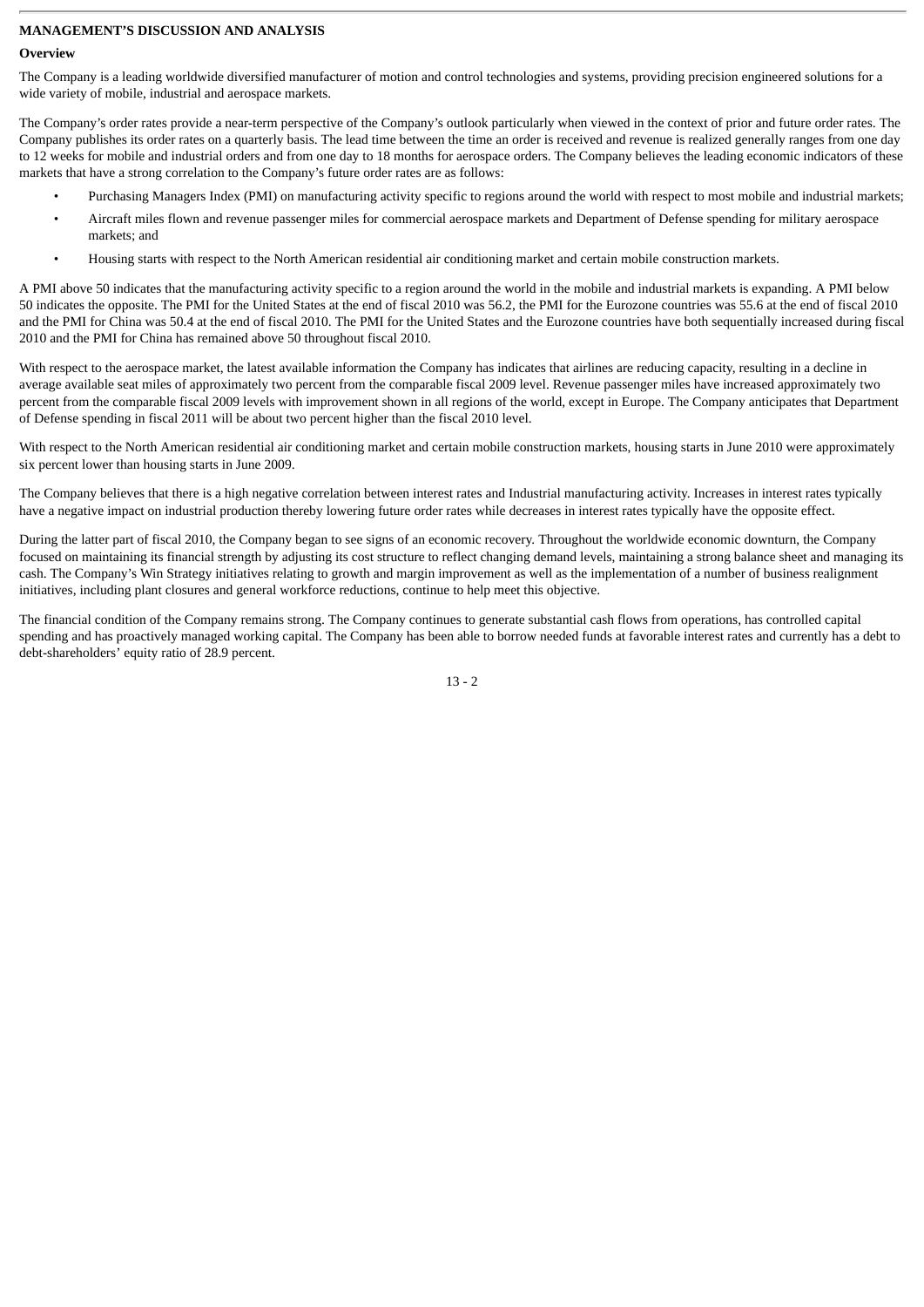While worldwide economic conditions during the past fiscal year necessitated the Company concentrate its efforts on maintaining financial strength, the Company continues to believe many opportunities for growth remain available and the Company will evaluate these opportunities as appropriate. Major opportunities for growth are as follows:

- Leveraging the Company's broad product line with customers desiring to consolidate their vendor base and outsource system engineering;
- Marketing systems solutions for customer applications;
- Expanding the Company's business presence outside of North America;
- Introducing new products, including those resulting from the Company's innovation initiatives;
- Completing strategic acquisitions in a consolidating motion and control industry; and
- Expanding the Company's vast distribution network.

The Company completed one acquisition and one divestiture during fiscal 2010. Acquisitions will continue to be considered from time to time to the extent there is a strong strategic fit, while at the same time, maintaining the Company's strong financial position. The Company will also continue to assess the strategic fit of its existing businesses and initiate efforts to divest businesses that are not considered to be a good long-term fit for the Company. Future business divestitures could have a negative effect on the Company's results of operations.

The discussion below is structured to separately discuss each of the financial statements presented on pages 13-14 to 13-18. All year references are to fiscal years.

# **Discussion of Consolidated Statement of Income**

The Consolidated Statement of Income summarizes the Company's operating performance over the last three fiscal years.

| 2010    | 2009     | 2008     |
|---------|----------|----------|
| \$9,993 | \$10,309 | \$12,146 |
| 21.5%   | 20.6%    | 23.1%    |
| \$1,277 | \$1,290  | \$1,364  |
| 12.8%   | 12.5%    | 11.2%    |
| 104     | 112      | 99       |
|         | 42       | 12       |
| 10      |          | (3)      |
| 26.3%   | 25.3%    | 28.3%    |
| \$554   | 509      | 949      |
|         |          |          |

*Net sales* in 2010 were 3.1 percent lower than 2009. The decline in sales in 2010 primarily reflects lower volume in all segments except for the Climate & Industrial Controls Segment. Acquisitions made in the last 12 months did not make a material contribution to the sales level in 2010. The effect of currency rate changes increased net sales by approximately \$126 million.

Net sales in 2009 were 15.1 percent lower than 2008. The decline in sales in 2009 primarily reflects lower volume in all segments except for the Aerospace Segment. Acquisitions made in fiscal 2009 contributed approximately \$539 million in sales. The effect of currency rate changes reduced net sales by approximately \$490 million.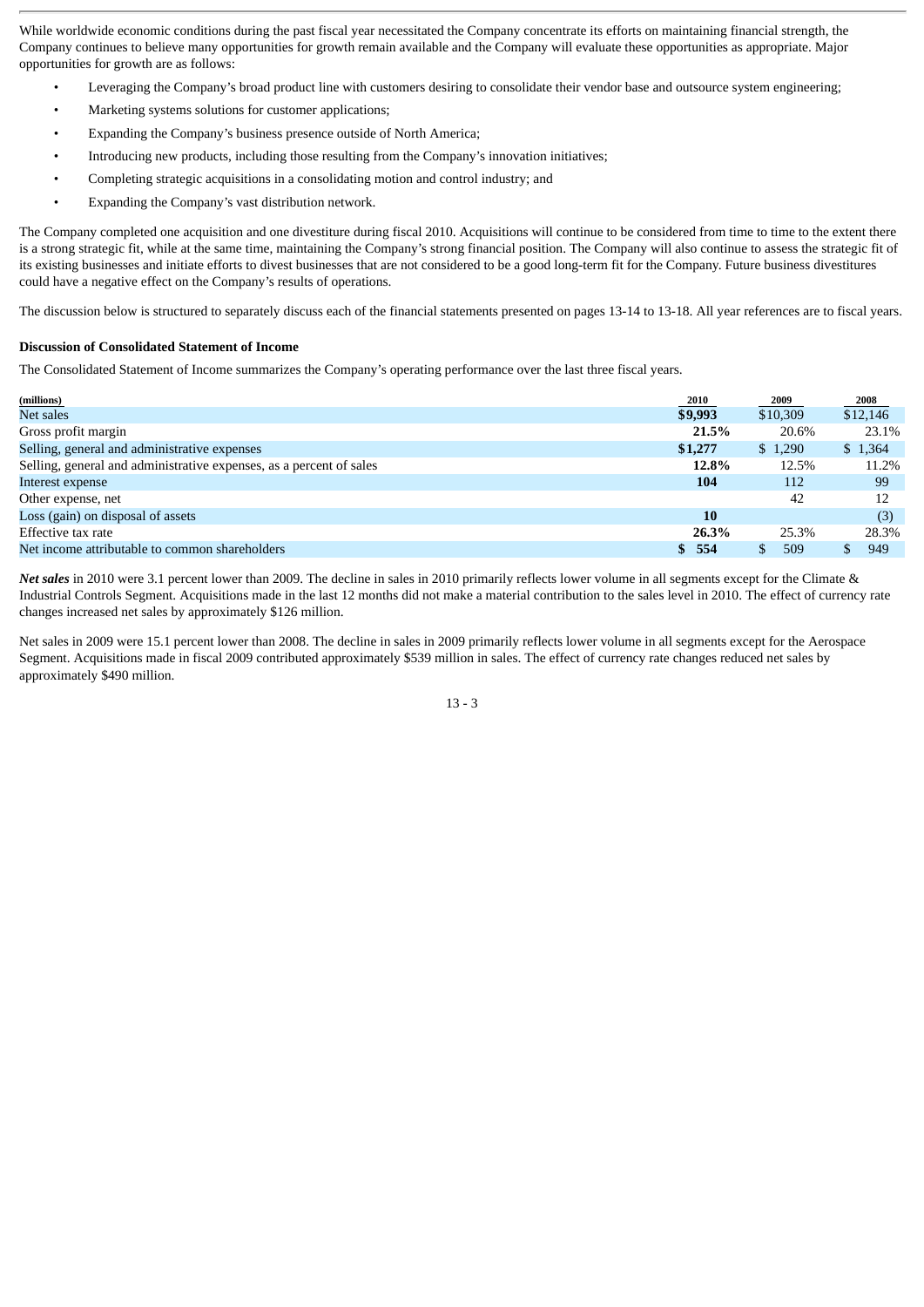During the latter part of 2010, worldwide economic conditions improved and the Company experienced an increase in demand for its products in the Industrial and Climate & Industrial Controls Segments. Business conditions in the Aerospace Segment remained relatively unchanged throughout most of 2010 as commercial airlines continued to operate at reduced capacity. In 2011, the Company expects the increase in demand experienced in the latter part of 2010 in the Industrial Segment and Climate & Industrial Controls Segment to continue especially with respect to their operations in the Asia Pacific region. The Company anticipates business conditions in the commercial original equipment manufacturer (OEM) and aftermarket businesses of the Aerospace Segment will improve in 2011 but business conditions in the military OEM and aftermarket businesses will weaken due to the expiration of various defense contracts.

*Gross profit margin* was higher in 2010 primarily due to cost reduction initiatives and the benefits of past business realignment activities. Gross profit margin was lower in 2009 primarily due to the lower sales volume, resulting in manufacturing inefficiencies. Included in gross profit in 2010, 2009 and 2008 were business realignment charges of \$43.0 million, \$41.0 million and \$5.3 million, respectively.

*Selling, general and administrative expenses* decreased 1.0 percent in 2010 and decreased 5.4 percent in 2009. The decrease in 2010 was primarily due to the lower sales volume, savings resulting from business realignment activities and lower professional fees partially offset by higher expenses related to employee benefits plans and contributions to the Company's charitable foundation. The decrease in 2009 was primarily due to the lower sales volume as well as lower expenses related to incentive compensation plans.

*Interest expense* in 2010 decreased primarily due to lower average debt outstanding as well as lower interest rates on commercial paper borrowings. Interest expense in 2009 increased primarily due to higher average debt outstanding. The increase in borrowings in 2009 primarily related to the funding of acquisitions and the repurchase of the Company's common shares.

*Other expense, net* in 2009 included \$37.4 million of expense related to litigation settlements and \$13.8 million of expense related to investment write downs. Other expense, net in 2008 included \$20.0 million of expense related to litigation settlements.

*Loss (gain) on disposal of assets* in 2010 includes a loss of \$4.8 million resulting from the divestiture of a business. Loss (gain) on disposal of assets in 2009 included income of \$11.6 million from insurance recoveries for expenses incurred related to a previously divested business, \$7.2 million of expense related to asset writedowns and \$3.7 million of losses from asset sales.

*Effective tax rate* in 2010 was slightly higher primarily due to higher taxable income, especially in foreign jurisdictions and lower research and development tax credits. Effective tax rate in 2009 was lower primarily due to a tax benefit associated with a worthless stock deduction for tax reporting purposes related to a foreign subsidiary, higher research and development tax credits and lower taxable income, partially offset by the effect of litigation settlements.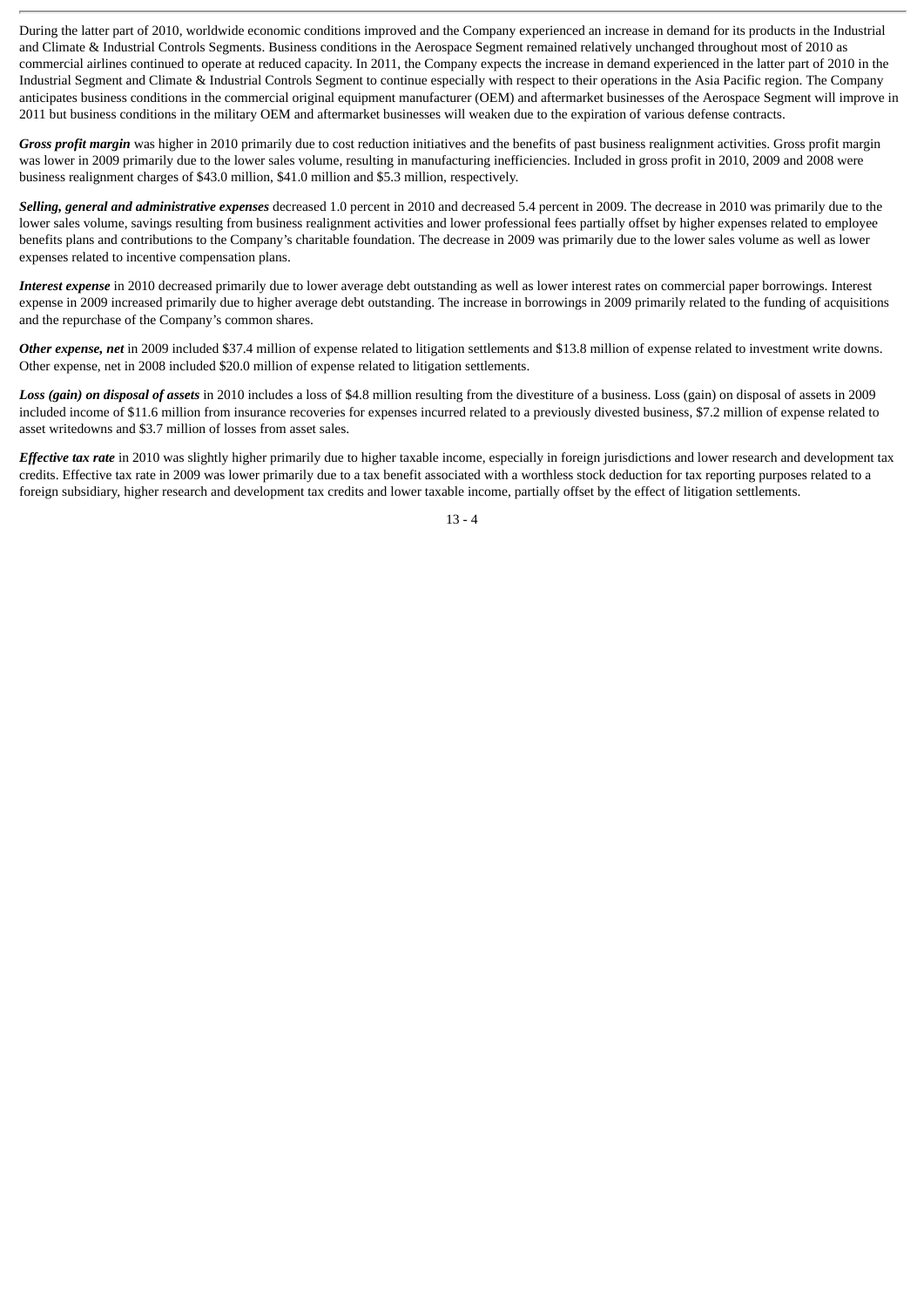#### **Discussion of Business Segment Information**

The Business Segment information presents sales, operating income and assets on a basis that is consistent with the manner in which the Company's various businesses are managed for internal review and decision-making. See Note 1 to the Consolidated Financial Statements for a description of the Company's reportable business segments.

## **Industrial Segment** (millions)

|                                        | 2010    | 2009    | 2008    |
|----------------------------------------|---------|---------|---------|
| <b>Sales</b>                           |         |         |         |
| North America                          | \$3,623 | \$3,735 | \$4,250 |
| <b>International</b>                   | 3,811   | 3,896   | 5,006   |
| Operating income                       |         |         |         |
| North America                          | 487     | 395     | 608     |
| International                          | 394     | 351     | 789     |
| Operating income as a percent of sales |         |         |         |
| North America                          | 13.4%   | 10.6%   | 14.3%   |
| International                          | 10.3%   | 9.0%    | 15.8%   |
| Backlog                                | \$1,505 | \$1,200 | \$1,744 |
| <b>Assets</b>                          | 7.310   | 7,540   | 8,122   |
| Return on average assets               | 11.9%   | 9.5%    | 19.3%   |

Sales in 2010 for the Industrial North American operations decreased 3.0 percent compared to a decrease of 12.1 percent from 2008 to 2009. The decrease in sales in 2010 was primarily due to lower demand experienced during the first half of 2010 from distributors as well as lower end-user demand in several markets, particularly the construction equipment, oil and gas, agriculture equipment and machine tools markets. An increase in volume in the semiconductor and automotive markets helped to mitigate the overall sales decline. The decrease in sales in 2009 was primarily due to lower demand experienced from distributors and lower end-user demand experienced in virtually all of the markets of the Industrial North American businesses as customer order levels declined in response to the economic conditions that existed at that time.

Sales in the Industrial International operations decreased 2.2 percent in 2010 following a decrease of 22.2 percent from 2008 to 2009. The sales decrease in 2010 was primarily due to lower sales volume across most markets in Europe partially offset by an increase in volume experienced in the Asia Pacific region and in Latin America. The sales decline in 2009 was primarily due to lower sales volume across most markets in all regions with the largest decline in volume experienced in Europe. Foreign currency rate changes, primarily the weakening of the U.S. dollar against the Euro, the Japanese yen, the Australian dollar and the Brazilian real, increased net sales in 2010 by \$100 million.

The higher Industrial North American and Industrial International operating margins in 2010 were primarily due to the benefits from cost control measures and past business realignment activities. The lower Industrial North American operating margins in 2009 were primarily due to the lower sales volume, resulting in manufacturing inefficiencies as well as higher expenses associated with business realignment activities. The lower Industrial International operating margins in 2009 were primarily due to the lower sales volume, resulting in manufacturing inefficiencies as well as higher expenses associated with business realignment activities.

Included in Industrial North American operating income in 2010, 2009 and 2008 are business realignment charges of \$11.6 million, \$10.4 million and \$4.5 million, respectively. Included in Industrial International operating income in 2010, 2009 and 2008 are business realignment expenses of \$32.4 million, \$23.3 million and \$0.4 million, respectively. The business realignment expenses consist primarily of severance costs resulting from plant closures as well as general reductions in the work force. The Company anticipates realizing cost savings of approximately \$44 million in 2011 resulting from the work force reductions taken in the Industrial Segment during 2010. The amount of savings that is actually realized may be lower than expected if the Company needs to hire employees in the future as a result of an increase in end-user demand. The Company expects to continue to take actions necessary to structure appropriately the operations of the Industrial Segment. Such actions may include the necessity to record business realignment charges in 2011.

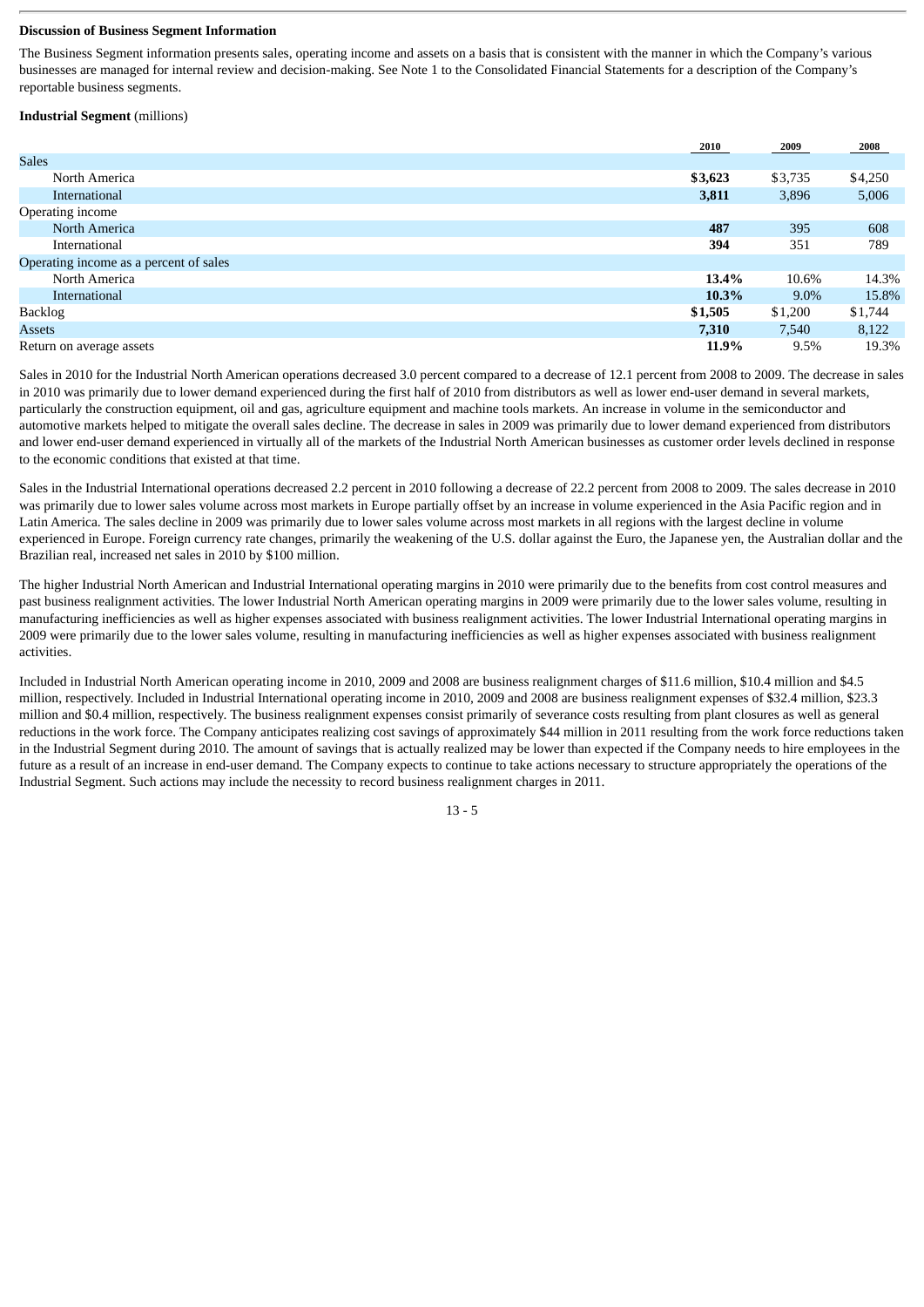The Company anticipates Industrial North American sales for 2011 will increase between 5.7 percent and 9.7 percent from the 2010 level and Industrial International sales for 2011 will increase between 1.6 percent and 4.6 percent from the 2010 level. Industrial North American operating margins in 2011 are expected to range from 14.3 percent to 14.9 percent and Industrial International margins are expected to range from 11.4 percent to 13.4 percent. The higher sales levels in 2011 are anticipated primarily due to higher end-user demand expected in most markets and the expected improved margins are primarily due to the result of the higher sales volume and benefits from past business realignment actions.

The increase in total Industrial Segment backlog in 2010 was primarily due to higher order rates experienced across virtually all Industrial North American and Industrial International businesses, particularly in the Asia Pacific region. The decrease in total Industrial Segment backlog in 2009 was primarily due to lower order rates in both the North American and International businesses, particularly in Europe and Asia Pacific.

The decrease in assets in 2010 was primarily due to the effect of currency fluctuations as well as decreases in property, plant & equipment, net, intangible assets, net and inventory partially offset by an increase in accounts receivable and cash and cash equivalents. The decrease in assets in 2009 was primarily due to the effect of currency fluctuations as well as decreases in accounts receivable and inventory partially offset by increases in assets from current-year acquisitions.

#### **Aerospace Segment** (millions)

|                                        | 2010            | 2009    | 2008    |
|----------------------------------------|-----------------|---------|---------|
| <b>Sales</b>                           | $\sqrt{51,744}$ | \$1,883 | \$1,838 |
| Operating income                       | 208             | 262     | 251     |
| Operating income as a percent of sales | 11.9%           | 13.9%   | 13.6%   |
| <b>Backlog</b>                         | \$1,474         | \$1,559 | \$1,737 |
| Assets                                 | 911             | 915     | 922     |
| Return on average assets               | 22.8%           | 28.5%   | 29.5%   |

Sales in 2010 decreased 7.4 percent compared to an increase of 2.5 percent from 2008 to 2009. The decrease in sales in 2010 was primarily due to significantly lower commercial original equipment manufacturer (OEM) volume and lower commercial aftermarket volume, partially offset by higher military OEM and aftermarket volume. The increase in sales in 2009 was primarily due to an increase in both commercial and military aftermarket volume as well as an increase in military OEM volume.

The decrease in margin in 2010 was primarily due to the lower commercial OEM and aftermarket volume and higher engineering development costs, partially offset by the higher military aftermarket volume and lower operating costs. The increase in margin in 2009 was primarily due to a higher concentration of sales occurring in the higher margin aftermarket businesses partially offset by higher engineering development costs.

The decrease in backlog in 2010 was primarily due to shipments exceeding new order rates primarily in the military OEM business. The decrease in backlog in 2009 was primarily due to lower order rates in the commercial and military OEM businesses. For 2011, sales are expected to increase between 2.5 percent and 5.5 percent from the 2010 level primarily due to anticipated higher commercial OEM and aftermarket volume. Operating margins are expected to range from 11.9 percent to 13.4 percent. Lower commercial aftermarket volume in future product mix and higher than expected new product development costs could result in lower margins.

The slight decrease in assets in 2010 was primarily due to a decrease in inventory partially offset by an increase in intangible assets, net and assets from a currentyear acquisition. The decrease in assets in 2009 was primarily due to a decrease in accounts receivable partially offset by an increase in inventory.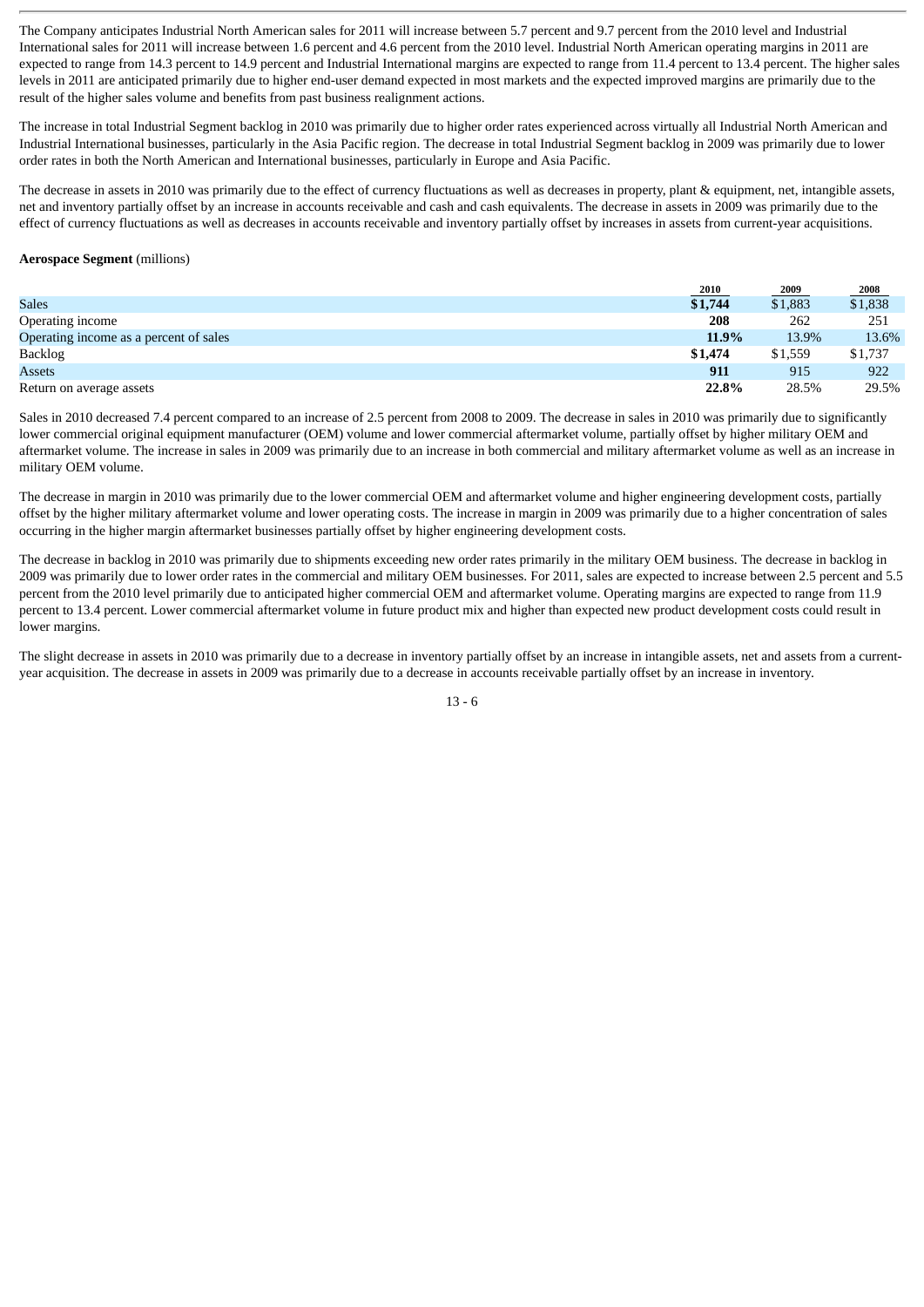### **Climate & Industrial Controls Segment** (millions)

|                                               | 2010    | 2009      | 2008    |
|-----------------------------------------------|---------|-----------|---------|
| <b>Sales</b>                                  | \$814   | \$795     | \$1,051 |
| Operating income (loss)                       | 53      | (4)       | 59      |
| Operating income (loss) as a percent of sales | $6.6\%$ | (0.5)%    | 5.7%    |
| <b>Backlog</b>                                | \$162   | \$127     | 170     |
| Assets                                        | 693     | 691       | 805     |
| Return on average assets                      | 7.7%    | $(0.5)\%$ | 7.3%    |

Sales in 2010 increased 2.4 percent compared to a 24.4 percent decrease in sales from 2008 to 2009. The increase in sales in 2010 was primarily due to increased volume in the automotive market and higher demand for air conditioning and refrigeration products. The decrease in sales in 2009 was primarily due to lower end-user demand in the residential air conditioning, commercial refrigeration, heavy-duty truck and automotive markets. The magnitude of the decline in sales in 2009 reflects the effect of the worldwide economic downturn especially with respect to housing starts and automotive production. The higher margin in 2010 was primarily due to the benefits of cost control measures and past business realignment actions. Margins in 2010 also benefited from the higher sales volume. The lower margin in 2009 was primarily due to the lower sales volume, resulting in manufacturing inefficiencies.

Included in operating income are business realignment charges in 2010 and 2009 of \$3.9 million and \$9.7 million, respectively. The business realignment charges primarily relate to severance costs resulting from plant closures. The Company anticipates realizing cost savings of approximately \$4 million in 2011 resulting from the work force reductions taken in the Climate & Industrial Controls Segment during 2010. The amount of savings that is actually realized may be lower than expected if the Company needs to hire employees in the future as a result of an increase in end-user demand. The Company expects to continue to take actions necessary to structure appropriately the operations of the Climate & Industrial Controls Segment. Such actions may include the necessity to record business realignment charges in 2011.

The Company anticipates sales in 2011 will increase between 3.7 percent and 7.7 percent from the 2010 level primarily due to an increase in end-user demand expected in most markets. Operating margins are expected to range from 8.0 percent to 8.6 percent.

The slight increase in assets in 2010 was primarily due to an increase in accounts receivable being mostly offset by decreases in intangible assets, net, property, plant & equipment, net and inventory. The decrease in assets in 2009 was primarily due to declines in accounts receivable, inventory and property, plant and equipment, net as well as the effect of foreign currency fluctuations.

**Corporate** assets increased 40.5 percent in 2010 compared to an increase of 31.8 percent from 2008 to 2009. The increase in 2010 was primarily due to an increase in cash and cash equivalents. The increase in 2009 was primarily due to a decrease in the LIFO reserve and increases in prepaid expenses and deferred taxes.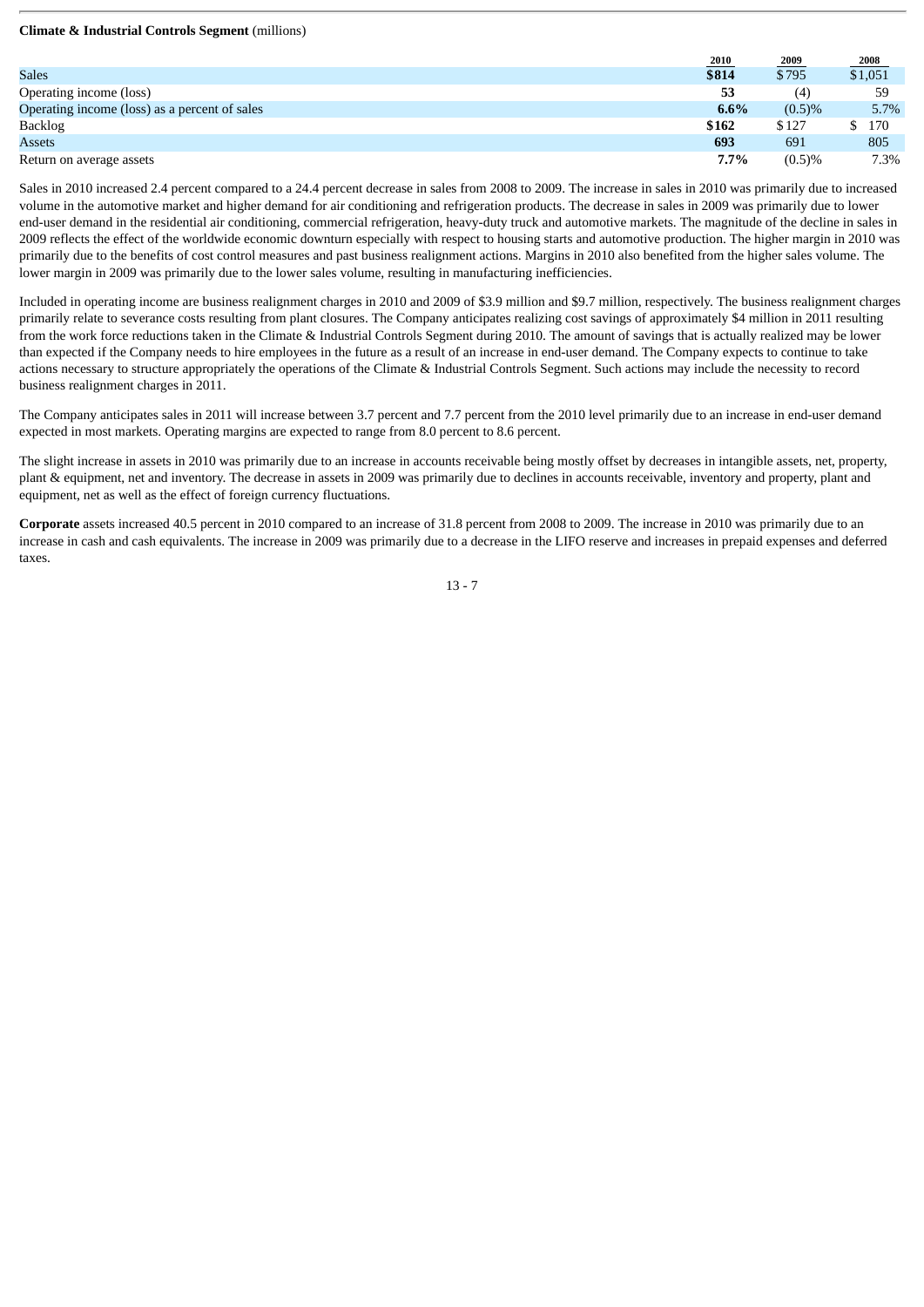### **Discussion of Consolidated Balance Sheet**

The Consolidated Balance Sheet shows the Company's financial position at year-end, compared with the previous year-end. This discussion provides information to assist in assessing factors such as the Company's liquidity and financial resources.

| (millions)               | 2010    | 2009    |
|--------------------------|---------|---------|
| Accounts receivable      | \$1,600 | \$1,417 |
| Inventories              | 1,172   | 1,255   |
| Plant and equipment, net | 1,698   | 1,881   |
| Goodwill                 | 2,786   | 2,903   |
| Intangible assets, net   | 1,150   | 1,274   |
| Notes payable            | 363     | 481     |
| Accounts payable, trade  | 889     | 650     |
| Shareholders' equity     | 4.368   | 4,268   |
| Working capital          | \$1,384 | \$1,118 |
| Current ratio            | 1.63    | 1.56    |

**Accounts receivable** are primarily receivables due from customers for sales of product (\$1,443 million at June 30, 2010 and \$1,280 million at June 30, 2009). Accounts receivable increased in conjunction with higher sales in the fourth quarter of 2010 compared to the prior year period. Days sales outstanding relating to trade receivables for the Company was 48 days in 2010 compared to 53 days in 2009. The Company believes that its receivables are collectible and appropriate allowances for doubtful accounts have been recorded.

**Inventories** decreased due to the Company's concerted effort to match inventory levels with current customer demand. Days supply of inventory on hand was 58 days in 2010 compared to 77 days in 2009.

**Plant and equipment, net** decreased primarily due to limited capital expenditures in 2010. Capital expenditures as a percent of sales were 1.3 percent in 2010 and 2.6 percent in 2009.

Goodwill did not change materially from 2009 due to a lower level of acquisition activity in 2010. The change in this amount is explained further in Note 7 to the Consolidated Financial Statements.

**Intangible assets, net** consist primarily of patents, trademarks and customer lists. The change in this amount is explained further in Note 7 to the Consolidated Financial Statements.

**Notes payable** decreased primarily due to payments made to reduce commercial paper borrowings partially offset by debt reclassified from long-term to current. The change in this amount is explained further in Note 8 to the Consolidated Financial Statements.

**Accounts payable, trade** increased primarily due to the timing of purchases and payments. The accounts payable, trade balance in 2009 was lower due to reduced spending and production levels. Days payable outstanding increased to 35 days in 2010 from 33 days in 2009.

**Shareholders' equity** included a decrease of \$186.9 million related to foreign currency translation adjustments and primarily affected Accounts receivable, Inventories, Plant and equipment, Investments and other assets, Goodwill, Intangible assets, Accounts payable, trade and Long-term debt.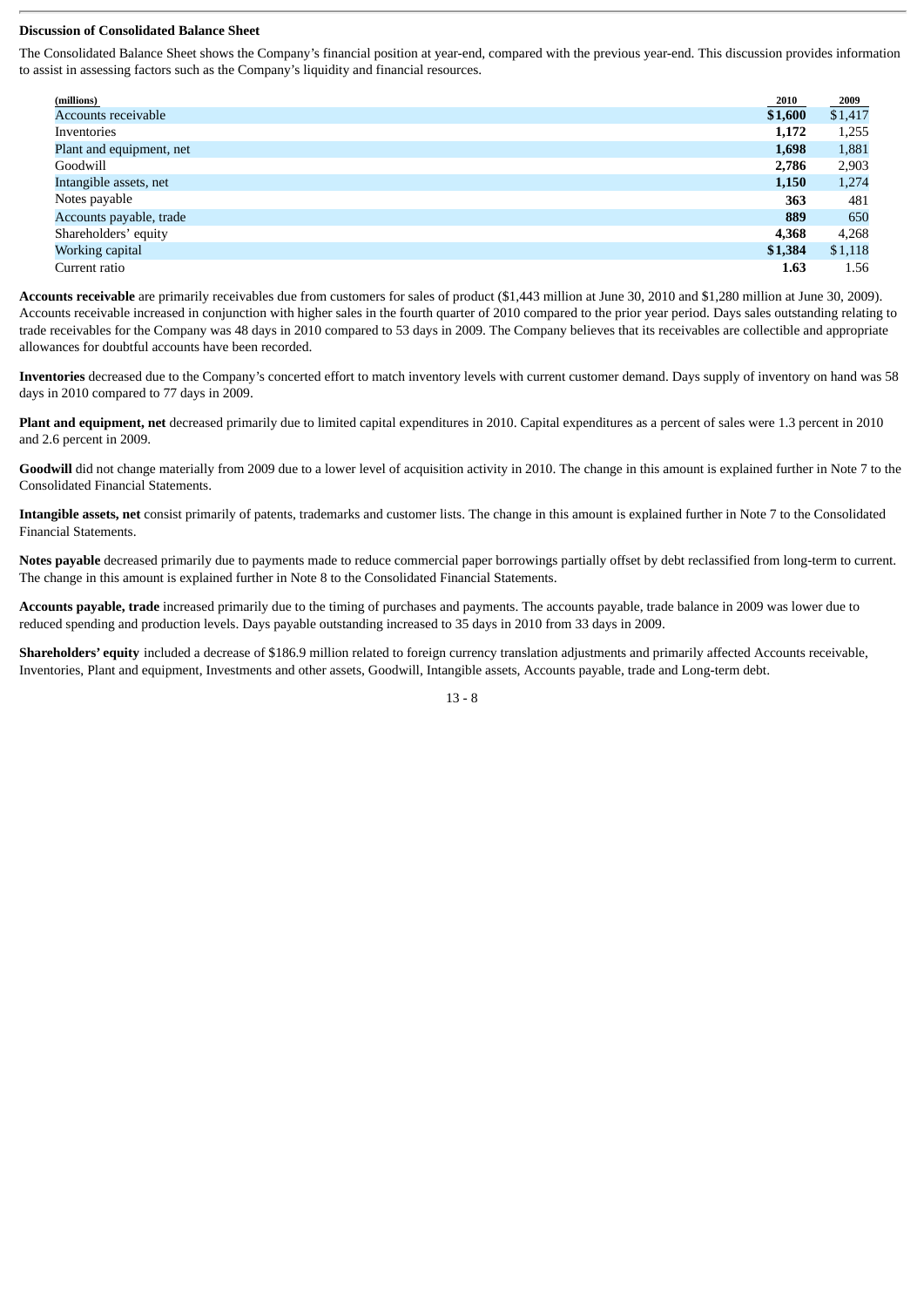# **Discussion of Consolidated Statement of Cash Flows**

The Consolidated Statement of Cash Flows reflects cash inflows and outflows from the Company's operating, investing and financing activities.

A summary of cash flows follows:

| (millions)                                           | 2010      | 2009         | 2008    |
|------------------------------------------------------|-----------|--------------|---------|
| Cash provided by (used in):                          |           |              |         |
| <b>Operating activities</b>                          | \$1,219   | \$1,129      | \$1,317 |
| Investing activities                                 | (146)     | (961)        | (1,171) |
| <b>Financing activities</b>                          | (650)     | (274)        |         |
| Effect of exchange rates                             | (35)      | (32)         | 6       |
| Net increase (decrease) in cash and cash equivalents | 388<br>S. | (138)<br>S ( | 153     |

**Cash Flows From Operating Activities** increased from 2009 primarily due to the increase in Net Income. Operating cash flows in 2010 were also impacted by a \$100 million discretionary cash contribution to the Company's defined benefit plans and a \$54 million cash payment received as a result of the restructuring of an executive life insurance program. Operating cash flows provided by working capital decreased significantly during 2010 due to the changes in inventory and accounts receivable levels partially offset by an increase in accounts payable.

**Cash Flows Used In Investing Activities** decreased primarily due to a lower level of acquisition activity as compared with 2009. Refer to Note 2 to the Consolidated Financial Statements for a summary of net assets of acquired companies. Also, cash used for capital expenditures decreased as near-term economic uncertainties resulted in the Company reducing the level of capital expenditures in 2010.

**Cash Flows From Financing Activities** primarily consists of activity with regards to commercial paper borrowings, dividend payments and share repurchases. In 2009, additional commercial paper borrowings were used primarily to finance acquisition activity and share repurchases. In 2010, the Company focused on repaying debt, which resulted in reduced acquisition activity and a significantly lower level of share repurchases.

Dividends have been paid for 240 consecutive quarters, including a yearly increase in dividends for the last 54 fiscal years. The current annual dividend rate is \$1.08 per share.

The Company's goal is to maintain no less than an "A" rating on senior debt to ensure availability and reasonable cost of external funds. As one means of achieving this objective, the Company has established a financial goal of maintaining a ratio of debt to debt-shareholders' equity of no more than 37 percent.

| Debt to Debt-Shareholders' Equity Ratio (dollars in millions) | 2010    | $-2009$ |
|---------------------------------------------------------------|---------|---------|
| Debt                                                          | \$1,777 | \$2,321 |
| Debt & Shareholders' Equity                                   | 6.145   | 6,589   |
| Ratio                                                         | 28.9%   | 35.2%   |

As of June 30, 2010, the Company has a line of credit totaling \$1,500 million through a multi-currency revolving credit agreement with a group of banks, of which \$1,483 million was available at June 30, 2010. The credit agreement expires in September 2012; however, the Company has the right to request a one-year extension of the expiration date on an annual basis, which request may result in changes to the current terms and conditions of the credit agreement. A portion of the credit agreement supports the Company's commercial paper note program, which is rated A-1 by Standard & Poor's, P-1 by Moody's and F-1 by Fitch Ratings. These ratings are considered investment grade. The revolving credit agreement requires a facility fee of 4.5/100ths of one percent of the commitment per annum at the Company's present rating level. The revolving credit agreement contains provisions that increase the facility fee of the credit agreement in the event the Company's credit ratings are lowered. Although a lowering of the Company's credit ratings would likely increase the cost of future debt, it would not limit the Company's ability to use the credit agreement nor would it accelerate the repayment of any outstanding borrowings.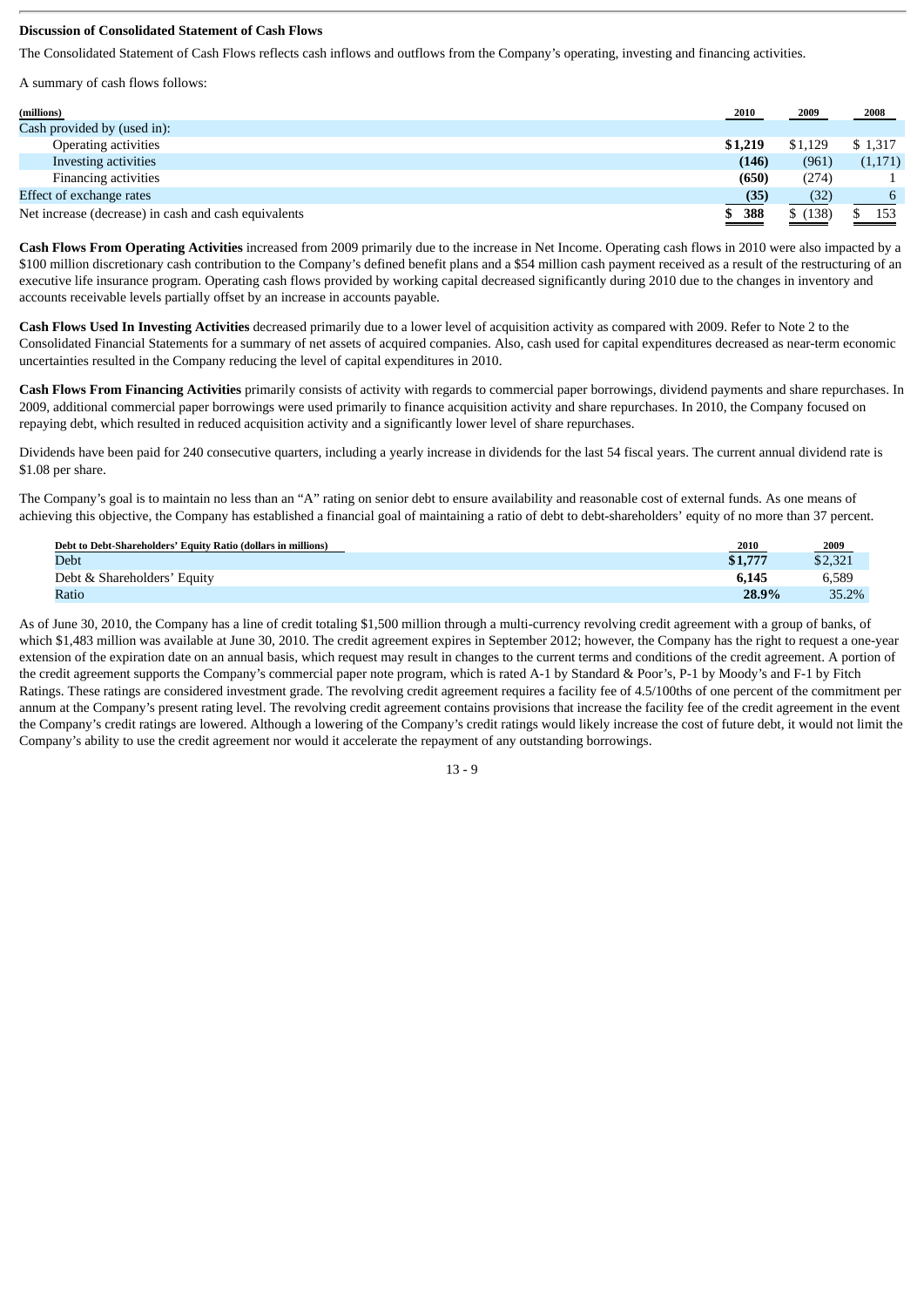The Company's credit agreements and indentures governing certain debt agreements contain various covenants, the violation of which would limit or preclude the use of the credit agreements for future borrowings, or might accelerate the maturity of the related outstanding borrowings covered by the indentures. At the Company's present rating level, the most restrictive financial covenant provides that the ratio of secured debt to net tangible assets be less than 10 percent. However, the Company currently does not have secured debt in its debt portfolio. The Company is in compliance with all covenants and expects to remain in compliance during the term of the credit agreements and indentures.

The Company's principal sources of liquidity are its cash flows provided from operating activities and borrowings either from or directly supported by its line of credit. The Company's ability to borrow has not been affected by a lack of general credit availability and the Company does not foresee any impediments to borrow funds at favorable interest rates in the near future. The Company expects that its ability to generate cash from its operations and ability to borrow directly from its line of credit or sources directly supported by its line of credit should be sufficient to support working capital needs, planned growth, benefit plan funding, dividend payments and share repurchases in the near term.

**Contractual Obligations -** The total amount of gross unrecognized tax benefits, including interest, for uncertain tax positions was \$90.3 million at June 30, 2010. Payment of these obligations would result from settlements with worldwide taxing authorities. Due to the difficulty in determining the timing of the settlements, these obligations are not included in the following summary of the Company's fixed contractual obligations. References to Notes are to the Notes to the Consolidated Financial Statements.

| (In thousands)                 | Payments due by period |             |           |           |             |
|--------------------------------|------------------------|-------------|-----------|-----------|-------------|
|                                |                        | Less than 1 |           |           | More than 5 |
| <b>Contractual obligations</b> | <b>Total</b>           | vear        | 1-3 years | 3-5 years | years       |
| Long-term debt (Note 9)        | \$1,759,147            | \$345,513   | \$293.592 | 277       | \$1,119,765 |
| Interest on long-term debt     | 365,721                | 60,356      | 96,166    | 77,513    | 131,686     |
| Operating leases (Note 9)      | 293,377                | 78.013      | 93,019    | 41,418    | 80,927      |
| Retirement benefits (Note 10)  | 2,239,611              | 399,400     | 366,315   | 353,753   | 1,120,143   |
| <b>Total</b>                   | \$4,657,856            | \$883,282   | \$849,092 | \$472.961 | \$2,452,521 |

### **Quantitative and Qualitative Disclosures About Market Risk**

The Company enters into forward exchange contracts and costless collar contracts, comprised of puts and calls, to reduce its exposure to fluctuations in both freely convertible and non-freely convertible foreign currencies. These contracts are with major financial institutions and the risk of loss is considered remote. None of these contracts were designated as hedging instruments. The Company does not hold or issue derivative financial instruments for trading purposes. The contracts are recognized on the balance sheet as either assets or liabilities and are measured at fair value. Further information on the fair value of these contracts is provided in Note 15 to the Consolidated Financial Statements. The gain or loss on the adjustment to fair value is reported in Net income. The total fair value and carrying amount and any risk to the Company as a result of these arrangements is not material to the Company's financial position, liquidity or results of operations.

The Company considers Venezuela to be a highly inflationary economy therefore the Unites States dollar is the functional currency for the Company's Venezuelan operations. The effect of treating Venezuela as a highly inflationary economy did not have a material effect on the Company's results of operations or financial position.

The Company's debt portfolio contains variable rate debt, inherently exposing the Company to interest rate risk. The Company's objective is to maintain a 60/40 mix between fixed rate and variable rate debt thereby limiting its exposure to changes in near-term interest rates. A 100 basis point increase in near-term interest rates would increase annual interest expense on variable rate debt by approximately \$0.9 million.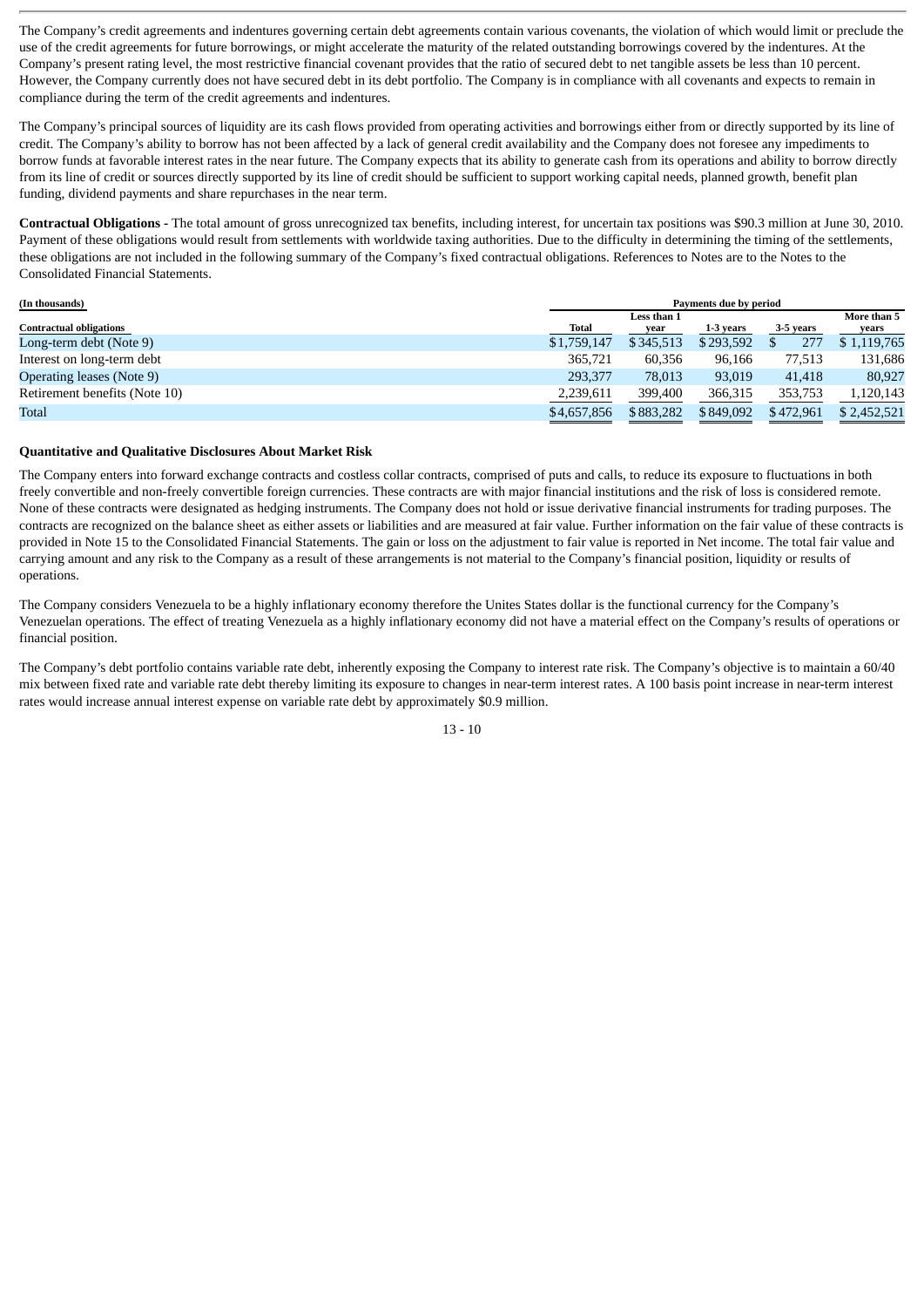### **Off-Balance Sheet Arrangements**

The Company does not have off-balance sheet arrangements.

#### **Critical Accounting Policies**

The preparation of financial statements in conformity with accounting principles generally accepted in the United States of America requires management to make estimates and assumptions that affect the amounts reported in the financial statements and accompanying notes. The policies discussed below are considered by management to be more critical than other policies because their application places the most significant demands on management's judgment.

**Revenue Recognition** – Substantially all of the Industrial Segment and Climate & Industrial Controls Segment revenues are recognized when the risks and rewards of ownership and title to the product have transferred to the customer. This generally takes place at the time the product is shipped. The Aerospace Segment uses the percentage of completion method and the extent of progress toward completion is primarily measured using the units-of-delivery method. The percentage of completion method requires the use of estimates of costs to complete long-term contracts and for some contracts includes estimating costs related to aftermarket orders. The estimation of these costs requires substantial judgment on the part of management due to the duration of the contracts as well as the technical nature of the products involved. Adjustments to estimated costs are made on a consistent basis and a contract reserve is established when the costs to complete a contract exceed the contract revenues.

**Impairment of Goodwill and Long-lived Assets** – Goodwill is tested for impairment, at the reporting unit level, on an annual basis and between annual tests whenever events or circumstances indicate that the carrying value of a reporting unit may exceed its fair value. For the Company, a reporting unit is one level below the operating segment level. Determining whether an impairment has occurred requires the valuation of the respective reporting unit, which the Company has consistently estimated using primarily a discounted cash flow model. The Company believes that the use of a discounted cash flow model results in the most accurate calculation of a reporting unit's fair value since the market value for a reporting unit is not readily available. The discounted cash flow analysis requires several assumptions including future sales growth and operating margin levels as well as assumptions regarding future industry specific market conditions. Each reporting unit regularly prepares discrete operating forecasts and uses these forecasts as the basis for the assumptions used in the discounted cash flow analyses. The Company has consistently used a discount rate commensurate with its cost of capital, adjusted for inherent business risks and has consistently used a terminal growth factor of 2.5 percent. The Company also reconciles the estimated aggregate fair value of its reporting units as derived from the discounted cash flow analyses to the Company's overall market capitalization.

The results of the Company's 2010 annual goodwill impairment test performed as of December 31, 2009 indicated that no goodwill impairment existed. However, each of the following reporting units had an estimated fair value that the Company determined, from both a quantitative and qualitative perspective, was not significantly in excess of its carrying value (dollars in millions):

|                        |                | <b>Fair Value In</b> |
|------------------------|----------------|----------------------|
|                        |                | <b>Excess of</b>     |
|                        | Goodwill       | Carrying             |
| <b>Reporting Unit</b>  | <b>Balance</b> | Value                |
| Origa Europe           | 27.3<br>S.     | 108%                 |
| dh Industrial          | 158.1          | 105%                 |
| <b>Integrated Seal</b> | 121.1          | 101%                 |

All of these reporting units are part of the Industrial Segment. For each of these reporting units, the sales growth assumption had the most significant influence on the estimation of fair value.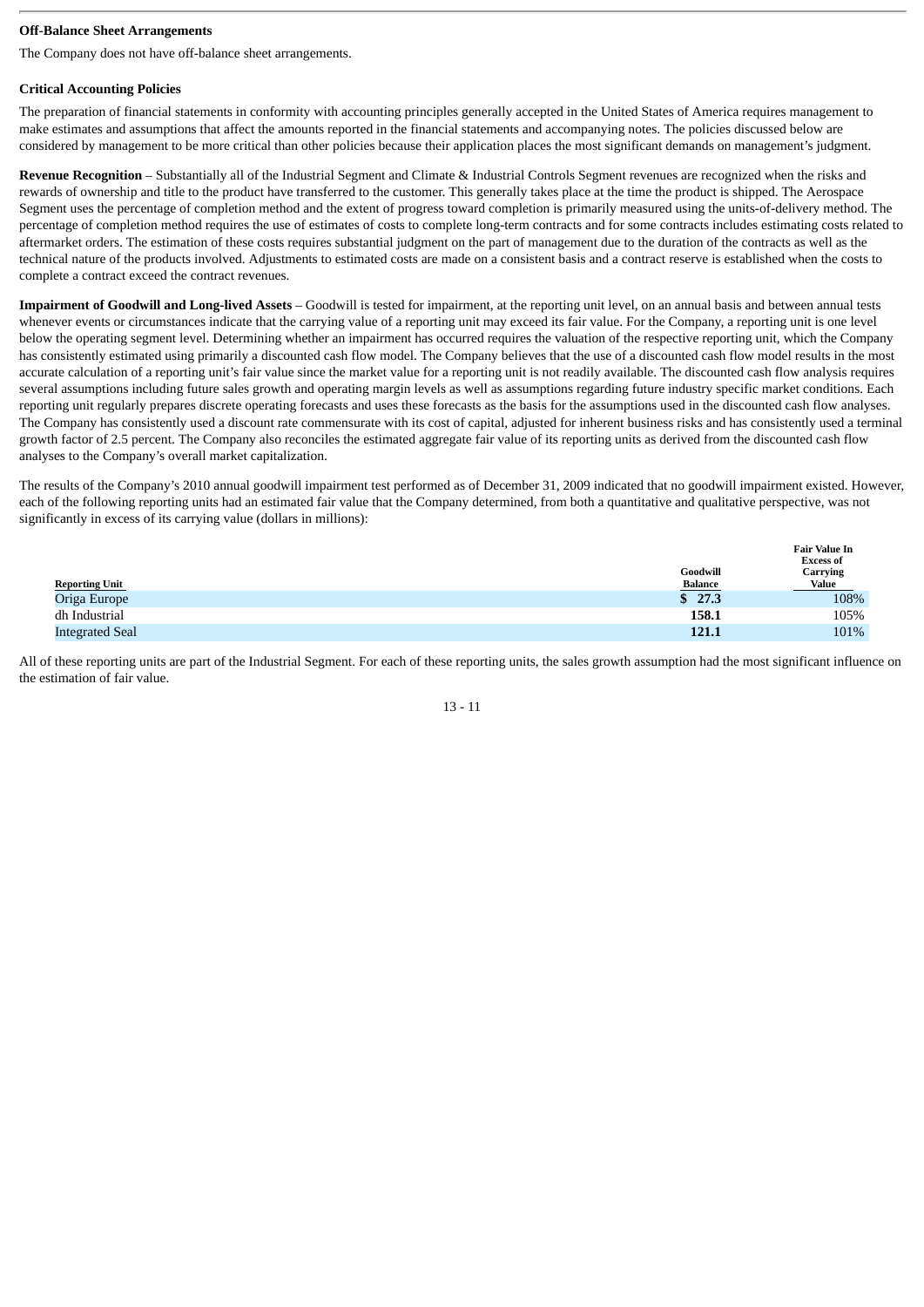The sales growth assumption for Origa Europe was primarily based on improved overall market conditions, new product development as well as benefits from synergies of fully integrating this reporting unit into the Company's distribution networks. The key uncertainties in the sales growth assumption used in the estimation of the fair value of this reporting unit is the growth of the markets that this reporting unit serves as well as the ability to realize the expected level of integration benefits.

The sales growth assumption for dh Industrial was primarily based on improved overall market conditions as well as new product development. The key uncertainty in the sales growth assumption used in the estimation of the fair value of this reporting unit is the increase in customer demand in the markets that this reporting unit serves as well as market acceptance of new products.

The sales growth assumption for Integrated Seal was primarily based on economic forecasts of worldwide automotive production. Sales growth resulting from penetration into new markets through the modification of its existing products was also assumed. The key uncertainty in the sales growth assumption used in the estimation of the fair value of this reporting unit is the actual level of worldwide automotive production over the forecasted period.

The Company continually monitors its reporting units for impairment indicators and updates assumptions used in the most recent calculation of the fair value of a reporting unit as appropriate. The recent financial performance of a reporting unit with approximately \$165 million of goodwill prompted the Company to update the fair value calculation of this reporting unit as of June 30, 2010. Sales growth assumptions used in the estimation of this reporting unit's fair value were based on the latest market data available as well as sales growth resulting from penetration into new markets. The key uncertainty in the sales growth assumption used in the estimation of the fair value of this reporting unit is the actual level of market demand in the oil and gas industry. The fair value of this reporting unit exceeded its carrying value. The Company is unaware of any current market trends that are contrary to the assumptions made in the estimation of the fair value of any of its other reporting units. If the recovery of the current economic environment is not consistent with the Company's current expectations, it is possible that the estimated fair value of certain reporting units could fall below their carrying value resulting in the necessity to conduct additional goodwill impairment tests.

Long-lived assets held for use, which primarily includes finite lived intangible assets and property, plant and equipment, are evaluated for impairment whenever events or circumstances indicate that the undiscounted net cash flows to be generated by their use over their expected useful lives and eventual disposition are less than their carrying value. The long-term nature of these assets requires the estimation of their cash inflows and outflows several years into the future and only takes into consideration technological advances known at the time of the impairment test. During 2010, there were no events or circumstances that indicated that the carrying value of the Company's long-lived assets held for use were not recoverable.

**Inventories** – Inventories are valued at the lower of cost or market. Cost is determined on the last-in, first-out basis for a majority of U.S. inventories and on the first-in, first-out basis for the balance of the Company's inventories. Inventories have been reduced by an allowance for obsolete inventories. The estimated allowance is based on management's review of inventories on hand compared to estimated future usage and sales. Changes in the allowance have not had a material effect on the Company's results of operations, financial position or cash flows.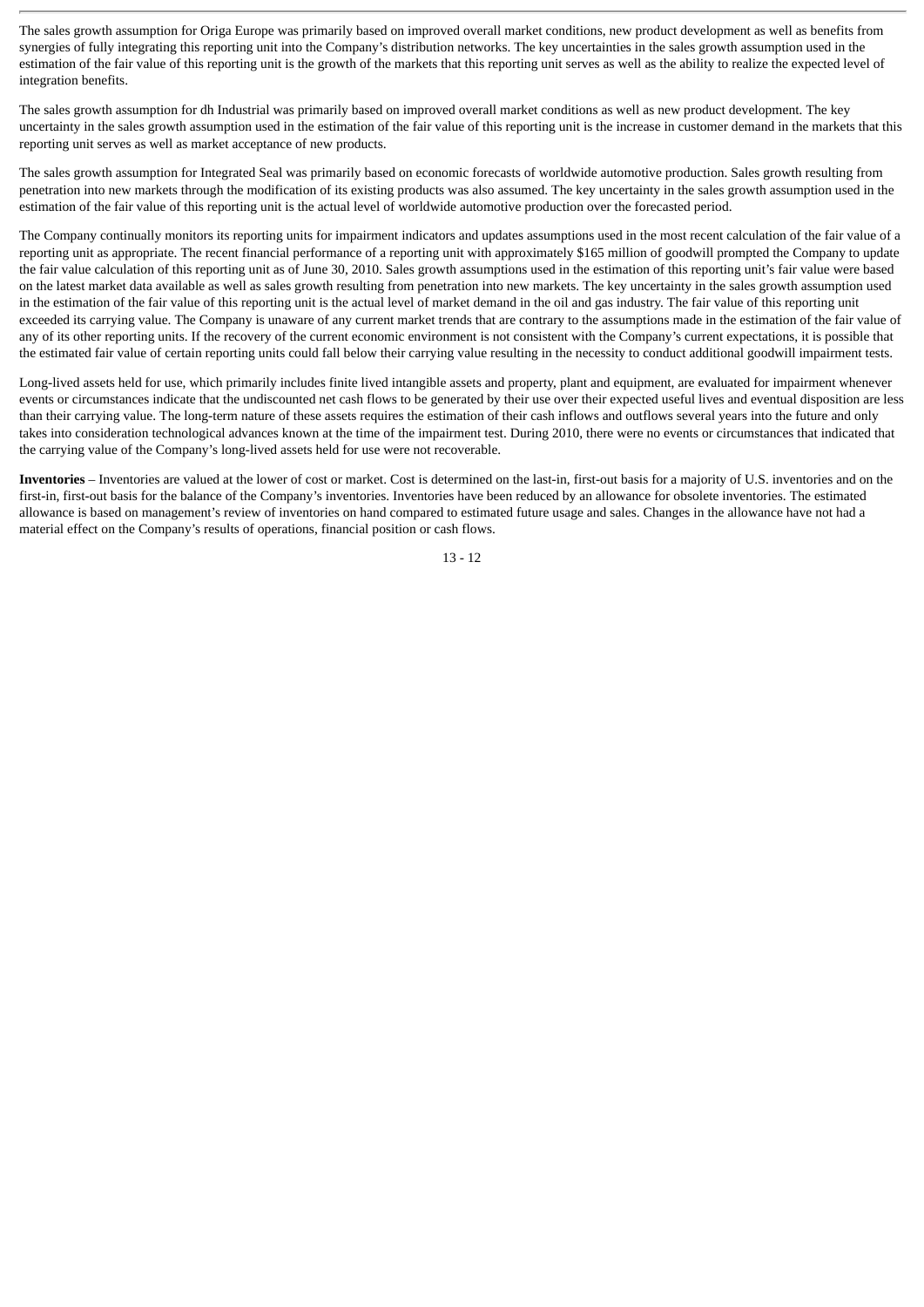**Pensions and Postretirement Benefits Other Than Pensions** – The annual net periodic expense and benefit obligations related to the Company's defined benefit plans are determined on an actuarial basis. This determination requires critical assumptions regarding the discount rate, long-term return on plan assets, increases in compensation levels, amortization periods for actuarial gains and losses and health care cost trends. Assumptions are determined based on Company data and appropriate market indicators, and are evaluated each year as of the plans' measurement date. Changes in the assumptions to reflect actual experience as well as the amortization of actuarial gains and losses could result in a material change in the annual net periodic expense and benefit obligations reported in the financial statements. For the Company's domestic defined benefit plans, a 25 basis point change in the assumed long-term rate of return on plan assets is estimated to have a \$4 million effect on pension expense and a 25 basis point decrease in the discount rate is estimated to increase pension expense by \$8 million. As of June 30, 2010, \$934 million of past years' net actuarial losses related to the Company's domestic qualified defined benefit plans are subject to amortization in the future. These losses will generally be amortized over approximately 10 years and will negatively affect earnings in the future. Actuarial gains experienced in future years will help reduce the effect of the actuarial loss amortization.

Further information on pensions and postretirement benefits other than pensions is provided in Note 10 to the Consolidated Financial Statements.

**Stock-Based Compensation** – The computation of the expense associated with stock-based compensation requires the use of a valuation model. The Company currently uses a Black-Scholes option pricing model to calculate the fair value of its stock options and stock appreciation rights. The Black-Scholes model requires assumptions regarding the volatility of the Company's stock, the expected life of the stock award and the Company's dividend ratio. The Company primarily uses historical data to determine the assumptions to be used in the Black-Scholes model and has no reason to believe that future data is likely to differ materially from historical data. However, changes in the assumptions to reflect future stock price volatility, future dividend payments and future stock award exercise experience could result in a change in the assumptions used to value awards in the future and may result in a material change to the fair value calculation of stock-based awards. Further information on stock-based compensation is provided in Note 12 to the Consolidated Financial Statements.

**Income Taxes** – Significant judgment is required in determining the Company's income tax expense and in evaluating tax positions. Deferred income tax assets and liabilities have been recorded for the differences between the financial accounting and income tax basis of assets and liabilities. Factors considered by the Company in determining the probability of realizing deferred income tax assets include forecasted operating earnings, available tax planning strategies and the time period over which the temporary differences will reverse. The Company reviews its tax positions on a regular basis and adjusts the balances as new information becomes available. Further information on income taxes is provided in Note 4 to the Consolidated Financial Statements.

**Other Loss Reserves** – The Company has a number of loss exposures incurred in the ordinary course of business such as environmental claims, product liability, litigation and accounts receivable reserves. Establishing loss reserves for these matters requires management's estimate and judgment with regards to risk exposure and ultimate liability or realization. These loss reserves are reviewed periodically and adjustments are made to reflect the most recent facts and circumstances.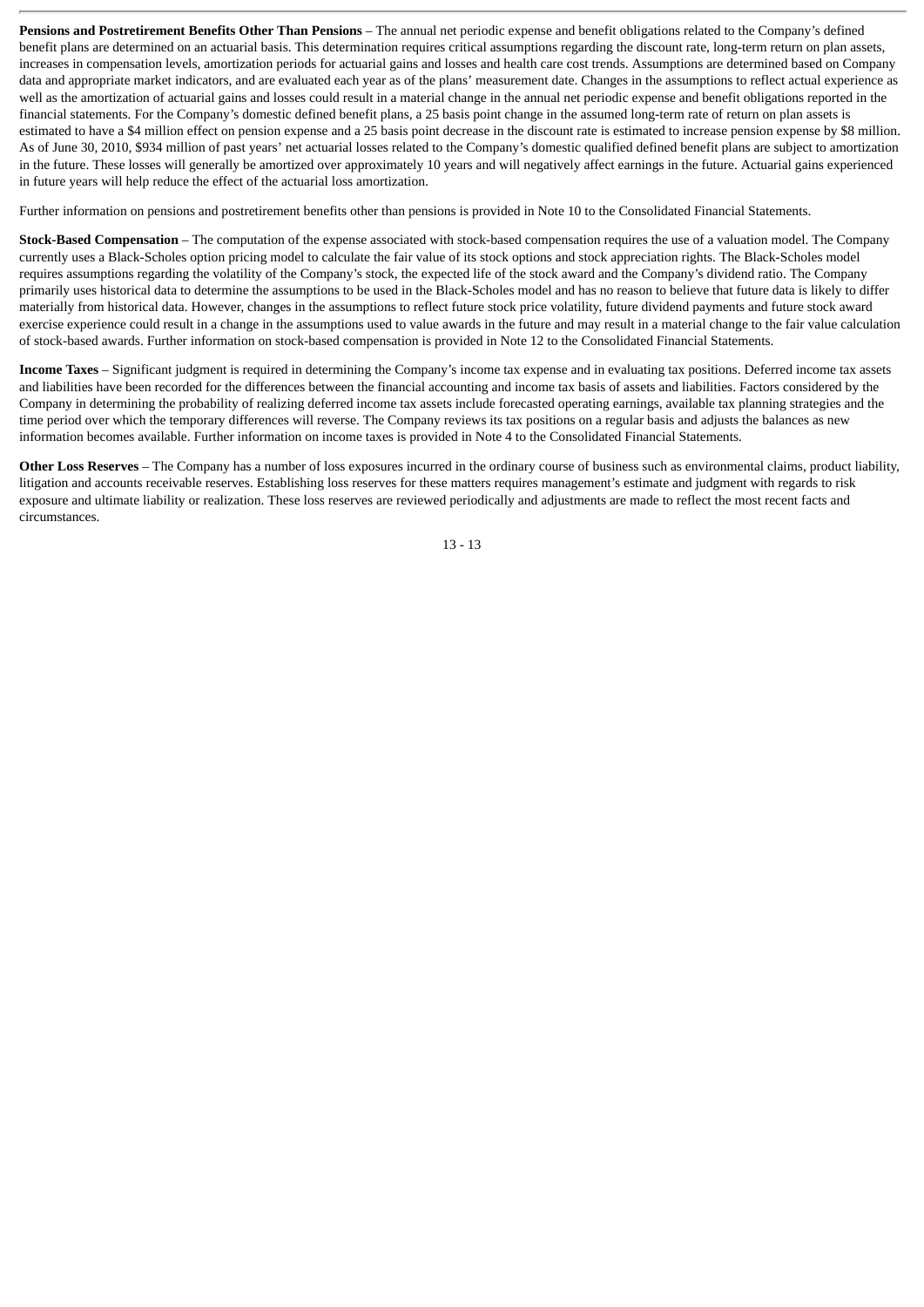# **Consolidated Statement of Income**

|                                                                        | For the years ended June 30, |    |              |     |              |
|------------------------------------------------------------------------|------------------------------|----|--------------|-----|--------------|
| (Dollars in thousands, except per share amounts)                       | 2010                         |    | 2009         |     | 2008         |
| <b>Net Sales</b>                                                       | \$9,993,166                  |    | \$10,309,015 |     | \$12,145,605 |
| Cost of sales                                                          | 7,847,067                    |    | 8,181,348    |     | 9,339,072    |
| Gross profit                                                           | 2,146,099                    |    | 2,127,667    |     | 2,806,533    |
| Selling, general and administrative expenses                           | 1,277,080                    |    | 1,290,379    |     | 1,364,082    |
| Interest expense                                                       | 103,599                      |    | 112,071      |     | 98,996       |
| Other expense, net                                                     | 311                          |    | 42,470       |     | 12,280       |
| Loss (gain) on disposal of assets                                      | 10,292                       |    | (336)        |     | (3,396)      |
| Income before income taxes                                             | 754,817                      |    | 683,083      |     | 1,334,571    |
| Income taxes (Note 4)                                                  | 198,452                      |    | 172,939      |     | 377,058      |
| <b>Net income</b>                                                      | 556,365                      |    | 510,144      |     | 957,513      |
| Less: Noncontrolling interest in subsidiaries earnings                 | 2,300                        |    | 1,629        |     | 8,047        |
| <b>Net Income Attributable to Common Shareholders</b>                  | 554,065                      |    | 508,515      | \$. | 949,466      |
| <b>Earnings per Share Attributable to Common Shareholders (Note 5)</b> |                              |    |              |     |              |
| Basic earnings per share                                               | \$<br>3.44                   | \$ | 3.15         | \$  | 5.64         |
| Diluted earnings per share                                             | 3.40                         |    | 3.13         |     | 5.53         |

The accompanying notes are an integral part of the financial statements.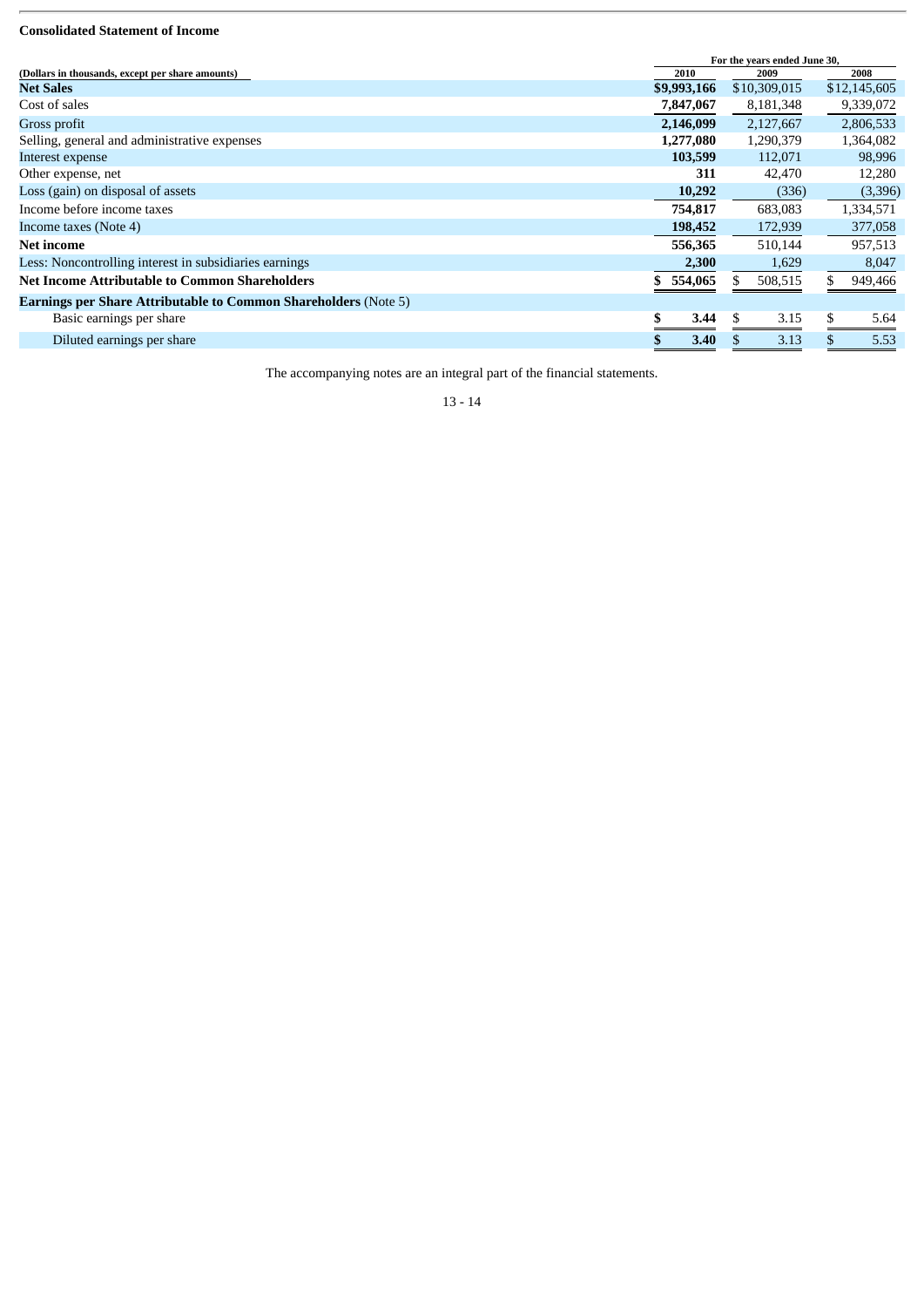# **Business Segment Information**

**By Industry**

| (Dollars in thousands)                   | 2010          | 2009                      | 2008                    |
|------------------------------------------|---------------|---------------------------|-------------------------|
| <b>Net Sales:</b>                        |               |                           |                         |
| Industrial:                              |               |                           |                         |
| <b>North America</b>                     | \$3,623,460   | \$ 3,734,613              | \$4,249,918             |
| International                            | 3,811,464     | 3,895,874                 | 5,006,310               |
| Aerospace                                | 1,744,283     | 1,883,273                 | 1,837,888               |
| Climate & Industrial Controls            | 813,959       | 795,255                   | 1,051,489               |
|                                          | \$9,993,166   | \$10,309,015              | \$12,145,605            |
| <b>Segment Operating Income:</b>         |               |                           |                         |
| Industrial:                              |               |                           |                         |
| North America                            | \$487,137     | 394,923<br>\$             | 607,821<br>\$           |
| International                            | 394,089       | 350,662                   | 788,925                 |
| Aerospace                                | 208,002       | 261,953                   | 250,523                 |
| Climate & Industrial Controls            | 53,452        | (3,737)                   | 59,494                  |
| Total segment operating income           | 1,142,680     | 1,003,801                 | 1,706,763               |
| Corporate administration                 | 153,965       | 152,118                   | 192,966                 |
| Income before interest expense and other | 988,715       | 851,683                   | 1,513,797               |
| Interest expense                         | 103,599       | 112,071                   | 98,996                  |
| Other expense                            | 130,299       | 56,529                    | 80,230                  |
| Income before income taxes               | \$<br>754,817 | \$<br>683,083             | \$1,334,571             |
| <b>Assets:</b>                           |               |                           |                         |
| Industrial                               | \$7,309,735   | \$7,539,504               | \$ 8,121,793            |
| Aerospace                                | 910,740       | 915,155                   | 921,935                 |
| Climate & Industrial Controls            | 692,532       | 691,423                   | 804,526                 |
| Corporate (a)                            | 997,375       | 709,820                   | 538,600                 |
|                                          | \$9,910,382   | \$9,855,902               | \$10,386,854            |
| <b>Property Additions (b):</b>           |               |                           |                         |
| Industrial                               | \$<br>95,838  | \$<br>346,691             | \$<br>329,125           |
| Aerospace                                | 21,619        | 21,877                    | 17,274                  |
| Climate & Industrial Controls            | 6,040         | 6,645                     | 9,664                   |
| Corporate                                | 6,133         | 2,798                     | 14,879                  |
|                                          | 129,630<br>\$ | 378,011<br>\$             | \$<br>370,942           |
| <b>Depreciation:</b>                     |               |                           |                         |
| <b>Industrial</b>                        | \$<br>200,617 | $\mathfrak{S}$<br>205,584 | \$<br>205,797           |
| Aerospace                                | 20,501        | 20,477                    | 20,969                  |
| Climate & Industrial Controls            | 14,117        | 16,640                    | 20,327                  |
| Corporate                                | 10,060        | 9,898                     | 10,477                  |
|                                          | \$<br>245,295 | \$<br>252,599             | $\mathbb{S}$<br>257,570 |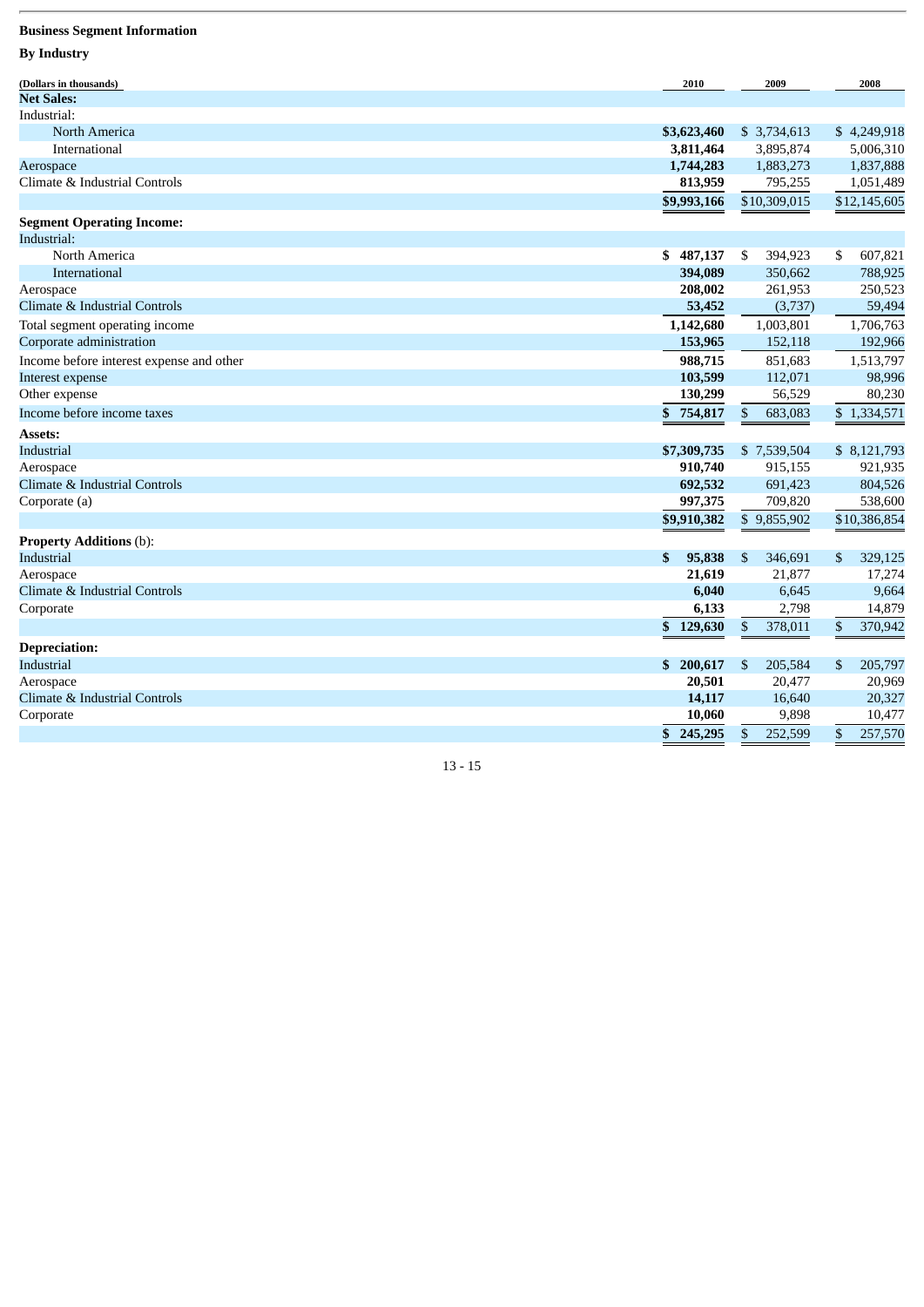| (Dollars in thousands)        | 2010        | 2009                       | 2008            |
|-------------------------------|-------------|----------------------------|-----------------|
| <b>By Geographic Area (c)</b> |             |                            |                 |
| <b>Net Sales:</b>             |             |                            |                 |
| North America                 | \$5,913,770 | \$6,090,176                | 6,736,419<br>S. |
| International                 | 4,079,396   | 4,218,839                  | 5,409,186       |
|                               | \$9,993,166 | \$10,309,015               | \$12,145,605    |
| <b>Long-Lived Assets:</b>     |             |                            |                 |
| North America                 | \$856,782   | 927,318<br><sup>S</sup>    | 967,727<br>-S   |
| International                 | 841,099     | 953,236                    | 958,795         |
|                               | \$1,697,881 | 1,880,554<br><sup>\$</sup> | 1,926,522       |

The accounting policies of the business segments are the same as those described in the Significant Accounting Policies footnote except that the business segment results are prepared on a basis that is consistent with the manner in which the Company's management disaggregates financial information for internal review and decision-making.

- (a) Corporate assets are principally cash and cash equivalents, domestic deferred income taxes, investments, headquarters facilities and the major portion of the Company's domestic data processing equipment.
- (b) Includes the value of net plant and equipment at the date of acquisition of acquired companies (2010 \$408; 2009 \$107,278; 2008 \$90,615)
- (c) Net sales are attributed to countries based on the location of the selling unit. North America includes the United States, Canada and Mexico. No country other than the United States represents greater than 10 percent of consolidated sales. Long-lived assets are comprised of plant and equipment based on physical location.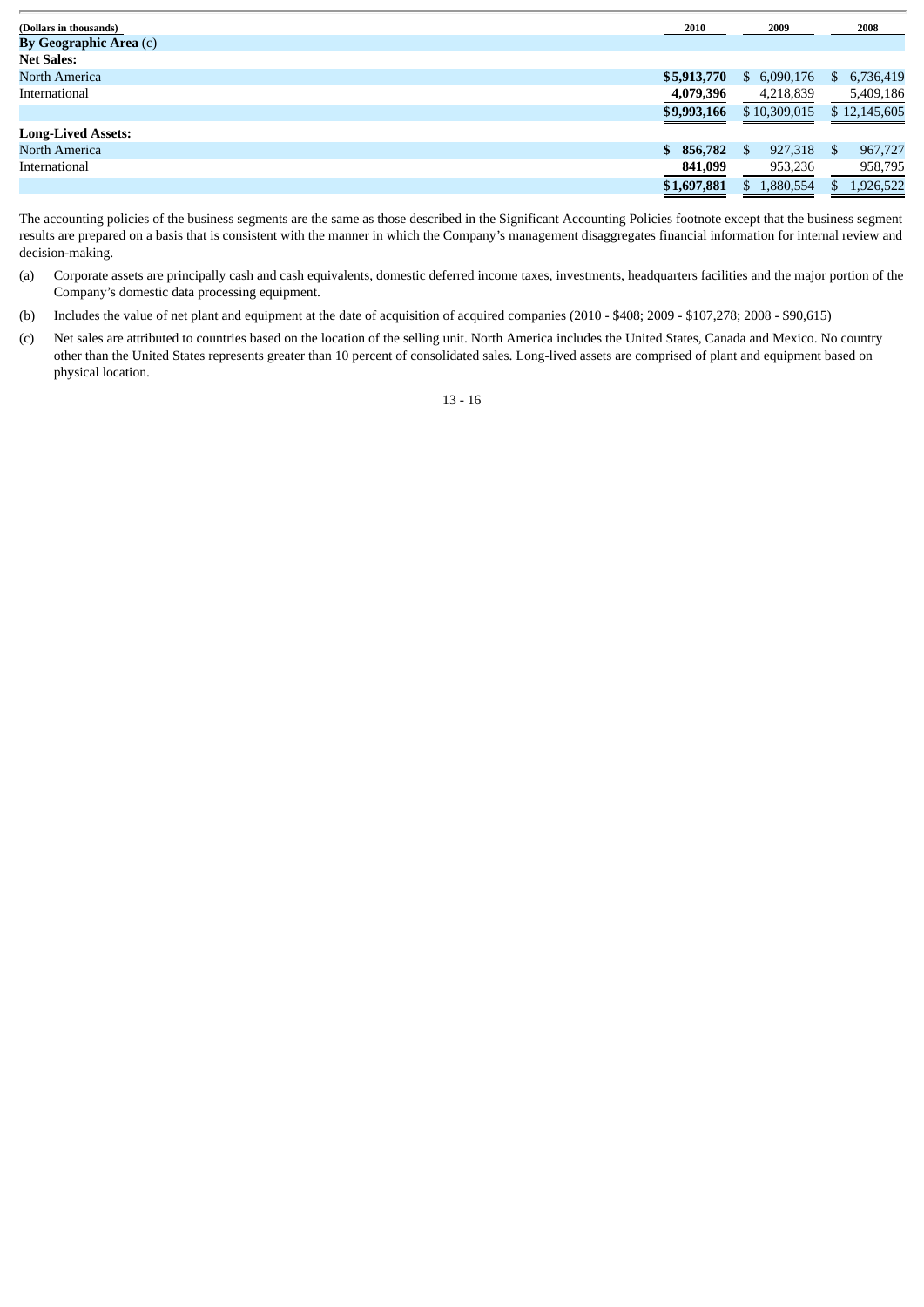# **Consolidated Balance Sheet**

|                                                                                                                  | <b>June 30,</b> |               |
|------------------------------------------------------------------------------------------------------------------|-----------------|---------------|
| (Dollars in thousands)                                                                                           | 2010            | 2009          |
| <b>Assets</b>                                                                                                    |                 |               |
| <b>Current Assets</b>                                                                                            |                 |               |
| Cash and cash equivalents                                                                                        | \$<br>575,526   | \$187,611     |
| Accounts receivable, less allowance for doubtful accounts (2010 - \$14,701; 2009 - \$19,815)                     | 1,599,941       | 1,417,305     |
| Inventories (Notes 1 and 6):                                                                                     |                 |               |
| Finished products                                                                                                | 465,477         | 514,495       |
| Work in process                                                                                                  | 564,204         | 581,266       |
| Raw materials                                                                                                    | 141,974         | 158,789       |
|                                                                                                                  | 1,171,655       | 1,254,550     |
| Prepaid expenses                                                                                                 | 111,545         | 142,335       |
| Deferred income taxes (Notes 1 and 4)                                                                            | 130,129         | 121,980       |
| <b>Total Current Assets</b>                                                                                      | 3,588,796       | 3,123,781     |
| Plant and equipment (Note 1):                                                                                    |                 |               |
| Land and land improvements                                                                                       | 284,971         | 278,290       |
| Buildings and building equipment                                                                                 | 1,326,793       | 1,324,504     |
| Machinery and equipment                                                                                          | 2,897,049       | 3,027,155     |
| Construction in progress                                                                                         | 45,184          | 75,111        |
|                                                                                                                  | 4,553,997       | 4,705,060     |
|                                                                                                                  | 2,856,116       |               |
| Less accumulated depreciation                                                                                    |                 | 2,824,506     |
|                                                                                                                  | 1,697,881       | 1,880,554     |
| Investments and other assets (Note 1)                                                                            | 687,320         | 674,628       |
| Goodwill (Notes 1 and 7)                                                                                         | 2,786,334       | 2,903,077     |
| Intangible assets, net (Notes 1 and 7)                                                                           | 1,150,051       | 1,273,862     |
| <b>Total Assets</b>                                                                                              | \$9,910,382     | \$9,855,902   |
| <b>Liabilities and Equity</b>                                                                                    |                 |               |
| <b>Current Liabilities</b>                                                                                       |                 |               |
| Notes payable and long-term debt payable within one year (Notes 8 and 9)                                         | \$<br>363,272   | \$<br>481,467 |
| Accounts payable, trade                                                                                          | 888,743         | 649,718       |
| Accrued payrolls and other compensation                                                                          | 371,393         | 356,776       |
| Accrued domestic and foreign taxes                                                                               | 176,349         | 113,107       |
| Other accrued liabilities                                                                                        | 405,134         | 404,686       |
| <b>Total Current Liabilities</b>                                                                                 | 2,204,891       | 2,005,754     |
| Long-term debt (Note 9)                                                                                          | 1,413,634       | 1,839,705     |
| Pensions and other postretirement benefits (Note 10)                                                             | 1,500,928       | 1,233,271     |
| Deferred income taxes (Notes 1 and 4)                                                                            | 135,321         | 183,457       |
| Other liabilities                                                                                                | 196,208         | 243,275       |
| <b>Total Liabilities</b>                                                                                         | 5,450,982       | 5,505,462     |
|                                                                                                                  |                 |               |
| <b>Equity</b> (Note 11)                                                                                          |                 |               |
| <b>Shareholders' Equity</b><br>Serial preferred stock, \$.50 par value, authorized 3,000,000 shares; none issued |                 |               |
|                                                                                                                  |                 |               |
| Common stock, \$.50 par value, authorized 600,000,000 shares; issued 181,046,128 shares in 2010 and 2009         | 90,523          | 90,523        |
| Additional capital                                                                                               | 637,442         | 588,201       |
| Retained earnings                                                                                                | 6,086,545       | 5,722,038     |
| Accumulated other comprehensive (loss)                                                                           | (1,208,561)     | (843,019)     |
| Treasury shares at cost: 19,790,110 in 2010 and 20,557,537 in 2009                                               | (1,237,984)     | (1,289,544)   |
| <b>Total Shareholders' Equity</b>                                                                                | 4,367,965       | 4,268,199     |
| Noncontrolling interests                                                                                         | 91,435          | 82,241        |
| <b>Total Equity</b>                                                                                              | 4,459,400       | 4,350,440     |
| <b>Total Liabilities and Equity</b>                                                                              | \$9,910,382     | \$9,855,902   |

The accompanying notes are an integral part of the financial statements.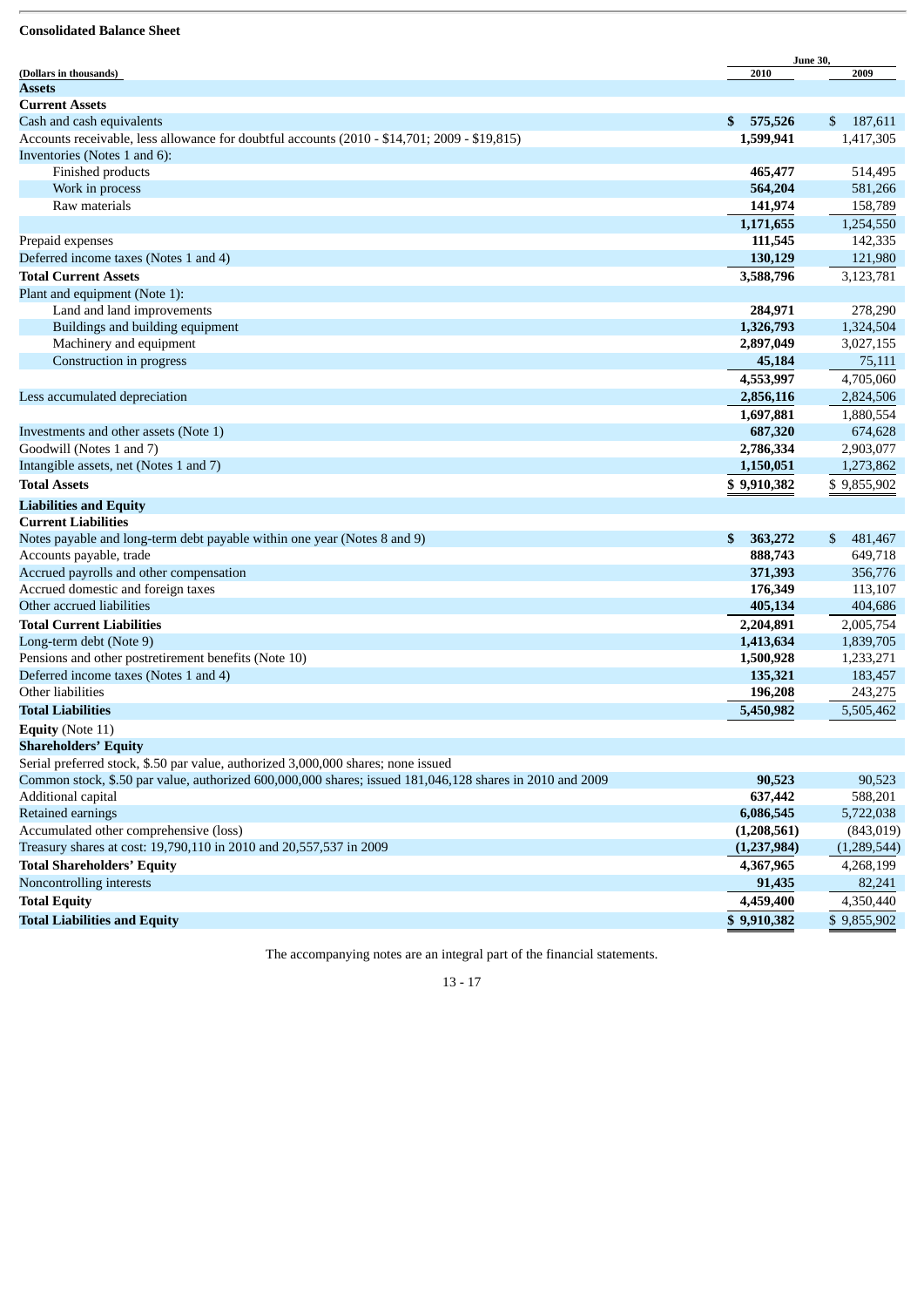# **Consolidated Statement of Cash Flows**

|                                                                                   | For the years ended June 30, |                    |                      |
|-----------------------------------------------------------------------------------|------------------------------|--------------------|----------------------|
| (Dollars in thousands)                                                            | 2010                         | 2009               | 2008                 |
| <b>Cash Flows From Operating Activities</b>                                       |                              |                    |                      |
| Net income                                                                        | \$556,365                    | \$510,144          | 957,513<br>\$        |
| Adjustments to reconcile net income to net cash provided by operating activities: |                              |                    |                      |
| Depreciation                                                                      | 245,295                      | 252,599            | 257,570              |
| Amortization                                                                      | 117,214                      | 105,138            | 69,154               |
| Share incentive plan compensation                                                 | 59,318                       | 47,215             | 44,947               |
| Deferred income taxes                                                             | (17, 353)                    | (13,048)           | (33, 933)            |
| Foreign currency transaction (gain) loss                                          | (1,249)                      | 1,786              | (6,293)              |
| Loss (gain) on sale of plant and equipment                                        | 10,292                       | (336)              | (3, 396)             |
| Changes in assets and liabilities, net of effects from acquisitions:              |                              |                    |                      |
| Accounts receivable                                                               | (220, 349)                   | 598,065            | (114, 578)           |
| Inventories                                                                       | 53,862                       | 218,595            | (53, 556)            |
| Prepaid expenses                                                                  | 29,581                       | (61, 646)          | (4,034)              |
| Other assets                                                                      | 42,031                       | 63,998             | (3,964)              |
| Accounts payable, trade                                                           | 259,436                      | (304, 863)         | 74,998               |
| Accrued payrolls and other compensation                                           | 26,014                       | (67, 654)          | 55,591               |
| Accrued domestic and foreign taxes                                                | 63,119                       | (40,598)           | 12,666               |
| Other accrued liabilities                                                         | 36,137                       | (159, 642)         | (26, 623)            |
| Pensions and other postretirement benefits                                        | (9, 879)                     | 28,522             | 58,548               |
| Other liabilities                                                                 | (31, 012)                    | (49,083)           | 32,000               |
| Net cash provided by operating activities                                         | 1.218.822                    | 1,129,192          | 1,316,610            |
| <b>Cash Flows From Investing Activities</b>                                       |                              |                    |                      |
| Acquisitions (less cash acquired of \$24,203 in 2009 and \$21,276 in 2008)        | (5,451)                      | (722, 635)         | (921, 014)           |
| Capital expenditures                                                              | (129, 222)                   | (270, 733)         | (280, 327)           |
| Proceeds from sale of plant and equipment                                         | 11,929                       | 28,986             | 29,997               |
| Other                                                                             | (23, 429)                    | 3,551              | 544                  |
| Net cash (used in) investing activities                                           | (146, 173)                   | (960, 831)         | (1,170,800)          |
| <b>Cash Flows From Financing Activities</b>                                       |                              |                    |                      |
| Proceeds from exercise of stock options                                           | 10,307                       | 3,557              | 33,406               |
|                                                                                   |                              |                    |                      |
| (Payments for) common shares                                                      | (24,999)<br>13,698           | (447,800)<br>3,692 | (584, 603)<br>27,640 |
| Tax benefit from share incentive plan compensation                                |                              |                    |                      |
| (Payments of) proceeds from notes payable, net                                    | (421, 974)                   | 346,081            | (48, 320)            |
| Proceeds from long-term borrowings                                                | 3,293                        | 2,368              | 778,934              |
| (Payments of) long-term borrowings                                                | (67, 582)                    | (20, 671)          | (63, 575)            |
| Dividends paid, net of tax benefit of ESOP shares                                 | (162, 739)                   | (161, 575)         | (142, 260)           |
| Net cash (used in) provided by financing activities                               | (649, 996)                   | (274, 348)         | 1,222                |
| Effect of exchange rate changes on cash                                           | (34, 738)                    | (32, 450)          | 6,310                |
| Net increase (decrease) in cash and cash equivalents                              | 387,915                      | (138, 437)         | 153,342              |
| Cash and cash equivalents at beginning of year                                    | 187,611                      | 326,048            | 172,706              |
| Cash and cash equivalents at end of year                                          | \$575,526                    | \$ 187,611         | \$<br>326,048        |
| Supplemental Data:                                                                |                              |                    |                      |
| Cash paid during the year for:                                                    |                              |                    |                      |
| Interest                                                                          | \$104,812                    | \$111,648          | \$<br>90,176         |
| Income taxes                                                                      | 127,320                      | 211,281            | 329.666              |

The accompanying notes are an integral part of the financial statements.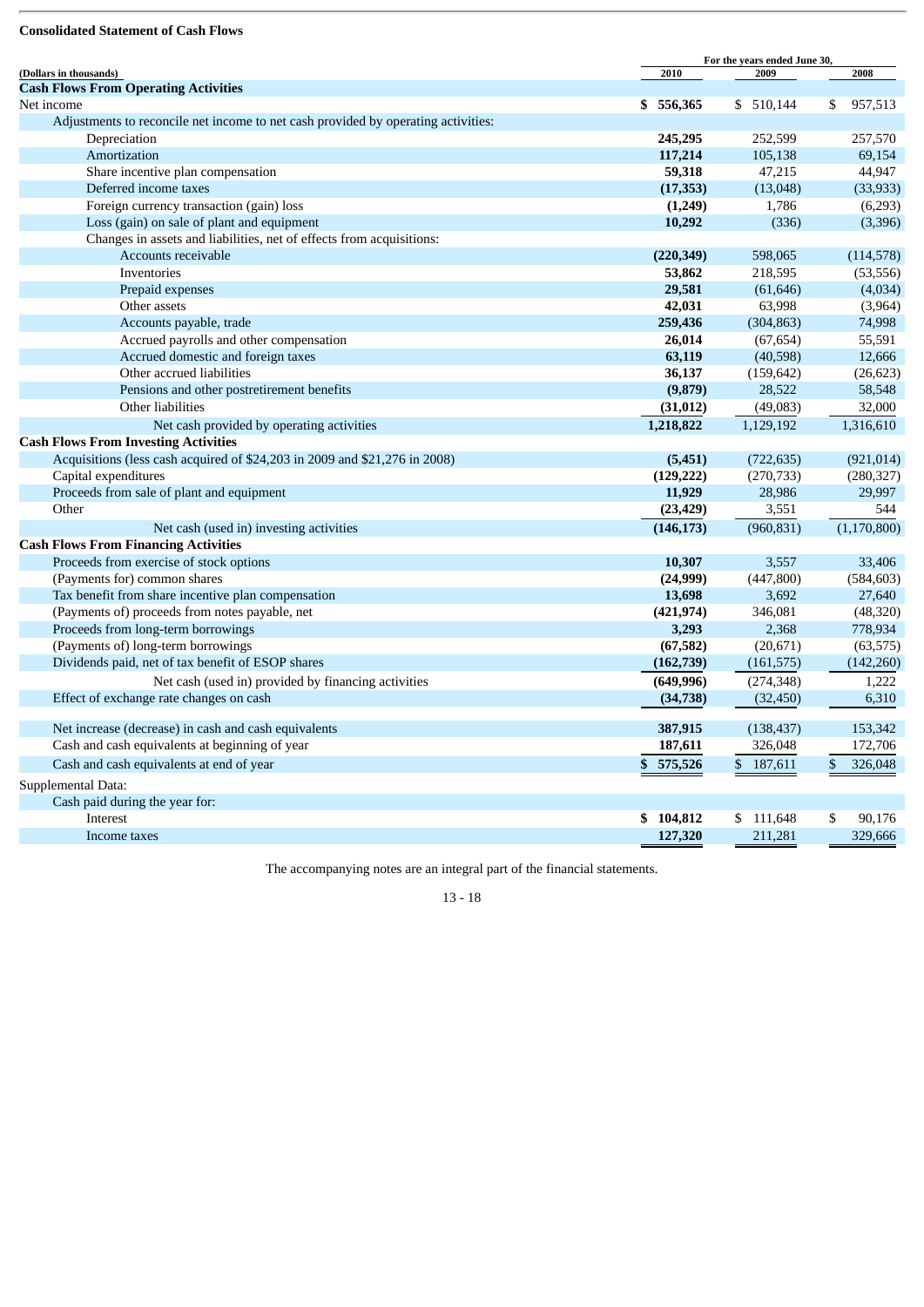# **Consolidated Statement of Equity**

| (Dollars in thousands)                                        | <b>Stock</b> | Common Additional<br>Capital | <b>Retained</b><br><b>Earnings</b> | Guarantee<br>of ESOP Debt | Accumulated<br>Other<br>Comprehensive<br>(Loss) |     | <b>Treasury</b><br><b>Shares</b> |              | Noncontrollig<br><b>Interests</b> | <b>Total</b> |
|---------------------------------------------------------------|--------------|------------------------------|------------------------------------|---------------------------|-------------------------------------------------|-----|----------------------------------|--------------|-----------------------------------|--------------|
| <b>Balance June 30, 2007</b>                                  |              |                              | \$90,513 \$484,337 \$4,625,195     | \$<br>(15, 192)           | \$<br>(111,606)                                 | -\$ | (360, 567)                       | -S           | 61,817                            | \$4,774,497  |
| Net income                                                    |              |                              | 949,466                            |                           |                                                 |     |                                  |              | 8,047                             | 957,513      |
| Other comprehensive (loss) income:                            |              |                              |                                    |                           |                                                 |     |                                  |              |                                   |              |
| Foreign currency translation, net of tax of<br>\$22,729       |              |                              |                                    |                           | 272,049                                         |     |                                  |              | 8,433                             | 280,482      |
| Retirement benefits plan activity, net of tax of<br>\$28,856  |              |                              |                                    |                           | (46, 414)                                       |     |                                  |              |                                   | (46, 414)    |
| Net unrealized loss, net of tax of \$2,352                    |              |                              |                                    |                           | (3,805)                                         |     |                                  |              |                                   | (3,805)      |
| Total comprehensive (loss) income                             |              |                              |                                    |                           |                                                 |     |                                  |              | 16,480                            | 1,187,776    |
| Dividends paid                                                |              |                              | (142, 260)                         |                           |                                                 |     |                                  |              | (3,890)                           | (146, 150)   |
| Stock incentive plan activity                                 | 10           | 28,670                       | (20, 764)                          |                           |                                                 |     | 81,837                           |              |                                   | 89,753       |
| Shares purchased at cost                                      |              |                              |                                    |                           |                                                 |     | (584, 263)                       |              | (1, 185)                          | (585, 448)   |
| Retirement benefits plan activity                             |              | 17,907                       |                                    | 10,241                    |                                                 |     |                                  |              |                                   | 28,148       |
| <b>Acquisition activity</b>                                   |              |                              |                                    |                           |                                                 |     |                                  |              | 5,367                             | 5,367        |
| Effect of new accounting rules for uncertain tax              |              |                              |                                    |                           |                                                 |     |                                  |              |                                   |              |
| positions                                                     |              |                              | (23, 801)                          |                           |                                                 |     |                                  |              |                                   | (23, 801)    |
| <b>Balance June 30, 2008</b>                                  |              |                              | \$90,523 \$530,914 \$5,387,836     | \$<br>(4,951)             | \$<br>110,224                                   | \$  | (862,993)                        | \$           | 78,589                            | \$5,330,142  |
| Net income                                                    |              |                              | 508,515                            |                           |                                                 |     |                                  |              | 1,629                             | 510,144      |
| Other comprehensive (loss) income:                            |              |                              |                                    |                           |                                                 |     |                                  |              |                                   |              |
| Foreign currency translation, net of tax of<br>\$10,131       |              |                              |                                    |                           | (498, 553)                                      |     |                                  |              | 4,008                             | (494, 545)   |
| Retirement benefits plan activity, net of tax of<br>\$253,261 |              |                              |                                    |                           | (454, 457)                                      |     |                                  |              |                                   | (454, 457)   |
| Net unrealized loss, net of tax of \$173                      |              |                              |                                    |                           | (233)                                           |     |                                  |              |                                   | (233)        |
| Total comprehensive (loss) income                             |              |                              |                                    |                           |                                                 |     |                                  |              | 5,637                             | (439,091)    |
| Dividends paid                                                |              |                              | (161, 575)                         |                           |                                                 |     |                                  |              | (4,936)                           | (166, 511)   |
| Stock incentive plan activity                                 |              | 49,379                       | (6,348)                            |                           |                                                 |     | 18,147                           |              |                                   | 61,178       |
| Shares purchased at cost                                      |              |                              |                                    |                           |                                                 |     | (447,800)                        |              | (824)                             | (448, 624)   |
| Retirement benefits plan activity                             |              | 7,908                        | (6,390)                            | 4,951                     |                                                 |     | 3,102                            |              |                                   | 9,571        |
| <b>Acquisition activity</b>                                   |              |                              |                                    |                           |                                                 |     |                                  |              | 3,775                             | 3,775        |
| <b>Balance June 30, 2009</b>                                  |              |                              | \$90,523 \$588,201 \$5,722,038     | \$                        | \$<br>(843, 019)                                |     | \$(1,289,544)                    | \$           | 82,241                            | \$4,350,440  |
| Net income                                                    |              |                              | 554,065                            |                           |                                                 |     |                                  |              | 2,300                             | 556,365      |
| Other comprehensive (loss) income:                            |              |                              |                                    |                           |                                                 |     |                                  |              |                                   |              |
| Foreign currency translation, net of tax of<br>\$(8,274)      |              |                              |                                    |                           | (186, 925)                                      |     |                                  |              | 7,093                             | (179, 832)   |
| Retirement benefits plan activity, net of tax of<br>\$106,065 |              |                              |                                    |                           | (183, 364)                                      |     |                                  |              |                                   | (183, 364)   |
| Net realized loss, net of tax of $\S(2,937)$                  |              |                              |                                    |                           | 4,747                                           |     |                                  |              |                                   | 4,747        |
| Total comprehensive (loss) income                             |              |                              |                                    |                           |                                                 |     |                                  |              | 9,393                             | 197,916      |
| Dividends paid                                                |              |                              | (162, 540)                         |                           |                                                 |     |                                  |              | (199)                             | (162, 739)   |
| Stock incentive plan activity                                 |              | 49,241                       | (23, 131)                          |                           |                                                 |     | 44,564                           |              |                                   | 70,674       |
| Shares purchased at cost                                      |              |                              |                                    |                           |                                                 |     | (24,999)                         |              |                                   | (24, 999)    |
| Retirement benefits plan activity                             |              |                              | (3,887)                            |                           |                                                 |     | 31,995                           |              |                                   | 28,108       |
| <b>Balance June 30, 2010</b>                                  |              |                              | \$90,523 \$637,442 \$6,086,545     | \$                        | \$(1,208,561)                                   |     | \$(1,237,984)                    | $\mathbf{s}$ | 91,435                            | \$4,459,400  |

The accompanying notes are an integral part of the financial statements.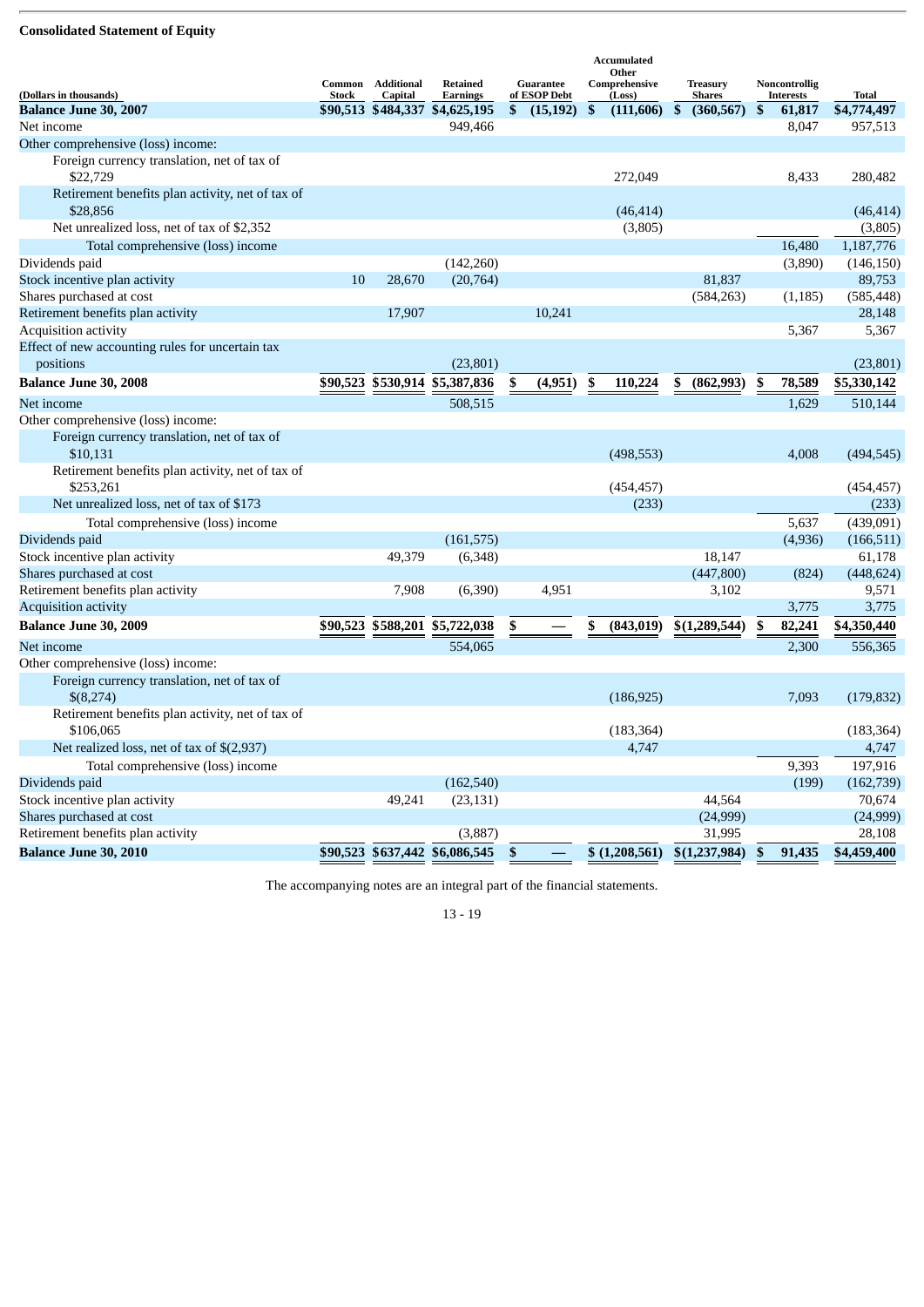#### **Notes to Consolidated Financial Statements**

(Dollars in thousands, except per share amounts)

#### **1. Significant Accounting Policies**

The significant accounting policies followed in the preparation of the accompanying consolidated financial statements are summarized below.

**Nature of Operations -** The Company is a leading worldwide diversified manufacturer of motion and control technologies and systems, providing precision engineered solutions for a wide variety of mobile, industrial and aerospace markets. The Company evaluates performance based on segment operating income before Corporate general and administrative expenses, Interest expense and Income taxes.

The Company operates in three business segments: Industrial, Aerospace and Climate & Industrial Controls. The Industrial Segment is an aggregation of several business units, which manufacture motion-control and fluid power system components for builders and users of various types of manufacturing, packaging, processing, transportation, agricultural, construction, and military vehicles and equipment. Industrial Segment products are marketed primarily through field sales employees and independent distributors. The Industrial North American operations have manufacturing plants and distribution networks throughout the United States, Canada and Mexico and primarily service North America. The Industrial International operations provide Parker products and services to 43 countries throughout Europe, Asia Pacific, Latin America, the Middle East and Africa.

The Aerospace Segment produces hydraulic, fuel and pneumatic and electro-mechanical systems and components, which are utilized on virtually every domestic commercial, military and general aviation aircraft and also performs a vital role in naval vessels and land-based weapons systems. This Segment serves original equipment and maintenance, repair and overhaul customers worldwide. Aerospace Segment products are marketed by field sales employees and are sold directly to manufacturers and end users.

The Climate & Industrial Controls Segment manufactures motion-control systems and components for use primarily in the refrigeration and air conditioning and transportation industries. The products in the Climate & Industrial Controls Segment are marketed primarily through field sales employees and independent distributors.

See the table of Business Segment Information "By Industry" and "By Geographic Area" on pages 13-15 and 13-16 for further disclosure of business segment information.

There are no individual customers to whom sales are three percent or more of the Company's consolidated sales. Due to the diverse group of customers throughout the world the Company does not consider itself exposed to any concentration of credit risks.

The Company manufactures and markets its products throughout the world. Although certain risks and uncertainties exist, the diversity and breadth of the Company's products and geographic operations mitigate the risk that adverse changes with respect to any particular product and geographic operation would materially affect the Company's operating results.

**Use of Estimates -** The preparation of financial statements in conformity with accounting principles generally accepted in the United States of America requires management to make estimates and assumptions that affect the amounts reported in the financial statements and accompanying notes. Actual results could differ from those estimates.

**Basis of Consolidation -** The consolidated financial statements include the accounts of all majority-owned domestic and foreign subsidiaries. All intercompany transactions and profits have been eliminated in the consolidated financial statements. The Company does not have off-balance sheet arrangements. Within the Business Segment Information, intersegment and interarea sales have been eliminated.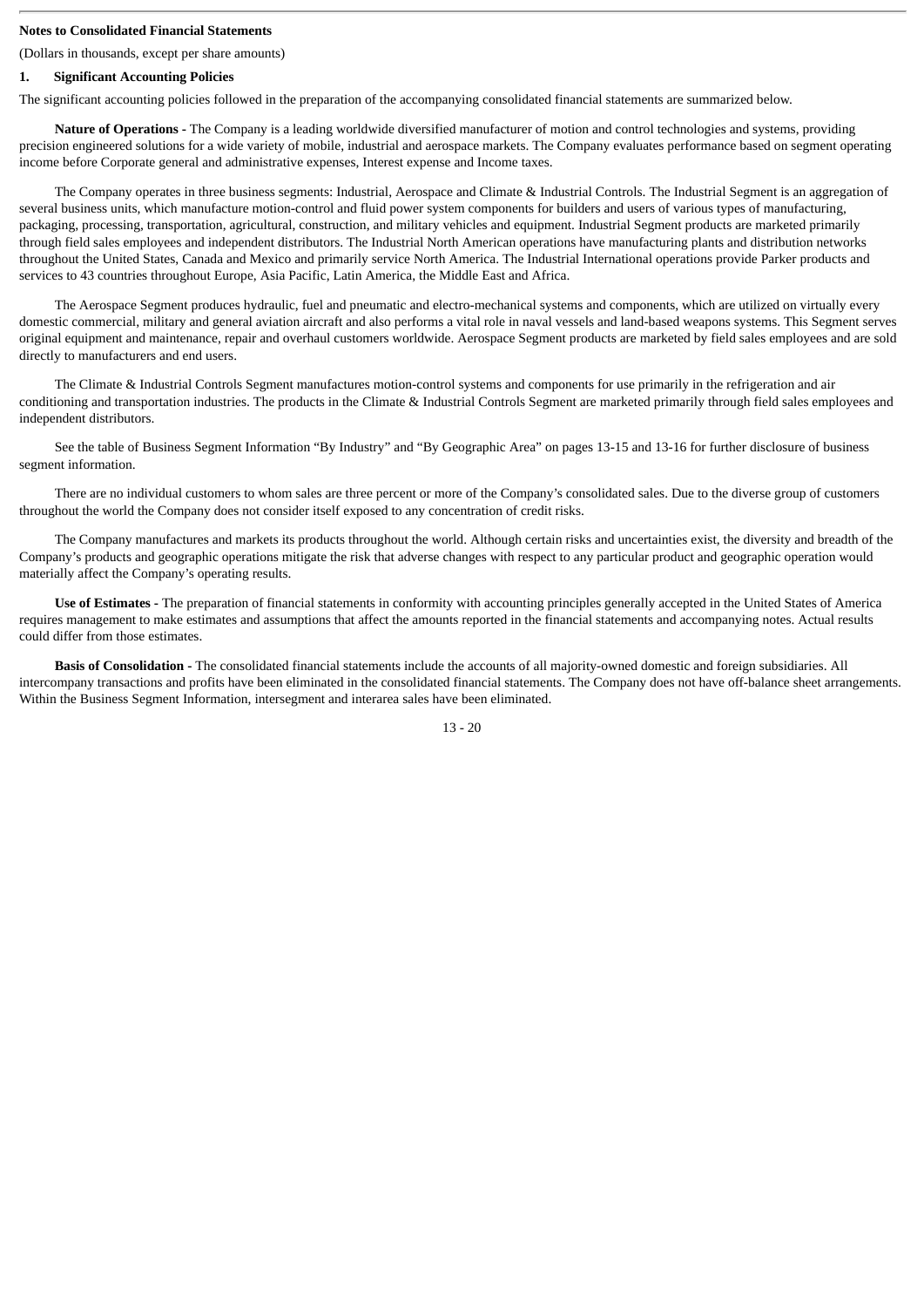**Revenue Recognition -** Revenue is recognized when the risks and rewards of ownership and title to the product have transferred to the customer. The Company's revenue recognition policies are in compliance with the SEC's Staff Accounting Bulletin (SAB) No. 104. Shipping and handling costs billed to customers are included in Net sales and the related costs in Cost of sales.

**Long-term Contracts -** The Company enters into long-term contracts primarily for the production of aerospace products. For financial statement purposes, revenues are primarily recognized using the percentage-of-completion method. The extent of progress toward completion is primarily measured using the unitsof-delivery method. Unbilled costs on these contracts are included in inventory. Progress payments are netted against the inventory balances. Provisions for estimated losses on uncompleted contracts are made in the period in which such losses are determined.

**Cash -** Cash equivalents consist of short-term highly liquid investments, with a three-month or less maturity, carried at cost plus accrued interest, which are readily convertible into cash.

**Inventories -** Inventories are stated at the lower of cost or market. The majority of domestic inventories are valued by the last-in, first-out method and the balance of the Company's inventories are valued by the first-in, first-out method.

**Plant, Equipment and Depreciation -** Plant and equipment are recorded at cost and are depreciated principally using the straight-line method for financial reporting purposes. Depreciation rates are based on estimated useful lives of the assets, generally 40 years for buildings, 15 years for land improvements and building equipment, seven to 10 years for machinery and equipment, and three to eight years for vehicles and office equipment. Improvements, which extend the useful life of property, are capitalized, and maintenance and repairs are expensed. The Company reviews plant and equipment for impairment whenever events or changes in circumstances indicate that their carrying value may not be recoverable. When plant and equipment are retired or otherwise disposed of, the cost and accumulated depreciation are removed from the appropriate accounts and any gain or loss is included in current income.

**Investments and Other Assets -** Investments in joint-venture companies in which ownership is 50% or less and in which the Company does not have operating control are stated at cost plus the Company's equity in undistributed earnings. These investments and the related earnings are not material to the consolidated financial statements.

**Goodwill -** The Company conducts a formal impairment test of goodwill on an annual basis and between annual tests if an event occurs or circumstances change that would more likely than not reduce the fair value of a reporting unit below its carrying value.

**Intangible Assets -** Intangible assets primarily include patents, trademarks and customer lists and are recorded at cost and amortized on a straight-line method. Patents are amortized over the shorter of their remaining useful or legal life. Trademarks are amortized over the estimated time period over which an economic benefit is expected to be received. Customer lists are amortized over a period based on anticipated customer attrition rates. The Company reviews intangible assets for impairment whenever events or changes in circumstances indicate that their carrying value may not be recoverable

**Income Taxes -** Income taxes are provided based upon income for financial reporting purposes. Deferred income taxes arise from temporary differences in the recognition of income and expense for tax purposes. Tax credits and similar tax incentives are applied to reduce the provision for income taxes in the year in which the credits arise. The Company recognizes accrued interest related to unrecognized tax benefits in income tax expense. Penalties, if incurred, are recognized in income tax expense.

**Product Warranty -** In the ordinary course of business the Company warrants its products against defect in design, materials and workmanship over various time periods. The warranty accrual at June 30, 2010 and 2009 is immaterial to the financial position of the Company and the change in the accrual during 2010, 2009 and 2008 was immaterial to the Company's results of operations and cash flows.

**Foreign Currency Translation -** Assets and liabilities of most foreign subsidiaries are translated at current exchange rates, and income and expenses are translated using weighted-average exchange rates. The effects of these translation adjustments, as well as gains and losses from certain intercompany transactions, are reported in the Accumulated other comprehensive (loss) component of Shareholders' equity. Such adjustments will affect Net income only upon sale or liquidation of the underlying foreign investments, which is not contemplated at this time. Exchange gains and losses from transactions in a currency other than the local currency of the entity involved, and translation adjustments in countries with highly inflationary economies, are included in Net income and amounted to a loss of \$9,800 in 2010.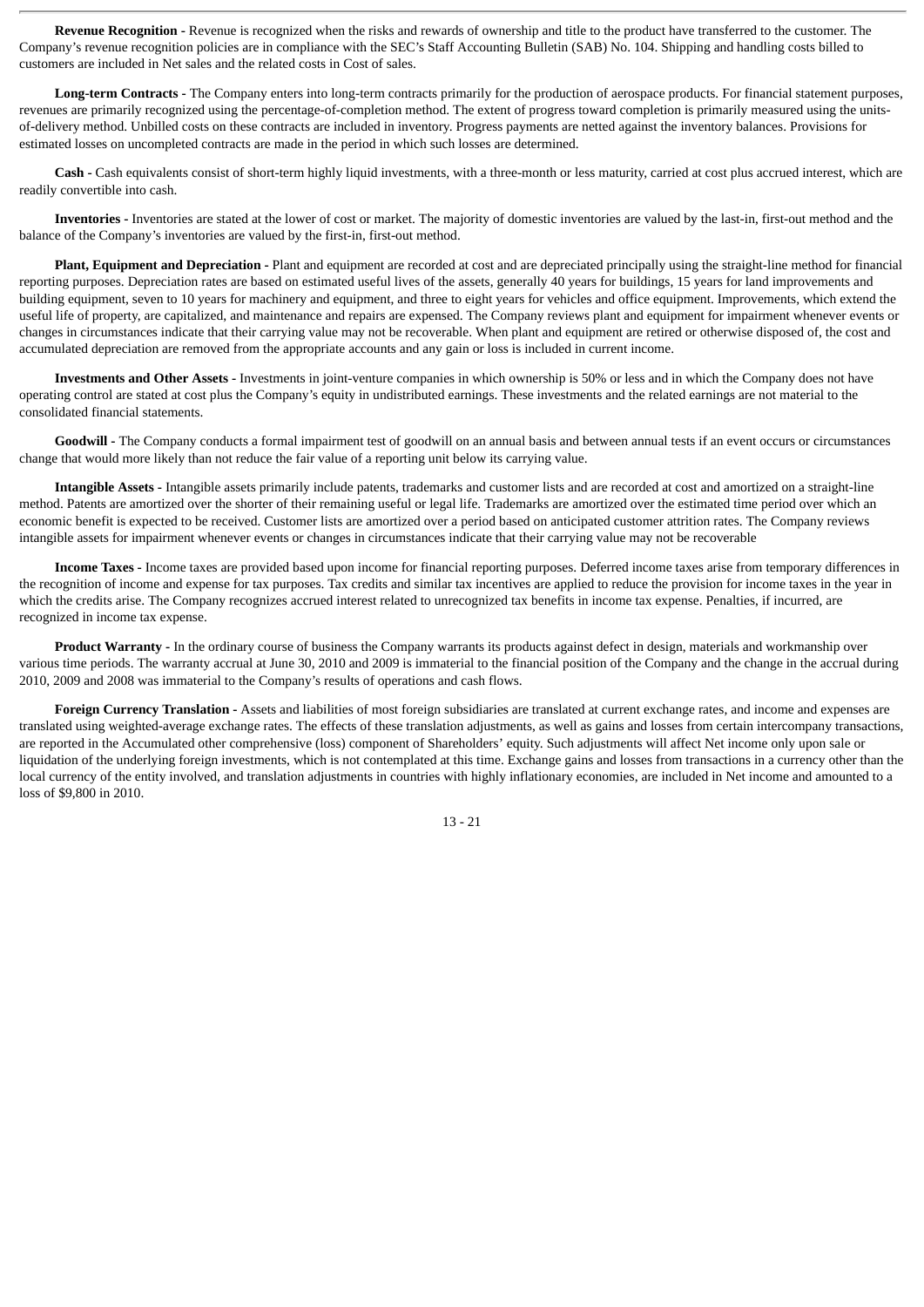**Financial Instruments -** The Company's financial instruments consist primarily of cash, cash equivalents, long-term investments, and Accounts receivable, net as well as obligations under Accounts payable, trade, Notes payable and Long-term debt. Due to their short-term nature, the carrying values for Cash, cash equivalents, Accounts receivable, net, Accounts payable, trade and Notes payable approximate fair value. See Note 15 for fair value of long-term investments and Note 9 for fair value of Long-term debt.

The Company enters into forward exchange contracts (forward contracts) and costless collar contracts, comprised of puts and calls, to reduce its exposure to fluctuations in both freely convertible and non-freely convertible foreign currencies. These contracts are with major financial institutions and the risk of loss is considered remote. The Company does not hold or issue derivative financial instruments for trading purposes.

Derivative financial instruments are recognized on the balance sheet as either assets or liabilities and are measured at fair value. Gains or losses on derivatives that are not hedges are adjusted to fair value through Net income. Gains or losses on derivatives that hedge specific transactions are recognized in Net income or recognized in Other comprehensive (loss) until the hedged item is recognized in earnings. See Note 15 for disclosure of fair value of derivative financial instruments.

In addition, the Company's foreign locations in the ordinary course of business enter into financial guarantees through financial institutions which enable customers to be reimbursed in the event of nonperformance by the Company.

The total carrying and fair value of open forward exchange and costless collar contracts and any risk to the Company as a result of the arrangements described above is not material.

**Subsequent Events -** The Company has evaluated subsequent events that have occurred through the date of filing of the Company's Annual Report on Form 10-K for the fiscal year ended June 30, 2010. No subsequent events occurred that required either adjustment to or disclosure in these financial statements.

**Reclassifications and Revisions -** Certain prior period amounts have been reclassified to conform to the current-year presentation. These include the adoption of new accounting rules regarding noncontrolling interests on July 1, 2009.

#### **2. Acquisitions**

During 2010, the Company completed one acquisition whose aggregate sales for their most recent fiscal year prior to acquisition were \$11 million. Total purchase price was approximately \$5 million in cash.

In October 2008, the Company acquired Legris SA, a manufacturer of fluid circuit components and systems for pneumatic, hydraulic, and chemical processing applications. In October 2008, the Company acquired Origa Group, a manufacturer of rodless pneumatic actuators, electric actuators, filter regulator lubricators and pneumatic cylinders and valves. Aggregate annual sales for these businesses and seven other businesses acquired during 2009, for their most recent fiscal year prior to acquisition, were approximately \$532 million. Total purchase price for all businesses acquired during 2009 was approximately \$747 million in cash and \$4 million in assumed debt.

In November 2007, the Company acquired Scan Subsea ASA whose primary businesses include the design, production, and marketing of power and production umbilical cables for subsea installations as well as mooring lines for floating oil production and exploration units. In April 2008, the Company acquired Vansco Electronics, a global leader in the design and manufacture of electronic controls, displays and terminals, communication and operator interfaces, and sensors. Aggregate annual sales for these businesses and eight other businesses acquired during 2008, for their most recent fiscal year prior to acquisition, were approximately \$546 million. Total purchase price for all businesses acquired during 2008 was approximately \$942 million in cash and \$11 million in assumed debt.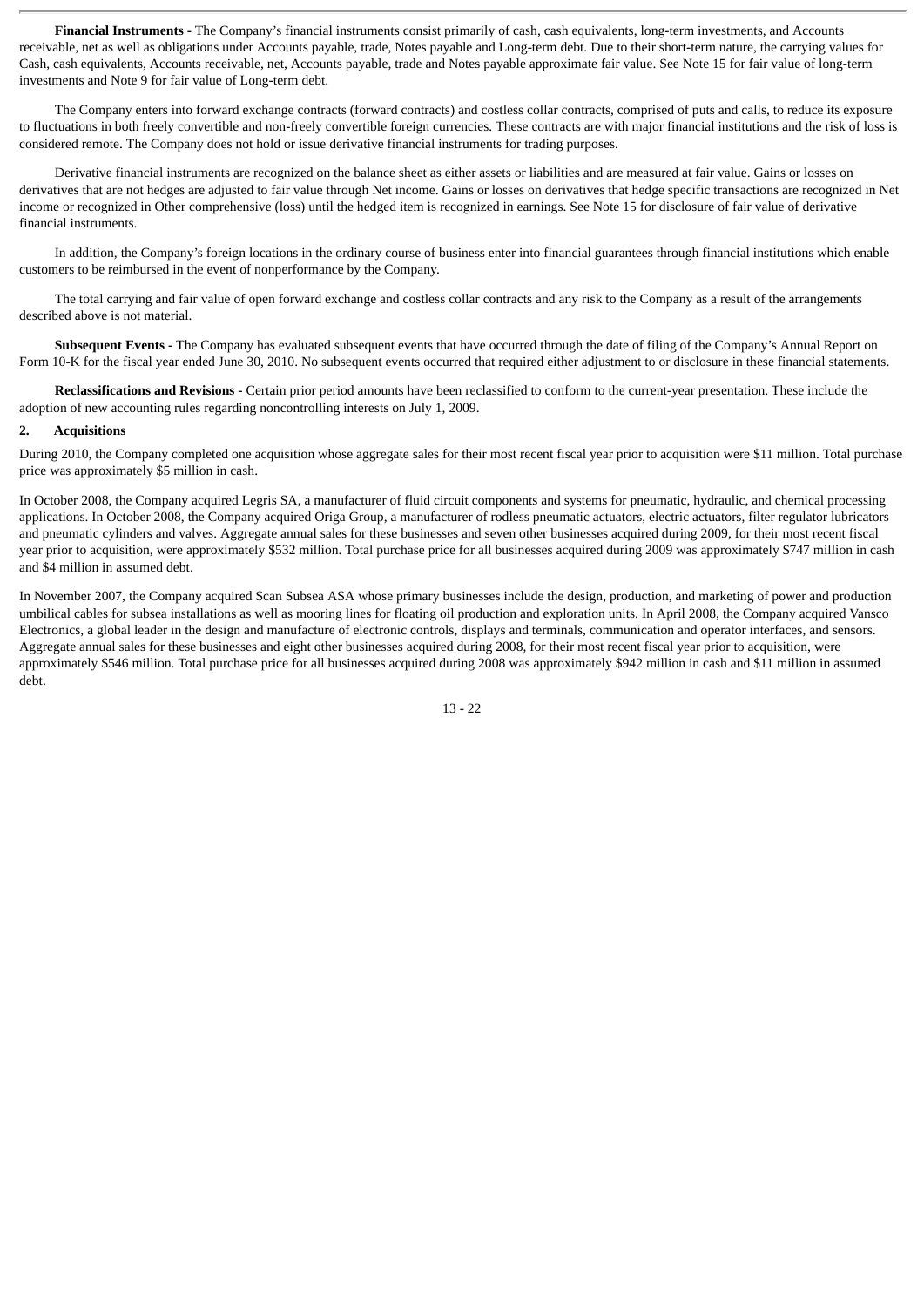The results of operations for all acquisitions are included as of the respective dates of acquisition. The initial purchase price allocation and subsequent purchase price adjustments for acquisitions in 2010, 2009 and 2008 are presented below.

|                                            | 2010      | 2009                    | 2008         |
|--------------------------------------------|-----------|-------------------------|--------------|
| Assets acquired:                           |           |                         |              |
| Accounts receivable                        | \$<br>908 | $\mathbb{S}$<br>116,931 | 79,342<br>\$ |
| <b>Inventories</b>                         | 447       | 87,230                  | 91,197       |
| Prepaid expenses                           | (575)     | 3,957                   | 4,055        |
| Deferred income taxes                      |           | 7,899                   | 5,265        |
| Plant and equipment                        | 408       | 107,278                 | 90,615       |
| Intangible and other assets                | 4,198     | 431,964                 | 468,609      |
| Goodwill                                   | 2,891     | 319,193                 | 439,667      |
|                                            | 8,277     | 1,074,452               | 1,178,750    |
| Liabilities assumed:                       |           |                         |              |
| Notes payable                              |           | 2,622                   | 611          |
| Accounts payable, trade                    | 531       | 49,421                  | 54,495       |
| Accrued payrolls and other compensation    | 219       | 33,714                  | 16,364       |
| Accrued domestic and foreign taxes         | (91)      | 22,111                  | 1,366        |
| Other accrued liabilities                  | 2,587     | 97,093                  | 77,285       |
| Long-term debt                             |           | 1,640                   | 10,023       |
| Pensions and other postretirement benefits |           | 5,418                   | 653          |
| Deferred income taxes                      | (420)     | 136,864                 | 97,640       |
| Other liabilities                          |           | 2,934                   | (701)        |
|                                            | 2,826     | 351,817                 | 257,736      |
| Net assets acquired                        | \$5,451   | \$722,635               | \$921,014    |

# **3. Charges Related to Business Realignment**

In 2010, the Company recorded a \$48.5 million charge for the costs to structure its businesses in light of current and anticipated customer demand. The charges primarily consist of severance costs related to plant closures as well as general work force reductions implemented by various operating units throughout the world. The Company believes the realignment actions taken will positively impact future results of operations, but will have no material effect on liquidity and sources and uses of capital. The Industrial Segment recognized \$44.0 million of the total charge and included severance costs related to approximately 1,455 employees. The Climate & Industrial Controls Segment recognized \$3.9 million of the total charge and included severance costs related to approximately 255 employees. The Aerospace Segment recognized \$0.6 million of the total charge and included severance costs related to approximately 50 employees. The business realignment costs are presented in the Consolidated Statement of Income for 2010 in the following captions: \$43.0 million in Cost of sales and \$5.5 million in Selling, general and administrative expenses. As of June 30, 2010, approximately \$36.7 million in severance payments have been made with the remaining payments expected to be made by December 31, 2010.

In 2009, the Company recorded a \$52.1 million charge for the costs to structure its businesses in light of current and anticipated customer demand. The charges primarily consist of severance costs related to plant closures as well as general work force reductions implemented by various operating units throughout the world. The Company believes the realignment actions taken will positively impact future results of operations, but will have no material effect on liquidity and sources and uses of capital. The Industrial Segment recognized \$33.7 million of the total charge and included severance costs related to approximately 3,345 employees. The Climate & Industrial Controls Segment recognized \$9.7 million of the total charge and included severance costs related to approximately 745 employees. The Aerospace Segment recognized \$2.0 million of the total charge and included severance costs related to approximately 205 employees. Approximately \$6.7 million of the charge was recorded below segment operating income. All required severance payments have been made. The business realignment costs are presented in the Consolidated Statement of Income for 2009 in the following captions: \$41.0 million in Cost of sales, \$6.2 million in Selling, general and administrative expenses and \$4.9 million in Loss (gain) on disposal of assets.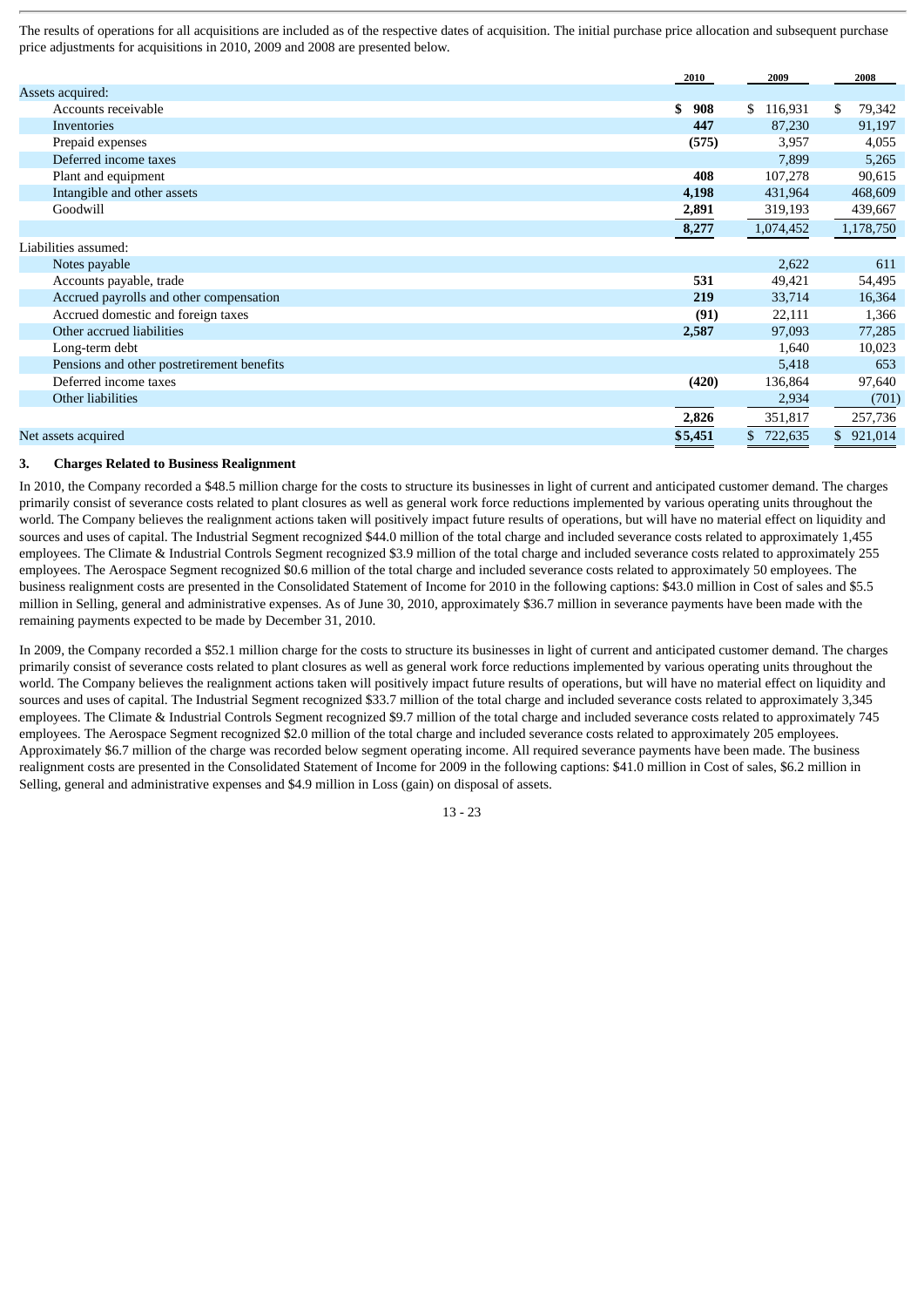In 2008, the Company recorded a \$5.7 million charge for the costs to structure its businesses in light of current and anticipated customer demand. The charges primarily consist of severance costs related to general workforce reductions implemented primarily in the Industrial North American operations. The Company believes the realignment actions taken will positively impact future results of operations, but will have no material effect on liquidity and sources and uses of capital. The Industrial Segment recognized \$4.9 million of the total charge and included severance costs related to approximately 145 employees. The Climate & Industrial Controls Segment recognized \$0.6 million of the total charge and included severance costs related to approximately 115 employees. The Aerospace Segment recognized \$0.2 million of the total charge and included severance costs related to approximately 25 employees. All required severance payments have been made. The business realignment costs are primarily presented in the Cost of sales caption in the Consolidated Statement of Income for 2008.

# **4. Income Taxes**

Income before income taxes was derived from the following sources:

|                      | 2010                                                                                                                  | 2009      |   | 2008                                                                                                                  |
|----------------------|-----------------------------------------------------------------------------------------------------------------------|-----------|---|-----------------------------------------------------------------------------------------------------------------------|
| <b>United States</b> | \$354,675                                                                                                             | \$390,507 | S | 509,811                                                                                                               |
| Foreign              | 400,142                                                                                                               | 292,576   |   | 824,760                                                                                                               |
|                      | \$754,817                                                                                                             | \$683,083 |   | \$1,334,571                                                                                                           |
|                      | <u> Tanzania de la contenentación de la contenentación de la contenentación de la contenentación de la contenenta</u> |           |   | <u> Tanzania de la contenentación de la contenentación de la contenentación de la contenentación de la contenenta</u> |

Income taxes include the following:

|                 | 2010      | 2009      | 2008      |
|-----------------|-----------|-----------|-----------|
| Federal         |           |           |           |
| Current         | \$84,878  | \$46,524  | \$199,457 |
| <b>Deferred</b> | 6,104     | 37,670    | (31,024)  |
| Foreign         |           |           |           |
| Current         | 105,927   | 120,963   | 187,034   |
| Deferred        | (22,788)  | (50, 560) | (435)     |
| State and local |           |           |           |
| Current         | 25,000    | 18,500    | 24,500    |
| Deferred        | (669)     | (158)     | (2, 474)  |
|                 | \$198,452 | \$172,939 | \$377,058 |

A reconciliation of the Company's effective income tax rate to the statutory Federal rate follows:

|                                   | 2010  | 2009  | <b>2008</b> |
|-----------------------------------|-------|-------|-------------|
| Statutory Federal income tax rate | 35.0% | 35.0% | 35.0%       |
| State and local income taxes      | 2.1   | 1.7   | 1.0         |
| <b>Litigation settlements</b>     |       | 1.8   |             |
| Foreign tax rate difference       | (7.4) | (8.7) | (7.5)       |
| Cash surrender of life insurance  | (1.0) | 2.3   |             |
| Research tax credit               | (0.7) | (2.5) | (.4)        |
| Worthless stock benefit           |       | (3.2) |             |
| Other                             | (1.7) | (1.1) |             |
| Effective income tax rate         | 26.3% | 25.3% | 28.3%       |
|                                   |       | ___   |             |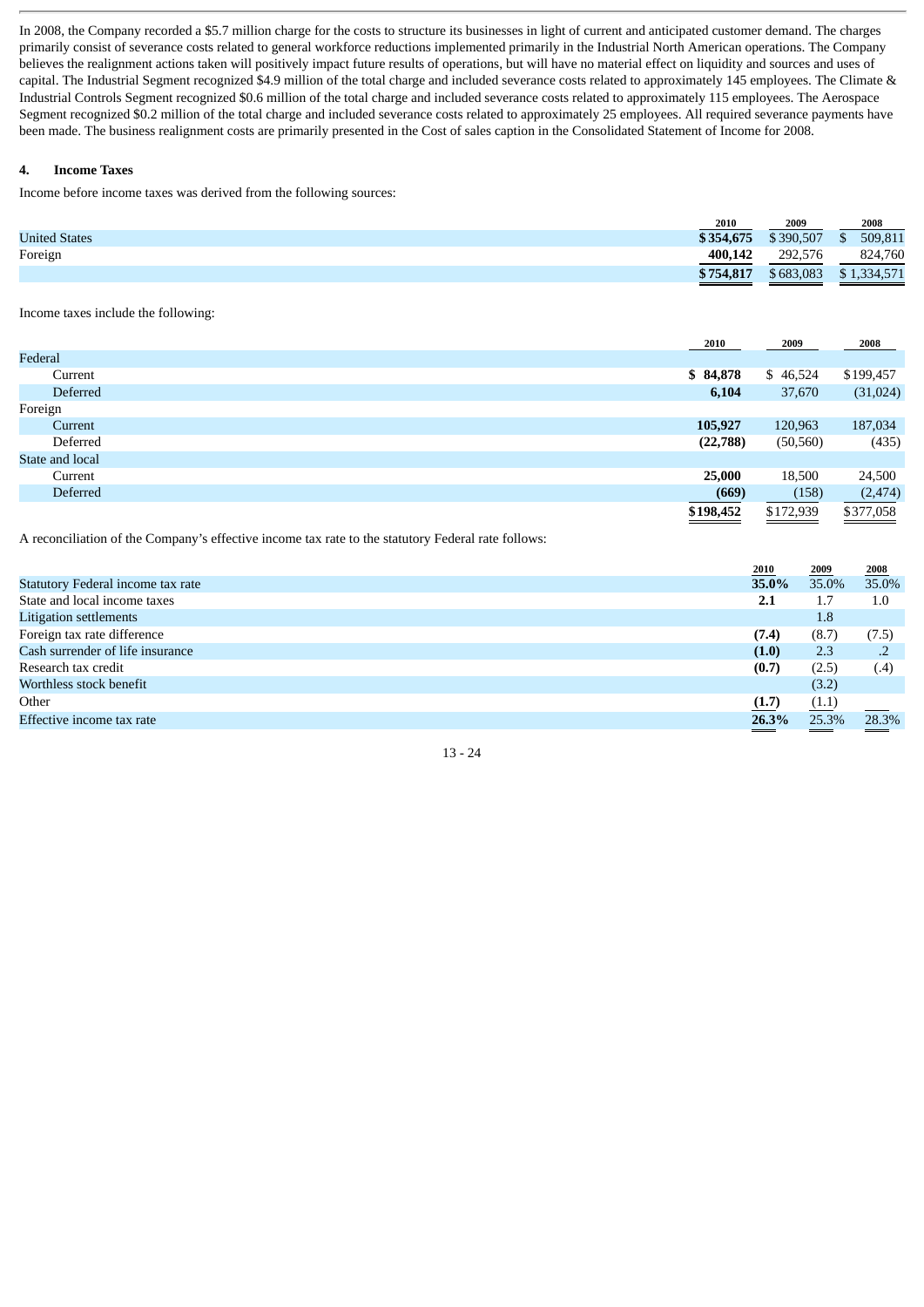Deferred income taxes are provided for the temporary differences between the financial reporting basis and the tax basis of assets and liabilities. The differences comprising the net deferred taxes shown on the Consolidated Balance Sheet at June 30 were as follows:

|                                               | 2010          | 2009                   |
|-----------------------------------------------|---------------|------------------------|
| Postretirement benefits                       | \$565,258     | \$491,655              |
| Other liabilities and reserves                | 118,882       | 107,694                |
| Long-term contracts                           | 4,323         | 3,572                  |
| Stock-based compensation                      | 60,882        | 47,250                 |
| Loss carryforwards                            | 106,106       | 135,901                |
| Foreign tax credit carryforwards              |               | 9,857                  |
| Unrealized currency exchange gains and losses | 15,312        | 37,342                 |
| Inventory                                     | 21,123        | 16,963                 |
| Depreciation and amortization                 | (455, 684)    | (502, 105)             |
| Valuation allowance                           | (92,799)      | (112,883)              |
| Net deferred tax asset                        | \$343,403     | \$235,246              |
| Change in net deferred tax asset:             |               |                        |
| Provision for deferred tax                    | 17,353<br>\$. | 13,048<br>$\mathbf{s}$ |
| Items of other comprehensive income           | 94,854        | 263,565                |
| Acquisitions and other                        | (4,050)       | (122, 539)             |
| Total change in net deferred tax              | \$108,157     | \$154,074              |

At June 30, 2010, the Company had recorded deferred tax assets of \$106,106 resulting from \$379,093 in loss carryforwards. A valuation allowance of \$92,799 has been established due to the uncertainty of realizing certain loss carryforwards, a foreign capital loss carryforward, and certain deferred tax assets associated with other liabilities and reserves. The foreign capital loss carryforward and some of the loss carryforwards can be carried forward indefinitely; others can be carried forward from one to 19 years. No material valuation allowance was recorded during the year attributable to acquisitions.

Provision has not been made for additional U.S. or foreign taxes on undistributed earnings of certain international operations as those earnings will continue to be reinvested. It is not practicable to estimate the additional taxes, including applicable foreign withholding taxes, that might be payable on the eventual remittance of such earnings.

Accumulated undistributed earnings of foreign operations reinvested in their operations amounted to \$1,102,978, \$1,298,102 and \$1,435,394, at June 30, 2010, 2009 and 2008, respectively.

A reconciliation of the beginning and ending amount of unrecognized tax benefits is as follows:

|                                                     | 2010      | 2009      | 2008      |
|-----------------------------------------------------|-----------|-----------|-----------|
| Balance July 1                                      | \$132,954 | \$105,070 | \$74,459  |
| Additions for tax positions related to current year | 10,815    | 31.414    | 24,951    |
| Additions for tax positions of prior years          | 23,408    | 15,899    | 6,470     |
| Additions for acquisitions                          | 294       | 760       | 993       |
| Reductions for tax positions of prior years         | (64, 821) | (10, 566) | (2, 452)  |
| Reductions for settlements                          | (21,770)  | (3,768)   | (538)     |
| Reductions for expiration of statute of limitations | (37)      |           | (45)      |
| Effect of foreign currency translation              | 1,246     | (5,855)   | 1,232     |
| Balance June 30                                     | \$82,089  | \$132,954 | \$105,070 |
|                                                     |           |           |           |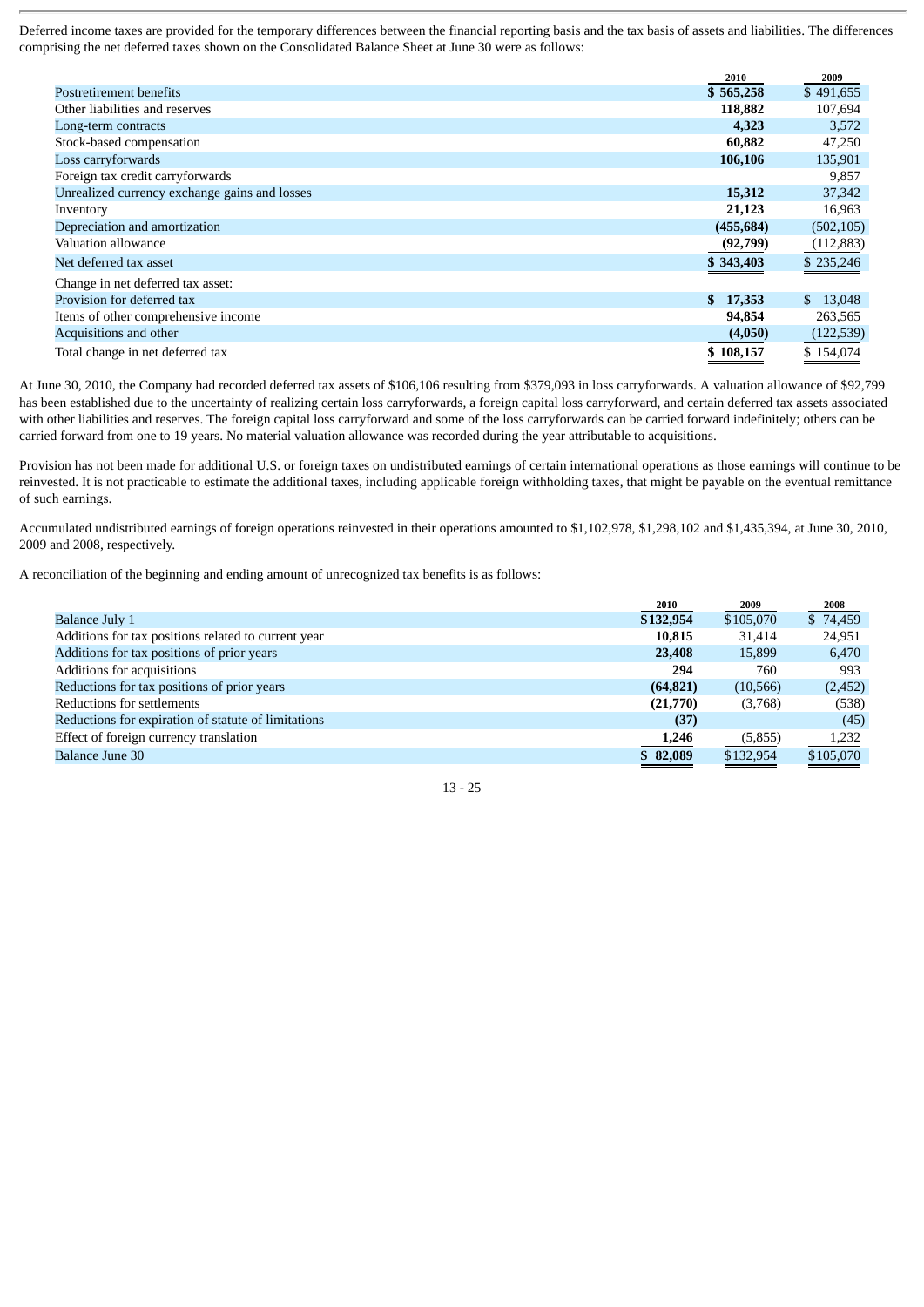The total amount of unrecognized tax benefits that, if recognized, would affect the effective rate was \$81,927, \$114,210 and \$76,868 as of June 30, 2010, 2009 and 2008, respectively. The accrued interest related to the gross unrecognized tax benefits, excluded from the amounts above, was \$8,200, \$9,179 and \$9,748 as of June 30, 2010, 2009 and 2008, respectively.

The Company and its subsidiaries file income tax returns in the United States and various state and foreign jurisdictions. In the normal course of business the Company's tax returns are subject to examination by taxing authorities throughout the world. The Company is no longer subject to examinations of its federal income tax returns by the Internal Revenue Service for fiscal years through 2007. All significant state and local and foreign tax returns have been examined for fiscal years through 2001. The Company does not anticipate that the total unrecognized tax benefits will significantly change within the next twelve months due to the settlement of examinations and the expiration of statute of limitations.

## **5. Earnings Per Share**

Basic earnings per share is computed using the weighted-average number of common shares outstanding during the year. Diluted earnings per share is computed using the weighted-average number of common shares and common share equivalents outstanding during the year. Common share equivalents represent the dilutive effect of outstanding stock-based awards. The computation of net income per share was as follows:

|                                                                                       | 2010        |   | 2009        |   | 2008        |
|---------------------------------------------------------------------------------------|-------------|---|-------------|---|-------------|
| Numerator:                                                                            |             |   |             |   |             |
| Net income attributable to common shareholders                                        | 554,065     |   | 508.515     | S | 949,466     |
| Denominator:                                                                          |             |   |             |   |             |
| Basic – weighted-average common shares                                                | 160,909,655 |   | 161.564.111 |   | 168,285,487 |
| Increase in weighted-average common shares from dilutive effect of stock-based awards | 1,992,062   |   | 1,155,037   |   | 3,358,348   |
| Diluted – weighted-average common shares, assuming exercise of stock-based awards     | 162,901,717 |   | 162,719,148 |   | 171,643,835 |
| Basic earnings per share                                                              | 3.44        | S | 3.15        | S | 5.64        |
| Diluted earnings per share                                                            | 3.40        |   | 3.13        |   | 5.53        |

For 2010, 2009 and 2008, 9.0 million, 6.4 million, and 1.1 million common shares, respectively, subject to stock-based awards were excluded from the computation of diluted earnings per share because the effect of their exercise would be anti-dilutive.

#### **6. Inventories**

Inventories valued on the last-in, first-out (LIFO) cost method were approximately 28 percent of total inventories in 2010 and 2009. The current cost of these inventories exceeds their valuation determined on the LIFO basis by \$193,519 in 2010 and \$204,294 in 2009. During 2009, inventory reductions resulted in a pretax LIFO liquidation gain of \$12,500. Progress payments of \$33,676 in 2010 and \$57,704 in 2009 are netted against inventories.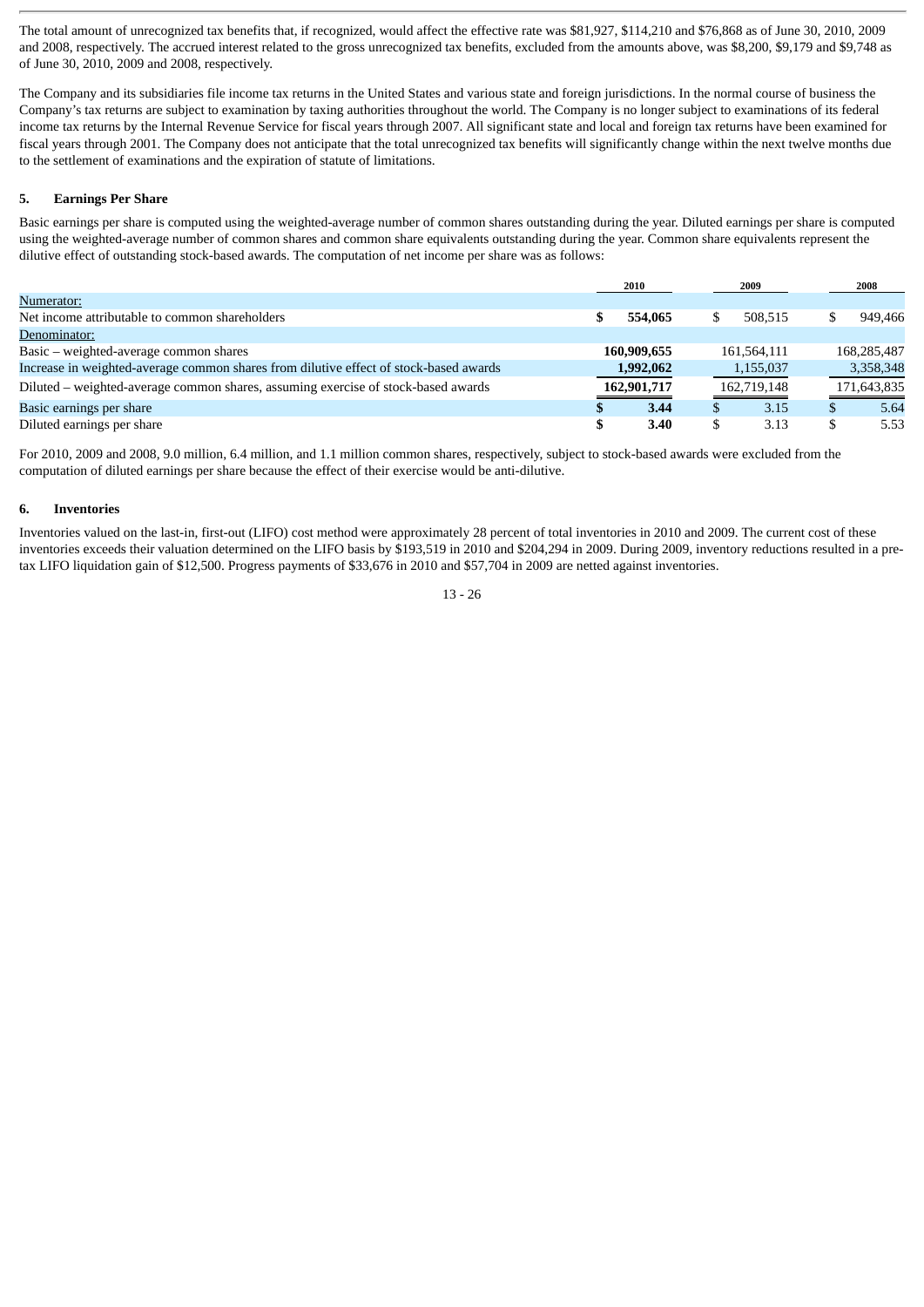### **7. Goodwill and Intangible Assets**

The Company's annual impairment tests performed in fiscal years 2010, 2009, and 2008 resulted in no impairment loss being recognized.

The changes in the carrying amount of goodwill for the years ended June 30, 2009 and June 30, 2010 are as follows:

|                                     | <b>Industrial</b><br>Segment | Aerospace<br>Segment |   | Climate & Industrial<br><b>Controls Segment</b> | Total       |
|-------------------------------------|------------------------------|----------------------|---|-------------------------------------------------|-------------|
| Balance June 30, 2008               | \$2,382,479                  | \$100,413            | D | 315,200                                         | \$2,798,092 |
| Acquisitions                        | 318.818                      |                      |   | 375                                             | 319,193     |
| Foreign currency translation        | (196,318)                    | (45)                 |   | (7,662)                                         | (204, 025)  |
| Goodwill adjustments                | (8,530)                      | (1,659)              |   | b                                               | (10, 183)   |
| Balance June 30, 2009               | \$2,496,449                  | \$98,709             |   | 307.919                                         | \$2,903,077 |
| <b>Acquisitions</b>                 |                              | 193                  |   |                                                 | 193         |
| <b>Foreign currency translation</b> | (115, 175)                   | (46)                 |   | (1,081)                                         | (116, 302)  |
| <b>Goodwill adjustments</b>         | (634)                        |                      |   |                                                 | (634)       |
| <b>Balance June 30, 2010</b>        | \$2,380,640                  | \$98,856             |   | 306,838                                         | \$2,786,334 |

"Goodwill adjustments" primarily represent final adjustments to the purchase price allocation during the twelve-month period subsequent to the acquisition date and primarily involved the valuation of income tax liabilities. Goodwill adjustments in 2010 included goodwill related to a business that was divested and goodwill associated with an investment that was written down.

Intangible assets are amortized on a straight-line method over their legal or estimated useful life. The following summarizes the gross carrying value and accumulated amortization for each major category of intangible asset:

|                            |                                 | 2010                        |                                 | 2009                               |
|----------------------------|---------------------------------|-----------------------------|---------------------------------|------------------------------------|
|                            | <b>Gross Carrying</b><br>Amount | Accumulated<br>Amortization | <b>Gross Carrying</b><br>Amount | Accumulated<br><b>Amortization</b> |
| <b>June 30,</b><br>Patents | 114,935<br>w                    | 48,682                      | 119.811                         | 42,188                             |
| Trademarks                 | 289,017                         | 83,936                      | 287,691                         | 62,926                             |
| Customer lists and other   | 1,125,782                       | 247,065                     | 1,154,713                       | 183,239                            |
| Total                      | \$1,529,734                     | 379,683                     | ,562,215                        | 288,353                            |

During 2010, the Company acquired intangible assets with an initial purchase price allocation and weighted-average life as follows:

|                          | Purchase<br>Price<br><b>Allocation</b> | Weighted-<br>Average<br><u>Life</u>  |
|--------------------------|----------------------------------------|--------------------------------------|
| Patents                  | \$1,630                                | 13 years                             |
| Trademarks               | 160                                    | 5 years                              |
| Customer lists and other | 2,328                                  | 25 years                             |
| Total                    | \$4,118                                | 20 years<br>$\overline{\phantom{a}}$ |

Total intangible amortization expense in 2010, 2009 and 2008 was \$114,749, \$102,750 and \$67,391, respectively. The estimated amortization expense for the five years ending June 30, 2011 through 2015 is \$102,648, \$93,757, \$86,391, \$80,900 and \$78,233, respectively.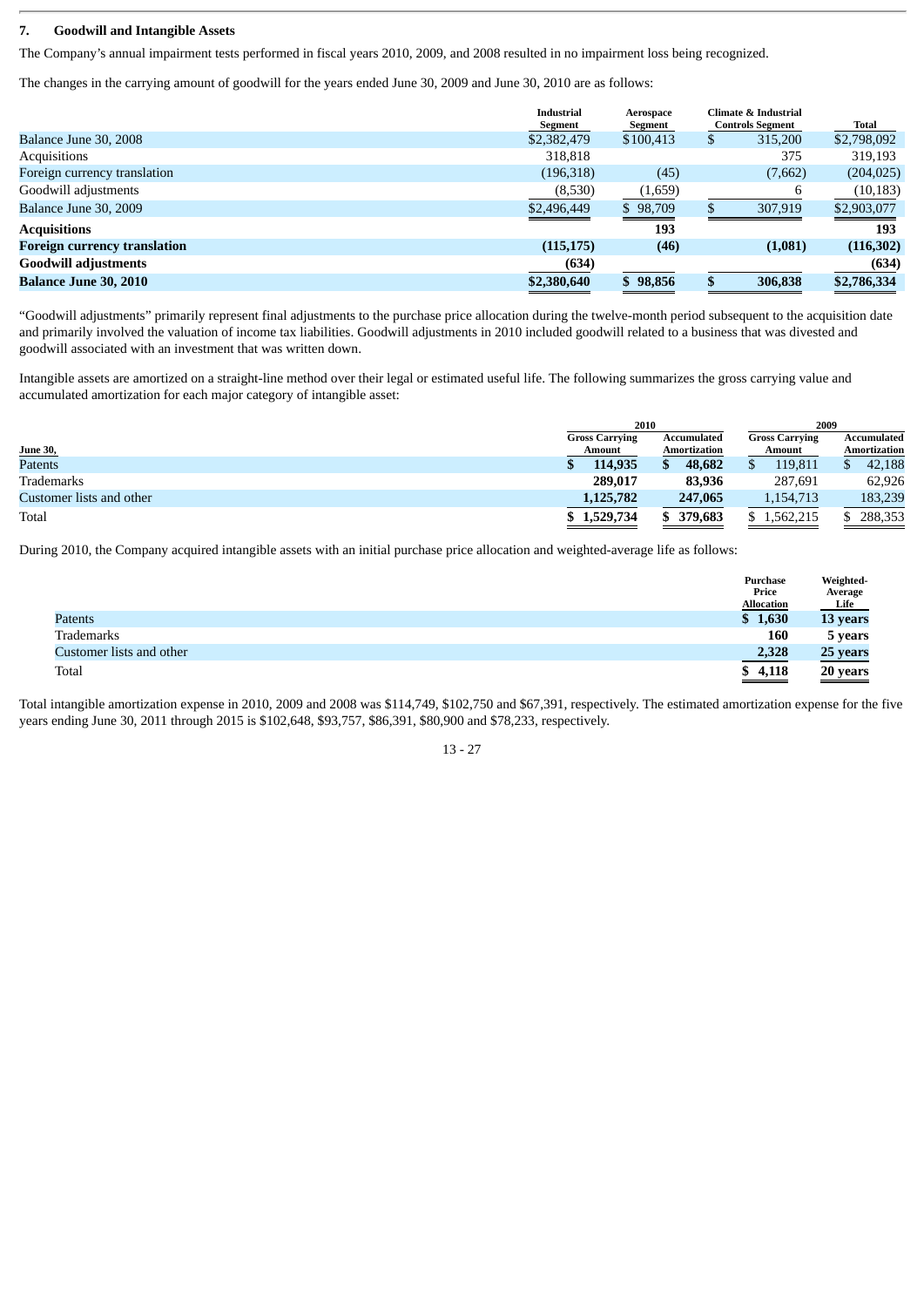#### **8. Financing Arrangements**

The Company has a line of credit totaling \$1,500,000 through a multi-currency revolving credit agreement with a group of banks, of which \$1,482,623 was available at June 30, 2010. The credit agreement expires in September 2012, however, the Company has the right to request a one-year extension of the expiration date on an annual basis, which request may result in changes to the current terms and conditions of the credit agreement. A portion of the credit agreement supports the Company's commercial paper note program. The interest on borrowings is based upon the terms of each specific borrowing and is subject to market conditions. The revolving credit agreement requires a facility fee of up to 4.5/100ths of one percent of the commitment per annum at the Company's present rating level. The revolving credit agreement contains provisions that increase the facility fee of the credit agreement in the event the Company's credit ratings are lowered.

The Company is currently authorized to sell up to \$1,370,000 of short-term commercial paper notes. No commercial paper notes were outstanding at June 30, 2010 and \$354,500 were outstanding at June 30, 2009.

The Company's credit agreements and indentures governing certain debt agreements contain various covenants, the violation of which would limit or preclude the use of the agreement for future borrowings, or might accelerate the maturity of the related outstanding borrowings covered by the indentures. At the Company's present rating level, the most restrictive covenant provides that the ratio of secured debt to net tangible assets be less than 10 percent. As of June 30, 2010, the Company does not have any secured debt outstanding. The Company is in compliance with all covenants.

Notes payable is comprised of short-term lines of credit and borrowings from foreign banks. At June 30, 2010, the Company had \$167,985 in lines of credit from various foreign banks, of which \$167,494 was available. Most of these agreements are renewed annually. The balance and weighted-average interest rate of the Notes payable at June 30, 2010 and 2009 were \$17,759 and 0.5 percent and \$431,044 and 1.5 percent, respectively.

#### **9. Debt**

| <b>June 30,</b>                        | 2010          |    | 2009        |
|----------------------------------------|---------------|----|-------------|
| Domestic:                              |               |    |             |
| <b>Debentures</b>                      |               |    |             |
| 7.30%, due 2011                        | \$<br>100,000 | S. | 100,000     |
| Fixed rate medium-term notes           |               |    |             |
| 5.50% to 6.55%, due 2018-2038          | 875,000       |    | 915,000     |
| Fixed rate senior notes                |               |    |             |
| 4.88%, due 2013                        | 225,000       |    | 225,000     |
| Variable rate demand bonds             |               |    |             |
| 0.6%, due 2010-2025                    |               |    | 20,035      |
| Foreign:                               |               |    |             |
| Bank loans, including revolving credit |               |    |             |
| 1% to 7.2%, due 2011-2017              | 1,807         |    | 6,357       |
| Euro Bonds 3.5%, due 2011              | 244,580       |    | 280,580     |
| 4.125%, due 2016                       | 244,580       |    | 280,580     |
| Japanese Yen credit facility           |               |    |             |
| Libor plus 20 bps, due 2012            | 67,878        |    | 62,292      |
| Other long-term debt,                  |               |    |             |
| including capitalized leases           | 302           |    | 284         |
| Total long-term debt                   | 1,759,147     |    | 1,890,128   |
| Less long-term debt payable            |               |    |             |
| within one year                        | 345,513       |    | 50,423      |
| Long-term debt, net                    | \$1,413,634   |    | \$1,839,705 |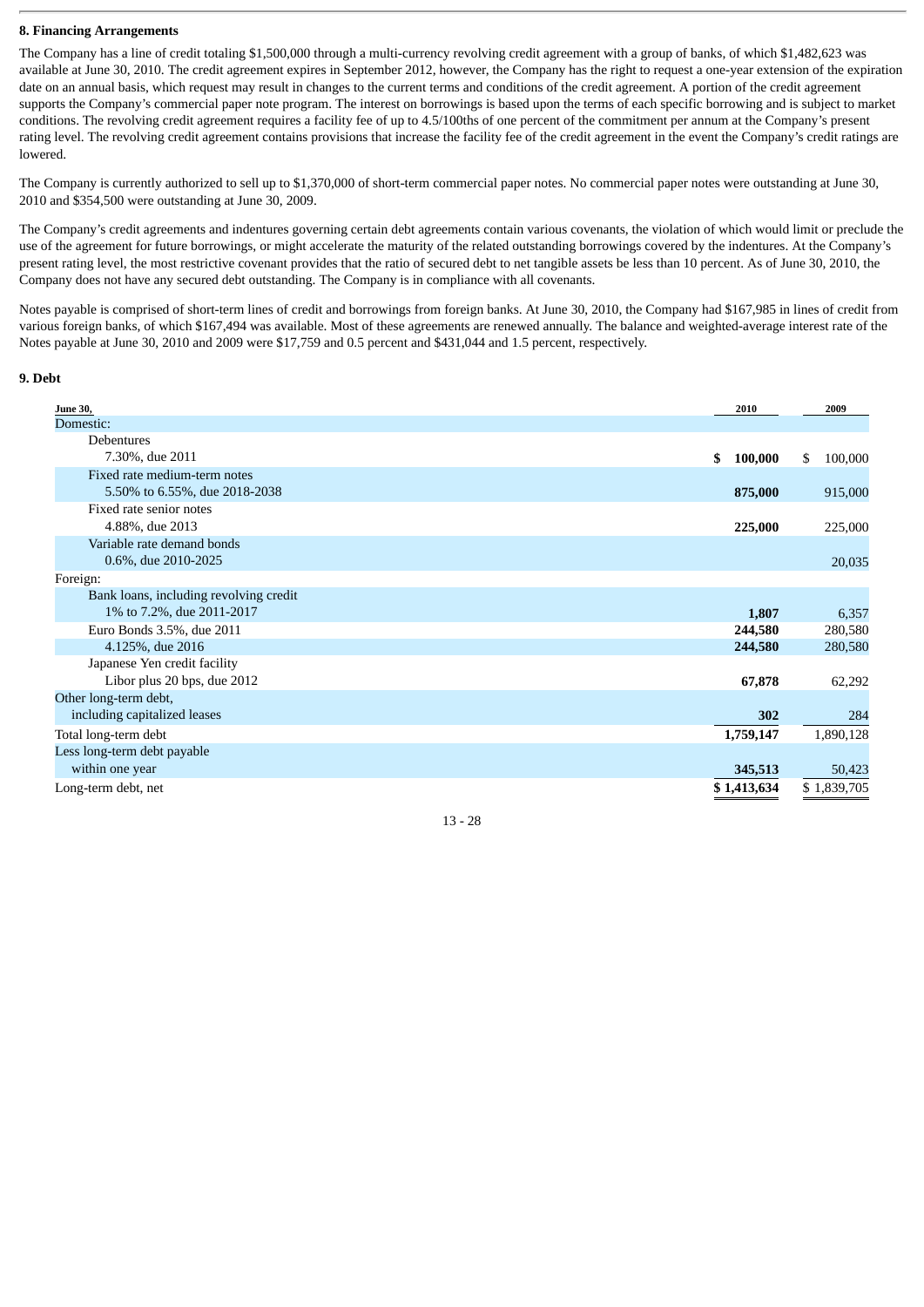Principal amounts of Long-term debt payable in the five years ending June 30, 2011 through 2015 are \$345,513, \$68,373, \$225,219, \$146 and \$131, respectively. The carrying value of the Company's Long-term debt (excluding leases) was \$1,758,845 and \$1,889,844 at June 30, 2010 and 2009, respectively, and was estimated to have a fair value of \$1,925,397 and \$1,899,246, at June 30, 2010 and 2009, respectively. The fair value of the Long-term debt (excluding leases) was estimated using discounted cash flow analyses assuming current interest rates for similar types of borrowing arrangements and maturities.

**Lease Commitments -** Future minimum rental commitments as of June 30, 2010, under non-cancelable operating leases, which expire at various dates, are as follows: 2011-\$78,013; 2012-\$56,838; 2013-\$36,181; 2014-\$23,279; 2015-\$18,139 and after 2015-\$80,927.

Rental expense in 2010, 2009 and 2008 was \$123,582, \$125,516 and \$106,135, respectively.

#### **10. Retirement Benefits**

Pensions - The Company has noncontributory defined benefit pension plans covering eligible employees, including certain employees in foreign countries. Plans for most salaried employees provide pay-related benefits based on years of service. Plans for hourly employees generally provide benefits based on flat-dollar amounts and years of service. The Company also has arrangements for certain key employees which provide for supplemental retirement benefits. In general, the Company's policy is to fund these plans based on legal requirements, tax considerations, local practices and investment opportunities. The Company also sponsors defined contribution plans and participates in government-sponsored programs in certain foreign countries.

A summary of the Company's defined benefit pension plans follows:

| <b>Benefit cost</b>                         | 2010       | 2009       | 2008       |
|---------------------------------------------|------------|------------|------------|
| Service cost                                | \$70,977   | \$71,187   | 76,315     |
| Interest cost                               | 178,562    | 172,321    | 163,635    |
| Expected return on plan assets              | (177, 559) | (186, 417) | (190, 362) |
| Amortization of prior service cost          | 13,974     | 11.787     | 13,318     |
| Amortization of unrecognized actuarial loss | 65,823     | 31,507     | 45,757     |
| Amortization of initial net (asset)         | (55)       | (53)       | (71)       |
| Net periodic benefit cost                   | \$151,722  | \$100,332  | \$108,592  |

|                                                | 2010          | 2009          |
|------------------------------------------------|---------------|---------------|
| <b>Change in benefit obligation</b>            |               |               |
| Benefit obligation at beginning of year        | \$2,952,297   | \$2,731,472   |
| Service cost                                   | 70,977        | 71,187        |
| Interest cost                                  | 178,562       | 172,321       |
| Actuarial loss                                 | 440,941       | 184,275       |
| Benefits paid                                  | (150, 176)    | (140, 842)    |
| Plan amendments                                | 11,902        | 6,442         |
| Acquisitions                                   | 419           | 16,872        |
| Foreign currency translation and other         | (74, 087)     | (89, 430)     |
| Benefit obligation at end of year              | \$3,430,835   | \$2,952,297   |
| Change in plan assets                          |               |               |
| Fair value of plan assets at beginning of year | \$1,807,479   | \$2,344,832   |
| Actual gain (loss) on plan assets              | 261,820       | (384, 309)    |
| <b>Employer contributions</b>                  | 153,291       | 61,933        |
| Benefits paid                                  | (150, 176)    | (140, 842)    |
| Acquisitions                                   |               | 10,781        |
| Foreign currency translation and other         | (52, 228)     | (84, 916)     |
| Fair value of plan assets at end of year       | \$2,020,186   | \$1,807,479   |
| <b>Funded status</b>                           | \$(1,410,649) | \$(1,144,818) |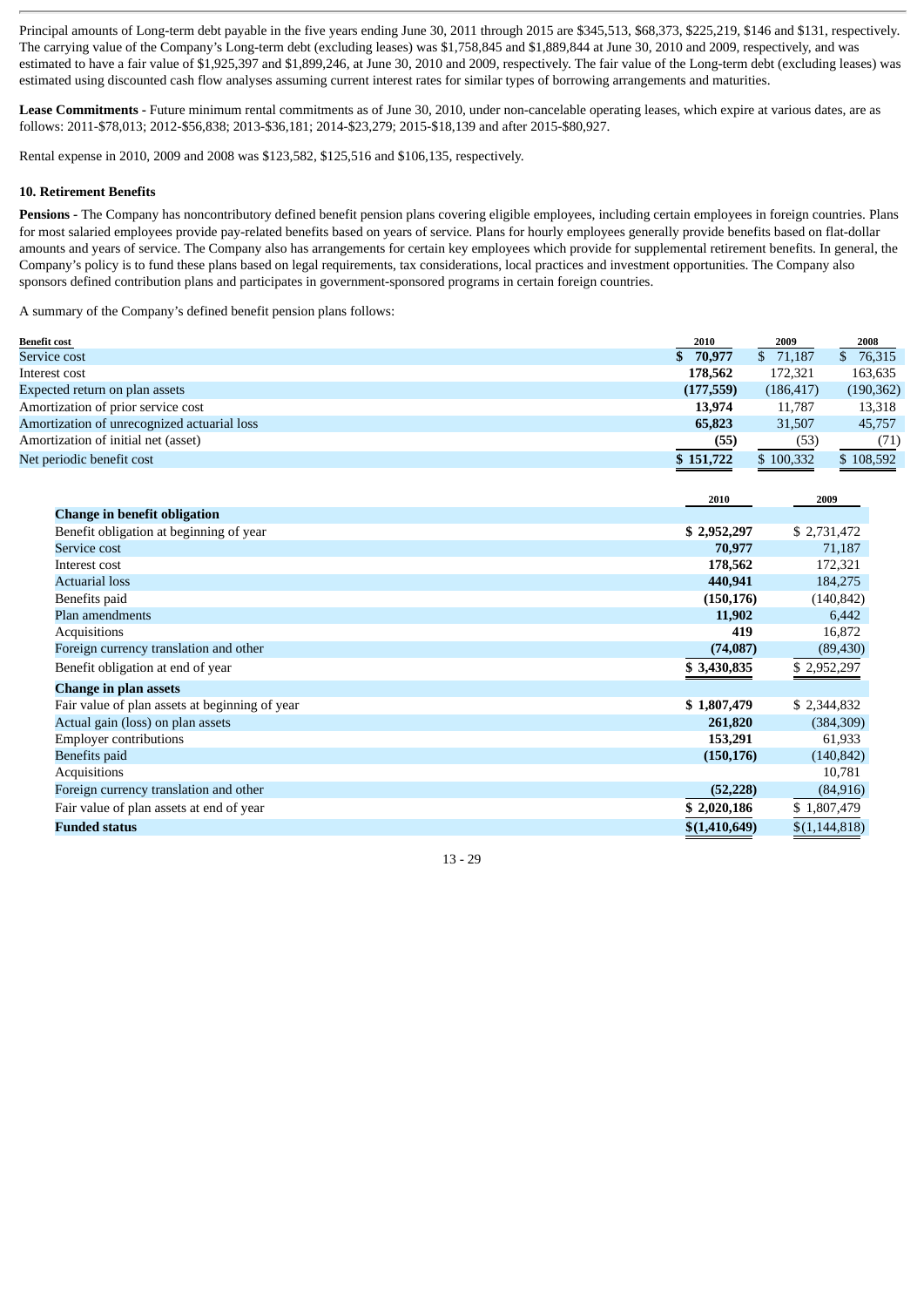|                                                                     | 2010          | 2009          |
|---------------------------------------------------------------------|---------------|---------------|
| <b>Amounts recognized on the Consolidated Balance Sheet</b>         |               |               |
| Investments and other assets                                        |               | 182           |
| Other accrued liabilities                                           | (12, 866)     | (8,828)       |
| Pensions and other postretirement benefits                          | (1,397,783)   | (1, 136, 172) |
| Net amount recognized                                               | \$(1,410,649) | \$(1,144,818) |
|                                                                     |               |               |
| <b>Amounts recognized in Accumulated Other Comprehensive (Loss)</b> |               |               |

| \$1,228,240<br>\$1,496,209 |
|----------------------------|
| 73,094<br>70,810           |
| 63<br>105                  |
| \$1,301,397<br>\$1,567,124 |
|                            |

The presentation of the amounts recognized on the Consolidated Balance Sheet and in Accumulated Other Comprehensive (Loss) is on a debit (credit) basis and excludes the effect of income taxes.

The estimated amount of net actuarial loss, prior service cost and transition asset that will be amortized from accumulated other comprehensive (loss) into net periodic benefit pension cost in 2011 is \$102,622, \$12,476 and \$51, respectively.

The accumulated benefit obligation for all defined benefit plans was \$3,096,603 and \$2,699,942 at June 30, 2010 and 2009, respectively. The projected benefit obligation, accumulated benefit obligation and fair value of plan assets for pension plans with accumulated benefit obligations in excess of plan assets were \$3,401,504, \$3,072,016 and \$1,991,174, respectively, at June 30, 2010, and \$2,911,759, \$2,666,229 and \$1,767,765, respectively, at June 30, 2009.

The Company expects to make cash contributions of approximately \$250 million to its defined benefit pension plans in 2011, the majority of which relate to U.S. defined benefit plans. Estimated future benefit payments in the five years ending June 30, 2011 through 2015 are \$144,209, \$164,493, \$191,499, \$165,679 and \$177,838, respectively and \$1,095,388 in the aggregate for the five years ending June 30, 2016 through June 30, 2020.

The assumptions used to measure net periodic benefit cost for the Company's significant defined benefit plans are:

|                                  | 2010           | 2009            | 2008         |
|----------------------------------|----------------|-----------------|--------------|
| U.S. defined benefit plans       |                |                 |              |
| Discount rate                    | $6.25\%$       | 6.8%            | 6.3%         |
| Average increase in compensation | 4.34%          | 4.7%            | 4.7%         |
| Expected return on plan assets   | $8.5\%$        | 8.5%            | 8.5%         |
| Non-U.S. defined benefit plans   |                |                 |              |
| Discount rate                    | 2.0 to 6.78%   | 2.25 to $6.9\%$ | 2.25 to 6.3% |
| Average increase in compensation | 2.0 to 4.7%    | 1.0 to $4.5\%$  | 1.0 to 4.25% |
| Expected return on plan assets   | 1.0 to 8.0 $%$ | 1.0 to 8.0%     | 1.0 to 7.75% |

The assumptions used to measure the benefit obligation for the Company's significant defined benefit plans are:

|                                  | 2010            | 2009           |
|----------------------------------|-----------------|----------------|
| U.S. defined benefit plans       |                 |                |
| Discount rate                    | 5.3%            | 6.25%          |
| Average increase in compensation | $5.21\%$        | 4.34%          |
| Non-U.S. defined benefit plans   |                 |                |
| Discount rate                    | 1.75 to $6.0\%$ | 2.0 to 6.78%   |
| Average increase in compensation | 2.0 to $4.5\%$  | 2.0 to $4.7\%$ |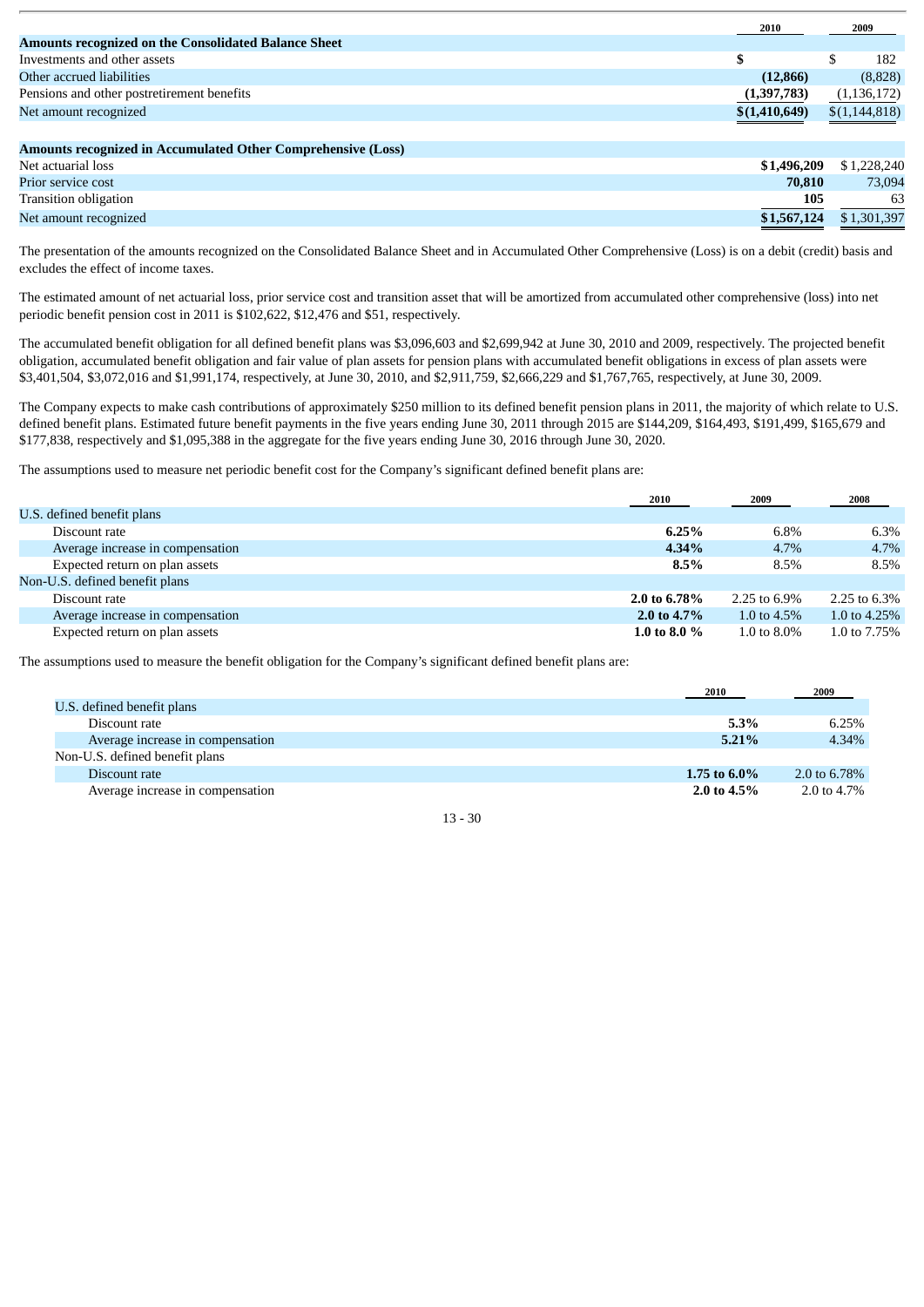The discount rate assumption is based on current rates of high-quality long-term corporate bonds over the same estimated time period that benefit payments will be required to be made. The expected return on plan assets assumption is based on the weighted- average expected return of the various asset classes in the plans' portfolio. The asset class return is developed using historical asset return performance as well as current market conditions such as inflation, interest rates and equity market performance.

The weighted-average allocation of the majority of the assets related to defined benefit plans is as follows:

|                          | 2010                                                                                                                                                                                                                                         | 2009                             |
|--------------------------|----------------------------------------------------------------------------------------------------------------------------------------------------------------------------------------------------------------------------------------------|----------------------------------|
| <b>Equity securities</b> | 56%                                                                                                                                                                                                                                          | 60%                              |
| Debt securities          | 37%                                                                                                                                                                                                                                          | 32%                              |
| Other                    | 7%                                                                                                                                                                                                                                           | 8%                               |
|                          | <u> a shekara ta 1999 a shekara ta 1999 a shekara ta 1999 a shekara ta 1999 a shekara ta 1999 a shekara ta 1999 a shekara ta 1999 a shekara ta 1999 a shekara ta 1999 a shekara ta 1999 a shekara ta 1999 a shekara ta 1999 a sh</u><br>100% | <b>Contract Contract</b><br>100% |

The weighted-average target asset allocation as of June 30, 2010 is 61 percent equity securities, 33 percent debt securities and 6 percent other**.** The investment strategy for defined benefit pension plan assets focuses on achieving prudent actuarial funding ratios while maintaining acceptable levels of risk and providing adequate liquidity to meet immediate and future benefit requirements. This strategy requires an investment portfolio that is broadly diversified across various asset classes and external investment managers. The Company's overall investment strategy is to opportunistically migrate from its current mix between growth seeking assets (primarily consisting of global public equities in developed and emerging countries and hedge fund of fund strategies) and income generating assets (primarily consisting of high quality bonds, both domestic and global, emerging market bonds, high yield bonds and Treasury Inflation Protected Securities) to an allocation more heavily weighted toward income generating assets. Over time, long duration fixed income assets will be added to the portfolio. These securities will be highly correlated with the Company's pension liabilities and will serve to hedge a portion of the Company's interest rate risk.

The fair values of pension plan assets at June 30, 2010, by asset class, are as follows:

|                                | Total        | <b>Quoted Prices</b><br><b>In Active</b><br><b>Markets</b><br>(Level 1) | <b>Significant</b><br>Other<br><b>Observable</b><br>Inputs<br>(Level 2) | Significant<br>Unobservable<br>Inputs<br>(Level 3) |
|--------------------------------|--------------|-------------------------------------------------------------------------|-------------------------------------------------------------------------|----------------------------------------------------|
| Cash and cash equivalents      | \$<br>74,302 | $\mathbf{s}$<br>74,302                                                  | \$                                                                      | \$                                                 |
| <b>Equity securities</b>       | 605,067      | 605,067                                                                 |                                                                         |                                                    |
| <b>Fixed income securities</b> |              |                                                                         |                                                                         |                                                    |
| Corporate bonds                | 116,571      |                                                                         | 116,571                                                                 |                                                    |
| Government issued securities   | 130,070      |                                                                         | 130,070                                                                 |                                                    |
| Mutual funds                   |              |                                                                         |                                                                         |                                                    |
| Equity funds                   | 10,370       |                                                                         | 10,370                                                                  |                                                    |
| Fixed income funds             | 131,777      |                                                                         | 131,777                                                                 |                                                    |
| Common/Collective trusts       |              |                                                                         |                                                                         |                                                    |
| Equity funds                   | 613,246      |                                                                         | 613,246                                                                 |                                                    |
| Fixed income funds             | 245,229      |                                                                         | 245,229                                                                 |                                                    |
| Limited Partnership            | 68,648       |                                                                         | 68,648                                                                  |                                                    |
| <b>Miscellaneous</b>           | 24,906       |                                                                         | 24,906                                                                  |                                                    |
| Total at June 30, 2010         | \$2,020,186  | 679,369                                                                 | \$1,340,817                                                             |                                                    |

Equity securities consist of common stock of both U.S. and foreign corporations and are valued at the closing price reported on the active market on which the individual securities are traded. Equity securities include Company stock with a fair value of \$74,000 as of June 30, 2010 (\$53,717 as of June 30, 2009).

Fixed income securities, mutual funds and limited partnership are valued using market observable inputs for similar assets that are traded on an active market. The value of the limited partnership is estimated using the pro-rata interest in the underlying investments of the partnership.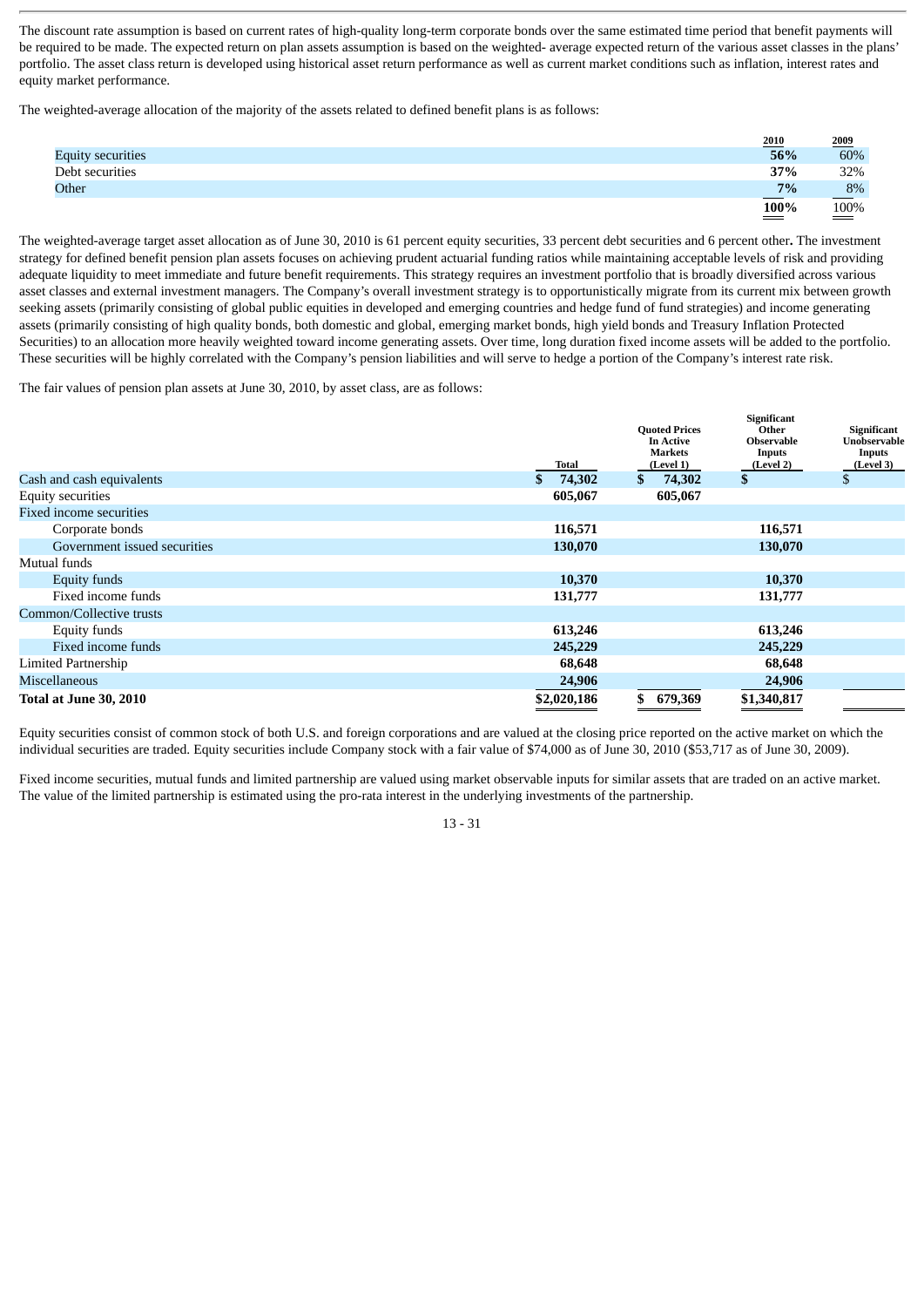Common/Collective trusts are valued using market observable inputs for similar assets that are traded on an active market. The value is estimated using a net asset value per share which is based on the underlying value of the investments in the trust.

Miscellaneous assets primarily includes insurance contracts held in the asset portfolio of the Company's international pension plans and is valued as the present value of future cash flows promised under the terms of the insurance contracts.

The primary investment objective of equity securities and equity funds, within both the mutual fund and common/collective trust asset class, is to obtain capital appreciation in an amount that at least equals various market-based benchmarks. The primary investment objective of fixed income securities and fixed income funds, within both the mutual fund and common/collective trust asset class, is to provide for a constant stream of income while preserving capital. The primary investment objective of the limited partnership is to achieve capital appreciation through an investment program focused on specialized investment strategies. The primary investment objective of insurance contracts, included in the miscellaneous asset class, is to provide a stable rate of return over a specified period of time.

**Employee Savings Plan** - The Company sponsors an employee stock ownership plan (ESOP) as part of its existing savings and investment 401(k) plan. The ESOP is available to eligible domestic employees. Parker Hannifin common stock is used to match contributions made by employees to the ESOP up to a maximum of 4.0 percent of an employee's annual compensation.

A breakdown of shares held by the ESOP is as follows:

|                               | 2010       | 2009       | 2008       |
|-------------------------------|------------|------------|------------|
| Allocated shares              | 10,950,349 | 11.189.598 | 11.123.057 |
| Suspense shares               |            |            | 202,587    |
| Total shares held by the ESOP | 10,950,349 | 11.189.598 | 11,325,644 |
| Fair value of suspense shares |            |            | 14.449     |

In 1999, the ESOP was leveraged and the loan was unconditionally guaranteed by the Company. The Company's matching contribution and dividends on the shares held by the ESOP were used to repay the loan, and shares were released from the suspense account as the principal and interest are paid. The unreleased portion of the shares in the ESOP suspense account were not considered outstanding for purposes of earnings per share computations. The ESOP Trust repaid the loan in 2009 so there are no suspense shares remaining. Company contributions to the ESOP, recorded as compensation and interest expense, were \$48,336 in 2010, \$51,593 in 2009 and \$53,019 in 2008. Dividends earned by the suspense shares and interest income within the ESOP totaled \$28 in 2010, \$162 in 2009 and \$796 in 2008. In 2010 and 2009, in lieu of cash, the Company issued 510,984 and 49,422, of its common shares, respectively, out of treasury for the matching contribution.

The Company has a retirement income account (RIA) within the employee savings plan. The Company makes a contribution to the participant's RIA account each year, the amount of which is based on the participant's age and years of service. Participants do not contribute to the RIA. The Company recognized \$12,598, \$14,489 and \$10,826 in expense related to the RIA in 2010, 2009 and 2008, respectively.

In addition to shares within the ESOP, as of June 30, 2010, employees have elected to invest in 3,827,222 shares of common stock within the Company Stock Fund of the Parker Retirement Savings Plan.

**Other Postretirement Benefits -** The Company provides postretirement medical and life insurance benefits to certain retirees and eligible dependents. Most plans are contributory, with retiree contributions adjusted annually. The plans are unfunded and pay stated percentages of covered medically necessary expenses incurred by retirees, after subtracting payments by Medicare or other providers and after stated deductibles have been met. For most plans, the Company has established cost maximums to more effectively control future medical costs. The Company has reserved the right to change or eliminate these benefit plans.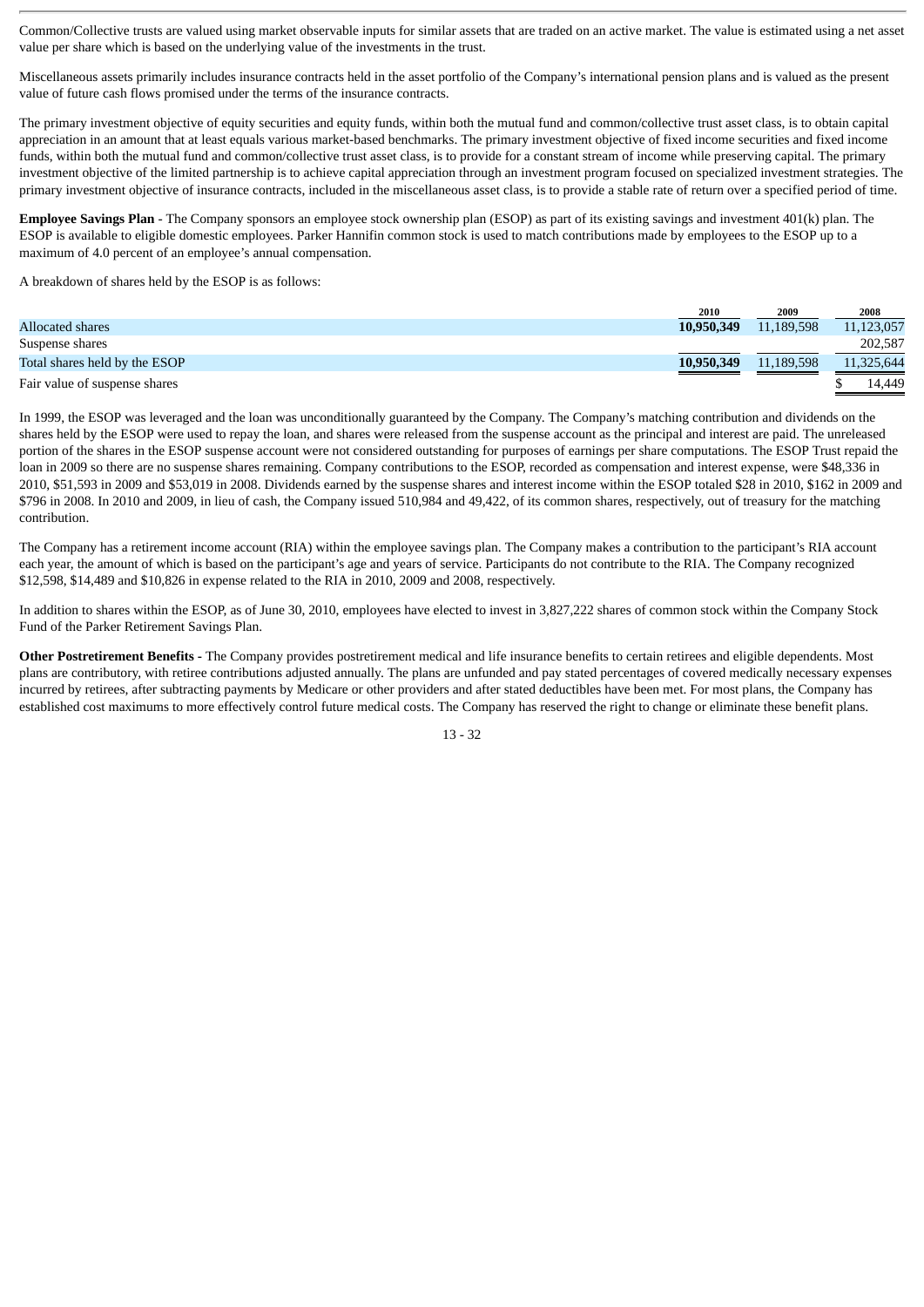Certain employees are covered under benefit provisions that include prescription drug coverage for Medicare eligible retirees. The impact of the subsidy received under the Medicare Prescription Drug, Improvement and Modernization Act of 2003 on the Company's other postretirement benefits was immaterial.

A summary of the Company's other postretirement benefit plans follows:

| <b>Benefit cost</b>                                                 | 2010      | 2009         | 2008         |
|---------------------------------------------------------------------|-----------|--------------|--------------|
| Service cost                                                        | 545<br>\$ | \$<br>1,034  | \$1,519      |
| Interest cost                                                       | 3,920     | 5,193        | 5,700        |
| Net amortization and deferral                                       | (461)     | (753)        | (742)        |
| Net periodic benefit cost                                           | \$4,004   | \$<br>5,474  | 6,477<br>\$  |
|                                                                     |           | 2010         | 2009         |
| <b>Change in benefit obligation</b>                                 |           |              |              |
| Benefit obligation at beginning of year                             |           | \$64,434     | \$91,851     |
| Service cost                                                        |           | 545          | 1,034        |
| Interest cost                                                       |           | 3,920        | 5,193        |
| Actuarial loss (gain)                                               |           | 8,689        | (3,667)      |
| Benefits paid                                                       |           | (7, 720)     | (7,703)      |
| <b>Acquisitions</b>                                                 |           |              | 139          |
| Plan settlement                                                     |           |              | (22, 413)    |
| Benefit obligation at end of year                                   |           | \$69,868     | \$64,434     |
| <b>Funded status</b>                                                |           | \$ (69, 868) | $$$ (64,434) |
| Amounts recognized on the Consolidated Balance Sheet                |           |              |              |
| Other accrued liabilities                                           |           | \$ (5,176)   | \$ (5,318)   |
| Pensions and other postretirement benefits                          |           | (64, 692)    | (59, 116)    |
| Net amount recognized                                               |           | \$ (69, 868) | $$$ (64,434) |
| <b>Amounts recognized in Accumulated Other Comprehensive (Loss)</b> |           |              |              |
| Net actuarial loss (gain)                                           |           | \$<br>5,870  | \$(1,562)    |
| Prior service (credit)                                              |           | (1, 113)     | (2,829)      |
| Net amount recognized                                               |           | \$<br>4,757  | \$(4,391)    |

The presentation of the amounts recognized on the Consolidated Balance Sheet and in Accumulated Other Comprehensive (Loss) is on a debit (credit) basis and is before the effect of income taxes. The amount of prior service (credit) and net actuarial loss (gain) that will be amortized from accumulated other comprehensive (loss) into net periodic postretirement cost in 2011 is \$45 and \$202, respectively.

Historically, the Company has provided self-insured retiree medical plan benefits for non-union employees upon their retirement. The retiree was responsible for paying the premiums for the medical coverage but the Company paid the costs of administering the plans (i.e., claims processing costs). Absorbing the administration costs was considered a benefit under the postretirement benefit accounting rules as the employees who elected to enroll in the retiree medical plans paid a lower premium since the Company was paying the costs to administer the plan. In 2009, the Company discontinued its self-insured retiree medical plans for non-union employees and has therefore eliminated the cost associated with administering the plans. The Company recognized \$22.4 million in income in 2009 as a result of eliminating the liability related to this benefit.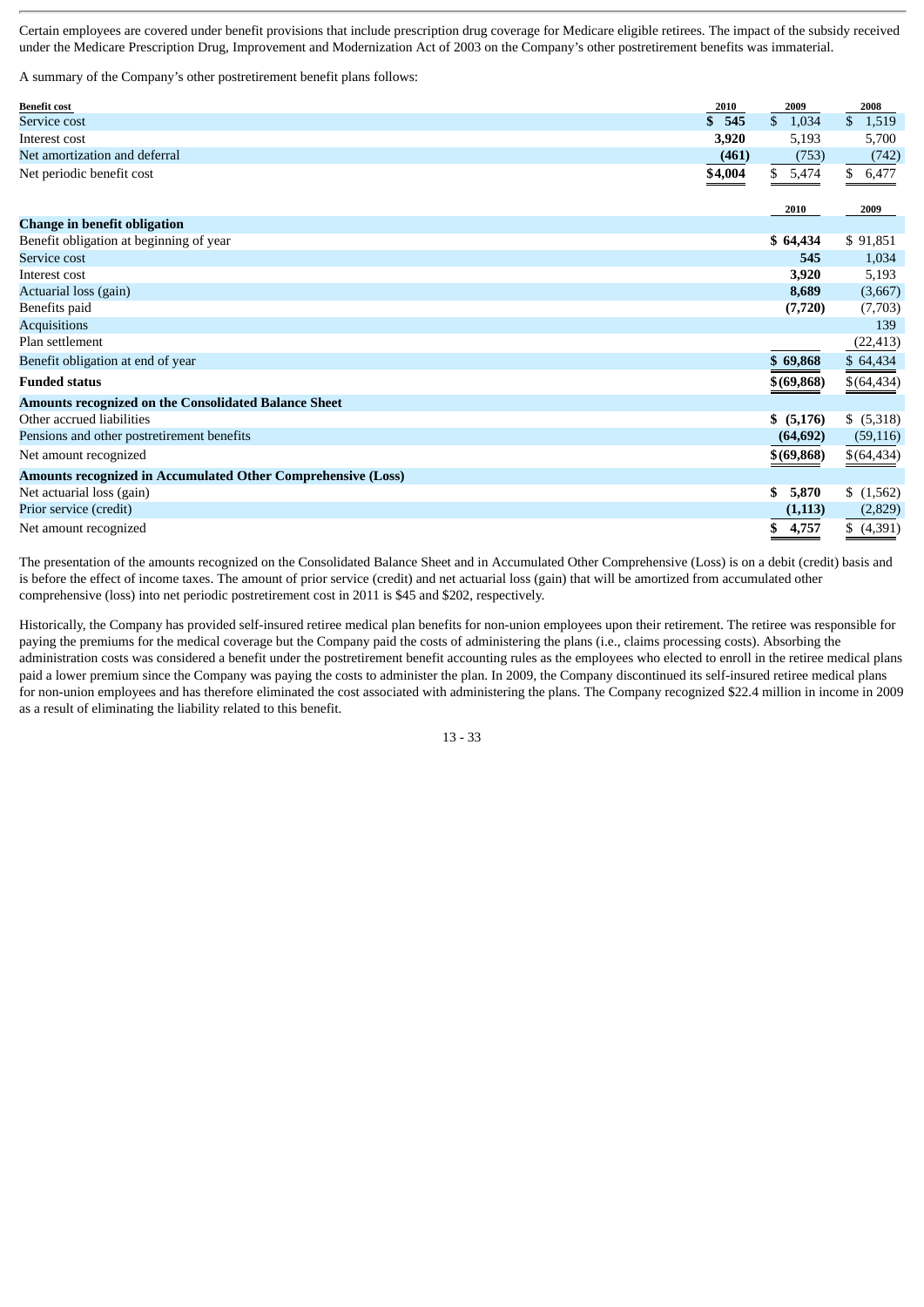The assumptions used to measure the net periodic benefit cost for postretirement benefit obligations are:

|                                                       | 2010    | 2009     | 2008    |
|-------------------------------------------------------|---------|----------|---------|
| Discount rate                                         | $6.1\%$ | 6.71%    | 6.23%   |
| Current medical cost trend rate                       | 8.5%    | $9.25\%$ | 9.7%    |
| Ultimate medical cost trend rate                      | $5.0\%$ | $5.0\%$  | $5.0\%$ |
| Medical cost trend rate decreases to ultimate in year | 2018    | 2014     | 2014    |

The discount rate assumption used to measure the benefit obligation was 5.01 percent in 2010 and 6.1 percent in 2009.

Estimated future benefit payments for other postretirement benefits in the five years ending June 30, 2011 through 2015 are \$5,191, \$5,194, \$5,129, \$5,123 and \$5,113, respectively, and \$24,755 in the aggregate for the five years ending June 30, 2016 through June 30, 2020.

A one percentage point change in assumed health care cost trend rates would have the following effects:

|                                                         | 1% Increase |  | 1% Decrease                               |
|---------------------------------------------------------|-------------|--|-------------------------------------------|
| Effect on total of service and interest cost components |             |  | $\frac{1}{20}$ \$ (184)                   |
| Effect on postretirement benefit obligation             |             |  | $\frac{1}{2}$ 3,550 $\frac{1}{2}$ (2,973) |

**Other** - The Company has established nonqualified deferred compensation programs, which permit officers, directors and certain management employees annually to elect to defer a portion of their compensation, on a pre-tax basis, until their retirement. The retirement benefit to be provided is based on the amount of compensation deferred, Company match, and earnings on the deferrals. During 2010, 2009 and 2008, the Company recorded (income) expense relating to deferred compensation of \$21,553, \$(27,167) and \$8,785, respectively.

The Company has invested in corporate-owned life insurance policies to assist in meeting the obligation under these programs. The policies are held in a rabbi trust and are recorded as assets of the Company.

## **11. Shareholders' Equity**

Retirement benefit plan activity for Retained earnings in 2009 includes \$3,391 related to the adoption of new accounting rules for split dollar insurance arrangements and \$2,106 related to the adoption of the measurement date provision of pension accounting rules.

The balance of Accumulated other comprehensive (loss) in Shareholders' equity is comprised of the following:

|                              | 2010        | 2009      |
|------------------------------|-------------|-----------|
| Foreign currency translation | \$(187,746) | (821)     |
| Retirement benefit plans     | (1.019.762) | (836,398) |
| Other                        | (1,053)     | (5,800)   |

The balance of Accumulated other comprehensive (loss) income in Noncontrolling interests relates to foreign currency translation and amounted to \$18,519 and \$11,426, at June 30, 2010 and June 30, 2009, respectively.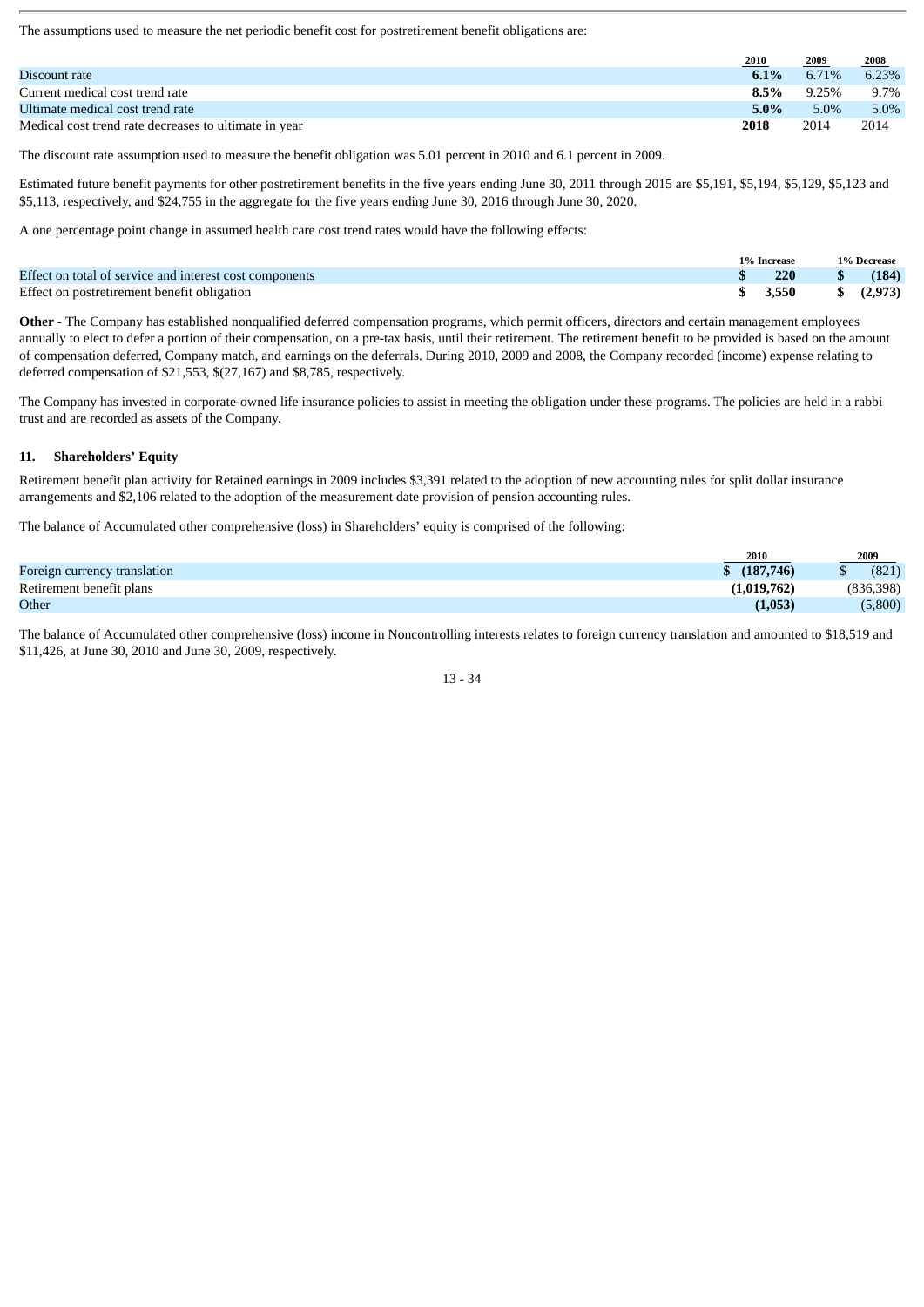**Share Repurchases -** The Company has a program to repurchase its common shares. Under the program, the Company is authorized to repurchase an amount of common shares each fiscal year equal to the greater of 7.5 million shares or five percent of the shares outstanding as of the end of the prior fiscal year. Repurchases are funded primarily from operating cash flows and commercial paper borrowings, and the shares are initially held as treasury stock. The number of common shares repurchased at the average purchase price follows:

|                         | 2010    | 2009      | 2008    |
|-------------------------|---------|-----------|---------|
| Shares repurchased      | 441,118 | 7.557.284 | 255,062 |
| Average price per share | 56.67   | 59.25     | 66.82   |

In August 2007, the Company's Board of Directors authorized the accelerated purchase of \$500 million of the Company's common shares. This authorization is in addition to the Company's previously announced share repurchase program. Under the accelerated repurchase program, the Company repurchased a total of 6,629,981 shares at an average purchase price of \$75.48 per share.

#### **12. Stock Incentive Plans**

**Stock-Based Awards -** The Company's 2003 and 2009 Stock Incentive Programs provide for the granting of nonqualified options and stock appreciation rights (SARs) to officers and key employees of the Company. The nonqualified options allow the recipient to purchase shares of common stock at a price not less than 100 percent of the fair market value of the stock on the date the stock-based awards are granted. Upon exercise, SARs entitle the recipient to receive shares of common stock equal to the increase in value of the award between the grant date and the exercise date. Outstanding options and SARs are exercisable from one to three years after the date of grant and expire no more than 10 years after grant. The Company satisfies stock option and SAR exercises by issuing common shares out of treasury, which have been repurchased pursuant to the Company's share repurchase program described in Note 11, or through the issuance of previously unissued common shares (24,838 previously unissued common shares were issued in 2008).

During 2010, 2009 and 2008, the Company recognized stock-based compensation expense of \$44,415, \$41,488 and \$44,947, respectively, relating to the option and SAR awards. The Company derives a tax deduction measured by the excess of the market value over the grant price at the date stock-based awards are exercised. The related tax benefit is credited to Additional capital as the Company is currently in a windfall tax benefit position.

The fair value of each stock-based award granted in 2010, 2009 and 2008 were estimated at the date of grant using a Black-Scholes option pricing model with the following weighted-average assumptions:

|                                  | 2010      | 2009      | 2008      |
|----------------------------------|-----------|-----------|-----------|
| Risk-free interest rate          | 2.9%      | 3.2%      | $4.4\%$   |
| Expected life of award           | $5.3$ yrs | $4.9$ vrs | $5.2$ yrs |
| Expected dividend vield of stock | 1.4%      | 1.3%      | 1.4%      |
| Expected volatility of stock     | 34.5%     | 26.6%     | 25.6%     |
| Weighted-average fair value      | \$15.77   | \$16.56   | \$16.61   |

The risk-free interest rate was based on U.S. Treasury yields with a term similar to the expected life of the award. The expected life of the award was derived by referring to actual exercise and post-vesting employment termination experience. The expected dividend yield was based on the Company's historical dividend rate and stock price over a period similar to the expected life of the award. The expected volatility of stock was derived by referring to changes in the Company's historical common stock prices over a timeframe similar to the expected life of the award.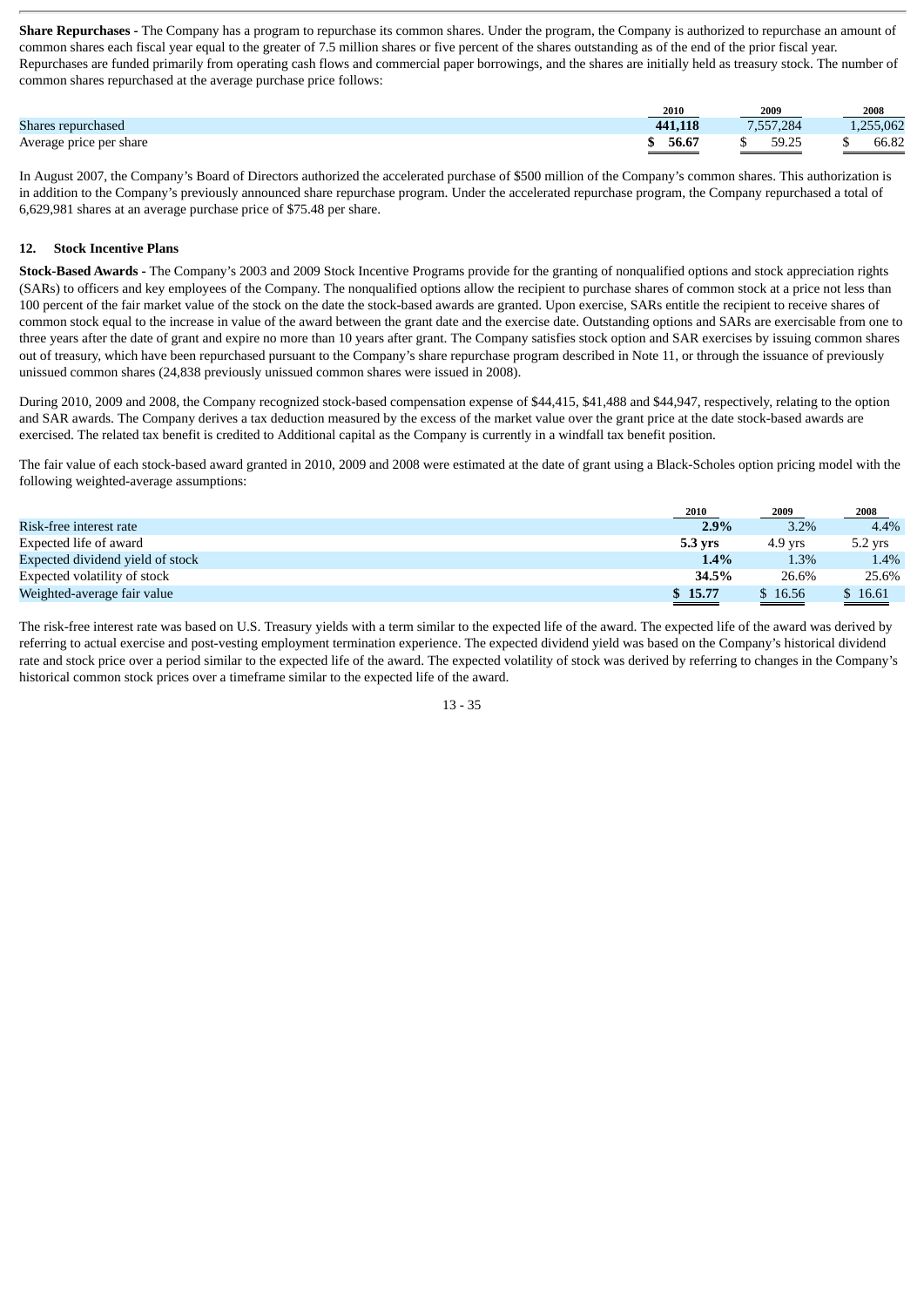Stock-based award activity during 2010 is as follows (aggregate intrinsic value in millions):

|                                  | <b>Number Of</b><br>Shares | Weighted-<br>Average<br>Exercise<br>Price | Weighted-<br>Average<br>Remaining<br>Contractual<br>Term | Aggregate<br><b>Intrinsic</b><br>Value |
|----------------------------------|----------------------------|-------------------------------------------|----------------------------------------------------------|----------------------------------------|
| Outstanding June 30, 2009        | 14,631,280                 | \$47.88                                   |                                                          |                                        |
| Granted                          | 3,234,283                  | 50.46                                     |                                                          |                                        |
| <b>Exercised</b>                 | (1,496,389)                | 34.00                                     |                                                          |                                        |
| Canceled                         | (216, 681)                 | 57.55                                     |                                                          |                                        |
| <b>Outstanding June 30, 2010</b> | 16,152,493                 | 49.55<br>S.                               | 5.6 years                                                | \$140.2                                |
| Exercisable June 30, 2010        | 10,565,620                 | \$46.01                                   | 4.6 years                                                | \$122.1                                |

A summary of the status and changes of shares subject to stock-based awards and the related average price per share follows:

|                                | Number of<br><b>Shares</b> | Weighted-<br>Average<br>Grant<br>Date<br>Fair<br>Value |
|--------------------------------|----------------------------|--------------------------------------------------------|
| Nonvested June 30, 2009        | 4,929,680                  | \$16.32                                                |
| <b>Granted</b>                 | 3,234,283                  | 15.77                                                  |
| <b>Vested</b>                  | (2,511,704)                | 16.12                                                  |
| Canceled                       | (65, 386)                  | 15.52                                                  |
| <b>Nonvested June 30, 2010</b> | 5,586,873                  | \$16.10                                                |
|                                |                            |                                                        |

At June 30, 2010, \$30,096 of expense with respect to nonvested stock-based awards has yet to be recognized and will be amortized into expense over a weightedaverage period of approximately 18 months. The total fair value of shares vested during 2010, 2009 and 2008 was \$40,494, \$40,082 and \$29,326, respectively.

Information related to stock-based awards exercised during 2010, 2009 and 2008 is as follows:

|                    | 2010     | 2009    | 2008                                                 |
|--------------------|----------|---------|------------------------------------------------------|
| Net cash proceeds  | \$10,307 | \$3,557 | \$33,406                                             |
| Intrinsic value    | 45,424   | 4,787   | 82,415                                               |
| Income tax benefit | 14,031   | 1,517   | 26,360<br><b>Contract Contract Contract Contract</b> |

Shares surrendered upon exercise of stock options and SARS: 2010 – 606,554; 2009 – 90,129; 2008 – 732,920.

**Restricted Stock -** The Company's 2003 Stock Incentive Programs provided for the issuance of restricted shares to certain key employees under the Company's 2007-08-09, 2006-07-08 and 2005-06-07 Long Term Incentive Plans (LTIP). Value of the payments was set at the market value of the Company's common stock on the date of issuance. Shares were earned and awarded, and an estimated value was accrued, based upon attainment of criteria specified in the LTIP over the cumulative years of each three-year plan. Plan participants are entitled to cash dividends and to vote their respective shares, but the shares are restricted as to transferability for three years following issuance.

| <b>Restricted Shares for LTIP</b>       | 2010    | 2009              | 2008     |
|-----------------------------------------|---------|-------------------|----------|
| Number of shares issued                 | 68.172  | 172.130           | 294,418  |
| Average share value on date of issuance |         | $$48.58$ $$65.34$ | \$ 60.93 |
| Total value                             | \$3.312 | \$11,247          | \$17,940 |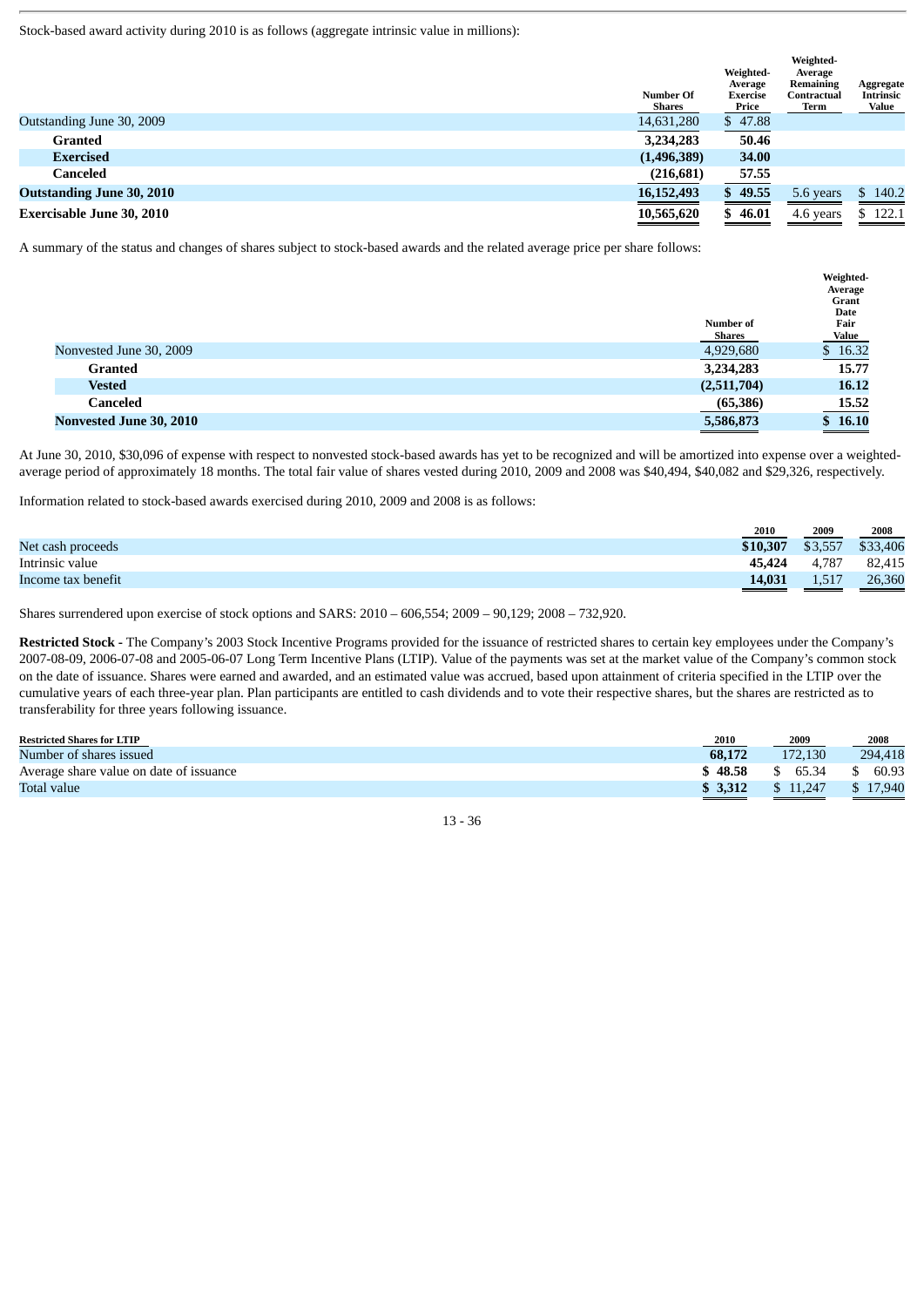Under the Company's 2008-09-10 LTIP a payout of restricted shares from the Company's 2003 Stock Incentive Program will be issued to certain key employees in August 2010. In lieu of restricted shares, the participant may elect to receive the 2008-09-10 LTIP payout as deferred cash compensation. Retired participants receive the 2008-09-10 LTIP payout in cash. The total payout, valued at \$9,456, has been accrued over the three years of the plan. During 2010, 2009 and 2008, the Company recorded expense (income) relating to the LTIP of \$15,018, \$(5,562) and \$25,681 respectively. The decrease in expense in 2009 was primarily attributable to the impact the economic downturn had on the Company's performance and stock price during 2009.

A summary of the status and changes of shares relating to the LTIP and the related average price per share follows:

|                                | Number of<br>Shares | Weighted-Average<br><b>Grant Date</b><br><b>Fair Value</b> |
|--------------------------------|---------------------|------------------------------------------------------------|
| Nonvested June 30, 2009        | 1,395,224           | 56.69                                                      |
| Granted                        | 423,600             | 51.95                                                      |
| Vested                         | (318, 330)          | 49.75                                                      |
| Canceled                       | (150, 466)          | 48.58                                                      |
| <b>Nonvested June 30, 2010</b> | 1,350,028           | 57.74                                                      |

Shares surrendered in connection with the LTIP: 2010– 83,991; 2009 – 60,247; 2008 – 109,642.

In 2010, 2009 and 2008, 20,000, 12,150 and 14,850 restricted shares, respectively were issued to certain non-employee members of the Board of Directors. Transferability of these shares is restricted for one to three years following issuance. In addition, non-employee members of the Board of Directors have been given the opportunity to receive all or a portion of their fees in restricted shares. These shares vest ratably, on an annual basis, over the term of office of the director. In 2010, 2009 and 2008, 4,578, 3,868 and 2,526 restricted shares, respectively, were issued in lieu of directors' fees.

At June 30, 2010, the Company had approximately 25 million common shares reserved for issuance in connection with its stock incentive plans.

## **13. Shareholders' Protection Rights Agreement**

On January 25, 2007, the Board of Directors of the Company declared a dividend of one Shareholders' Right for each common share outstanding on February 17, 2007 in relation to the Company's Shareholders Protection Rights Agreement. As of June 30, 2010, 161,256,018 common shares were reserved for issuance under this Agreement. Under certain conditions involving acquisition of, or an offer for, 15 percent or more of the Company's common shares, all holders of Shareholders' Rights would be entitled to purchase one common share at an exercise price currently set at \$160. In addition, in certain circumstances, all holders of Shareholders' Rights (other than the acquiring entity) would be entitled to purchase a number of common shares equal to twice the exercise price, or at the option of the Board, to exchange each Shareholders' Right for one common share. The Shareholders' Rights remain in existence until February 17, 2017, unless extended by the Board of Directors or earlier redeemed (at one cent per Shareholders' Right), exercised or exchanged under the terms of the agreement. In the event of an unfriendly business combination attempt, the Shareholders' Rights will cause substantial dilution to the person attempting the business combination. The Shareholders' Rights should not interfere with any merger or other business combination that is in the best interest of the Company and its shareholders since the Shareholders' Rights may be redeemed.

#### **14. Research and Development**

Research and development costs amounted to \$316,181 in 2010, \$338,908 in 2009 and \$303,098 in 2008. These amounts include both costs incurred by the Company related to independent research and development initiatives as well as costs incurred in connection with research and development contracts. Costs incurred in connection with research and development contracts amounted to \$40,277 in 2010, \$50,739 in 2009 and \$47,757 in 2008. These costs are included in the total research and development cost for each of the respective years.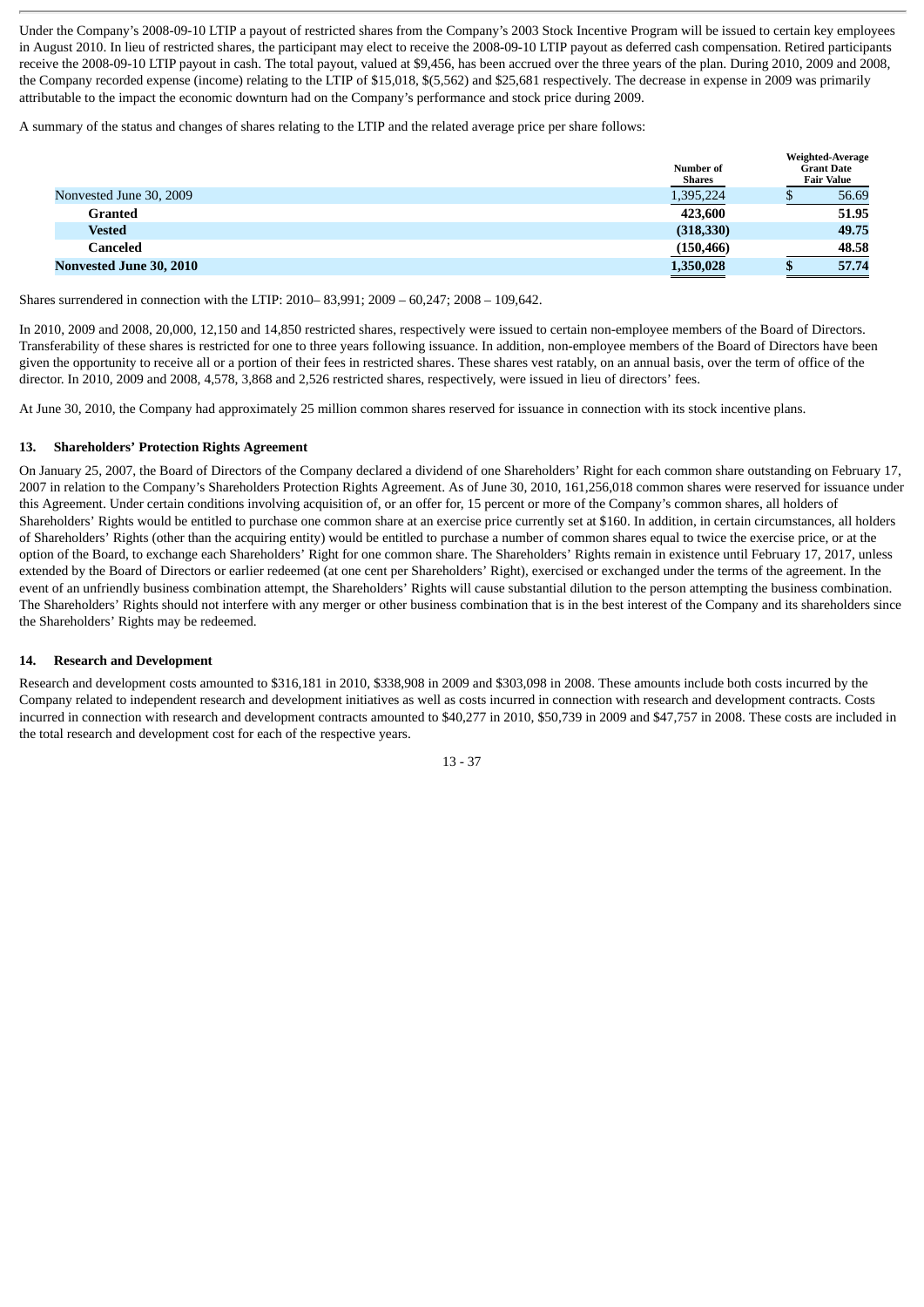#### **15. Fair Value Measurements**

On July 1, 2009, the Company adopted new accounting guidance relating to fair value measurements of nonfinancial assets and nonfinancial liabilities, which includes goodwill and long-lived assets. These items are recognized at fair value when an impairment exists. No material fair value adjustments were made to the Company's nonfinancial assets and nonfinancial liabilities during 2010.

A summary of financial assets and liabilities that were measured at fair value on a recurring basis at June 30, 2010 and June 30, 2009 is as follows:

|                               | <b>Total Value At</b><br>June 30, 2010 | <b>Quoted Prices</b><br><b>In Active</b><br><b>Markets</b><br>(Level 1) | <b>Significant Other</b><br><b>Observable</b><br>Inputs<br>(Level 2) | Significant<br><b>Unobservable</b><br>Inputs<br>(Level 3) |
|-------------------------------|----------------------------------------|-------------------------------------------------------------------------|----------------------------------------------------------------------|-----------------------------------------------------------|
| Assets:                       |                                        |                                                                         |                                                                      |                                                           |
| Available for sale securities | \$<br>3,542                            | \$                                                                      | \$                                                                   | 3,542<br>\$                                               |
| <b>Derivatives</b>            | 1,624                                  |                                                                         | 1,624                                                                |                                                           |
| Liabilities:                  |                                        |                                                                         |                                                                      |                                                           |
| Deferred compensation plans   | 112,189                                |                                                                         | 112,189                                                              |                                                           |
| <b>Derivatives</b>            | 2,334                                  |                                                                         | 2,334                                                                |                                                           |
|                               |                                        |                                                                         |                                                                      |                                                           |
|                               | <b>Total Value At</b><br>June 30, 2009 | <b>Quoted Prices</b><br><b>In Active</b><br><b>Markets</b><br>(Level 1) | <b>Significant Other</b><br><b>Observable</b><br>Inputs<br>(Level 2) | Significant<br><b>Unobservable</b><br>Inputs<br>(Level 3) |
| Assets:                       |                                        |                                                                         |                                                                      |                                                           |
| Available for sale securities | \$<br>3,493                            | \$<br>3,493                                                             | \$                                                                   | \$                                                        |
| <b>Derivatives</b>            | 203                                    |                                                                         | 203                                                                  |                                                           |
| Liabilities:                  |                                        |                                                                         |                                                                      |                                                           |
| Deferred compensation plans   | 99,007                                 |                                                                         | 99,007                                                               |                                                           |

Available for sale securities consist of an investment in stock in an electronic and electrical equipment company. The fair value of available for sale securities was transferred from Level 1 to Level 3 in 2010 as a result of the delisting of the electronic and electrical equipment company's stock from the international market of the London Stock Exchange. The fair value of available for sale securities as of June 30, 2010 was estimated using a market and income approach with equal weighting given to each approach. The market approach estimates a fair value by applying price-to-earnings multiples for similar companies that are publicly traded while the income approach estimates a fair value using a discounted cash flow analysis. During 2010, there were no purchases, sales, issuances or settlements of available for sale securities. After the stock delisting, it was determined that the fair value of the investment in the electronic and electrical equipment company had permanently declined and an expense of \$7,251 was recognized in Net income, the amount of which had previously been included in Accumulated other comprehensive (loss). The fair value of available for sale securities as of June 30, 2009 was measured using quoted market prices. Derivatives primarily consist of costless collar contracts, the fair value of which is calculated through a model that utilizes market observable inputs including both spot and forward prices for the same underlying currencies. The Company has established nonqualified deferred compensation programs which permit officers, directors and certain management employees to defer a portion of their compensation, on a pre-tax basis, until their termination of employment. Changes in the fair value of the compensation deferred under these programs are recognized based on the quoted market prices for the participants' investment elections.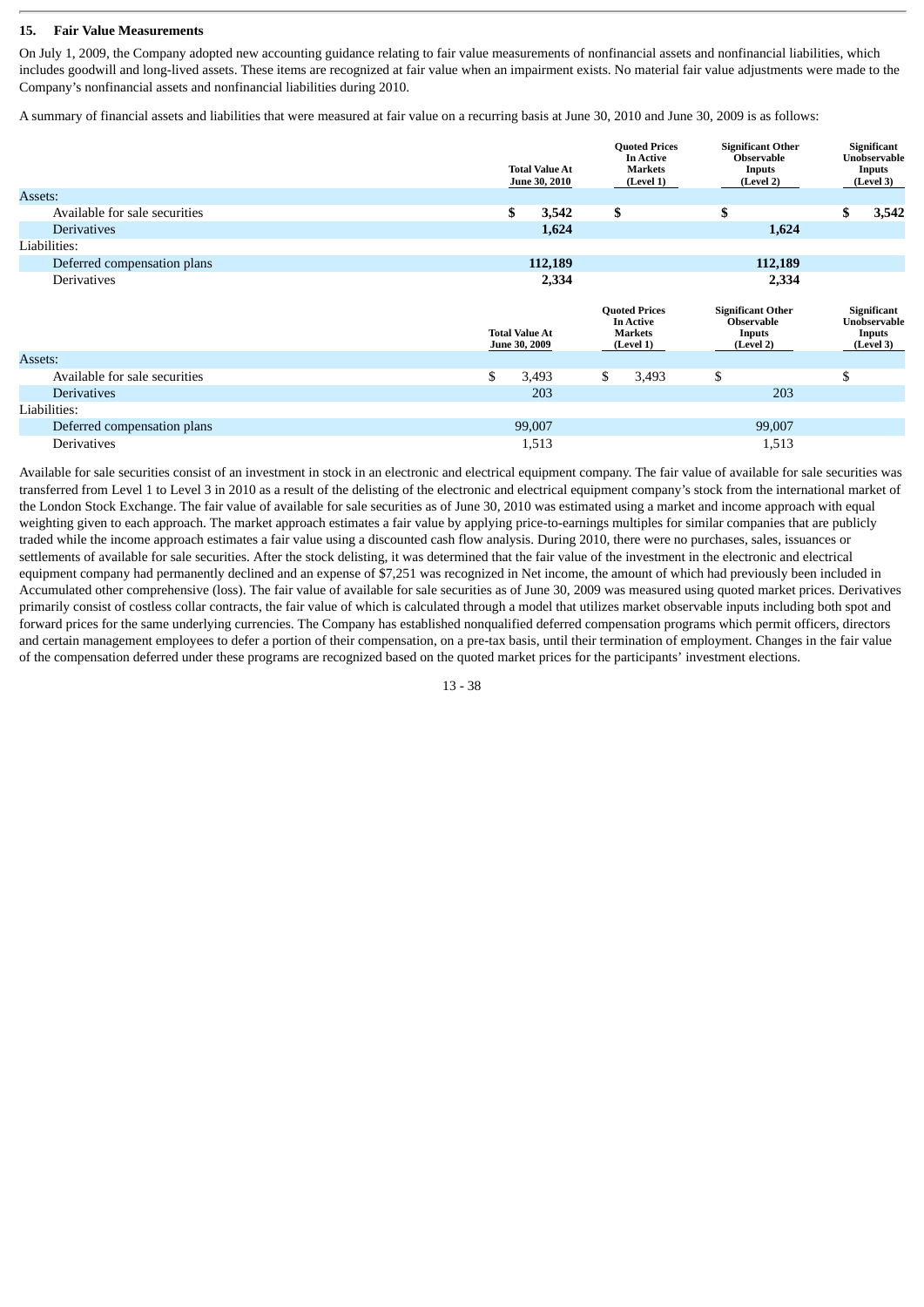#### **16. Contingencies**

The Company is involved in various litigation matters arising in the normal course of business, including proceedings based on product liability claims, workers' compensation claims and alleged violations of various environmental laws. The Company is self-insured in the United States for health care, workers' compensation, general liability and product liability up to predetermined amounts, above which third party insurance applies. Management regularly reviews the probable outcome of these proceedings, the expenses expected to be incurred, the availability and limits of the insurance coverage, and the established accruals for liabilities. While the outcome of pending proceedings cannot be predicted with certainty, management believes that any liabilities that may result from these proceedings will not have a material adverse effect on the Company's liquidity, financial condition or results of operations.

Parker ITR S.r.l. (Parker ITR), a subsidiary acquired on January 31, 2002, has been the subject of a number of lawsuits and regulatory investigations, the majority of which have either been settled or are pending an appeal filed by the Company.

With respect to the class action lawsuits, the Company recognized \$20,000 in expense in 2008 and \$2,322 in expense in 2009. No expenses related to the class action lawsuits were recognized during 2010. With respect to the regulatory investigations, the Company recognized \$35,084 in expense in 2009 and \$654 in expense in 2010. No expenses related to the regulatory investigations were recognized in 2008.

As of June 30, 2010, the Company has made all required payments relating to the class action lawsuits and regulatory investigations and has no remaining accrual related to these matters. With respect to the class action lawsuits, the Company made payments of \$22,322 in 2009. No payments were made in 2008 or 2010. With respect to the regulatory investigations, the Company made payments of \$32,794 in 2009 and \$2,944 in 2010. No payments were made in 2008.

Legal expenses related to these matters are being expensed as incurred and totaled \$1,445, \$3,092, and \$5,767 in 2010, 2009 and 2008, respectively.

**Environmental -** The Company is currently responsible for environmental remediation at various manufacturing facilities presently or formerly operated by the Company and has been named as a "potentially responsible party," along with other companies, at off-site waste disposal facilities and regional sites.

As of June 30, 2010, the Company has a reserve of \$15,825 for environmental matters, which are probable and reasonably estimable. This reserve is recorded based upon the best estimate of costs to be incurred in light of the progress made in determining the magnitude of remediation costs, the timing and extent of remedial actions required by governmental authorities and the amount of the Company's liability in proportion to other responsible parties. This reserve is net of \$1,451 for discounting, primarily at a 4.5 percent discount rate, a portion of the costs to operate and maintain remediation treatment systems as well as gauge treatment system effectiveness through monitoring and sampling over periods up to 15 years.

The Company's estimated total liability for the above mentioned sites ranges from a minimum of \$15.8 million to a maximum of \$72.3 million. The largest range of the estimated total liability for any one site is approximately \$6.1 million. The actual costs to be incurred by the Company will be dependent on final determination of remedial action required, negotiations with federal and state agencies, changes in regulatory requirements and technology innovation, the effectiveness of remedial technologies employed, the ability of other responsible parties to pay, and any insurance or third party recoveries.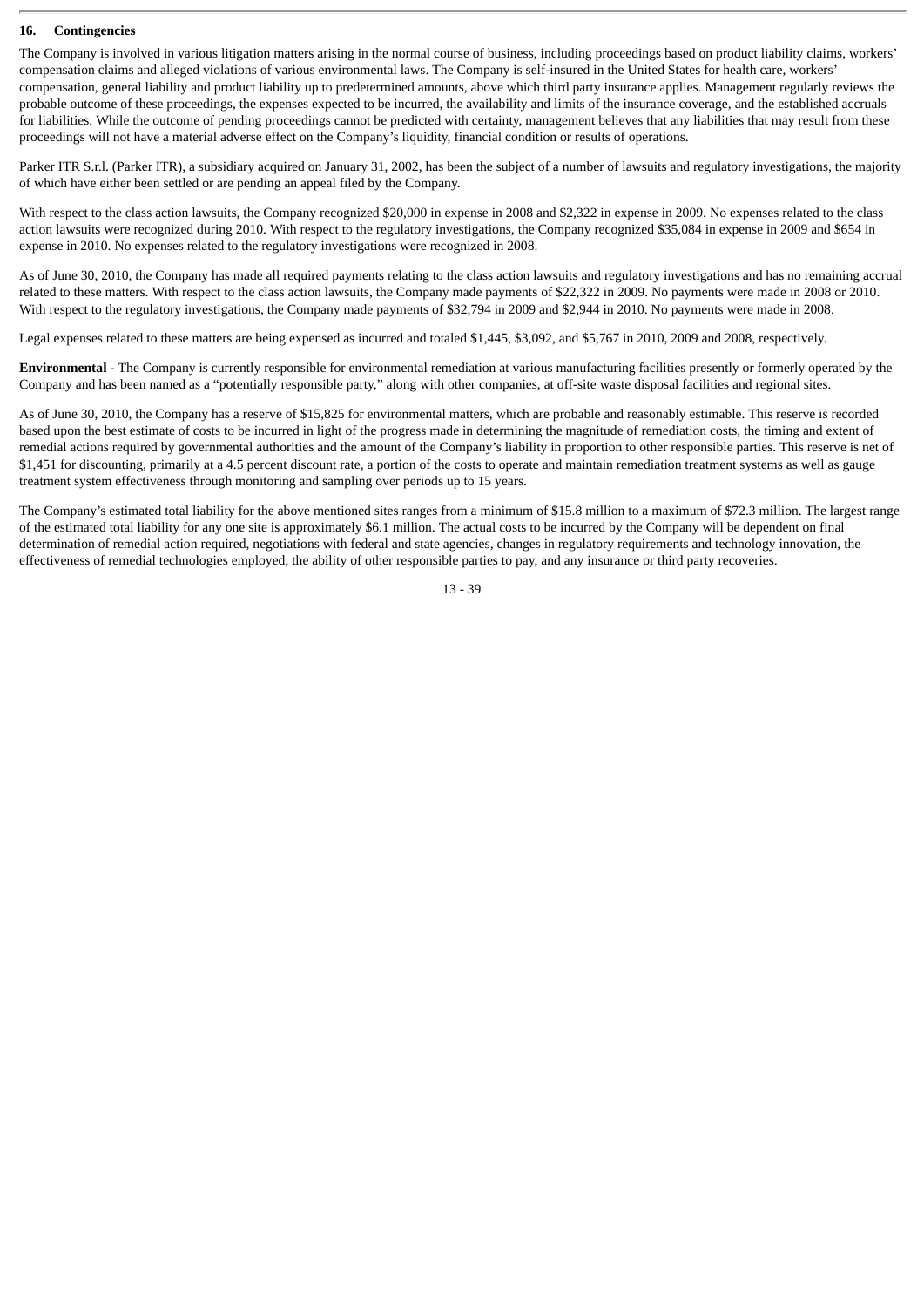# 17. **Quarterly Information** (Unaudited)

| 2010                                           | 1st         | 2nd         | 3rd         | 4th         | Total        |
|------------------------------------------------|-------------|-------------|-------------|-------------|--------------|
| <b>Net sales</b>                               | \$2,237,165 | \$2,354,708 | \$2,614,823 | \$2,786,470 | 9,993,166    |
| <b>Gross profit</b>                            | 436,220     | 485,227     | 552,372     | 672,280     | 2,146,099    |
| Net income attributable to common shareholders | 73,493      | 104,546     | 153,863     | 222,163     | 554,065      |
| Diluted earnings per share                     | .45         | .64         | .94         | 1.35        | 3.40         |
|                                                |             |             |             |             |              |
| 2009                                           | 1st         | 2nd         | 3rd         | 4th         | Total        |
| Net sales                                      | \$3,064,688 | \$2,688,656 | \$2,344,713 | \$2,210,958 | \$10,309,015 |
| Gross profit                                   | 727,466     | 567,206     | 436,106     | 396,889     | 2,127,667    |
| Net income attributable to common shareholders | 250,176     | 155,401     | 53,422      | 49,516      | 508,515      |
| Diluted earnings per share                     | 1.50        | .96         | .33         | .31         | 3.13         |
|                                                |             |             |             |             |              |

Earnings per share amounts are computed independently for each of the quarters presented, therefore, the sum of the quarterly earnings per share amounts may not equal the total computed for the year.

# **18. Stock Prices and Dividends** (Unaudited)

| (In dollars) |                  | 1st     | 2nd     | 3rd     | 4th     | <b>Full Year</b> |
|--------------|------------------|---------|---------|---------|---------|------------------|
| 2010         | <b>High</b>      | \$55.89 | \$59.36 | \$66.71 | \$72.50 | \$72.50          |
|              | Low              | 39.53   | 49.36   | 53.50   | 55.18   | 39.53            |
|              | <b>Dividends</b> | .25     | .25     | .25     | .26     | 1.01<br>_____    |
| 2009         | High             | \$72.69 | \$52.52 | \$46.45 | \$48.45 | \$72.69          |
|              | Low              | 48.67   | 31.29   | 27.69   | 33.13   | 27.69            |
|              | <b>Dividends</b> | .25     | .25     | .25     | .25     | 1.00             |
| 2008         | High             | \$78.43 | \$86.56 | \$76.03 | \$86.91 | \$86.91          |
|              | Low              | 58.19   | 71.15   | 58.10   | 69.46   | 58.10            |
|              | <b>Dividends</b> | .21     | .21     | .21     | .21     | .84              |

Common Stock Listing: New York Stock Exchange, Stock Symbol PH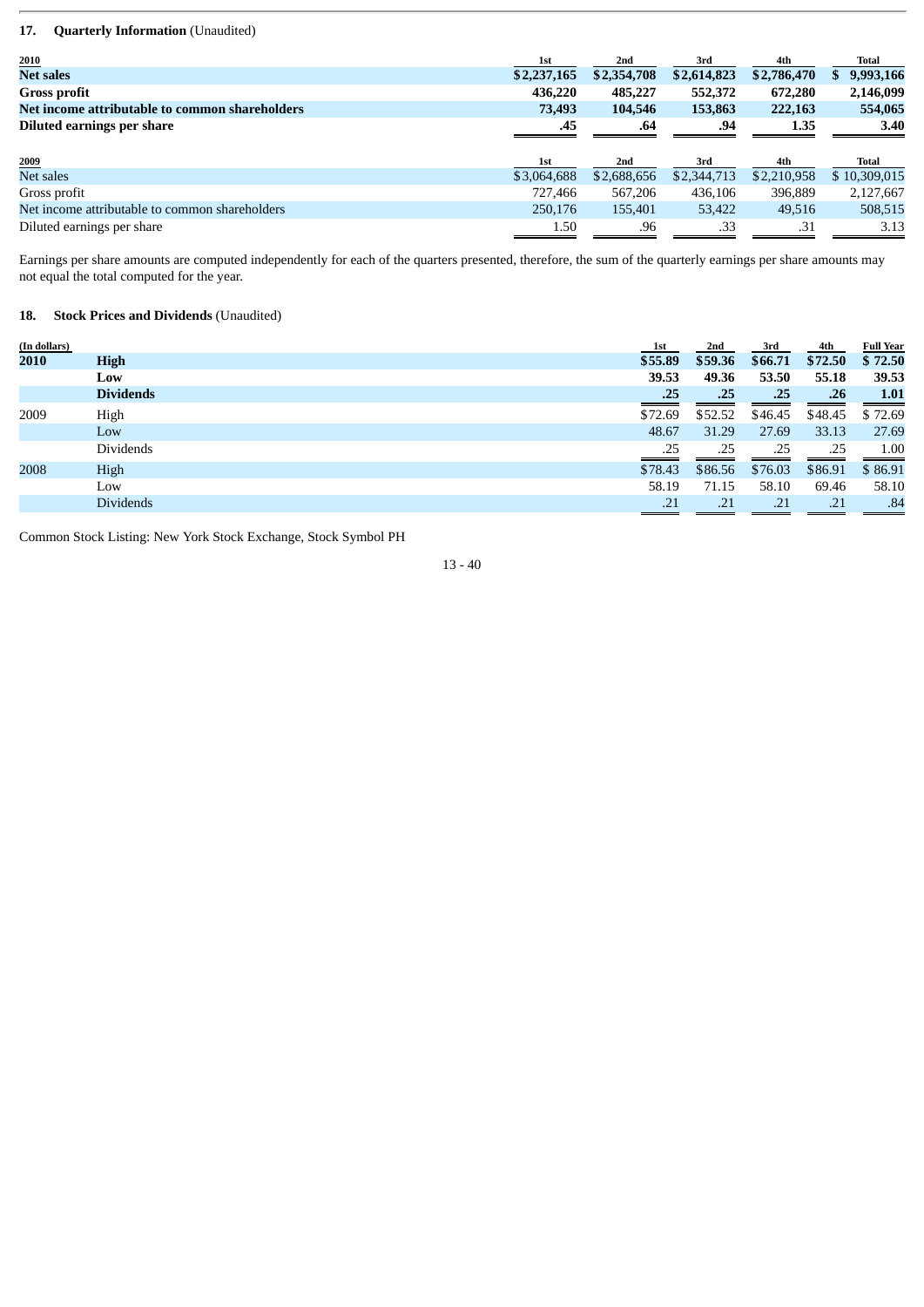## **Management's Report On Internal Control Over Financial Reporting**

Our management, including the principal executive officer and the principal financial officer, is responsible for establishing and maintaining adequate internal control over financial reporting (as defined in Exchange Act Rules 13a-15(f) and 15d-15(f)). We assessed the effectiveness of our internal control over financial reporting as of June 30, 2010. In making this assessment, we used the criteria established by the Committee of Sponsoring Organizations of the Treadway Commission in "Internal Control-Integrated Framework." We concluded that based on our assessment, the Company's internal control over financial reporting was effective as of June 30, 2010.

Deloitte & Touche LLP, the independent registered accounting firm that audited the Company's consolidated financial statements, has issued an attestation report on the Company's internal control over financial reporting as of June 30, 2010, which is included herein.

/s/ Donald E. Washkewicz /s/ Timothy K. Pistell

Chairman, Chief Executive Officer and President Executive Vice President – Finance and Administration and Chief Financial **Officer**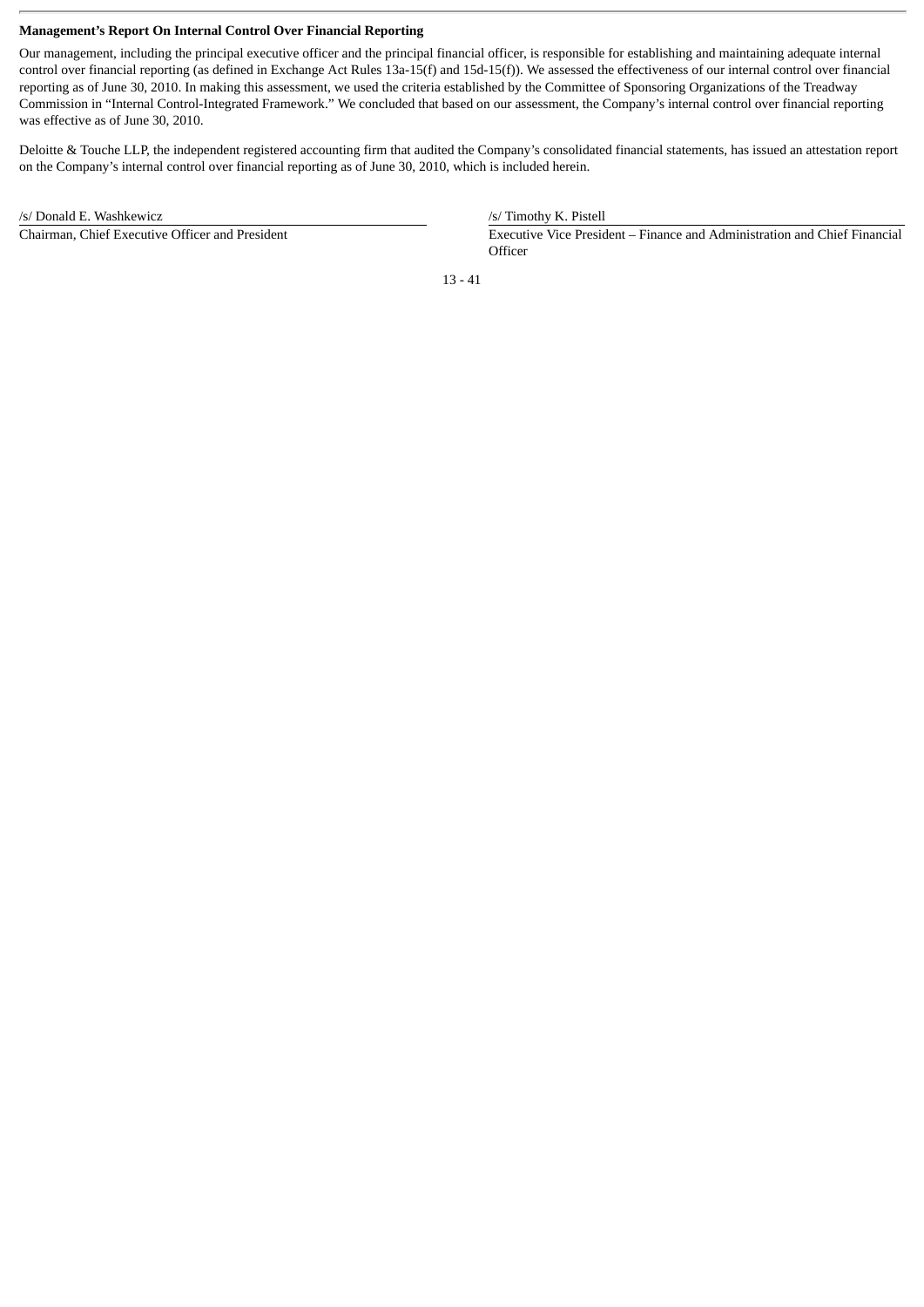#### **Report of Independent Registered Public Accounting Firm**

To the Board of Directors and Shareholders of Parker Hannifin Corporation

We have audited the accompanying consolidated balance sheets of Parker Hannifin Corporation and subsidiaries (the "Company") as of June 30, 2010 and June 30, 2009, and the related consolidated statements of income, equity, and cash flows for each of the three years in the period ended June 30, 2010. Our audits also included the financial statement schedule listed in the Index at Item 15(a)(l). We also have audited the Company's internal control over financial reporting as of June 30, 2010, based on criteria established in *Internal Control — Integrated Framework* issued by the Committee of Sponsoring Organizations of the Treadway Commission. The Company's management is responsible for these consolidated financial statements, for maintaining effective internal control over financial reporting, and for its assessment of the effectiveness of internal control over financial reporting, included in the accompanying Management's Report on Internal Control Over Financial Reporting. Our responsibility is to express an opinion on these financial statements and financial statement schedule and an opinion on the Company's internal control over financial reporting based on our audits.

We conducted our audits in accordance with the standards of the Public Company Accounting Oversight Board (United States). Those standards require that we plan and perform the audit to obtain reasonable assurance about whether the financial statements are free of material misstatement and whether effective internal control over financial reporting was maintained in all material respects. Our audits of the financial statements included examining, on a test basis, evidence supporting the amounts and disclosures in the financial statements, assessing the accounting principles used and significant estimates made by management, and evaluating the overall financial statement presentation. Our audit of internal control over financial reporting included obtaining an understanding of internal control over financial reporting, assessing the risk that a material weakness exists, and testing and evaluating the design and operating effectiveness of internal control based on the assessed risk. Our audits also included performing such other procedures as we considered necessary in the circumstances. We believe that our audits provide a reasonable basis for our opinions.

A company's internal control over financial reporting is a process designed by, or under the supervision of, the company's principal executive and principal financial officers, or persons performing similar functions, and effected by the company's board of directors, management, and other personnel to provide reasonable assurance regarding the reliability of financial reporting and the preparation of financial statements for external purposes in accordance with generally accepted accounting principles. A company's internal control over financial reporting includes those policies and procedures that (1) pertain to the maintenance of records that, in reasonable detail, accurately and fairly reflect the transactions and dispositions of the assets of the company; (2) provide reasonable assurance that transactions are recorded as necessary to permit preparation of financial statements in accordance with generally accepted accounting principles, and that receipts and expenditures of the company are being made only in accordance with authorizations of management and directors of the company; and (3) provide reasonable assurance regarding prevention or timely detection of unauthorized acquisition, use, or disposition of the company's assets that could have a material effect on the financial statements.

Because of the inherent limitations of internal control over financial reporting, including the possibility of collusion or improper management override of controls, material misstatements due to error or fraud may not be prevented or detected on a timely basis. Also, projections of any evaluation of the effectiveness of the internal control over financial reporting to future periods are subject to the risk that the controls may become inadequate because of changes in conditions, or that the degree of compliance with the policies or procedures may deteriorate.

In our opinion, the consolidated financial statements referred to above present fairly, in all material respects, the financial position of Parker Hannifin Corporation and subsidiaries as of June 30, 2010 and June 30, 2009, and the results of their operations and their cash flows for the three years in the period ended June 30, 2010, in conformity with accounting principles generally accepted in the United States of America. Also in our opinion, such financial statement schedule, when considered in relation to the basic consolidated financial statements taken as a whole, present fairly, in all material respects, the information set forth therein. Also, in our opinion, the Company maintained, in all material respects, effective internal control over financial reporting as of June 30, 2010, based on the criteria established in *Internal Control — Integrated Framework* issued by the Committee of Sponsoring Organizations of the Treadway Commission.

/s/ DELOITTE & TOUCHE LLP

Cleveland, Ohio August 26, 2010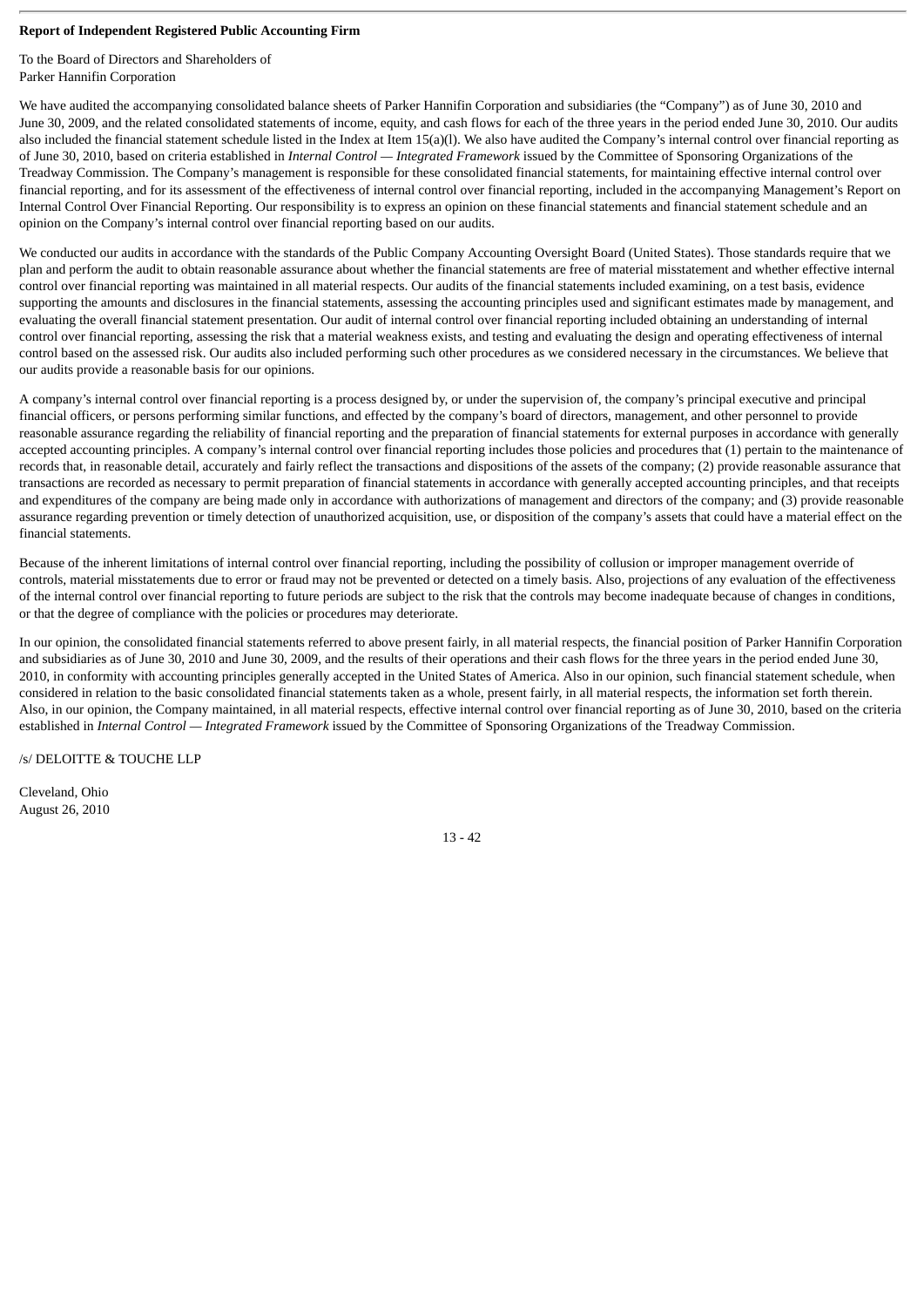# *Five-Year Financial Summary*

| (Amounts in thousands, except per share information)               |              | 2010        |               | 2009         |     | 2008         | 2007          | 2006        |
|--------------------------------------------------------------------|--------------|-------------|---------------|--------------|-----|--------------|---------------|-------------|
| <b>Net sales</b>                                                   |              | \$9,993,166 |               | \$10,309,015 |     | \$12,145,605 | \$10,718,059  | \$9,385,888 |
| Cost of sales                                                      |              | 7,847,067   |               | 8,181,348    |     | 9,339,072    | 8,272,949     | 7,367,618   |
| Selling, general and administrative expenses                       |              | 1,277,080   |               | 1,290,379    |     | 1,364,082    | 1,226,861     | 1,036,646   |
| Interest expense                                                   |              | 103,599     |               | 112,071      |     | 98,996       | 83,414        | 75,763      |
| Income taxes                                                       |              | 198,452     |               | 172,939      |     | 377,058      | 329,236       | 261,682     |
| Income - continuing operations                                     |              | 554,065     |               | 508,515      |     | 949,466      | 830,046       | 638,276     |
| Net Income attributable to common shareholders                     |              | 554,065     |               | 508,515      |     | 949,466      | 830,046       | 673,167     |
| Basic earnings per share - continuing operations                   |              | 3.44        |               | 3.15         |     | 5.64         | 4.75          | 3.57        |
| Diluted earnings per share - continuing operations                 |              | 3.40        |               | 3.13         |     | 5.53         | 4.68          | 3.52        |
| Basic earnings per share                                           |              | 3.44        |               | 3.15         |     | 5.64         | 4.75          | 3.76        |
| Diluted earnings per share                                         | $\mathbf{s}$ | 3.40        | $\mathbf{s}$  | 3.13         | \$  | 5.53         | \$<br>4.68    | \$<br>3.71  |
| Average number of shares outstanding - Basic                       |              | 160,910     |               | 161,564      |     | 168,285      | 174,643       | 178,817     |
| Average number of shares outstanding - Diluted                     |              | 162,902     |               | 162,719      |     | 171,644      | 177,495       | 181,326     |
| Cash dividends per share                                           | \$           | 1.010       | \$            | 1.000        | \$  | .840         | \$<br>.692    | \$<br>.612  |
| Net income attributable to common shareholders as a percent of net |              |             |               |              |     |              |               |             |
| sales                                                              |              | 5.5%        |               | 4.9%         |     | 7.8%         | 7.7%          | 7.2%        |
| Return on average assets                                           |              | 5.6%        |               | 5.0%         |     | 10.1%        | 10.0%         | 9.0%        |
| Return on average shareholders' equity                             |              | 12.8%       |               | 10.7%        |     | 19.1%        | 18.5%         | 17.8%       |
| Book value per share                                               | \$           | 27.09       | \$            | 26.59        | \$  | 31.35        | \$<br>27.14   | \$<br>23.64 |
| Working capital                                                    |              | \$1,383,905 |               | \$1,118,027  |     | \$1,912,369  | \$1,460,930   | \$1,457,873 |
| Ratio of current assets to current liabilities                     |              | 1.6         |               | 1.6          |     | 1.9          | 1.8           | 1.9         |
| Plant and equipment, net                                           |              | \$1,697,881 |               | \$1,880,554  |     | \$1,926,522  | \$1,736,372   | \$1,693,794 |
| <b>Total assets</b>                                                |              | 9,910,382   |               | 9,855,902    |     | 10,386,854   | 8,441,413     | 8,173,432   |
| Long-term debt                                                     |              | 1,413,634   |               | 1,839,705    |     | 1,952,452    | 1,089,916     | 1,059,461   |
| Shareholders' equity                                               |              | \$4,367,965 |               | \$4,268,199  |     | \$5,251,553  | \$4,712,680   | \$4,240,904 |
| Debt to debt-shareholders' equity percent                          |              | 28.9%       |               | 35.2%        |     | 28.3%        | 21.4%         | 21.1%       |
| Depreciation                                                       |              | 245,295     | \$            | 252,599      | \$. | 257,570      | \$<br>245,058 | \$245,681   |
| Capital expenditures                                               |              | \$129,222   | <sup>\$</sup> | 270,733      | \$  | 280,327      | \$<br>237,827 | \$ 198,113  |
| Number of employees                                                |              | 54,794      |               | 51,639       |     | 61,722       | 57,338        | 57,073      |
| Number of shares outstanding at year-end                           |              | 161,256     |               | 160,489      |     | 167,512      | 173,618       | 179,417     |
|                                                                    |              |             |               |              |     |              |               |             |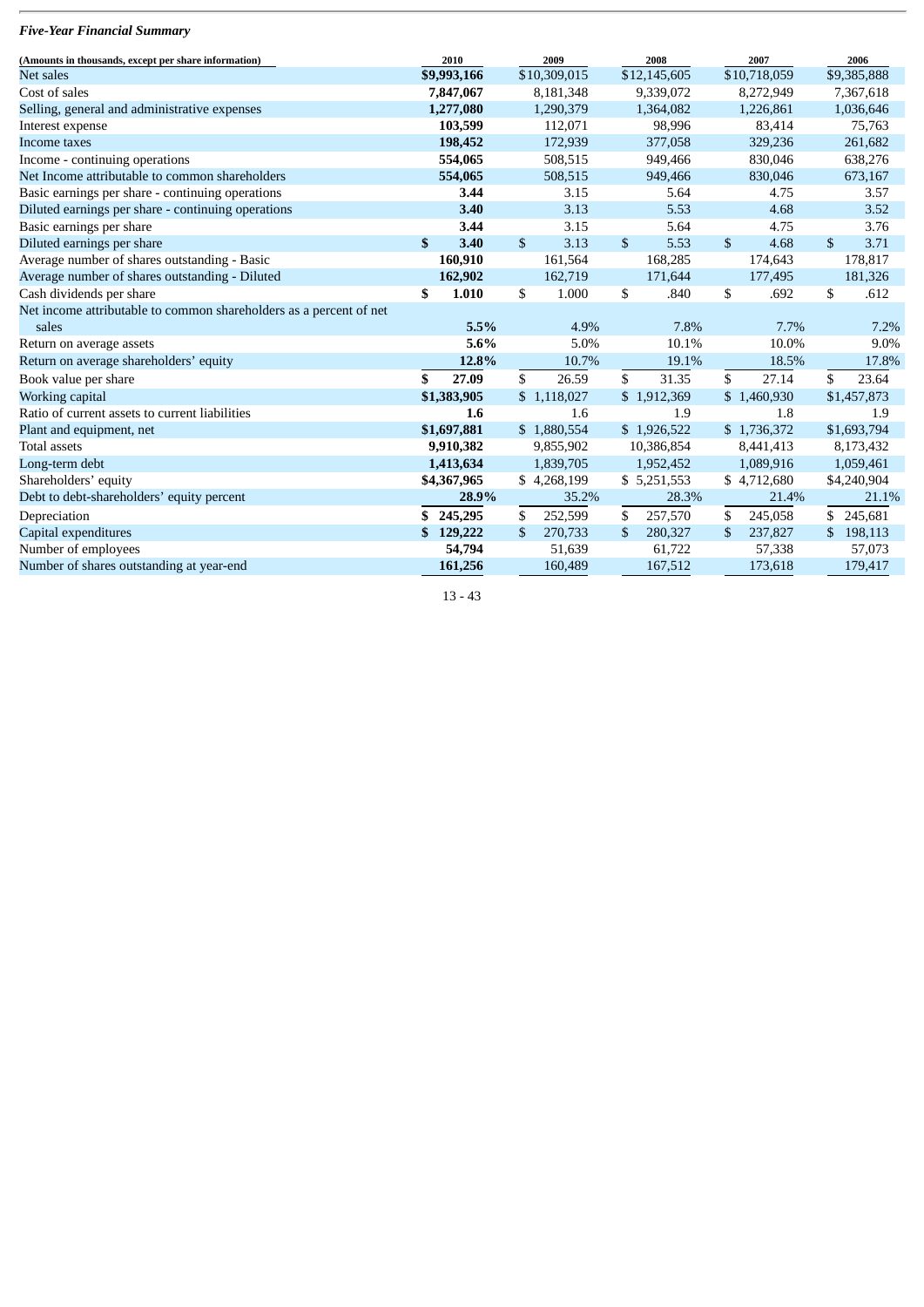# **Exhibit (21)\* to Report on Form 10-K for Fiscal Year Ended June 30, 2010 by Parker-Hannifin Corporation**

Listed below, are the subsidiaries of the Company and their jurisdictions of organization. Except where otherwise noted, all of such subsidiaries are either directly or indirectly wholly-owned by the Company.

|                                                                 | <b>State/Country of</b> |
|-----------------------------------------------------------------|-------------------------|
| <b>Name of Subsidiary</b><br><b>UNITED STATES</b>               | Incorporation           |
| Alkid Corp.                                                     | California              |
| Winco Enterprises Inc.                                          | California              |
| Parker-Hannifin International Corp.                             | Delaware                |
| Parker Intangibles LLC                                          | Delaware                |
| Parker Italy (PH Espana Holding) LLC                            | Delaware                |
| Parker Italy Holding LLC                                        | Delaware                |
| Parker Hannifin Luxembourg Acquisitions LLC                     | Delaware                |
| PH Spain LLC                                                    | Delaware                |
| Parker Royalty Partnership                                      | Ohio                    |
| PG Square LLC                                                   | Ohio                    |
| Parker Hannifin Luxembourg Acquisitions Limited Co.             | Texas                   |
| Parker-Hannifin Luxembourg Finance Limited Company              | Texas                   |
| Parker Hannifin Luxumbourg 1 Limited Company                    | <b>Texas</b>            |
| <b>INTERNATIONAL</b>                                            |                         |
| Parker Hannifin Argentina S.A.I.C.                              | Argentina               |
| Domnick Hunter Pty Limited                                      | Australia               |
| Legris Australasia Pty Limited                                  | Australia               |
| Denison Hydraulics Australia Pty Limited                        | Australia               |
| Parker Hannifin Australia Assets Pty Limited                    | Australia               |
| Parker Hannifin Australia Holdings Pty Limited                  | Australia               |
| Parker Hannifin Ges.m.b.H.                                      | Austria                 |
| Parker-Origa Pneumatic GmbH                                     | Austria                 |
| Advanced Products N.V.                                          | Belgium                 |
| S.A. Parker Hannifin N.V.                                       | Belgium                 |
| Parker Hannifin (Bermuda) Ltd.                                  | Bermuda                 |
| Parker Adesivos e Selantes Quimicos Industria e Comericio Ltda. | <b>Brazil</b>           |
| Legris do Brasil Ltda.                                          | <b>Brazil</b>           |
| Parker Hannifin Industria e Comercio Ltda                       | <b>Brazil</b>           |
| 2172098 Ontario Inc.                                            | Canada                  |
| 3228453 Nova Scotia Company                                     | Canada                  |
| 3239249 Nova Scotia Ltd.                                        | Canada                  |
| 9183-7252 Quebec Inc.                                           | Canada                  |
| Parker Canada Holding Co                                        | Canada                  |
| Parker Canada Investment Co.                                    | Canada                  |
| Parker Canada Limited Partner Co                                | Canada                  |
|                                                                 |                         |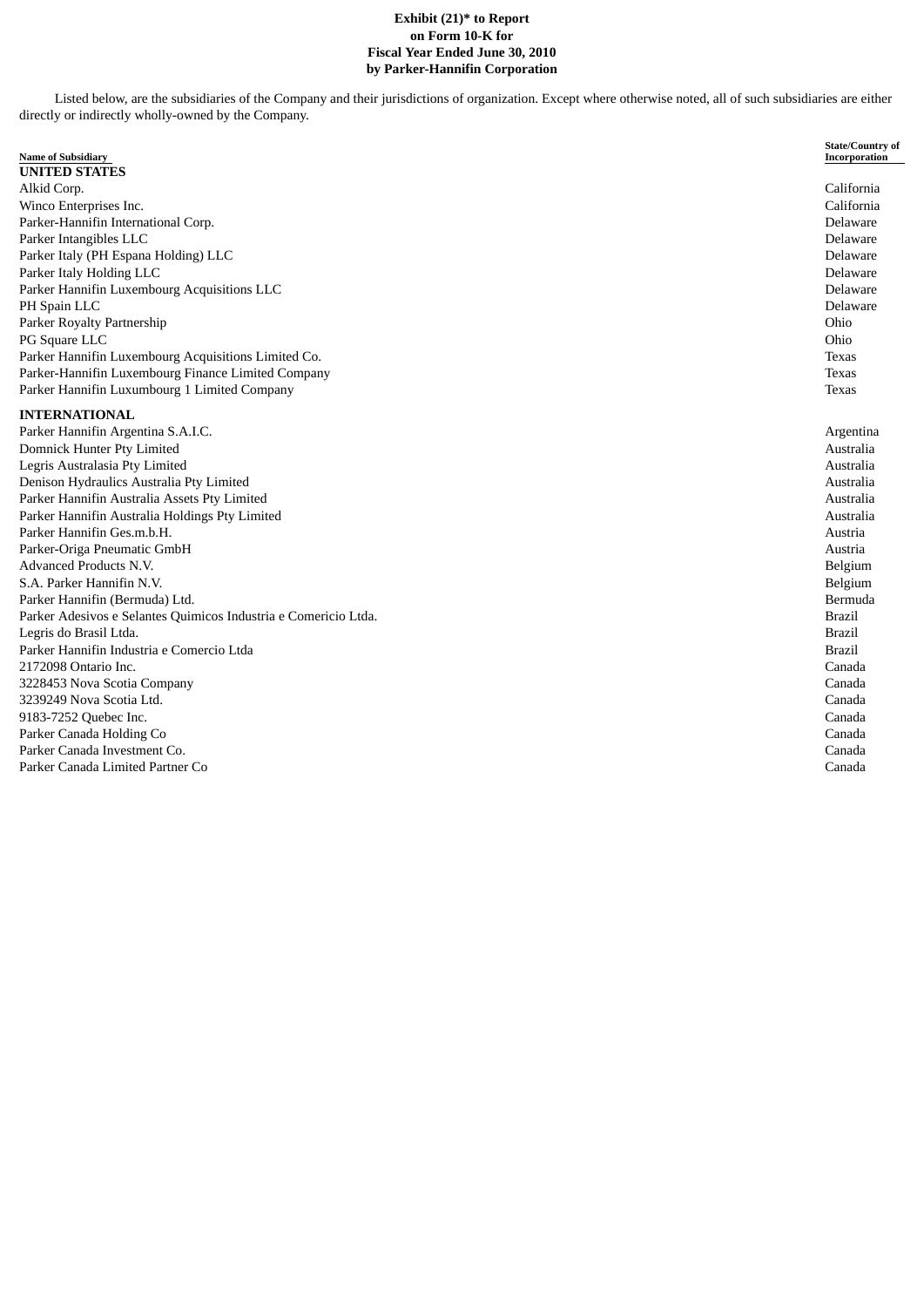**Name of Subsidiary** Parker Canada Management Inc. Canada Parker Hannifin Canada Canada Parker Hannifin Electronic Controls Canada Parker Ontario Holdings Inc. Canada Parker Ontario Limited Partnership Canada Ingeniera y Servicios Metalcrom Limitada Chile Parker Hannifin Chile Limitada Chile Parker Shenyang Rubber Products Co., Ltd. (1)<br>Parker Hannifin Hydraulics (Tianiin) Co., Ltd. **China** Parker Hannifin Hydraulics (Tianjin) Co., Ltd.<br>PH Electronic Material (Shenzhen) Co., Ltd. China PH Electronic Material (Shenzhen) Co., Ltd. China<br>
PH Fluid Connectors (Qingdao) Co., Ltd. China PH Fluid Connectors (Qingdao) Co., Ltd. PH Fluid Connectors Co., Ltd China PH Fluid Power Systems & Components Co., Ltd. China PH Management (Shanghai) Co., Ltd. (China RHQ) China China China China China China China China China China China China China China China China China China China China China China China China China China China China China C PH Motion & Control Shanghai Co. Ltd. China<br>Ravco (Wuxi) Precision Mold Systems Co., Ltd. China Rayco (Wuxi) Precision Mold Systems Co., Ltd. China Rayco (Wuxi) Technologies Co., Ltd. Shanghai Denison Hydraulics Components Limited *(2)* China Taiyo Parker Fluidpower (Shanghai) Co., Ltd. China Wuxi Kenmore Refrigeration Components Co., Ltd. (2008) 2008 2012 12:30 2012 2013 2014 2014 2015 2016 2016 2016<br>Caech Republic Caech Republic Legris SRO Czech Republic Parker Hannifin Czech Republic Sro Czech Republic Parker Hannifin Industrial s.r.o. Czech Republic Parker-Hannifin s.r.o. Parker Hannifin A/S Denmark Parker Hannifin Oy Finland<br>
Vansco Electronics Ov Finland Vansco Electronics Oy Finland and Search Control of the Search Control of Texas and Texas and Texas and Texas and Texas and Texas and Texas and Texas and Texas and Texas and Texas and Texas and Texas and Texas and Texas an Drives France Holdings SAS France Legris Autoline SAS Legris SAS France Parker Hannifin France Holding SAS France France France France France France France France France France France Parker Hannifin France SAS France SAS France SAS France SAS France SAS France SAS France SAS France SAS France Parker Hannifin SNC France Parker-Origa SAS France<br>
PH France Finance SAS France SAS France SAS France SAS France PH France PH France Finance SAS France PH France PH France Finance SAS France SAS France Finance SAS France Finance SAS France Finance SAS France France SAS France SAS France SAS France SAS France SAS France SAS France SAS France SAS France SAS France SAS France SAS Fran SSD Parvex SAS France Domnick Hunter GmbH Germany Parker Hannifin GmbH Germany Parker Hannifin Holding GmbH Germany Parker Hannifin Real Estate Holding GmbH Germany Companies and the state of the state of the Germany Germany Parker Hannifin Verwaltungs GmbH Germany Parker-Origa GmbH Germany (Germany Germany Germany Germany Germany Germany Germany Germany Germany Germany Germany Germany Germany Germany Germany Germany Germany Germany Germany Germany Germany Germany Germany Germany Ger Rectus GmbH Germany Zander Aufbereitungstechnick GmbH<br>Parker Hannifin (Gibraltar) Holding Limited (Gib1) Parker Hannifin (Gibraltar) Holding Limited (Gib1) Parker Hannifin (Gibraltar) Properties Limited (Gib 7) (1) Gibraltar Context of Gibraltar Context of Gibraltar Parker Hannifin (Gibraltar) Developments Limited (Gib 6) Gibraltar<br>Parker Hannifin Hong Kong, Ltd. Gibraltar Gibraltar (Gib 6) Gibraltar Gibraltar Gibraltar Gibraltar Gibraltar Parker Hannifin Hong Kong, Ltd. Legris Hungary Ltd. Hungary Parker International Capital Mng Hungary Ltd.

**State/Country of Incorporation**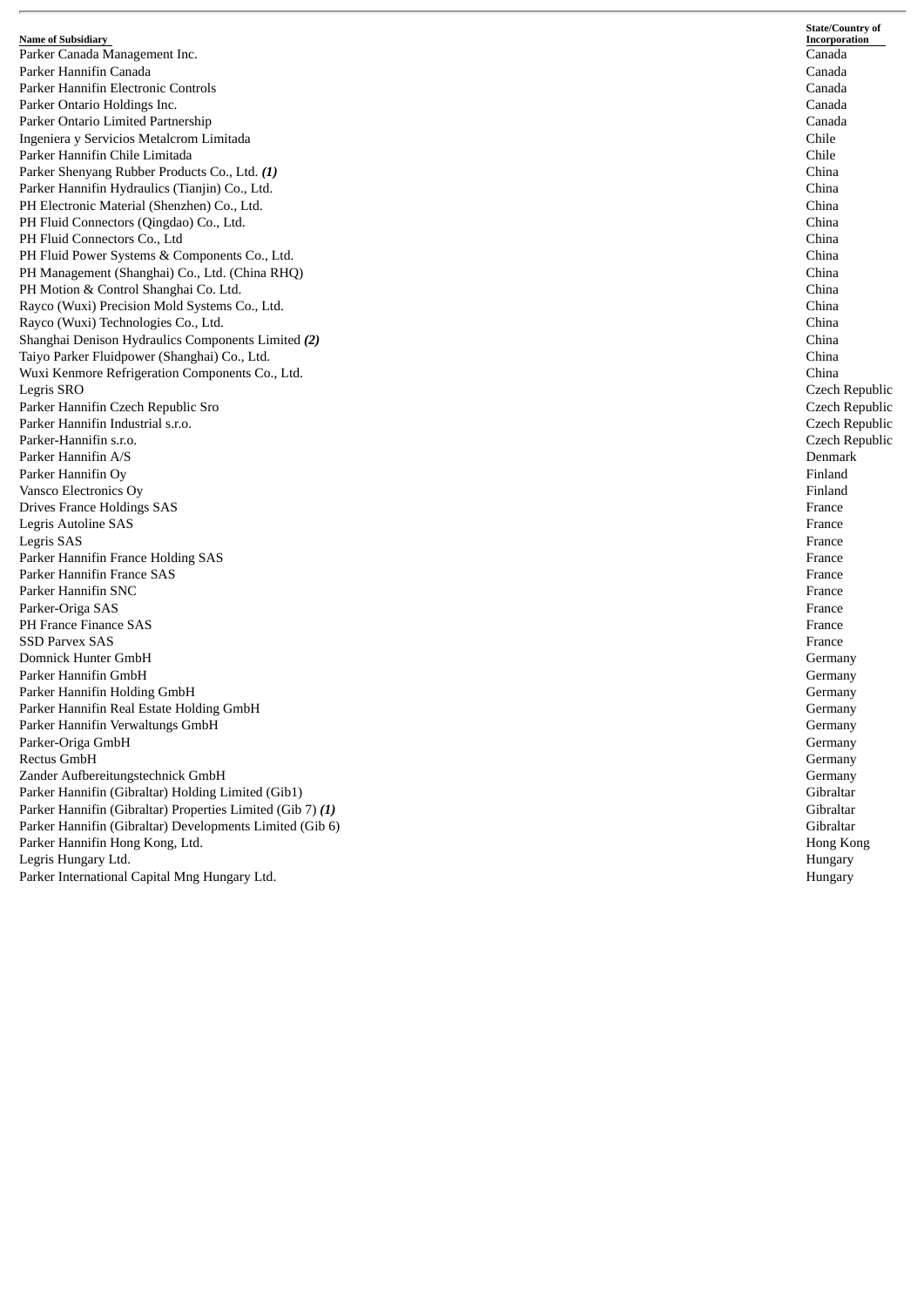**Name of Subsidiary** PHC-Hungarian Trade Representative Office **Hungary Hungary Hungary Hungary Hungary Hungary Hungary Hungary** Annapurna Kenmore Tube Products Pvt. Ltd. *(1)* India Legris India Holding Private Ltd.<br>
Legris India Private Ltd. (3) Shah and the United States of the India India India India India India India India Legris India Private Ltd. (3) Parker Hannifin India Private Ltd. India  $\blacksquare$ Parker Markwel Industries Private Ltd. India and the control of the control of the control of the control of the control of the control of the control of the control of the control of the control of the control of the cont Acadia International Insurance Ltd Ireland Parker Sales (Ireland) Limited Ireland and the set of the set of the Ireland Ireland Ireland Ireland Ireland I Parker Hannifin SpA **Italy** Parker Hiross Spa **Italy** 11 and 12 and 12 and 13 and 13 and 13 and 13 and 13 and 13 and 13 and 13 and 13 and 13 and 13 and 13 and 13 and 13 and 13 and 13 and 13 and 13 and 13 and 13 and 13 and 13 and 13 and 13 and 13 and Parker Italy Holding S.r.l. Italy Parker ITR SRL Formulation of the contract of the contract of the contract of the contract of the contract of the contract of the contract of the contract of the contract of the contract of the contract of the contract of Kuroda Pneumatics Ltd. **Japan** Parker Hannifin Japan Ltd. Japan Summar Japan Japan Summar Japan Japan Japan Japan Japan Japan Japan Japan Japan Japan Japan Japan Japan Japan Japan Japan Japan Japan Japan Japan Japan Japan Japan Japan Japan Japan Japan J Taiyo Ltd. *(4)* Japan Taiyo Tech Japan Taiyo Techno Japan Parker Korea Ltd. Korea Parker Mobile Control Division Asia Co., Ltd. **Korea Example 2018** Korea **Korea Korea** PH Climate & Industrial Controls Ltd. Korea PH Connectors Ltd. Korea Parker Hannifin (Luxembourg) S.a r.l. Parker Hannifin Bermuda Luxembourg S.C.S. Parker Hannifin Global Capital Management S.a r.l. Parker Hannifin Luxembourg Acquisitions S.a r.l. Parker Hannifin Luxembourg Finance S.a r.l. PH Luxembourg Investments 1 S.a r.l. Luxembour EmiTherm Sdn. Bhd. Malaysia Parker Hannifin Industrial (M) Sdn. Bhd Parker Hannifin Malaysia Sdn. Bhd<br>Parker-Origa Sdn. Bhd Malaysia Sdn. Bhd Malaysia Sdn. Bhd Malaysia Sharker-Origa Sdn. Bhd Malaysia Parker-Origa Sdn. Bhd Parker Hannifin Malta Finance 1, Ltd Malta Malta Superior Communication and Malta Malta Malta Malta Malta Malta Parker Hannifin Malta Finance 2, Ltd. Malta **Malta Communistic Communistic Communistic Communistic Communistic Communistic Communistic Communistic Communistic Communistic Communistic Communistic Communistic Communistic Com** Arosellos, S.A. de C.V. Mexico Parker Baja Servicios Mexico Parker Brownsville Servicios Parker Hannifin de Mexico, S.A. de C.V. Mexico Parker Hannifin Hldg S. de R.L. de C.V. Parker Industrial S. de R.L. de C.V. Mexico Parker Seal de Mexico S.A. Mexico S.A. (1993) 1998 (1999) 1999 (1999) 1999 (1999) 1999 (1999) 1999 (1999) 1999<br>Parker Servicio's de Mexico, S.A. de C.V. Parker Servicio's de Mexico, S.A. de C.V.<br>Parker Sistemas de Automatization S de R.L. Parker Sistemas de Automatization S de R.L.<br>Parker Filtration & Separation BV Parker Filtration & Separation BV<br>Parker Filtration B.V.<br>Parker Filtration B.V. Parker Filtration B.V.<br>Parker Hannifin Netherlands Holdings 2 B.V. Parker Hannifin Netherlands Holdings 2 B.V. Parker Hannifin Netherlands Holdings B.V. Netherlands and the state of the state of the state of the state of the state of the state of the state of the state of the state of the state of the state of the state of the stat Parker Hose BV Netherlands Parker Pneumatic BV<br>Parker Polyflex BV<br>Parker Polyflex BV Parker Polyflex BV Netherlands and the set of the set of the set of the set of the set of the set of the set of the set of the set of the set of the set of the set of the set of the set of the set of the set of the set of PH Finance BV Netherlands

**State/Country of Incorporation** Luxembourg Luxembourg Luxembourg Luxembourg Luxembourg Luxembourg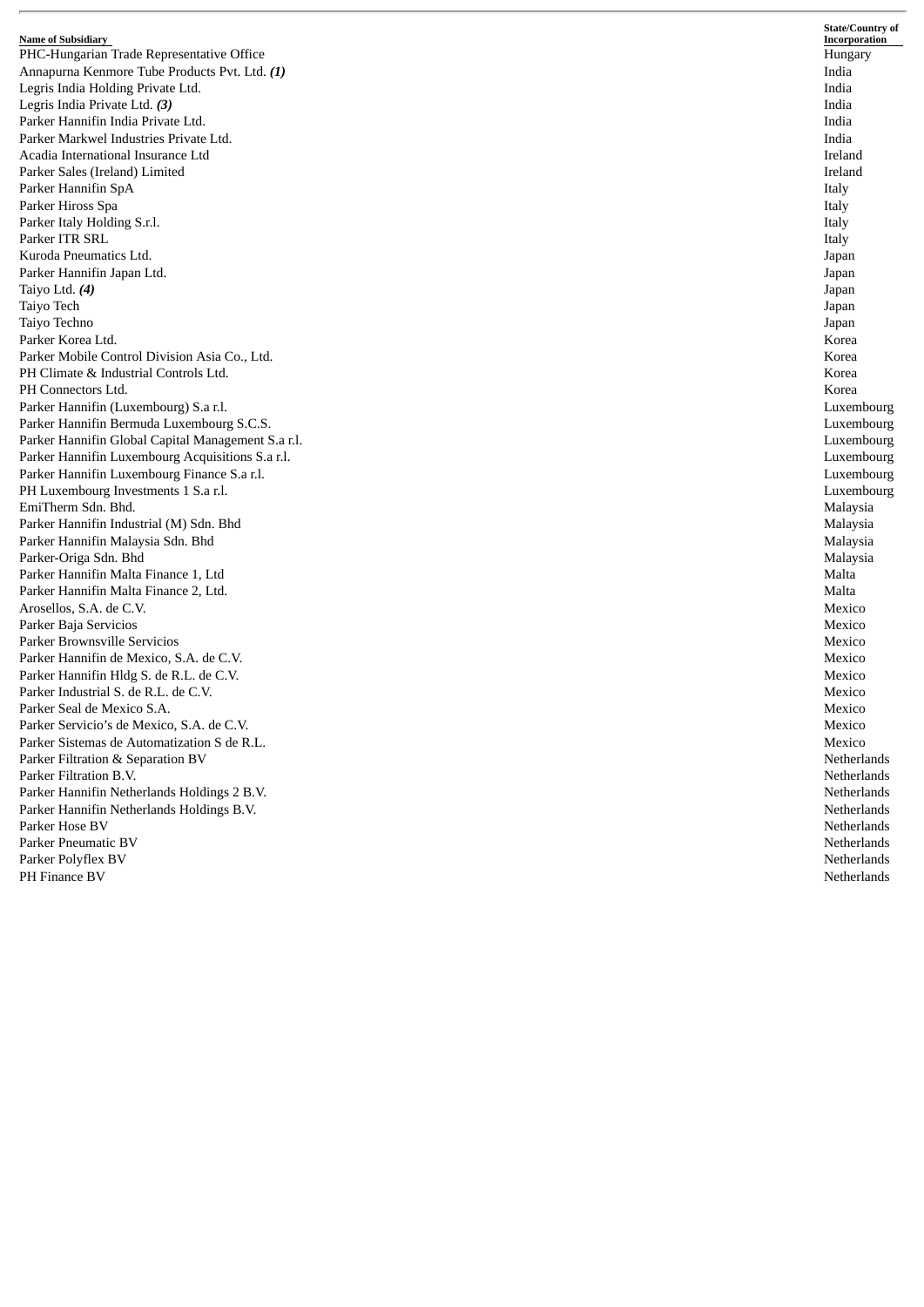**Name of Subsidiary** Parker Hannifin (N.Z.) Limited New Zealand Parker Hannifin A/S Norway Parker Hannifin Norway Holding AS Norway and the Second League of the Second League of the Norway Norway Norway Parker Maritime AS Norway Parker ScanRope AS Norway Scan Rope Eindom Nord AS Norway Parker Hannifin Sp. z.o.o. Poland Parker Hannifin Portugal LDA Portugal COA Portugal COA Portugal COA Portugal COA Portugal COA Portugal COA Portugal COA Portugal COA Portugal COA Portugal COA Portugal COA Portugal COA Portugal COA Portugal COA Portugal CO Legris Industries OOO Russia Parker Hannifin LLC<br>
Russia<br>
Legris S.E. Asia Pte. Ltd. Singapore Legris S.E. Asia Pte. Ltd. Parker Hannifin Singapore Pte. Ltd. Singapore Pte. Ltd. Singapore Singapore Singapore Singapore Singapore Singapore Rayco International Pte. Ltd. Singapore Rayco Technologies Pte. Ltd. Singapore Parker-Origa Pte. Ltd. Singapore<br>Parker Hannifin Czech Republic sro. organizacna zlozka kontrollari baranga shahar shahar shahar shahar shahar<br>Slovakia Parker Hannifin Czech Republic sro, organizacna zlozka Slovakia Slovakia Slovakia Slovakia Slovakia Slovakia<br>Parker-Hannifin s.r.o. - organizacna slozka Slovakia Slovakia Slovakia Slovakia Slovakia Slovakia Slovakia Slo Parker-Hannifin s.r.o. - organizacna slozka Parker Hannifin (Africa) Pty. Ltd. South Africa Legris Espanola SA Spain Parker Hannifin (Espana) S.A. Spain<br>Parker Hannifin Acquisitions SL Parker Hannifin Acquisitions SL<br>Parker Hannifin Catera Industrial S.L. Spain Parker Hannifin Catera Industrial S.L.<br>
PH Industries & Assets Holding SL<br>
Spain PH Industries & Assets Holding SL<br>
Tecknit Europe Espana, S.L. Spain Tecknit Europe Espana, S.L. Hoerbiger-Origa AB Sweden Parker Hannifin AB Sweden Tema Ingenjorsfirma AB Sweden Vansco Electronics AB<br>Parker Hannifin Cartera Industrial, S.L. Torreion de Ardoz (Espagne) succursale de Carouge entrarection of the Parker Hannifin Cartera Industrial, S.L. Torrejon de Ardoz (Espagne) succursale de Carouge Parker Hannifin Europe Sarl Switzerland<br>Parker Lucifer SA Switzerland Switzerland Switzerland Switzerland Switzerland Switzerland Switzerland Switzerland Parker Lucifer SA Switzerland Parker-Origa Holding AG Switzerland Tema Marketing AG Switzerland Switzerland Switzerland Switzerland Switzerland Switzerland Switzerland Switzerland Switzerland Switzerland Switzerland Switzerland Switzerland Switzerland Switzerland Switzerland Switzerland Parker Hannifin Taiwan Ltd. KV Automation Thailand *(5)* Thailand **(5)** Thailand **Parker Hannifestive Communist Communist Communist Communist Communist Communist Communist Communist Communist Communist Communist Communist Communist Communist Communis** Parker Hannifin (Thailand) Co. Ltd. Parker Hareket ve Kontrol Sistemleri Tic. A.S. Parker Lklim Kontrol Sistemleri Sanayi ve Tic AS Alenco (Holdings) Ltd. UK Denison Financial Holding Limited UK Domnick Hunter Iberica Ltd. UK Domnick Hunter Group Ltd. UK<br>Domnick Hunter Investments Limited Domnick Hunter Investments Limited<br>
PH (UK) Acquisitions Ltd. UK PH (UK) Acquisitions Ltd. UK<br>Domnick Hunter Trustees Limited UK Domnick Hunter Trustees Limited Parker Hannifin (Holdings) Ltd. UK Parker Hannifin GB Ltd. UK<br>Parker Hannifin Ltd. UK Parker Hannifin Ltd. UK<br>Parker Hannifin (UK) Limited UK Parker Hannifin (UK) Limited

**State/Country of Incorporation** Taiwan Turkey Turkey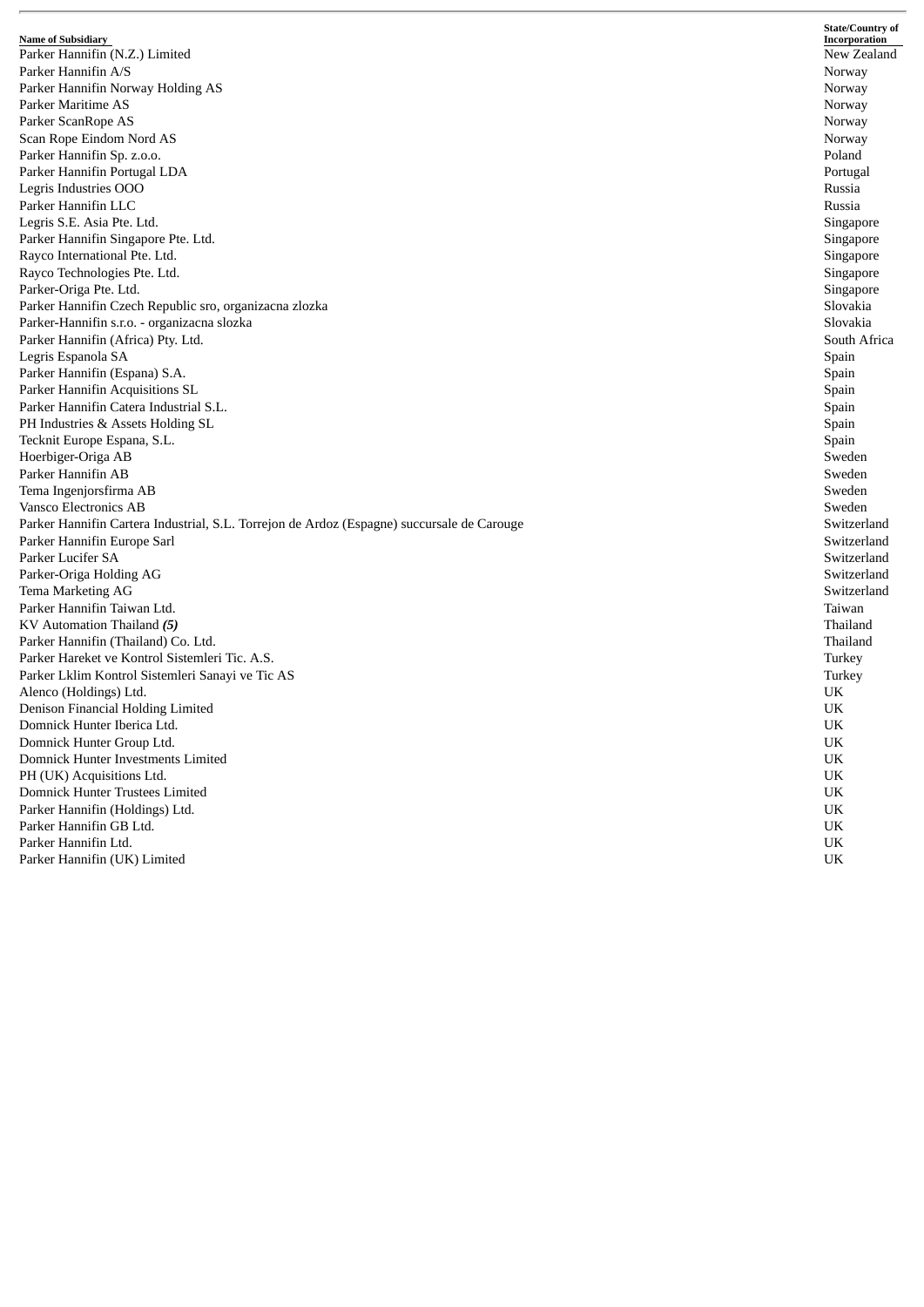**Name of Subsidiary** Parker Hannifin 2007 LLP<br>
Parker Hannifin Industries Limited<br>
UK Parker Hannifin Industries Limited UK<br>ScanRope Ltd. UK ScanRope Ltd. UK Vansco Electronics (UK) Limited UK<br>Parker-Origa Ltd. UK Parker-Origa Ltd. UK<br>Legris Limited UK Legris Limited UK Parker Middle East FZE United Arab Emirates Parker Hannifin de Venezuela, S.A. Parker Hannifin Vietnam Company Limited

- (1) The Company owns 51% of such subsidiary's equity capital.
- (2) The Company owns 85% of such subsidiary's equity capital.<br>(3) The Company owns 74% of such subsidiary's equity capital.
- The Company owns 74% of such subsidiary's equity capital.
- (4) The Company owns 60% of such subsidiary's equity capital.
- (5) The Company owns 77% of such subsidiary's equity capital.

**State/Country of Incorporation** Venezuela Vietnam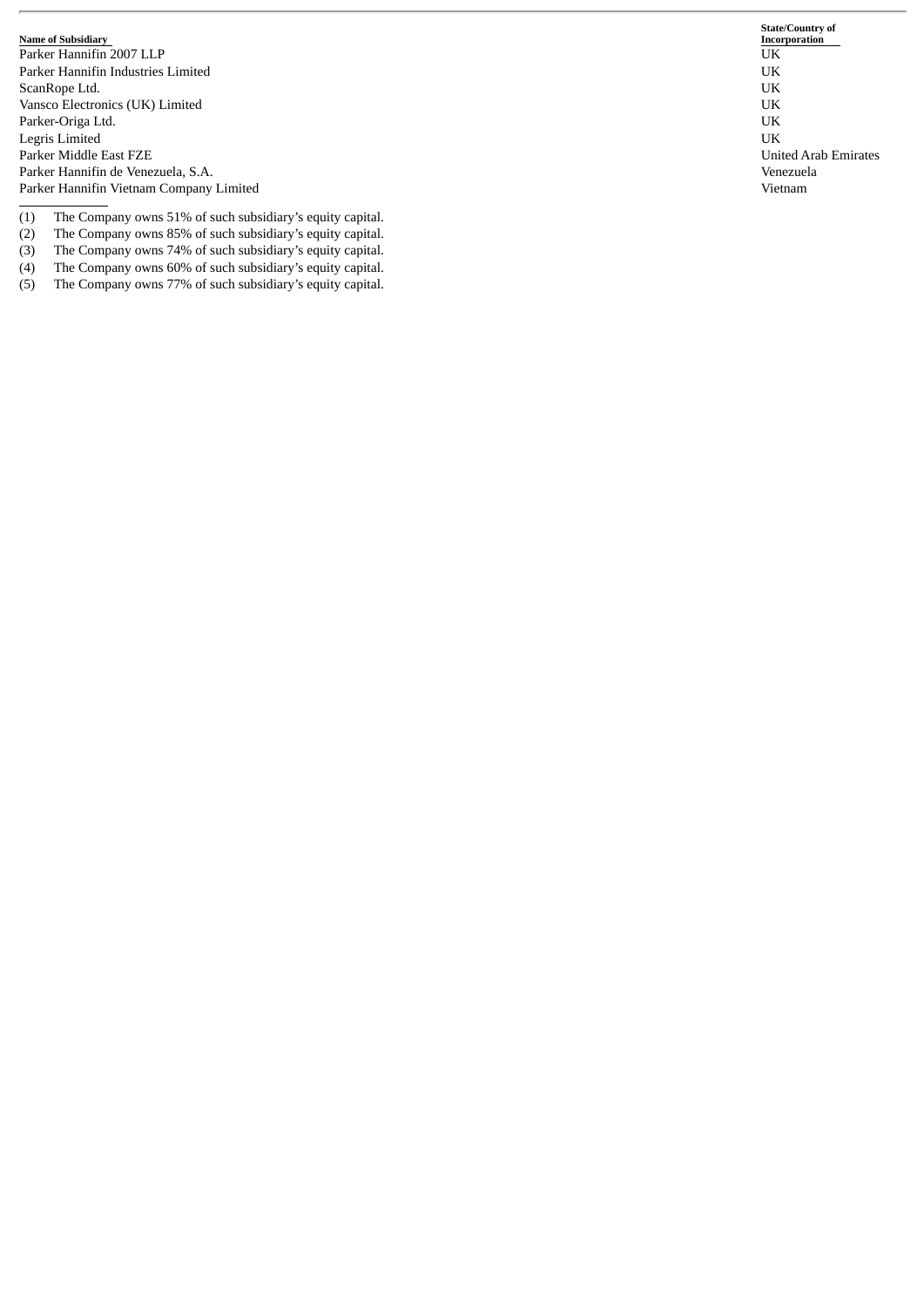### **Exhibit (23) to Report On Form 10-K for Fiscal Year Ended June 30, 2010 By Parker-Hannifin Corporation**

# **CONSENT OF INDEPENDENT REGISTERED PUBLIC ACCOUNTING FIRM**

We consent to the incorporation by reference in the Registration Statements on Form S-8 (Nos. 033-53193, 333-95477, 333-34542, 333-103181,333-103633, 333- 107691, 333-117761, 333-126957, 333-130123, and 333-164335) of our reports dated August 26, 2010, relating to the consolidated financial statements and the financial statement schedule of Parker Hannifin Corporation and subsidiaries (the "Company"), and the effectiveness of the Company's internal control over financial reporting, appearing in this Annual Report on Form 10-K of the Company for the year ended June 30, 2010.

/s/ DELOITTE & TOUCHE LLP Cleveland, OH August 26, 2010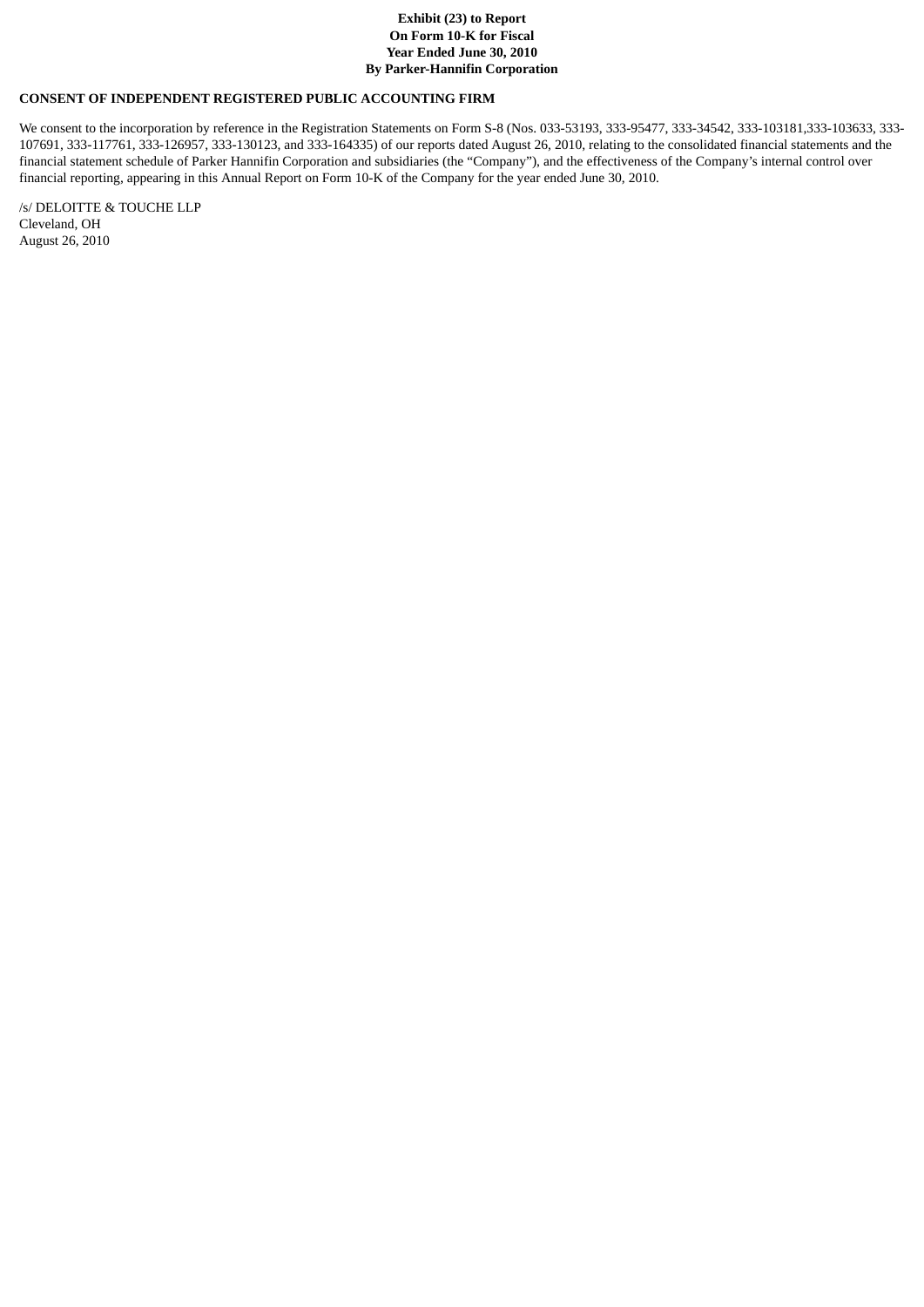## Re: Parker-Hannifin Corporation

Commission File No. 1-4982 Annual Report on Form 10-K Authorized Representatives

#### Gentlemen:

Parker-Hannifin Corporation (the "Company") is the issuer of Securities registered under Section 12(b) of the Securities Exchange Act of 1934 (the "Act"). Each of the persons signing his or her name below confirms, as of the date appearing opposite his or her signature, that each of the following "Authorized Representatives" is authorized on his or her behalf to sign and to submit to the Securities and Exchange Commission Annual Reports on Form 10-K and amendments thereto as required by the Act:

> Authorized Representatives Donald E. Washkewicz Timothy K. Pistell Thomas A. Piraino, Jr.

Each person so signing also confirms the authority of each of the Authorized Representatives named above to do and perform, on his or her behalf, any and all acts and things requisite or necessary to assure compliance by the signing person with the Form 10-K filing requirements. The authority confirmed herein shall remain in effect as to each person signing his or her name below until such time as the Commission shall receive from such person a written communication terminating or modifying the authority.

|                                                                                                                                                                   | <b>Date</b> |                                                            | <b>Date</b> |
|-------------------------------------------------------------------------------------------------------------------------------------------------------------------|-------------|------------------------------------------------------------|-------------|
| /s/ D. E. Washkewicz<br>Donald E. Washkewicz, Chairman, President and Chief<br><b>Executive Officer</b><br>(Principal Executive Officer)                          | 8/12/10     | /s/ Giulio Mazzalupi<br>Giulio Mazzalupi, Director         | 8/12/10     |
|                                                                                                                                                                   |             | /s/ K. P. Müller<br>Klaus-Peter Müller, Director           | 8/12/10     |
| /s/ T. K. Pistell<br>Timothy K. Pistell, Executive Vice President -<br>Finance and Administration and<br>Chief Financial Officer<br>(Principal Financial Officer) | 8/12/10     | /s/ Candy M. Obourn<br>Candy M. Obourn, Director           | 8/12/10     |
| /s/ Jon P. Marten<br>Jon P. Marten, Vice President and Controller<br>(Principal Accounting Officer)                                                               | 8/12/10     | /s/ Joseph M. Scaminace<br>Joseph M. Scaminace, Director   | 8/12/10     |
| /s/ L. S. Harty<br>Linda S. Harty, Director                                                                                                                       | 8/12/10     | /s/ Wolfgang R. Schmitt<br>Wolfgang R. Schmitt, Director   | 8/12/10     |
| /s/ W. E. Kassling<br>William E. Kassling, Director                                                                                                               | 8/12/10     | /s/ Markos I. Tambakeras<br>Markos I. Tambakeras, Director | 8/12/10     |
| /s/ R. J. Kohlhepp<br>Robert J. Kohlhepp, Director                                                                                                                | 8/12/10     | /s/ James L. Wainscott<br>James L. Wainscott, Director     | 8/12/10     |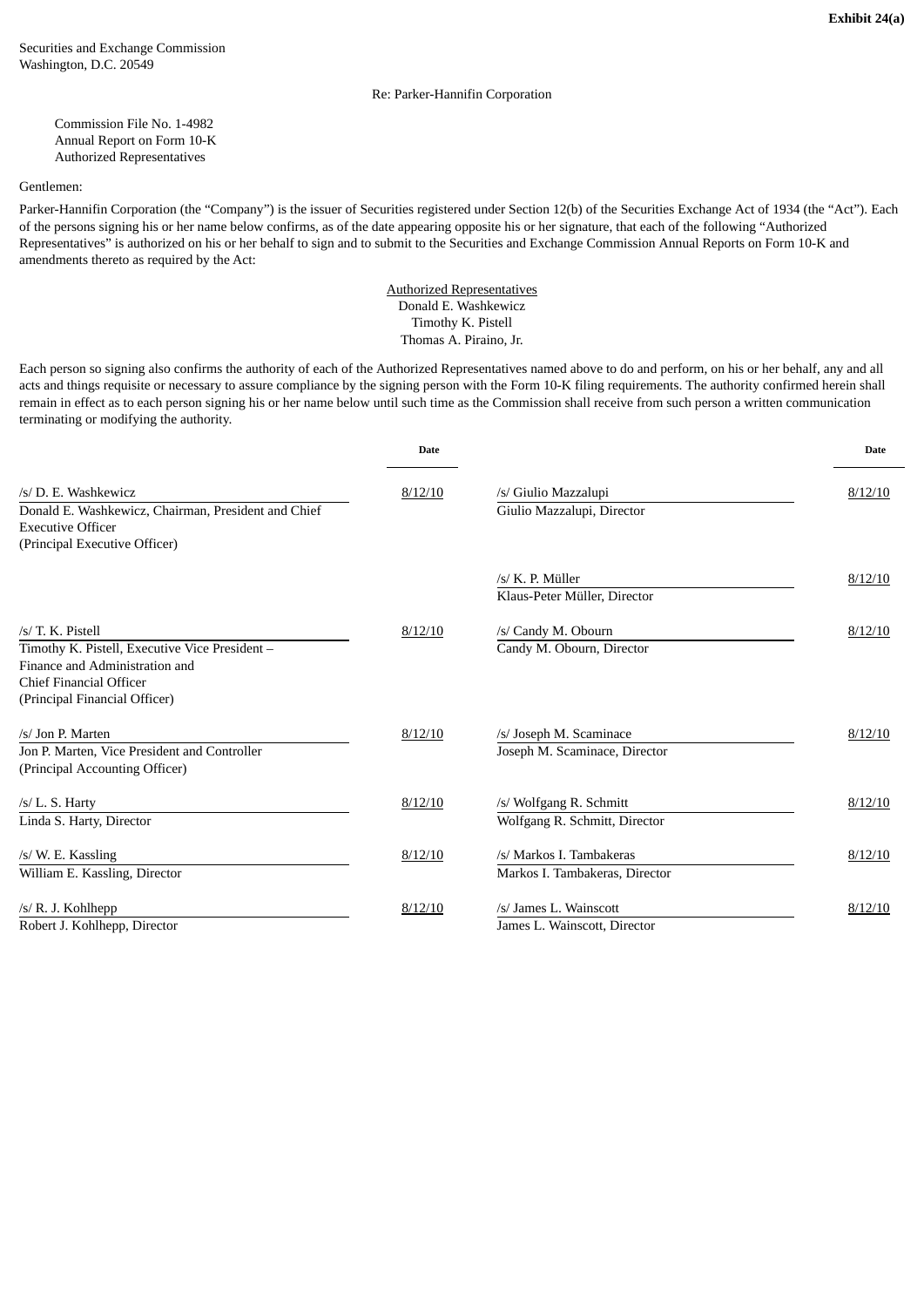## Re: Parker-Hannifin Corporation

Commission File No. 1-4982 Annual Report on Form 10-K Authorized Representatives

#### Gentlemen:

Parker-Hannifin Corporation (the "Company") is the issuer of Securities registered under Section 12(b) of the Securities Exchange Act of 1934 (the "Act"). Each of the persons signing his or her name below confirms, as of the date appearing opposite his or her signature, that each of the following "Authorized Representatives" is authorized on his or her behalf to sign and to submit to the Securities and Exchange Commission Annual Reports on Form 10-K and amendments thereto as required by the Act:

> Authorized Representatives Donald E. Washkewicz Timothy K. Pistell Thomas A. Piraino, Jr.

Each person so signing also confirms the authority of each of the Authorized Representatives named above to do and perform, on his or her behalf, any and all acts and things requisite or necessary to assure compliance by the signing person with the Form 10-K filing requirements. The authority confirmed herein shall remain in effect as to each person signing his or her name below until such time as the Commission shall receive from such person a written communication terminating or modifying the authority.

| Date    |                  | Date    |
|---------|------------------|---------|
| 8/19/10 | /s/ Åke Svensson | 8/19/10 |

/s/ Robert G. Bohn Robert G. Bohn, Director

Åke Svensson, Director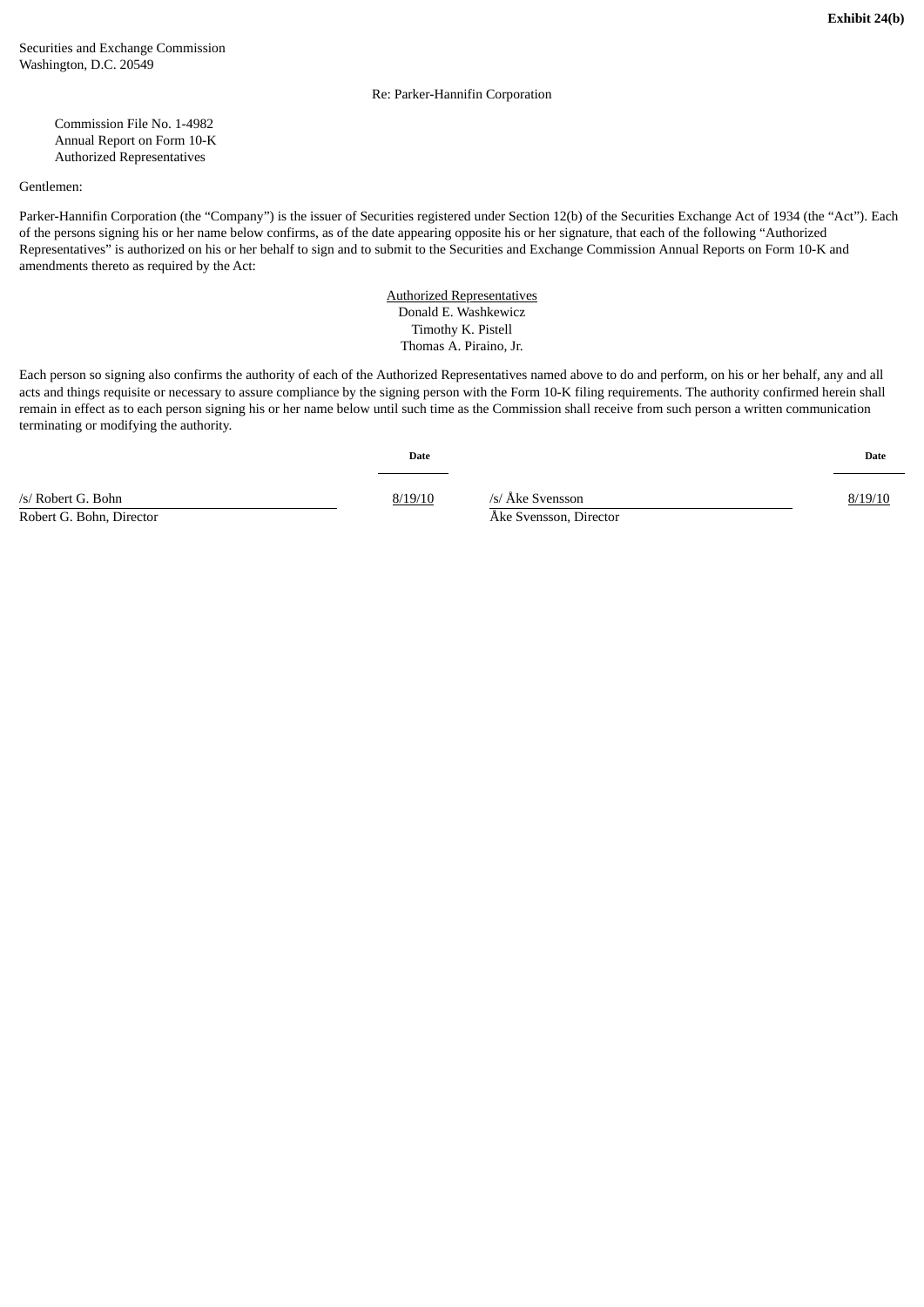#### CERTIFICATIONS

I, Donald E. Washkewicz, certify that:

- 1. I have reviewed this annual report on Form 10-K of Parker-Hannifin Corporation;
- 2. Based on my knowledge, this report does not contain any untrue statement of a material fact or omit to state a material fact necessary to make the statements made, in light of the circumstances under which such statements were made, not misleading with respect to the period covered by this report;
- 3. Based on my knowledge, the financial statements, and other financial information included in this report, fairly present in all material respects the financial condition, results of operations and cash flows of the Registrant as of, and for, the periods presented in this report;
- 4. The Registrant's other certifying officer(s) and I are responsible for establishing and maintaining disclosure controls and procedures (as defined in Exchange Act Rules 13a-15(e) and 15d-15(e)) and internal control over financial reporting (as defined in Exchange Act Rules 13a-15(f) and 15d-15(f)) for the Registrant and have:
	- a) designed such disclosure controls and procedures, or caused such disclosure controls and procedures to be designed under our supervision, to ensure that material information relating to the Registrant, including its consolidated subsidiaries, is made known to us by others within those entities, particularly during the period in which this report is being prepared;
	- b) designed such internal control over financial reporting, or caused such internal control over financial reporting to be designed under our supervision, to provide reasonable assurance regarding the reliability of financial reporting and the preparation of financial statements for external purposes in accordance with generally accepted accounting principles;
	- c) evaluated the effectiveness of the Registrant's disclosure controls and procedures and presented in this report our conclusions about the effectiveness of the disclosure controls and procedures, as of the end of the period covered by this report based on such evaluation; and
	- d) disclosed in this report any change in the Registrant's internal control over financial reporting that occurred during the Registrant's most recent fiscal quarter (the Registrant's fourth fiscal quarter in the case of an annual report) that has materially affected, or is reasonably likely to materially affect, the Registrant's internal control over financial reporting; and
- 5. The Registrant's other certifying officer(s) and I have disclosed, based on our most recent evaluation of internal control over financial reporting, to the Registrant's auditors and the audit committee of the Registrant's board of directors (or persons performing the equivalent functions):
	- a) all significant deficiencies and material weaknesses in the design or operation of internal control over financial reporting which are reasonably likely to adversely affect the Registrant's ability to record, process, summarize and report financial information; and
	- b) any fraud, whether or not material, that involves management or other employees who have a significant role in the Registrant's internal control over financial reporting.

Date: August 26, 2010

/s/ D.E. Washkewicz

Donald E. Washkewicz Chief Executive Officer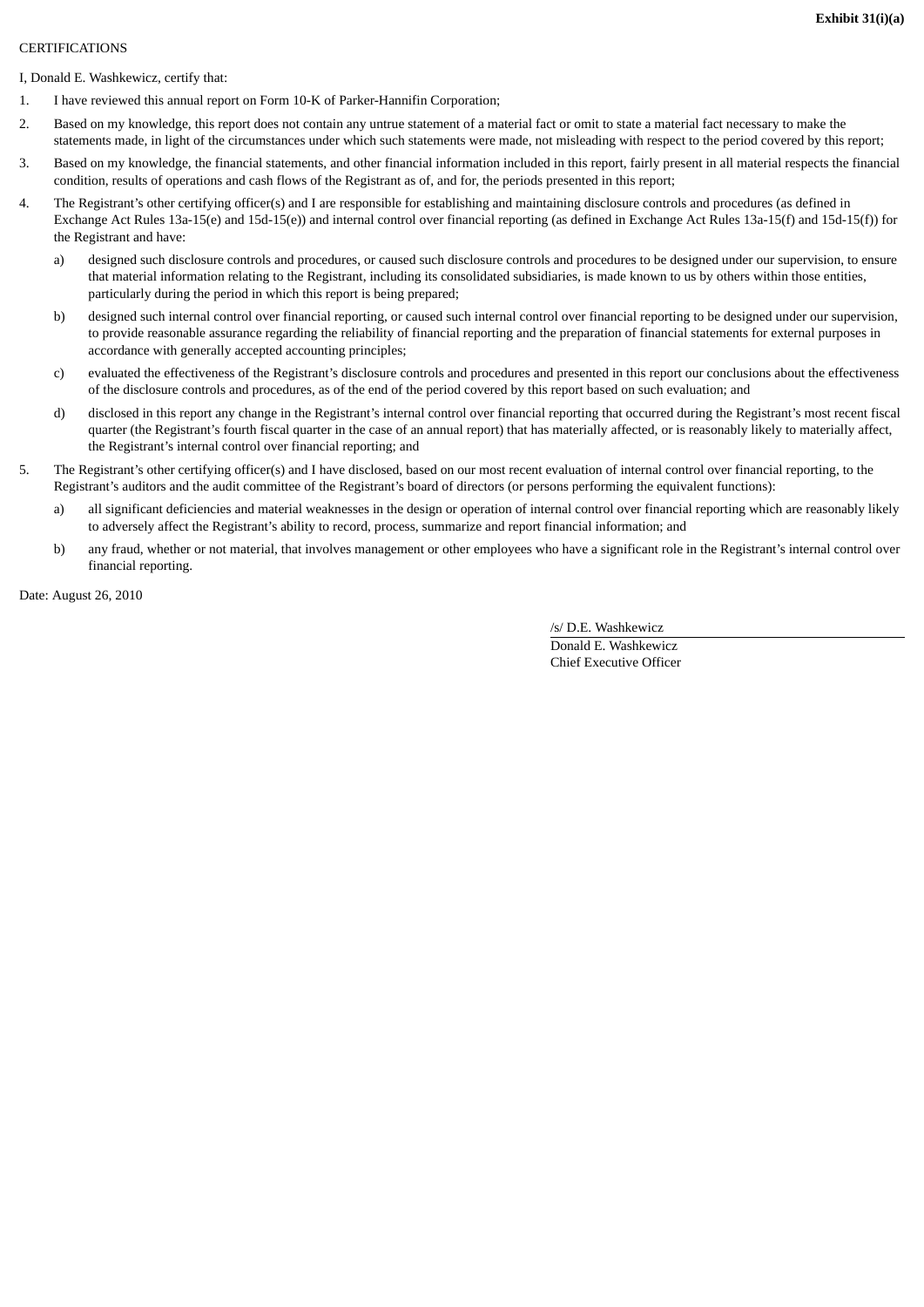#### CERTIFICATIONS

I, Timothy K. Pistell, certify that:

- 1. I have reviewed this annual report on Form 10-K of Parker-Hannifin Corporation;
- 2. Based on my knowledge, this report does not contain any untrue statement of a material fact or omit to state a material fact necessary to make the statements made, in light of the circumstances under which such statements were made, not misleading with respect to the period covered by this report;
- 3. Based on my knowledge, the financial statements, and other financial information included in this report, fairly present in all material respects the financial condition, results of operations and cash flows of the Registrant as of, and for, the periods presented in this report;
- 4. The Registrant's other certifying officer(s) and I are responsible for establishing and maintaining disclosure controls and procedures (as defined in Exchange Act Rules 13a-15(e) and 15d-15(e)) and internal control over financial reporting (as defined in Exchange Act Rules 13a-15(f) and 15d-15(f)) for the Registrant and have:
	- a) designed such disclosure controls and procedures, or caused such disclosure controls and procedures to be designed under our supervision, to ensure that material information relating to the Registrant, including its consolidated subsidiaries, is made known to us by others within those entities, particularly during the period in which this report is being prepared;
	- b) designed such internal control over financial reporting, or caused such internal control over financial reporting to be designed under our supervision, to provide reasonable assurance regarding the reliability of financial reporting and the preparation of financial statements for external purposes in accordance with generally accepted accounting principles;
	- c) evaluated the effectiveness of the Registrant's disclosure controls and procedures and presented in this report our conclusions about the effectiveness of the disclosure controls and procedures, as of the end of the period covered by this report based on such evaluation; and
	- d) disclosed in this report any change in the Registrant's internal control over financial reporting that occurred during the Registrant's most recent fiscal quarter (the Registrant's fourth fiscal quarter in the case of an annual report) that has materially affected, or is reasonably likely to materially affect, the Registrant's internal control over financial reporting; and
- 5. The Registrant's other certifying officer(s) and I have disclosed, based on our most recent evaluation of internal control over financial reporting, to the Registrant's auditors and the audit committee of the Registrant's board of directors (or persons performing the equivalent functions):
	- a) all significant deficiencies and material weaknesses in the design or operation of internal control over financial reporting which are reasonably likely to adversely affect the Registrant's ability to record, process, summarize and report financial information; and
	- b) any fraud, whether or not material, that involves management or other employees who have a significant role in the Registrant's internal control over financial reporting.

Date: August 26, 2010

/s/ T. K. Pistell

Timothy K. Pistell Executive Vice President – Finance and Administration and Chief Financial Officer